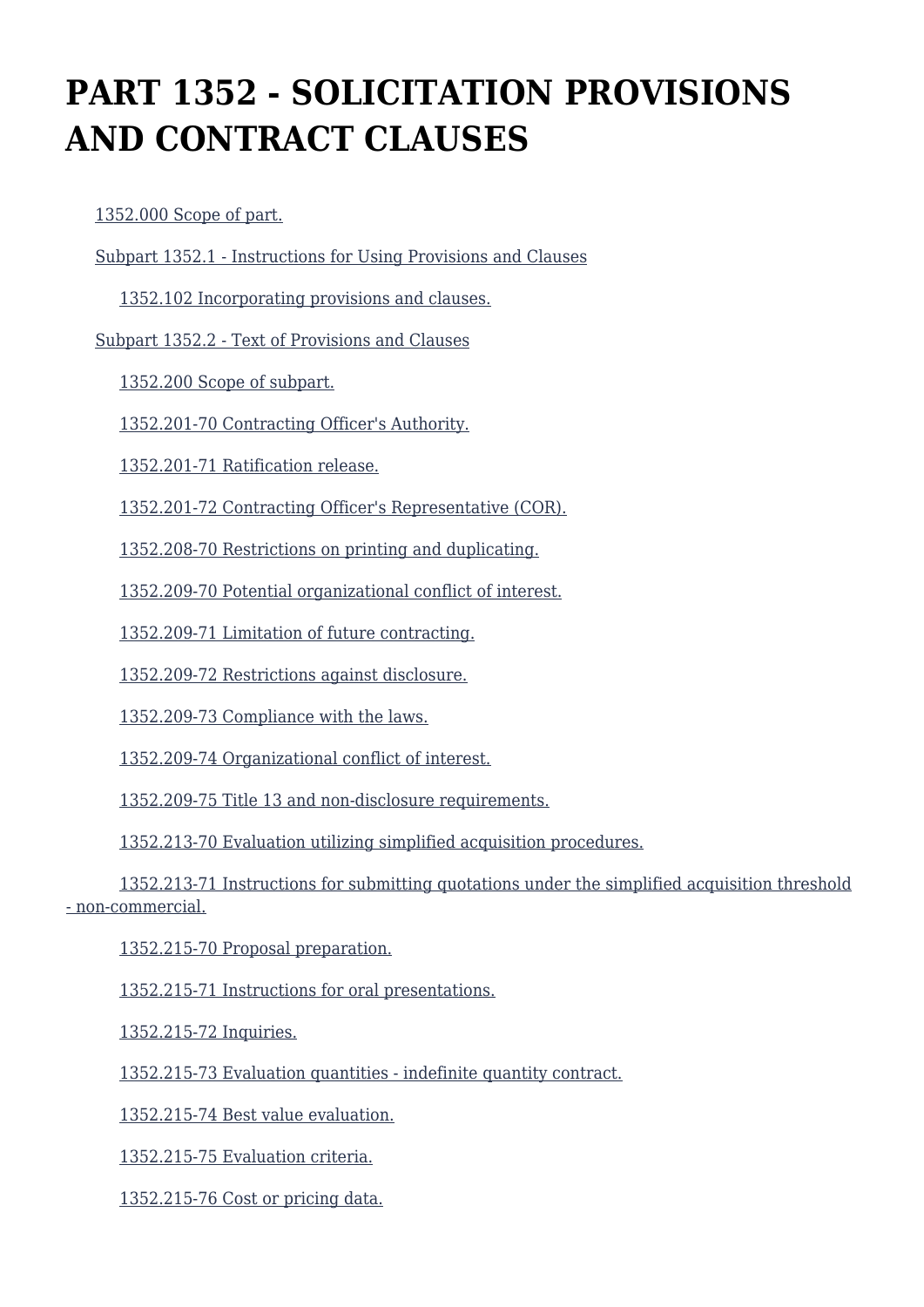[1352.216-70 Estimated and allowable costs.](https://login.acquisition.gov/%5Brp:link:car-part-1352%5D#Section_1352_216_70_T48_50650452121)

[1352.216-71 Level of effort \(cost-plus-fixed-fee, term contract\).](https://login.acquisition.gov/%5Brp:link:car-part-1352%5D#Section_1352_216_71_T48_50650452122)

[1352.216-72 Determination of award fee.](https://login.acquisition.gov/%5Brp:link:car-part-1352%5D#Section_1352_216_72_T48_50650452123)

[1352.216-73 Distribution of award fee.](https://login.acquisition.gov/%5Brp:link:car-part-1352%5D#Section_1352_216_73_T48_50650452124)

[1352.216-74 Task orders.](https://login.acquisition.gov/%5Brp:link:car-part-1352%5D#Section_1352_216_74_T48_50650452125)

[1352.216-75 Minimum and maximum contract amounts.](https://login.acquisition.gov/%5Brp:link:car-part-1352%5D#Section_1352_216_75_T48_50650452126)

[1352.216-76 Placement of orders.](https://login.acquisition.gov/%5Brp:link:car-part-1352%5D#Section_1352_216_76_T48_50650452127)

[1352.216-77 Ceiling price.](https://login.acquisition.gov/%5Brp:link:car-part-1352%5D#Section_1352_216_77_T48_50650452128)

[1352.219-70 Section 8\(a\) direct award \(Deviation\).](https://login.acquisition.gov/%5Brp:link:car-part-1352%5D#Section_1352_219_70_T48_50650452129)

[1352.219-71 Notification to delay performance \(Deviation\).](https://login.acquisition.gov/%5Brp:link:car-part-1352%5D#Section_1352_219_71_T48_50650452130)

 [1352.219-72 Notification of competition limited to eligible 8\(a\) concerns, Alternate III](https://login.acquisition.gov/%5Brp:link:car-part-1352%5D#Section_1352_219_72_T48_50650452131) [\(Deviation\).](https://login.acquisition.gov/%5Brp:link:car-part-1352%5D#Section_1352_219_72_T48_50650452131)

[1352.227-70 Rights in data, assignment of copyright.](https://login.acquisition.gov/%5Brp:link:car-part-1352%5D#Section_1352_227_70_T48_50650452132)

[1352.228-70 Insurance coverage.](https://login.acquisition.gov/%5Brp:link:car-part-1352%5D#Section_1352_228_70_T48_50650452133)

[1352.228-71 Deductibles under required insurance coverage - cost reimbursement.](https://login.acquisition.gov/%5Brp:link:car-part-1352%5D#Section_1352_228_71_T48_50650452134)

[1352.228-72 Deductibles under required insurance coverage - fixed price.](https://login.acquisition.gov/%5Brp:link:car-part-1352%5D#Section_1352_228_72_T48_50650452135)

[1352.228-73 Loss of or damage to leased aircraft](https://login.acquisition.gov/%5Brp:link:car-part-1352%5D#Section_1352_228_73_T48_50650452136)

[1352.228-74 Fair market value of aircraft.](https://login.acquisition.gov/%5Brp:link:car-part-1352%5D#Section_1352_228_74_T48_50650452137)

[1352.228-75 Risk and indemnities.](https://login.acquisition.gov/%5Brp:link:car-part-1352%5D#Section_1352_228_75_T48_50650452138)

[1352.228-76 Approval of group insurance plans.](https://login.acquisition.gov/%5Brp:link:car-part-1352%5D#Section_1352_228_76_T48_50650452139)

[1352.228-77 Contractor assurance of subcontractor payments.](https://login.acquisition.gov/%5Brp:link:car-part-1352%5D#Section_1352_228_77_T48_50650452140)

[1352.231-70 Precontract costs.](https://login.acquisition.gov/%5Brp:link:car-part-1352%5D#Section_1352_231_70_T48_50650452141)

[1352.231-71 Duplication of effort.](https://login.acquisition.gov/%5Brp:link:car-part-1352%5D#Section_1352_231_71_T48_50650452142)

[1352.233-70 Agency protests.](https://login.acquisition.gov/%5Brp:link:car-part-1352%5D#Section_1352_233_70_T48_50650452143)

[1352.233-71 GAO and Court of Federal Claims protests.](https://login.acquisition.gov/%5Brp:link:car-part-1352%5D#Section_1352_233_71_T48_50650452144)

[1352.235-70 Protection of human subjects.](https://login.acquisition.gov/%5Brp:link:car-part-1352%5D#Section_1352_235_70_T48_50650452145)

[1352.235-71 Protection of human subjects - exemption.](https://login.acquisition.gov/%5Brp:link:car-part-1352%5D#Section_1352_235_71_T48_50650452146)

[1352.235-72 Protection of human subjects - institutional approval.](https://login.acquisition.gov/%5Brp:link:car-part-1352%5D#Section_1352_235_72_T48_50650452147)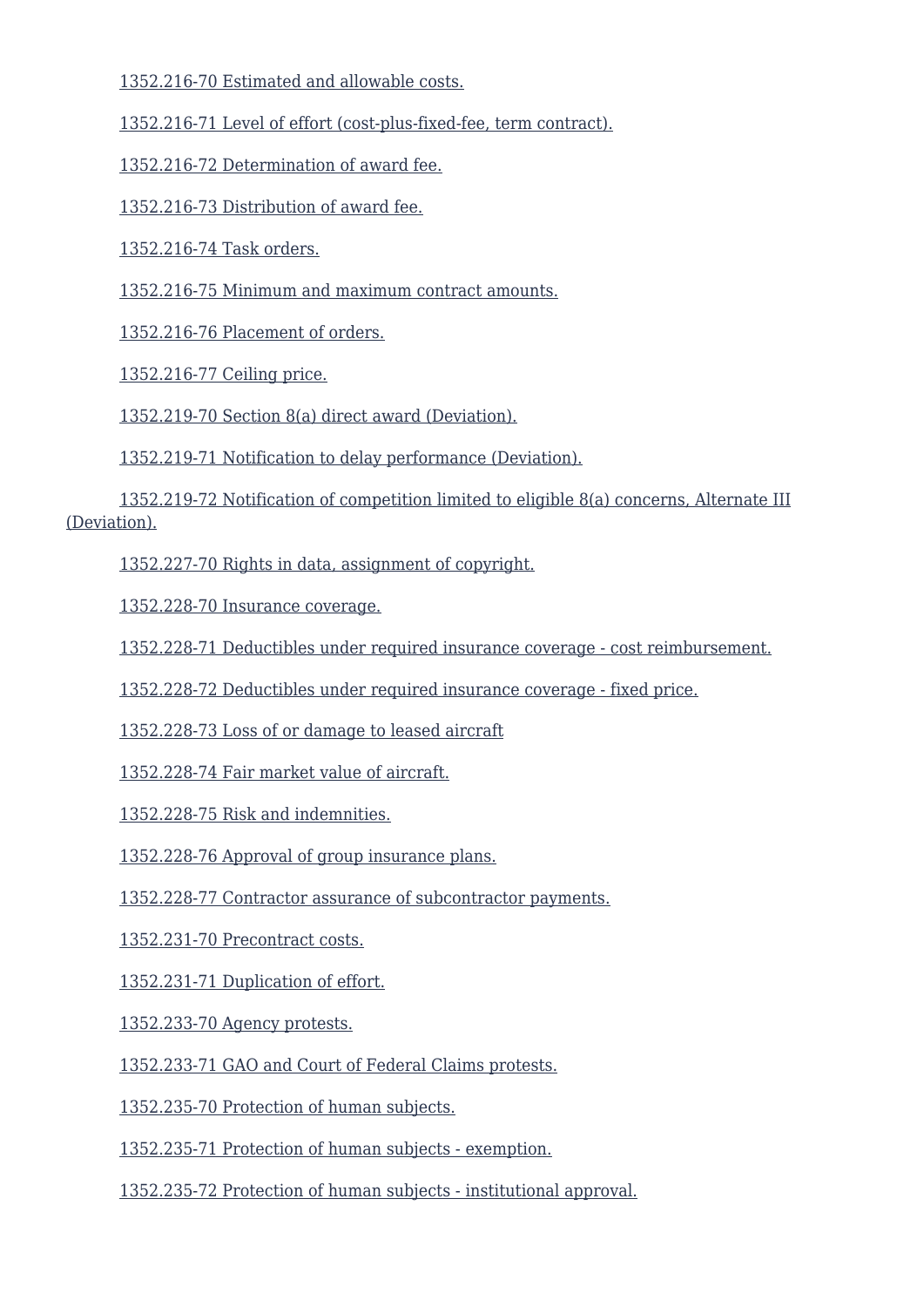[1352.235-73 Research involving human subjects - after initial contract award.](https://login.acquisition.gov/%5Brp:link:car-part-1352%5D#Section_1352_235_73_T48_50650452148)

[1352.237-70 Security processing requirements - high or moderate risk contracts.](https://login.acquisition.gov/%5Brp:link:car-part-1352%5D#Section_1352_237_70_T48_50650452149)

[1352.237-71 Security processing requirements - low risk contracts.](https://login.acquisition.gov/%5Brp:link:car-part-1352%5D#Section_1352_237_71_T48_50650452150)

[1352.237-72 Security processing requirements - national security contracts.](https://login.acquisition.gov/%5Brp:link:car-part-1352%5D#Section_1352_237_72_T48_50650452151)

[1352.237-73 Foreign national visitor and guest access to departmental resources.](https://login.acquisition.gov/%5Brp:link:car-part-1352%5D#Section_1352_237_73_T48_50650452152)

[1352.237-74 Progress reports.](https://login.acquisition.gov/%5Brp:link:car-part-1352%5D#Section_1352_237_74_T48_50650452153)

[1352.237-75 Key personnel.](https://login.acquisition.gov/%5Brp:link:car-part-1352%5D#Section_1352_237_75_T48_50650452154)

[1352.239-70 Software license addendum.](https://login.acquisition.gov/%5Brp:link:car-part-1352%5D#Section_1352_239_70_T48_50650452155)

[1352.239-71 Electronic and information technology.](https://login.acquisition.gov/%5Brp:link:car-part-1352%5D#Section_1352_239_71_T48_50650452156)

[1352.239-72 Security requirements for information technology resources.](https://login.acquisition.gov/%5Brp:link:car-part-1352%5D#Section_1352_239_72_T48_50650452157)

[1352.242-70 Postaward conference.](https://login.acquisition.gov/%5Brp:link:car-part-1352%5D#Section_1352_242_70_T48_50650452158)

[1352.245-70 Government furnished property.](https://login.acquisition.gov/%5Brp:link:car-part-1352%5D#Section_1352_245_70_T48_50650452159)

[1352.246-70 Place of acceptance.](https://login.acquisition.gov/%5Brp:link:car-part-1352%5D#Section_1352_246_70_T48_50650452160)

[1352.270-70 Period of performance.](https://login.acquisition.gov/%5Brp:link:car-part-1352%5D#Section_1352_270_70_T48_50650452161)

[1352.270-71 Pre-bid/pre-proposal conference and site visit.](https://login.acquisition.gov/%5Brp:link:car-part-1352%5D#Section_1352_270_71_T48_50650452162)

[1352.271-70 Inspection and manner of doing work.](https://login.acquisition.gov/%5Brp:link:car-part-1352%5D#Section_1352_271_70_T48_50650452163)

[1352.271-71 Method of payment and invoicing instructions for ship repair.](https://login.acquisition.gov/%5Brp:link:car-part-1352%5D#Section_1352_271_71_T48_50650452164)

[1352.271-72 Additional Item Requirements \(AIR\) - growth work](https://login.acquisition.gov/%5Brp:link:car-part-1352%5D#Section_1352_271_72_T48_50650452165)

[1352.271-73 Schedule of work.](https://login.acquisition.gov/%5Brp:link:car-part-1352%5D#Section_1352_271_73_T48_50650452166)

[1352.271-74 Foreseeable cost factors pertaining to different shipyard locations.](https://login.acquisition.gov/%5Brp:link:car-part-1352%5D#Section_1352_271_74_T48_50650452167)

[1352.271-75 Delivery and shifting of the vessel.](https://login.acquisition.gov/%5Brp:link:car-part-1352%5D#Section_1352_271_75_T48_50650452168)

[1352.271-76 Performance.](https://login.acquisition.gov/%5Brp:link:car-part-1352%5D#Section_1352_271_76_T48_50650452169)

[1352.271-77 Delays.](https://login.acquisition.gov/%5Brp:link:car-part-1352%5D#Section_1352_271_77_T48_50650452170)

[1352.271-78 Minimization of delay due to Government furnished property.](https://login.acquisition.gov/%5Brp:link:car-part-1352%5D#Section_1352_271_78_T48_50650452171)

[1352.271-79 Liability and insurance.](https://login.acquisition.gov/%5Brp:link:car-part-1352%5D#Section_1352_271_79_T48_50650452172)

[1352.271-80 Title.](https://login.acquisition.gov/%5Brp:link:car-part-1352%5D#Section_1352_271_80_T48_50650452173)

[1352.271-81 Discharge of liens.](https://login.acquisition.gov/%5Brp:link:car-part-1352%5D#Section_1352_271_81_T48_50650452174)

[1352.271-82 Department of Labor occupational safety and health standards for ship repair.](https://login.acquisition.gov/%5Brp:link:car-part-1352%5D#Section_1352_271_82_T48_50650452175)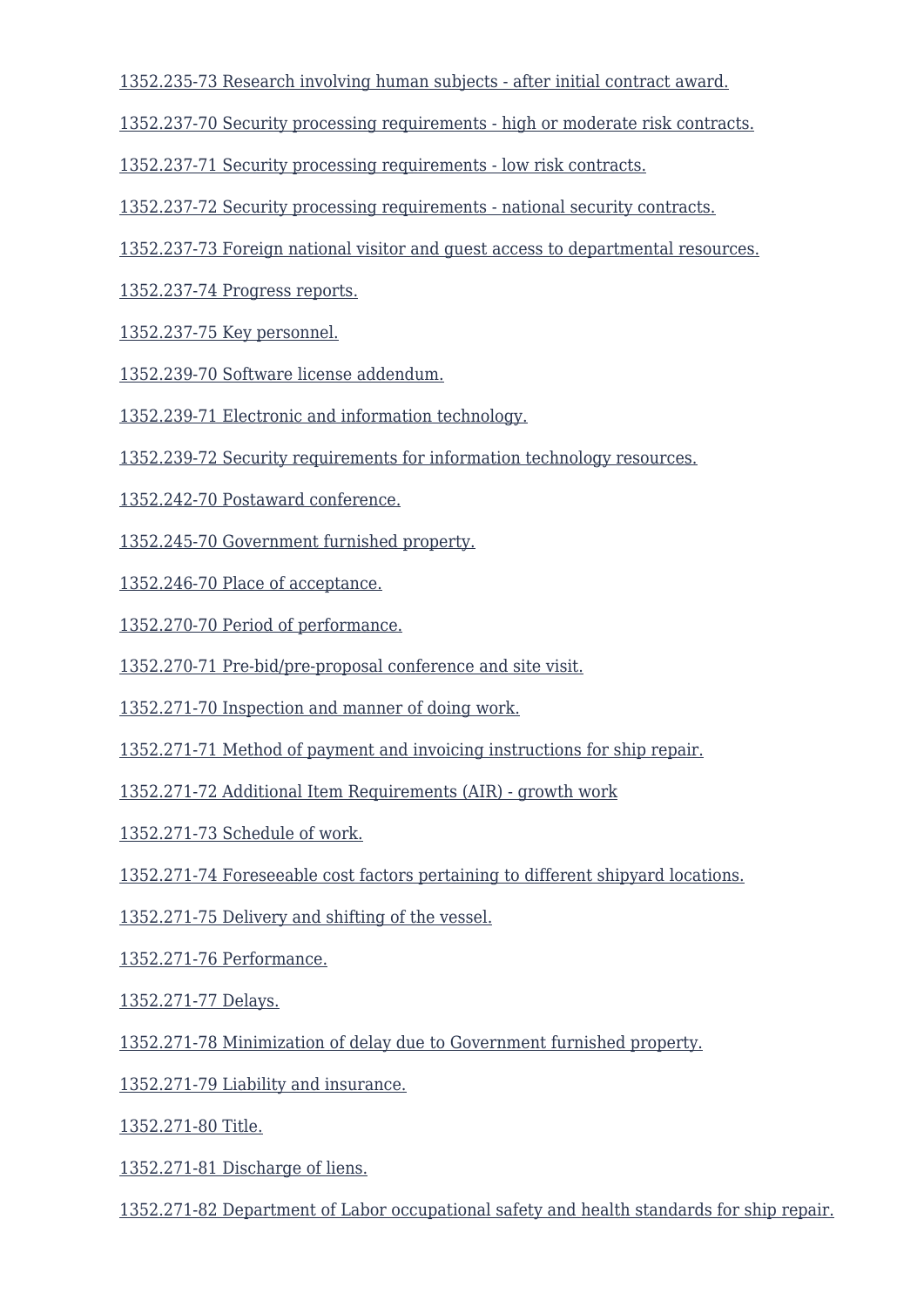[1352.271-83 Government review, comment, acceptance and approval.](https://login.acquisition.gov/%5Brp:link:car-part-1352%5D#Section_1352_271_83_T48_50650452176)

[1352.271-84 Access to the vessel.](https://login.acquisition.gov/%5Brp:link:car-part-1352%5D#Section_1352_271_84_T48_50650452177)

[1352.271-85 Documentation of requests for equitable adjustment.](https://login.acquisition.gov/%5Brp:link:car-part-1352%5D#Section_1352_271_85_T48_50650452178)

[1352.271-86 Lay days.](https://login.acquisition.gov/%5Brp:link:car-part-1352%5D#Section_1352_271_86_T48_50650452179)

[1352.271-87 Changes - ship repair.](https://login.acquisition.gov/%5Brp:link:car-part-1352%5D#Section_1352_271_87_T48_50650452180)

[1352.271-88 Guarantees.](https://login.acquisition.gov/%5Brp:link:car-part-1352%5D#Section_1352_271_88_T48_50650452181)

[1352.271-89 Temporary services.](https://login.acquisition.gov/%5Brp:link:car-part-1352%5D#Section_1352_271_89_T48_50650452182)

[1352.271-90 Insurance requirements.](https://login.acquisition.gov/%5Brp:link:car-part-1352%5D#Section_1352_271_90_T48_50650452183)

[Subpart 1352.3 - Provisions and Clauses Matrix](https://login.acquisition.gov/%5Brp:link:car-part-1352%5D#Subpart_1352_3_T48_50650453)

[1352.301 Solicitation provisions and contract clauses \(Matrix\).](https://login.acquisition.gov/%5Brp:link:car-part-1352%5D#Section_1352_301_T48_5065045311)

# **1352.000 Scope of part.**

This part sets forth solicitation provisions and contract clauses, in addition to those prescribed in FAR Part 52, for use in DOC acquisitions.

# **Subpart 1352.1 - Instructions for Using Provisions and Clauses**

#### **1352.102 Incorporating provisions and clauses.**

As stated in the FAR, provisions and clauses should be incorporated by reference in solicitations and contracts to the maximum practical extent, rather than being incorporated in full text. Incorporation by reference is the listing only by title, regulatory citation, and date of the provision or clause. The full text of the referenced solicitation provision or contract clause is contained in the Code of Federal Regulations (CFR). FAR provisions and clauses are located at 48 CFR chapter 1 and CAM provisions and clauses are located at 48 CFR chapter 13.

# **Subpart 1352.2 - Text of Provisions and Clauses**

#### **1352.200 Scope of subpart.**

This subpart sets forth the text of all CAR provisions and clauses and provides a cross-reference to the location in the CAR that prescribes their use.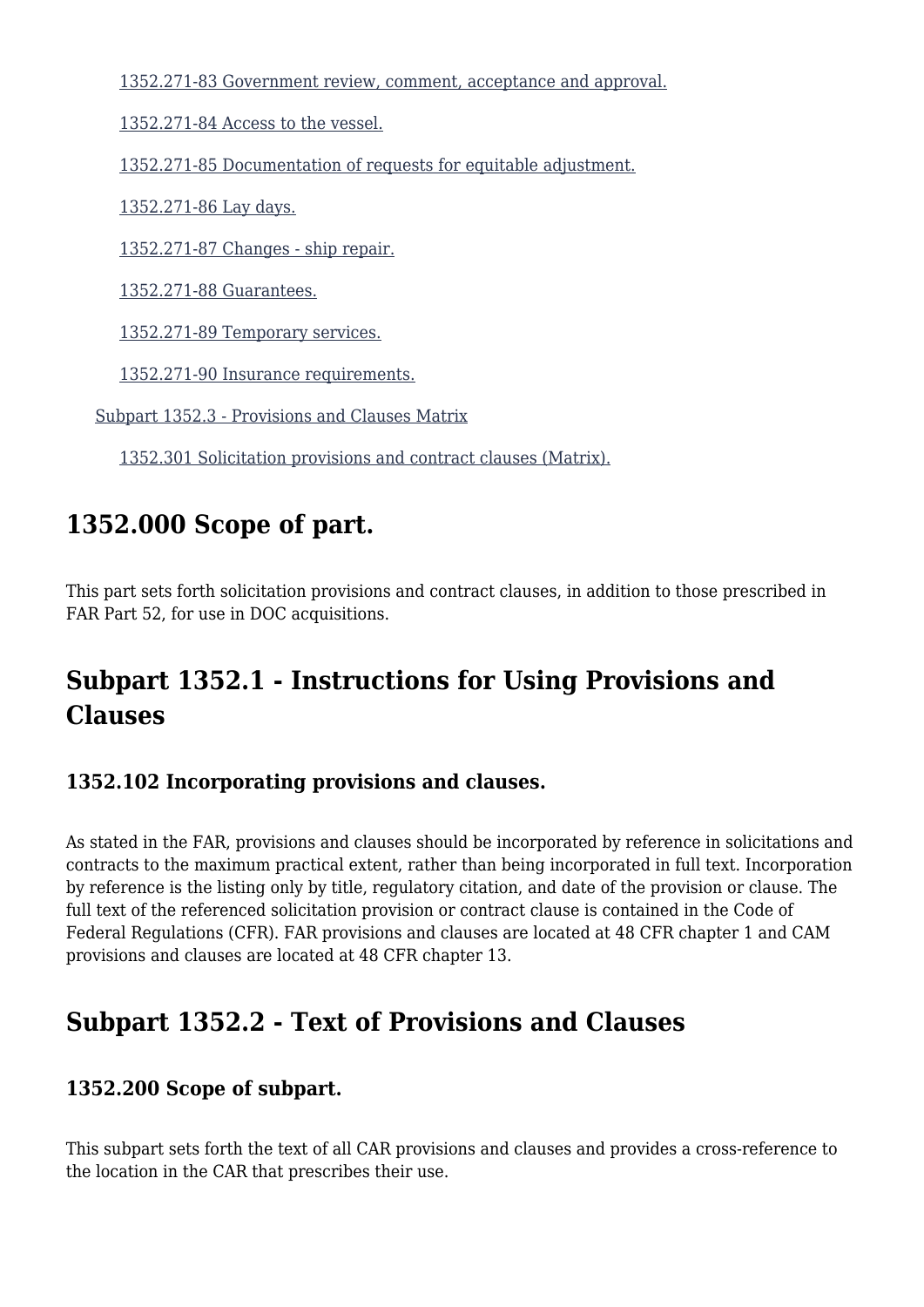#### **1352.201-70 Contracting Officer's Authority.**

As prescribed in 48 CFR 1301.602-170, insert the following clause:

Contracting Officer's Authority.

The Contracting Officer is the only person authorized to make or approve any changes in any of the requirements of this contract, and, notwithstanding any provisions contained elsewhere in this contract, the said authority remains solely in the Contracting Officer. In the event the contractor makes any changes at the direction of any person other than the Contracting Officer, the change will be considered to have been made without authority and no adjustment will be made in the contract terms and conditions, including price.

(End of clause)

#### **1352.201-71 Ratification release.**

As prescribed in 48 CFR 1301.602-3, insert the following clause:

Ratification Release (APR 2010)

(a) The Government agrees to pay the contractor  $\oint$  for the following items/services:

(b) In consideration for the sum stated above, which is to be paid to the Contractor, or its assignees, the Contractor, upon payment of the said sum by the UNITED STATES OF AMERICA (hereinafter called the Government), does remise, release, and discharge the Government, its officers, agents, and employees of and from all liabilities, obligations, claims, and demands whatsoever under or arising from the said contract, except:

(1) Specified claims in stated amounts or in estimated amounts where the amounts are not susceptible of exact statement by the Contractor, as follows: (or state "None").

(2) Claims, together with reasonable expenses incidental thereto, based upon the liabilities of the Contractor to third parties arising out of the performance of this contract, which are not known to the Contractor on the date of the execution of this release and of which the Contractor gives notice in writing to the Contracting Officer within the period specified in said contract.

(3) Claims for reimbursement of costs (other than expenses of the Contractor by reason of his indemnification of the Government against patent liability) including reasonable expenses incidental thereto, incurred by the Contractor under any provisions of the said contract relating to patents.

(c) The Contractor agrees, in connection with patent matters and with claims which are not released as set forth above, that it will comply with provisions of the said contract, including without limitation, those provisions relating to notification to the Contracting Officer and relating to the defense or prosecution of litigation.

Contractor's Signature:

Date:

(End of clause)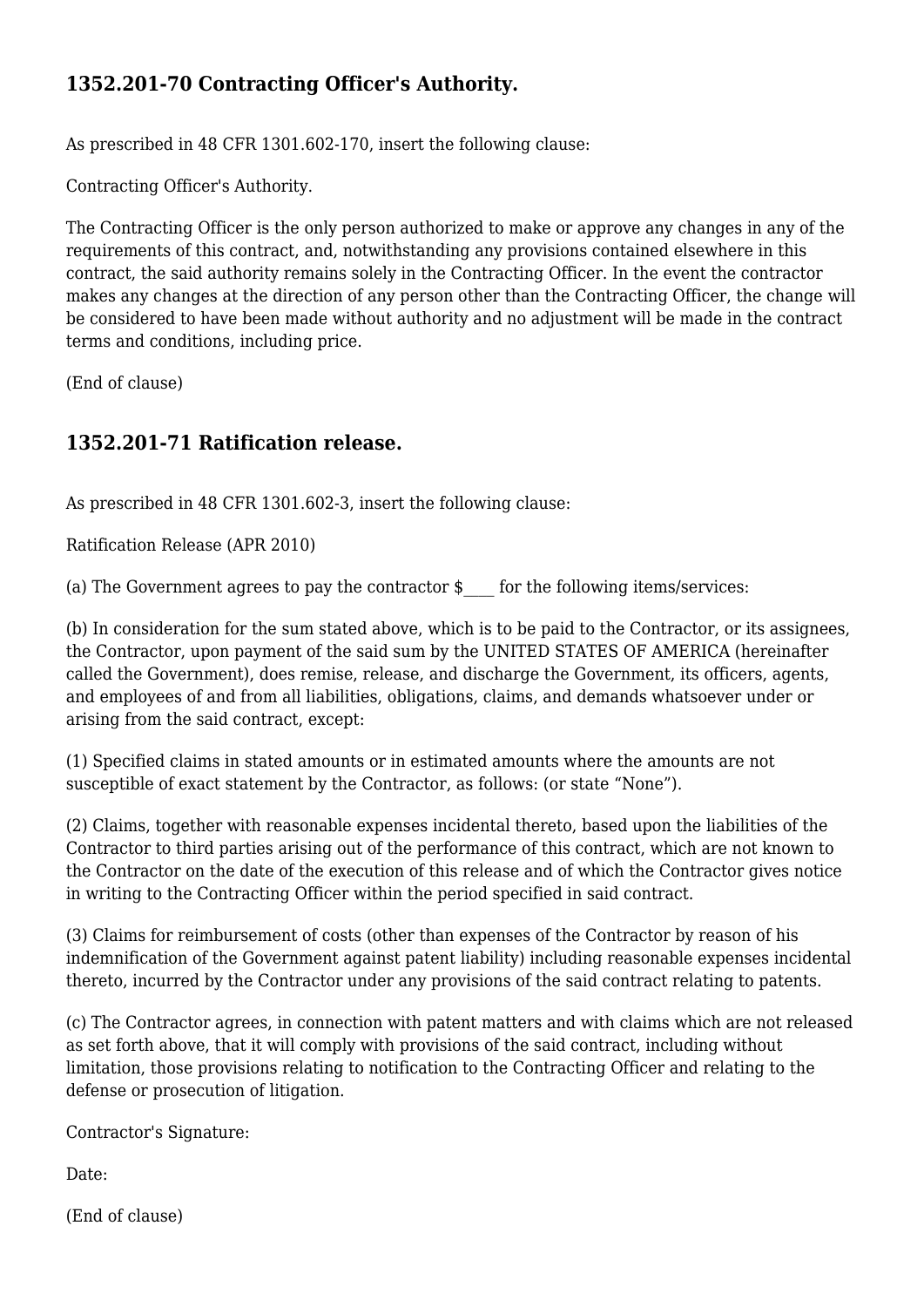# **1352.201-72 Contracting Officer's Representative (COR).**

As prescribed in 48 CFR 1301.670-70, insert the following clause:

Contracting Officer's Representative (COR) (APR 2010)

(a) is hereby designated as the Contracting Officer's Representative (COR). The COR may be changed at any time by the Government without prior notice to the contractor by a unilateral modification to the contract. The COR is located at:

Phone Number:

E-mail:

(b) The responsibilities and limitations of the COR are as follows:

(1) The COR is responsible for the technical aspects of the contract and serves as technical liaison with the contractor. The COR is also responsible for the final inspection and acceptance of all deliverables and such other responsibilities as may be specified in the contract.

(2) The COR is not authorized to make any commitments or otherwise obligate the Government or authorize any changes which affect the contract price, terms or conditions. Any contractor request for changes shall be referred to the Contracting Officer directly or through the COR. No such changes shall be made without the express written prior authorization of the Contracting Officer. The Contracting Officer may designate assistant or alternate COR(s) to act for the COR by naming such assistant/alternate(s) in writing and transmitting a copy of such designation to the contractor.

(End of clause)

#### **1352.208-70 Restrictions on printing and duplicating.**

As prescribed in 48 CFR 1308.802-70, insert the following clause:

Restrictions on Printing and Duplicating (APR 2010)

(a) The contractor is authorized to duplicate or copy production units provided the requirement does not exceed 5,000 production units of any one page or 25,000 production units in the aggregate of multiple pages. Such pages may not exceed a maximum image size of 10 3/4 by 14 1/4 inches. A "production unit" is one sheet, size  $8\frac{1}{2} \times 11$  inches (215  $\times$  280 mm), one side only, and one color ink. Production unit requirements are outlined in the Government Printing and Binding Regulations.

(b) This clause does not preclude writing, editing, preparation of manuscript copy, or preparation of related illustrative material as a part of this contract, or administrative duplicating/copying (for example, necessary forms and instructional materials used by the contractor to respond to the terms of the contract).

(c) Costs associated with printing, duplicating, or copying in excess of the limits in paragraph (a) of this clause are unallowable without prior written approval of the Contracting Officer. If the contractor has reason to believe that any activity required in fulfillment of the contract will necessitate any printing or substantial duplicating or copying, it shall immediately provide written notice to the Contracting Officer and request approval prior to proceeding with the activity.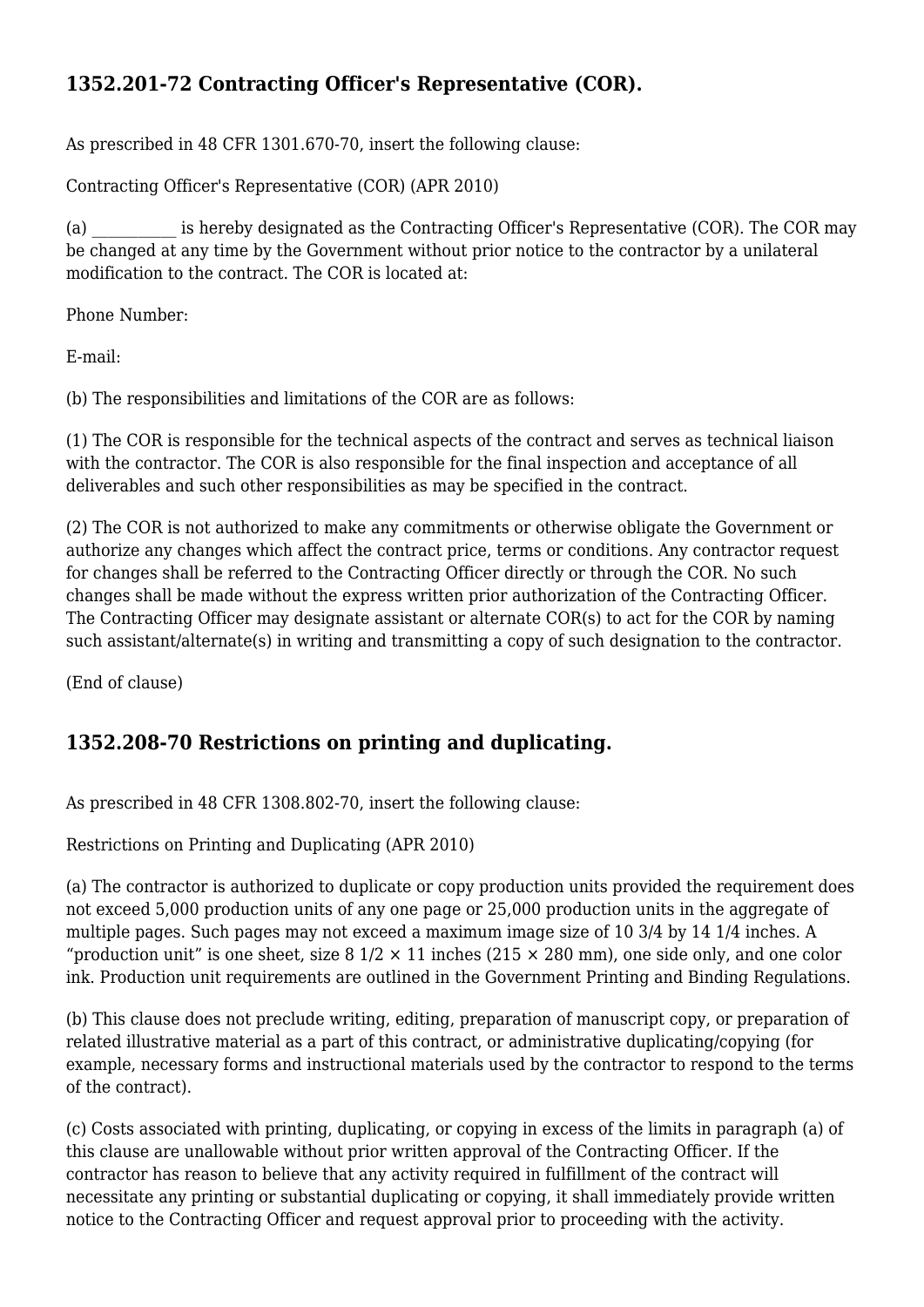Requests will be processed by the Contracting Officer in accordance with FAR 8.802.

(d) The contractor shall include in each subcontract which may involve a requirement for any printing, duplicating, and copying in excess of the limits specified in paragraph (a) of this clause, a provision substantially the same as this clause, including this paragraph (d).

(End of clause)

#### **1352.209-70 Potential organizational conflict of interest.**

As prescribed in 48 CFR 1309.507-1(a), insert the following provision, modified appropriately:

Potential Organizational Conflict of Interest (APR 2010)

(a) There is a potential organizational conflict of interest (*see* FAR Subpart 9.5, Organizational and Consultant Conflicts of Interest) due to [*state the nature of the potential conflict*]. Accordingly:

(1) Restrictions are needed to ensure that (*state the nature of the proposed restraint and the applicable time period*).

(2) As a part of the proposal, the offeror shall provide the Contracting Officer with complete information regarding previous or ongoing work that is in any way associated with the contemplated acquisition.

(b) If award is made to the offeror, the resulting contract may include an organizational conflict of interest limitation applicable to subsequent Government work, at either a prime contract level, at any subcontract tier, or both. During evaluation of proposals, the Government may, after discussions with the offeror and consideration of ways to avoid the conflict of interest, insert a provision in the resulting contract that shall disqualify the offeror from further consideration for award of specified future contracts.

(c) The organizational conflict of interest clause included in this solicitation may be modified or deleted during negotiations.

*Alternate I* (Date). At the discretion of the Contracting Officer, substitute the following paragraph (b) for paragraphs (b) and (c) in the basic provision:

(b) The organizational conflict of interest clause in this solicitation may not be modified or deleted.

(End of clause)

#### **1352.209-71 Limitation of future contracting.**

As prescribed in 48 CFR 1309.507-2(a), insert the following clause:

Limitation of Future Contracting (APR 2010)

(a) The following restrictions and definitions apply to prevent conflicting roles, which may bias the contractor's judgment or objectivity, or to preclude the contractor from obtaining an unfair competitive advantage in concurrent or future acquisitions.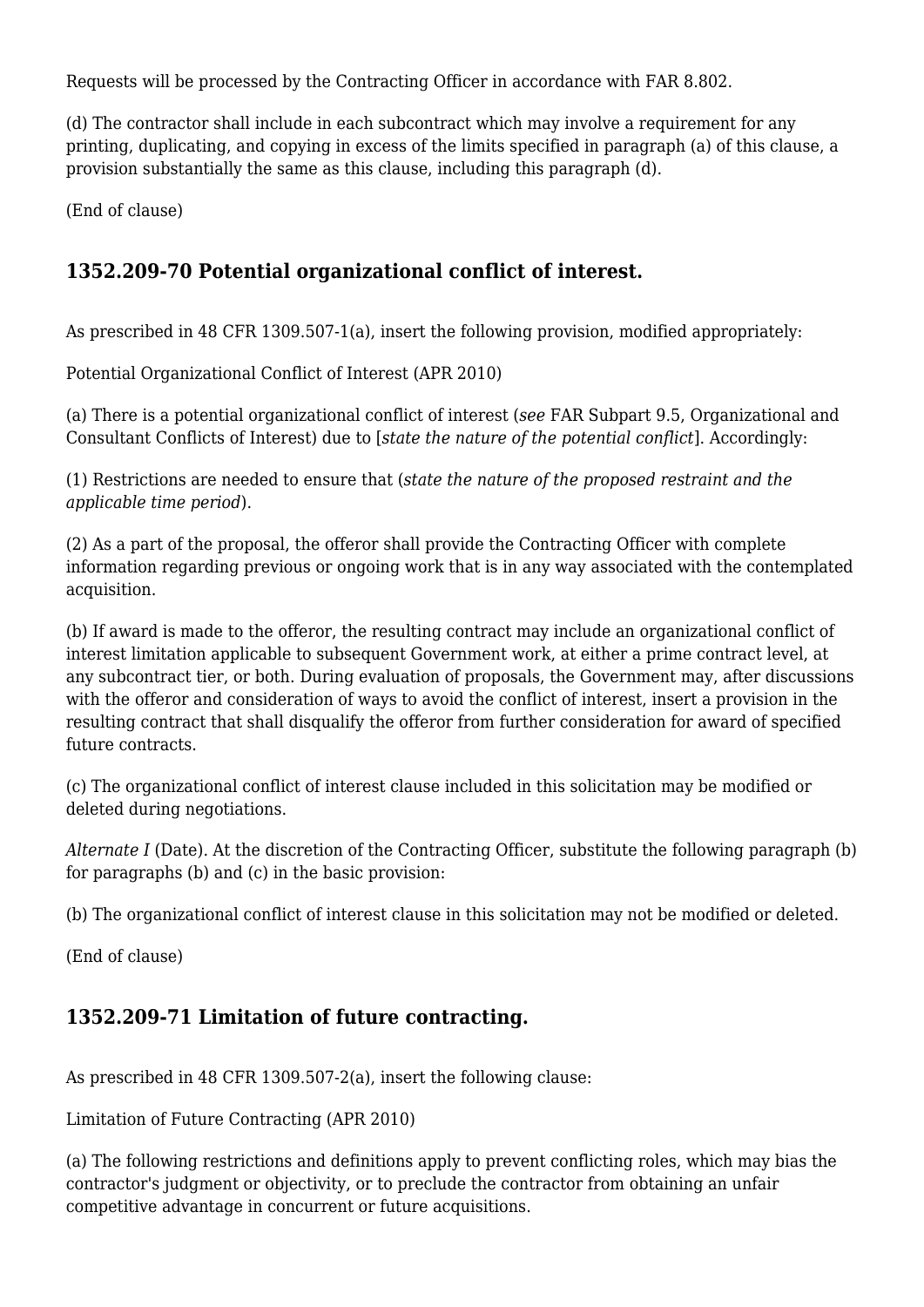(1) Descriptions or definitions:

(i) "Contractor" means the business entity receiving the award of this contract, its parents, affiliates, divisions and subsidiaries, and successors in interest.

(ii) "Development" means all efforts towards solution of broadly defined problems. This may encompass research, evaluating technical feasibility, proof of design and test, or engineering of programs not yet approved for acquisition or operation.

(iii) "Proprietary Information" means all information designated as proprietary in accordance with law and regulation, and held in confidence or disclosed under restriction to prevent uncontrolled distribution. Examples include limited or restricted data, trade secrets, sensitive financial information, and computer software; and may appear in cost and pricing data or involve classified information.

(iv) "System" means the system that is the subject of this contract.

(v) "System Life" means all phases of the system's development, production, or support.

(vi) "Systems Engineering" means preparing specifications, identifying and resolving interface problems, developing test requirements, evaluating test data, and supervising design.

(vii) "Technical Direction" means developing work statements, determining parameters, directing other contractors' operations, or resolving technical controversies.

(2) Restrictions: The contractor shall perform systems engineering and/or technical direction, but will not have overall contractual responsibility for the system's development, integration, assembly and checkout, or production. The parties recognize that the contractor shall occupy a highly influential and responsible position in determining the system's basic concepts and supervising their execution by other contractors. The contractor's judgment and recommendations must be objective, impartial, and independent. To avoid the prospect of the contractor's judgment or recommendations being influenced by its own products or capabilities, it is agreed that the contractor is precluded for the life of the system from award of a DOC contract to supply the system or any of its major components, and from acting as a subcontractor or consultant to a DOC supplier for the system or any of its major components.

*Alternate I* (Date). As prescribed in CFR 1309.507-2(a)(2), either substitute paragraph (a)(2) of the basic clause with one or both of the following paragraphs, or use one or both in addition to the basic paragraph (a)(2).

(a)(2)(i) The contractor shall prepare and submit complete specifications for nondevelopmental items to be used in a competitive acquisition. The contractor shall not furnish these items to DOC, either as a prime contractor or subcontractor, for the duration of the initial production contract plus [*insert a specific period of time or an expiration date*].

(ii) The contractor shall either prepare or assist in preparing a work statement for use in competitively acquiring the [*identify the system or services*], or provide material leading directly, predictably, and without delay to such a work statement. The contractor may not supply [*identify the services, the system, or the major components of the system*] for a period [*state the duration of the constraint, however, the duration of the initial production contract shall be the minimum*], as either the prime or subcontractor unless it becomes the sole source, has participated in the design or development work, or more than one contractor has participated in preparing the work statement.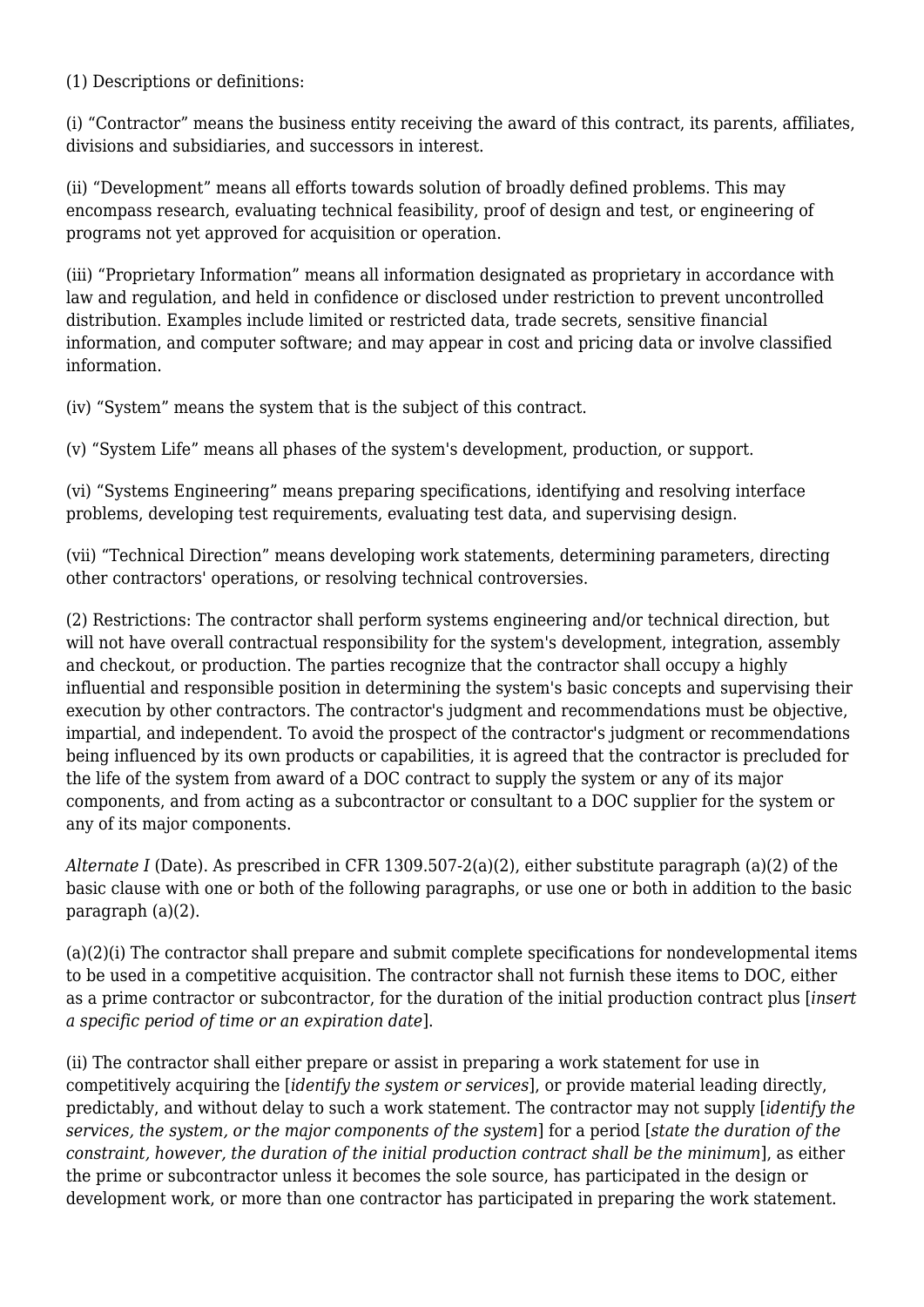*Alternate II* (Date). As prescribed in 48 CFR 1309.507-2(a)(3), either substitute paragraph (a) (2) of the basic clause with the following paragraph, or add the following in addition to the basic restriction. Redesignate the paragraphs as needed if more than one restriction applies.

(a)(2) The contractor shall participate in the technical evaluation of other contractors' proposals or products. To ensure objectivity, the contractor is precluded from award of any supply or service contract or subcontract for the system or its major components. This restriction shall be effective for (*insert a definite period of time*).

*Alternate III* (Date). As prescribed in 48 CFR 1309.507-2(a)(4), add the following paragraph (b) to the basic clause:

(b) The contractor may gain access to proprietary information of other companies during contract performance. The contractor agrees to enter into company-to-company agreements to protect another company's information from unauthorized use or disclosure for as long as it is considered proprietary by the other company, and to refrain from using the information for any purpose other than that for which it was furnished. For information purposes, the contractor shall furnish copies of these agreements to the Contracting Officer. These agreements are not intended to protect information which is available to the Government or to the contractor from other sources and information furnished voluntarily without restriction.

*Alternate IV* (Date). As prescribed in 48 CFR 1309.507-2(a)(5), add the following paragraph (b) to the basic clause substantially as written. If Alternate III is also used, designate this paragraph (c).

(b) The contractor agrees to accept and to complete all issued task orders, and to not contract with Government prime contractors or first-tier subcontractors in such a way as to create an organizational conflict of interest.

*Alternate V* (Date). As prescribed in 48 CRF 1309.507-2(a)(6), add the following paragraph (b) to the basic clause. If more than one Alternate is used, redesignate this paragraph accordingly.

(b) The contractor agrees to accept and to complete issued delivery orders, provided that no new organizational conflicts of interest are created by the acceptance of such orders. The Contracting Officer shall identify any and all organizational conflicts of interest in each order. The contractor shall not contract with Government prime contractors or first-tier subcontractors in such a way as to create an organizational conflict of interest.

*Alterative VI* (Date). As prescribed in 48 CFR 1309.507-2(a)(7), add the following paragraph (b) to the basic clause. If either Alternate III or IV or both are used, redesignate this paragraph accordingly.

(b) The above restrictions shall be included in all subcontracts, teaming arrangements, and other agreements calling for performance of work which is subject to the organizational conflict of interest restrictions identified in this clause, unless excused in writing by the Contracting Officer.

(End of clause)

#### **1352.209-72 Restrictions against disclosure.**

As prescribed in 48 CFR 1309.507-2(b), insert the following clause: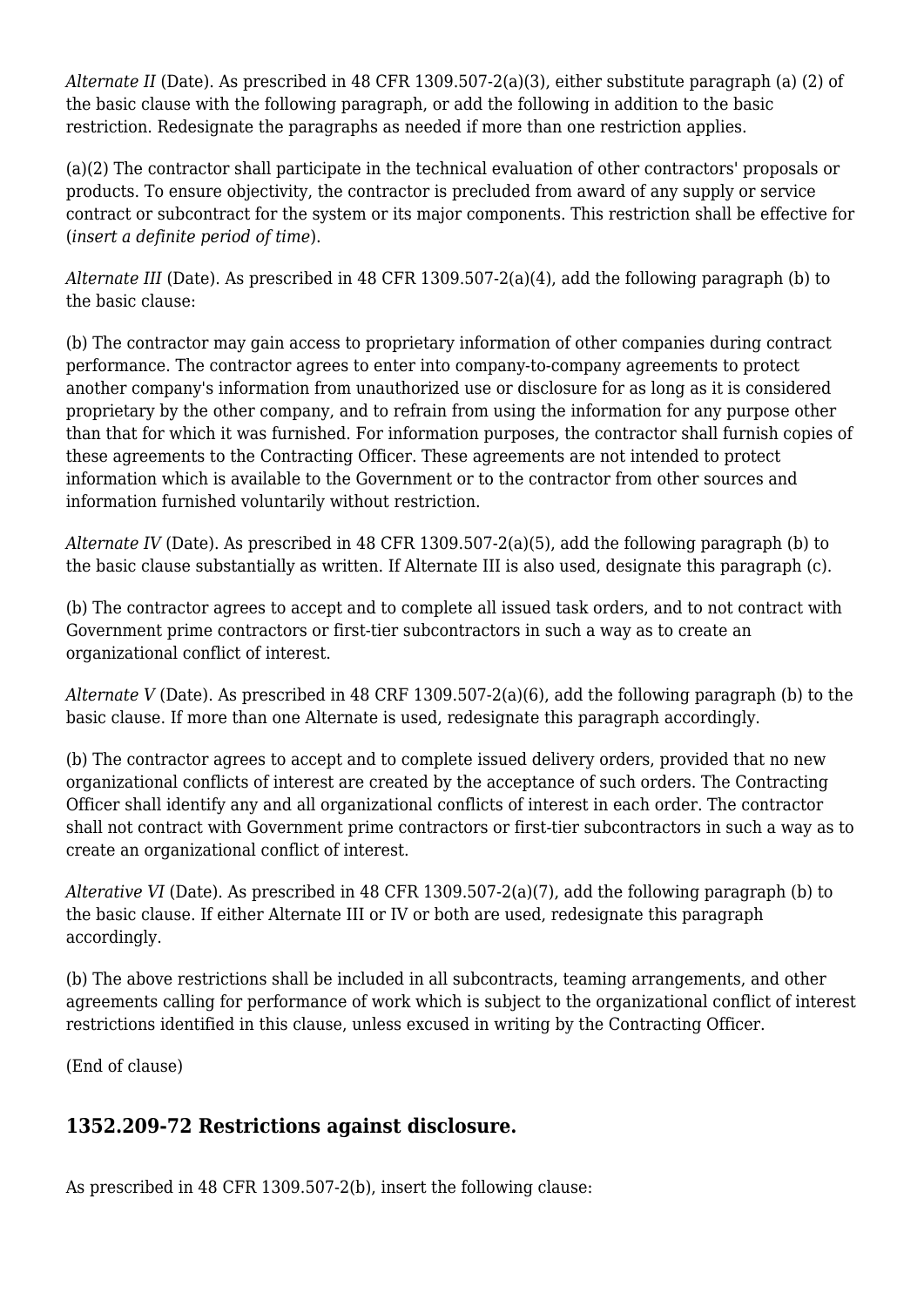Restrictions Against Disclosure (APR 2010)

(a) The contractor agrees, in the performance of this contract, to keep the information furnished by the Government or acquired/developed by the contractor in performance of the contract and designated by the Contracting Officer or Contracting Officer's Representative, in the strictest confidence. The contractor also agrees not to publish or otherwise divulge such information, in whole or in part, in any manner or form, nor to authorize or permit others to do so, taking such reasonable measures as are necessary to restrict access to such information while in the contractor's possession, to those employees needing such information to perform the work described herein, *i.e.,* on a "need to know" basis. The contractor agrees to immediately notify the Contracting Officer in writing in the event that the contractor determines or has reason to suspect a breach of this requirement has occurred.

(b) The contractor agrees that it will not disclose any information described in subsection (a) to any person unless prior written approval is obtained from the Contracting Officer. The contractor agrees to insert the substance of this clause in any consultant agreement or subcontract hereunder.

(End of clause)

#### **1352.209-73 Compliance with the laws.**

As prescribed in 48 CFR 1309.507-2(c), insert the following clause:

Compliance With the Laws (APR 2010)

The contractor shall comply with all applicable laws, rules and regulations which deal with or relate to performance in accord with the terms of the contract.

(End of clause)

#### **1352.209-74 Organizational conflict of interest.**

As prescribed in 48 CFR 1309.507-2(d), insert the following clause:

Organizational Conflict of Interest (APR 2010)

(a) *Purpose.* The purpose of this clause is to ensure that the contractor and its subcontractors:

(1) Are not biased because of their financial, contractual, organizational, or other interests which relate to the work under this contract, and

(2) Do not obtain any unfair competitive advantage over other parties by virtue of their performance of this contract.

(b) *Scope.* The restrictions described herein shall apply to performance or participation by the contractor, its parents, affiliates, divisions and subsidiaries, and successors in interest (hereinafter collectively referred to as "contractor") in the activities covered by this clause as a prime contractor, subcontractor, co-sponsor, joint venturer, consultant, or in any similar capacity. For the purpose of this clause, affiliation occurs when a business concern is controlled by or has the power to control another or when a third party has the power to control both.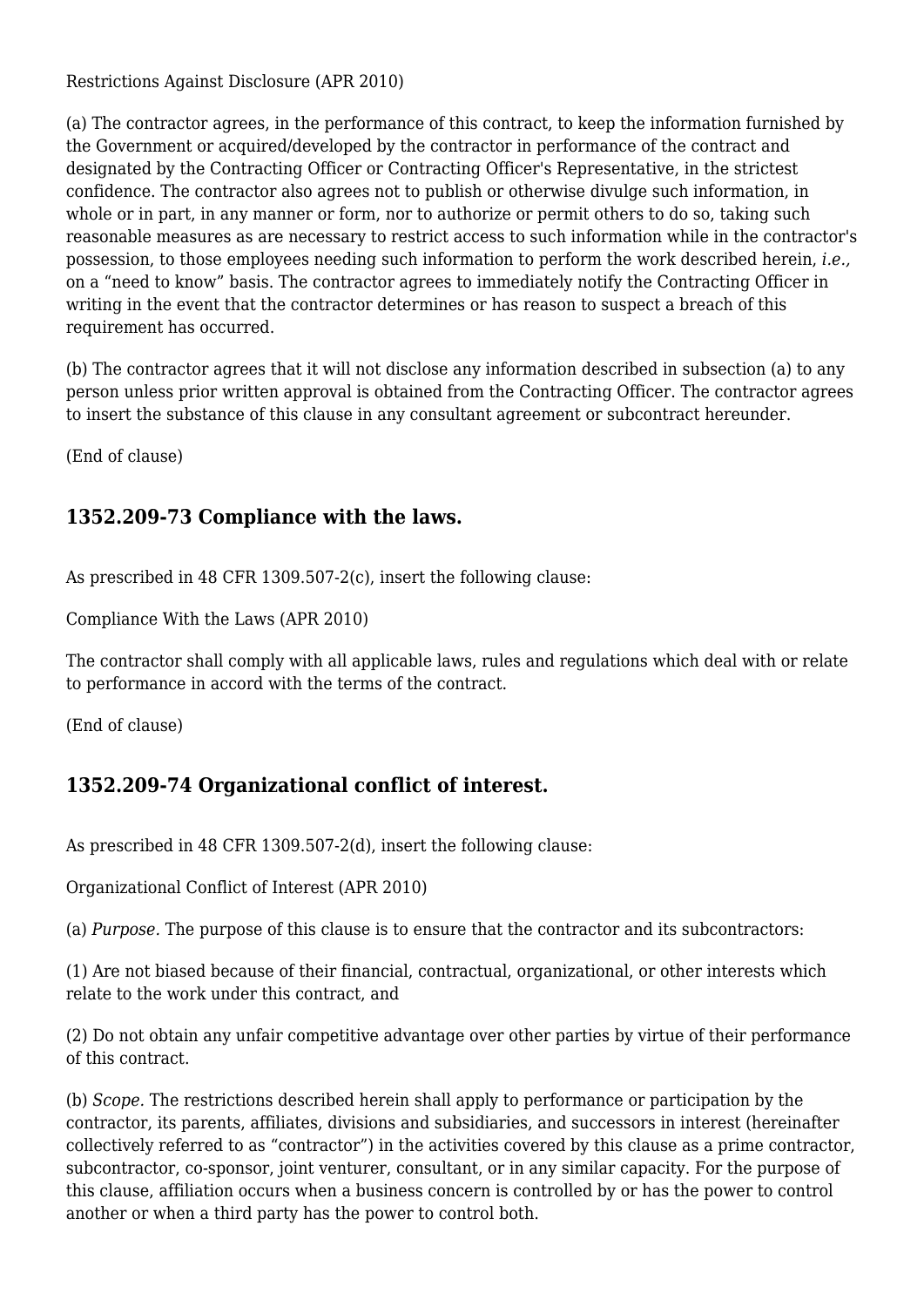(c) *Warrant and Disclosure.* The warrant and disclosure requirements of this paragraph apply with full force to both the contractor and all subcontractors. The contractor warrants that, to the best of the contractor's knowledge and belief, there are no relevant facts or circumstances which would give rise to an organizational conflict of interest, as defined in FAR Subpart 9.5, and that the contractor has disclosed all relevant information regarding any actual or potential conflict. The contractor agrees it shall make an immediate and full disclosure, in writing, to the Contracting Officer of any potential or actual organizational conflict of interest or the existence of any facts that may cause a reasonably prudent person to question the contractor's impartiality because of the appearance or existence of bias or an unfair competitive advantage. Such disclosure shall include a description of the actions the contractor has taken or proposes to take in order to avoid, neutralize, or mitigate any resulting conflict of interest.

(d) *Remedies.* The Contracting Officer may terminate this contract for convenience, in whole or in part, if the Contracting Officer deems such termination necessary to avoid, neutralize or mitigate an actual or apparent organizational conflict of interest. If the contractor fails to disclose facts pertaining to the existence of a potential or actual organizational conflict of interest or misrepresents relevant information to the Contracting Officer, the Government may terminate the contract for default, suspend or debar the contractor from Government contracting, or pursue such other remedies as may be permitted by law or this contract.

(e) *Subcontracts.* The contractor shall include a clause substantially similar to this clause, including paragraphs (f) and (g), in any subcontract or consultant agreement at any tier expected to exceed the simplified acquisition threshold. The terms "contract," "contractor," and "Contracting Officer" shall be appropriately modified to preserve the Government's rights.

(f) *Prime Contractor Responsibilities.* The contractor shall obtain from its subcontractors or consultants the disclosure required in FAR Part 9.507-1, and shall determine in writing whether the interests disclosed present an actual, or significant potential for, an organizational conflict of interest. The contractor shall identify and avoid, neutralize, or mitigate any subcontractor organizational conflict prior to award of the contract to the satisfaction of the Contracting Officer. If the subcontractor's organizational conflict cannot be avoided, neutralized, or mitigated, the contractor must obtain the written approval of the Contracting Officer prior to entering into the subcontract. If the contractor becomes aware of a subcontractor's potential or actual organizational conflict of interest after contract award, the contractor agrees that the Contractor may be required to eliminate the subcontractor from its team, at the contractor's own risk.

(g) *Waiver.* The parties recognize that this clause has potential effects which will survive the performance of this contract and that it is impossible to foresee each circumstance to which it might be applied in the future. Accordingly, the contractor may at any time seek a waiver from the Head of the Contracting Activity by submitting such waiver request to the Contracting Officer, including a full written description of the requested waiver and the reasons in support thereof.

(End of clause)

#### **1352.209-75 Title 13 and non-disclosure requirements.**

As prescribed in 48 CFR 1309.507-2(e), insert the following clause:

Title 13 and Non-Disclosure Requirements (APR 2010)

The Census Bureau's data are protected by Title 13 of the United States Code. The contractor may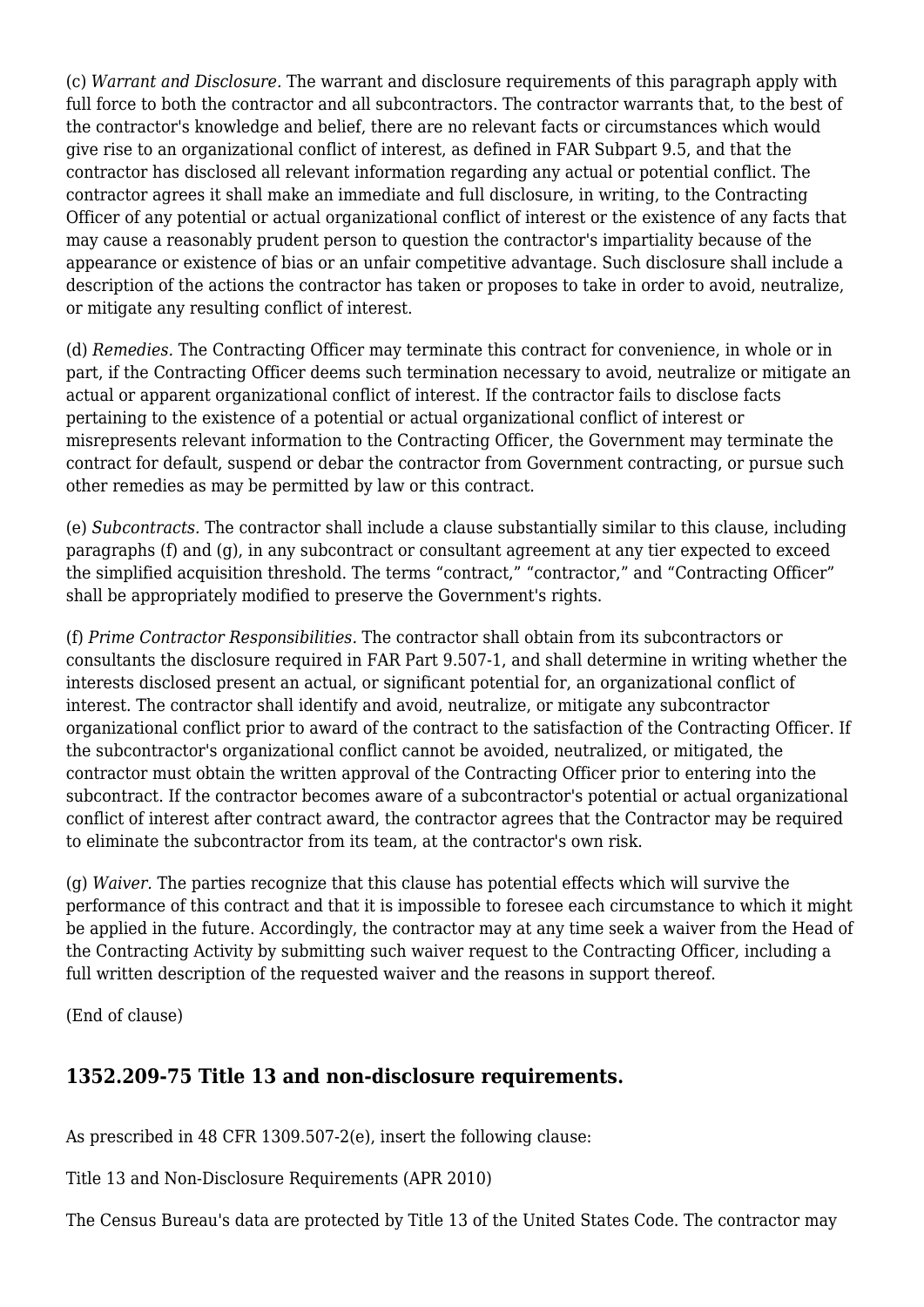not use Title 13 data for any purpose other than the intended purpose for which it is supplied or obtained. All contractor personnel who will have access to Title 13 data must take an oath and complete the Census Bureau Form BC-1759 (Special Sworn Status) that requires nondisclosure of Title 13 data. An authorized Census employee or a Notary Public must administer the oath of nondisclosure.

(End of clause)

# **1352.213-70 Evaluation utilizing simplified acquisition procedures.**

As prescribed in 48 CFR 1313.106-2-70, insert the following provision:

Evaluation Utilizing Simplified Acquisition Procedures (Date)

The Government will issue an order resulting from this request for quotation to the responsible offeror whose quotation results in the best value to the Government, considering both price and nonprice factors. The following factors will be used to evaluate quotations:

[This section is to be tailored to conform to individual procurements. Text is provided as an example only. Stating relative importance of the evaluation factors is not required.]

(1) Personnel Qualifications. The experience, education, and qualifications of personnel proposed to work on the contract will be evaluated to determine their ability to perform their proposed duties.

(2) Technical Approach and Capability. The offeror's approach to performing contract requirements and its capability to successfully perform the contract will be evaluated.

(3) Past Performance. The offeror's past performance on related contracts will be evaluated to determine, as appropriate, successful performance of contract requirements, quality and timeliness of delivery of goods and services, cost management, communications between contracting parties, proactive management and customer satisfaction.

(4) Price.

(End of clause)

#### **1352.213-71 Instructions for submitting quotations under the simplified acquisition threshold - non-commercial.**

As prescribed in 48 CFR 1313.302-1-70, insert the following provision:

Instructions for Submitting Quotations Under the Simplified Acquisition Threshold - Non-Commercial (Date)

(a) *North American Industry Classification System (NAICS) code and small business size standard.* The NAICS code and small business size standard for this acquisition is  $\blacksquare$ .

(b) *Submission of quotations.* Submit quotations to the office specified in this solicitation at or before the exact time specified in this solicitation. At a minimum, quotations must show -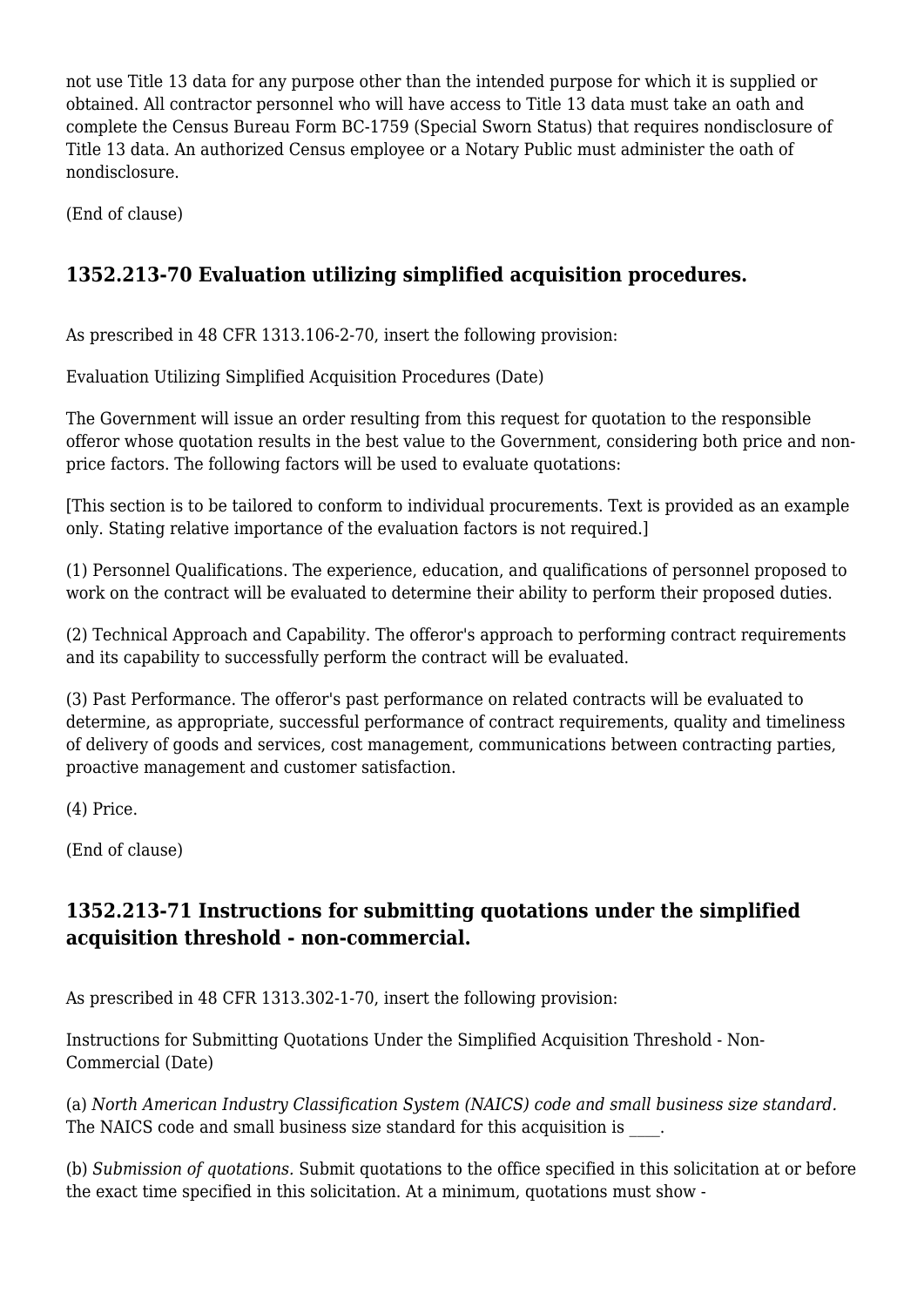(1) The solicitation number;

(2) The name, address, and telephone number of the offeror;

(3) Acknowledgment of solicitation amendments;

(4) A technical description showing that the offeror can supply the requirements in the specifications or statement of work in sufficient detail to allow the Government to evaluate the quotation in accordance with the evaluation factors stated in the solicitation.

(5) Past performance information, when included as an evaluation factor, to include recent and relevant contracts for the same or similar items and reference information (including contract numbers, points of contact with telephone numbers and other relevant information).

(6) Price and any supporting details for the price, as requested in the solicitation.

(c) Offerors are responsible for submitting quotations, and any modifications thereto, so as to reach the Government office designated in the solicitation by the time specified. The offeror's initial quotation should contain the offeror's best terms from a price and technical standpoint. The Government may reject any or all quotations if such action is in the public interest; accept other than the lowest quotation; and waive informalities and minor irregularities in quotations received.

(End of clause)

# **1352.215-70 Proposal preparation.**

As prescribed in 48 CFR 1315.204-570(a)(1), insert the following provision, tailored as applicable:

Proposal Preparation (Date)

(a) General Instructions. Proposals are expected to conform to solicitation provisions and be prepared in accordance with this section. To aid in evaluation, the proposal shall be clearly and concisely written, neatly presented, indexed (cross-indexed as appropriate), and logically assembled. All pages of each part shall be appropriately numbered and identified with the name of the offeror, the date of the offer, and the solicitation number. Each volume shall be clearly marked by volume number and title.

(b) *Overall Arrangement of Proposal.*

(1) VOLUME I - BUSINESS PROPOSAL

(i) Volume I, Business Proposal, consists of the actual offer to enter into a contract to perform the desired work. It also includes required representations, certifications, and acknowledgments, if applicable; justifications for noncompetitive proposed subcontracts; identification of technical data to be withheld; and any other required administrative information.

(ii) Format and Content. Volume I, Business Proposal, shall include the following documents (in the order listed):

#### (A) Proposal Form:

(1) Use of the Form - The Proposal Form (Standard Form 33 or 1449), is to be executed fully and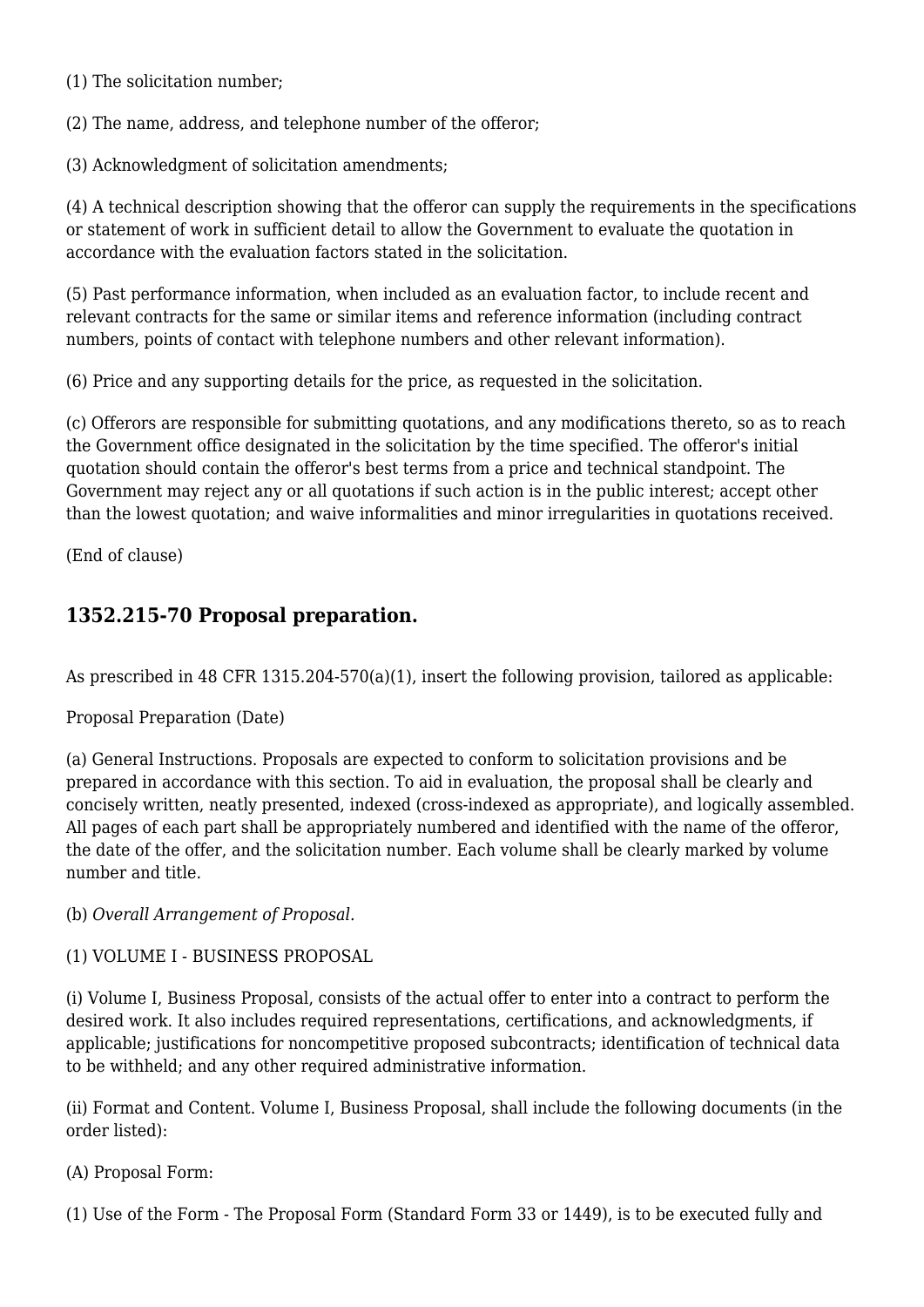used as the cover sheet (or first page) of Volume I. Include three (3) original signed copies of the form in the original Volume I.

(2) Acceptance Period - The acceptance period entered on the Proposal Form by the offeror shall not be less than that prescribed in the solicitation, which shall apply if no other period is offered.

(3) Signature Authority - The person signing the Proposal Form must have the authority to commit the offeror to all of the provisions of the proposal, fully recognizing that the Government has the right, by terms of the Solicitation, to make an award without discussion if it so elects.

(B) Other documentation identified in Section (A) above. The offeror shall submit one original of Volume I, marked as such.

(2) VOLUME II - TECHNICAL PROPOSAL

(i) *General.*

(A) Volume II, technical proposal, consists of the offeror's proposal delineating its capabilities and how it intends to perform contract requirements. The Technical proposal will be evaluated in accord with the criteria contained in Section M.

(B) In order that the technical proposal may be evaluated strictly on the merit of the material submitted, no contractual price information is to be included in Volume II. However, the type and quantity of labor and materials is to be included in the Technical Proposal, without any associated cost information.

(C) The technical proposal must be typed, double-spaced, with one inch margins, using elite font, 12 pitch type (or equivalent) and printed, unreduced in size, on 8 1/2" by 11" paper, not exceeding pages, single-sided, exclusive of resumes and related corporate experience documentation. Any pages in excess of \_\_ will be disregarded, and will not be included in the proposal evaluation. Failure of the offeror to comply with the page limitations, resulting in the excess pages not being evaluated, shall not constitute grounds for a protest.

(ii) Format and Content. Volume II, Technical Proposal, shall include the following contents:

- (A) Table of Contents
- (B) List of Tables and Figures
- (C) Summary of Technical Proposal
- (D) Technical Proposal

(E) Exceptions and Deviations. These major headings may be subdivided or supplemented by the offeror as appropriate.

(1) Summary. This section shall provide a summary that addresses each of the technical evaluation factors set out in Section M.

(2) Technical Proposal. The offeror shall clearly address each of the technical evaluation criteria in Section M, and, at a minimum, cover each subfactor.

(3) Exceptions and Deviations. This section shall identify and explain any exceptions or deviations taken to any part of the solicitation or conditional assumptions made with respect to the technical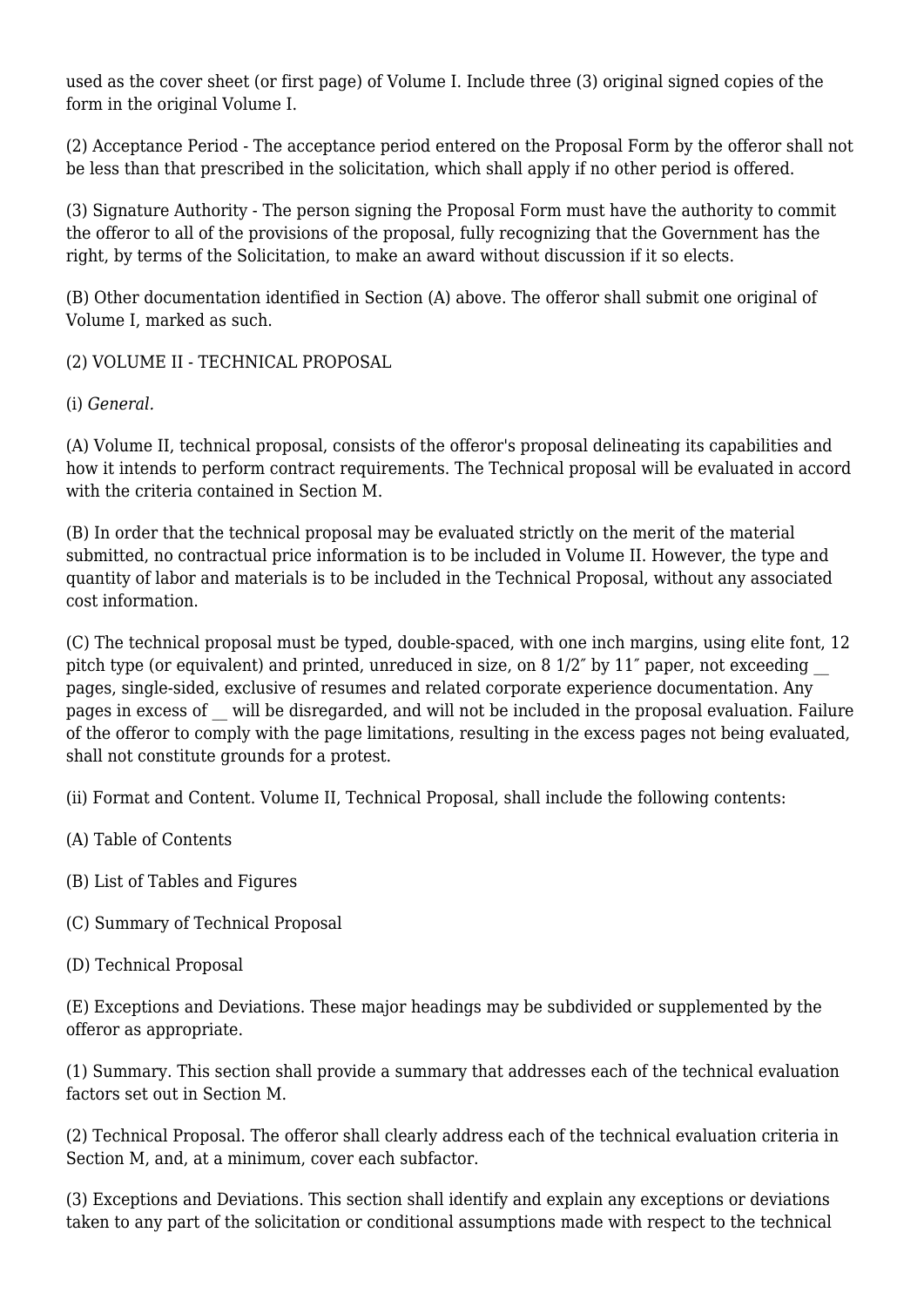requirements of the solicitation. Offerors should note that taking exceptions to the Government's requirements may indicate an unwillingness or inability to perform the contract, and the proposal may be evaluated as such.

(iii) Specific areas to be addressed:

[This section is to be tailored to conform to the technical evaluation factors. Text is provided as an example. Provide instructions concerning what information is required in order to evaluate proposals in accord with the evaluation factors. Do not request information that is not covered in an evaluation factor.]

Evaluation Factor 1 - Technical Approach. Provide information on how the project is to be organized, staffed, and managed that demonstrates the offeror's understanding and effective management of important events or tasks. If applicable, the offeror shall (i) describe the facilities and equipment which will be used in the performance of the contract, and (ii) how the management and coordination of consultant and subcontractor efforts will be accomplished. Fully discuss how the contract requirements will be met and the means used to accomplish them. Merely repeating the contract requirements and stating that they will be accomplished, without discussing how the offeror will accomplish them, is not acceptable.

Evaluation Factor 2 - Experience. In a general fashion, describe the offeror's experience and qualifications to perform the contract requirements. Explain how the experience provides confidence that the offeror can perform all contract requirements.

Evaluation Factor 3 - Key Personnel. Provide the names, titles, and a description of the duties of those individuals proposed as key personnel to be assigned to the contract. For each key person, submit a resume that provides information concerning their education, background, recent work experience, and accomplishments. Specify the approximate percentage of time each individual will be available for this project, and, if necessary, explain why the key person possesses the qualifications to perform the proposed position.

Evaluation Factor 4 - Past Performance. Complete the Past Performance Questionnaire (Attachment X) for all contracts containing requirements similar in scope those in the Statement of Work performed in whole or part over the last years. References can include both Government and commercial contracts and subcontracts.

The offeror shall submit one original of Volume II, marked as such, and copies.

(3) Volume III - Price/cost proposal

(i) Price/Cost proposals must generally adhere to the pricing structure established in Section B, Schedule of Prices. The offeror shall submit one original of Volume III, marked as such, and copies.

[INSERT FOR COST TYPE CONTRACTS:]

(ii) The offeror must also submit the following detailed information to support its proposed costs, as applicable:

(A) Direct Labor: Breakdown of direct labor cost by named person or labor category including number of labor-hours and current actual average hourly rates based on a work year of 2,080 hours. Indicate whether current rates or escalated rates are used. If escalation is included, state the degree (percent) and methodology. Direct labor or levels of effort are to be identified as labor-hours and not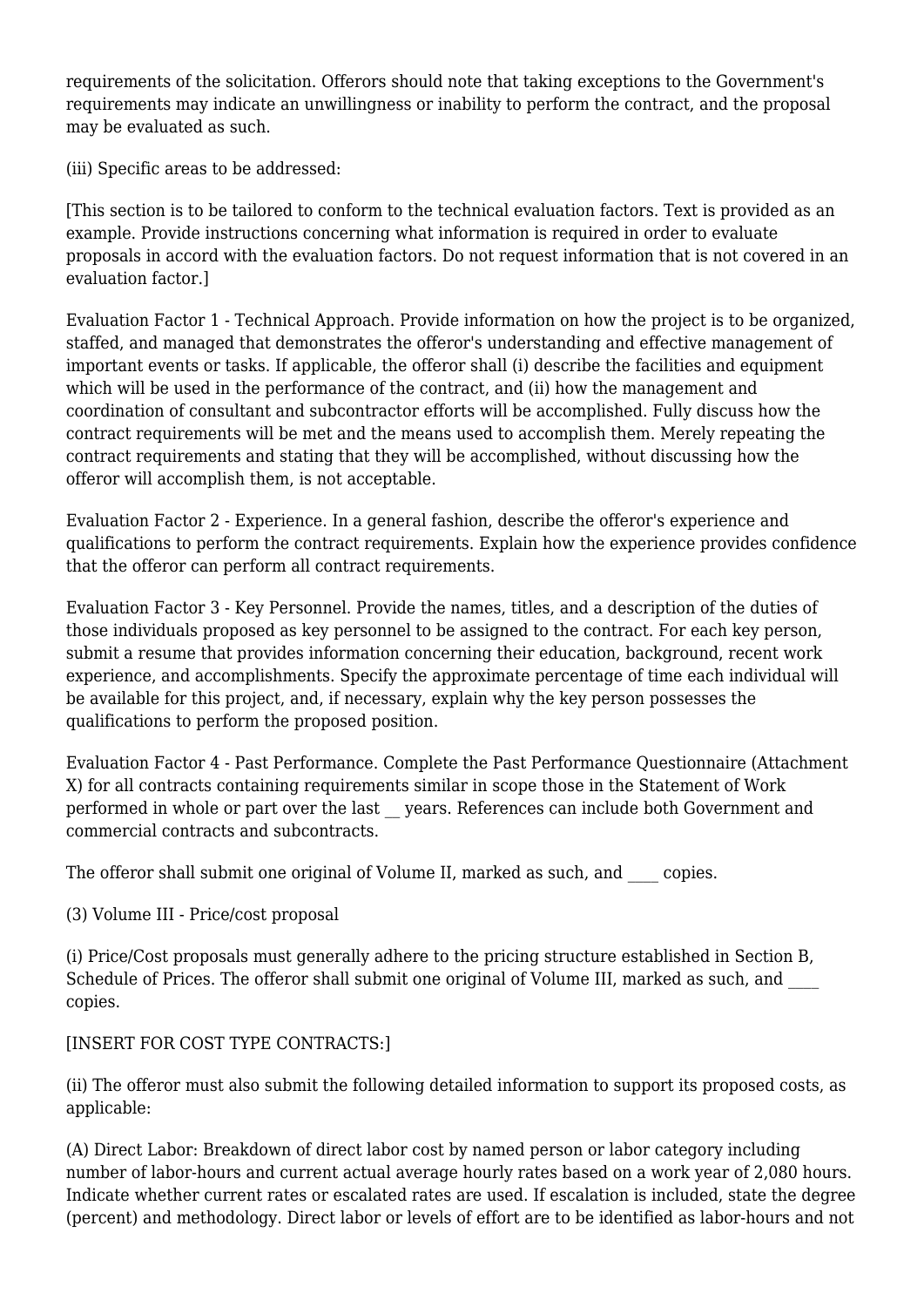as a percentage of an individual's time. Indicate fringe benefit rate, if separate from indirect cost rate.

(B) Other Direct Costs: Specify the amount proposed for duplication/reproduction, meetings and conferences, postage, communication and any other applicable items. Travel, subsistence and local transportation shall be supported with a breakdown, which shall include: number of trips anticipated, number of person days, cost-per-trip-per person, destination(s) proposed, number of person(s) scheduled for travel, mode of transportation, and mileage allowances, if privately-owned vehicles will be used.

(C) Materials: Cost breakdown of materials or equipment must be supported with the methodology used and vendor quotations supplied as applicable.

(D) Consultants: If consultants are proposed, state the total estimated price of the services to be required and the consultant's quoted daily or hourly rate. Include Consulting Agreements entered into between consultant(s) and the offeror, or invoices submitted by consultant(s) for similar services previously provided to the offeror.

(E) Subcontracts: If proposed, cost information for each subcontractor shall be furnished in the same format and level of detail as prescribed for the prime offeror. Additionally, in relation to such subcontracts, the offeror shall submit the following information:

(*1*) A description of the items to be furnished by the subcontractor;

(*2*) Identification of the proposed subcontractor and an explanation of why and how the proposed subcontractor was selected, including the extent of competition;

(*3*) The proposed subcontract price and cost detail and performance/delivery schedule; and

(*4*) Identification of the type of subcontract to be used.

(F) Indirect Rates: Offerors lacking Government-approved indirect cost rates must provide detailed background data indicating the cost elements included in the applicable pool and a statement that such treatment is in accordance with the company's established accounting practice. Offerors with established rate agreements with cognizant Federal agencies shall submit one copy of such agreements.

(G) Profit: Specify the profit proposed and the rationale justifying the amount of profit.

#### [INSERT FOR FIXED-PRICE TYPE CONTRACTS:]

(iii) Each offeror's price proposal must be based on the offeror's own technical proposal, the Government's specifications, and other contractual requirements. If the prices to be used are based on a published price list or catalog, the offeror shall so state, and provide a copy of the document with its price proposal. If the prices are to be based on established market prices, not otherwise published, or are prices applicable only to the proposed contract, the offeror shall so state.

(iv) The Government expects that this contract will be awarded based upon adequate price competition. However, in order to determine that offered prices are fair and reasonable, the Government reserves the right to request that the offeror to provide cost breakdowns to support proposed prices. Information to support unit prices should include, but not be limited to, the following: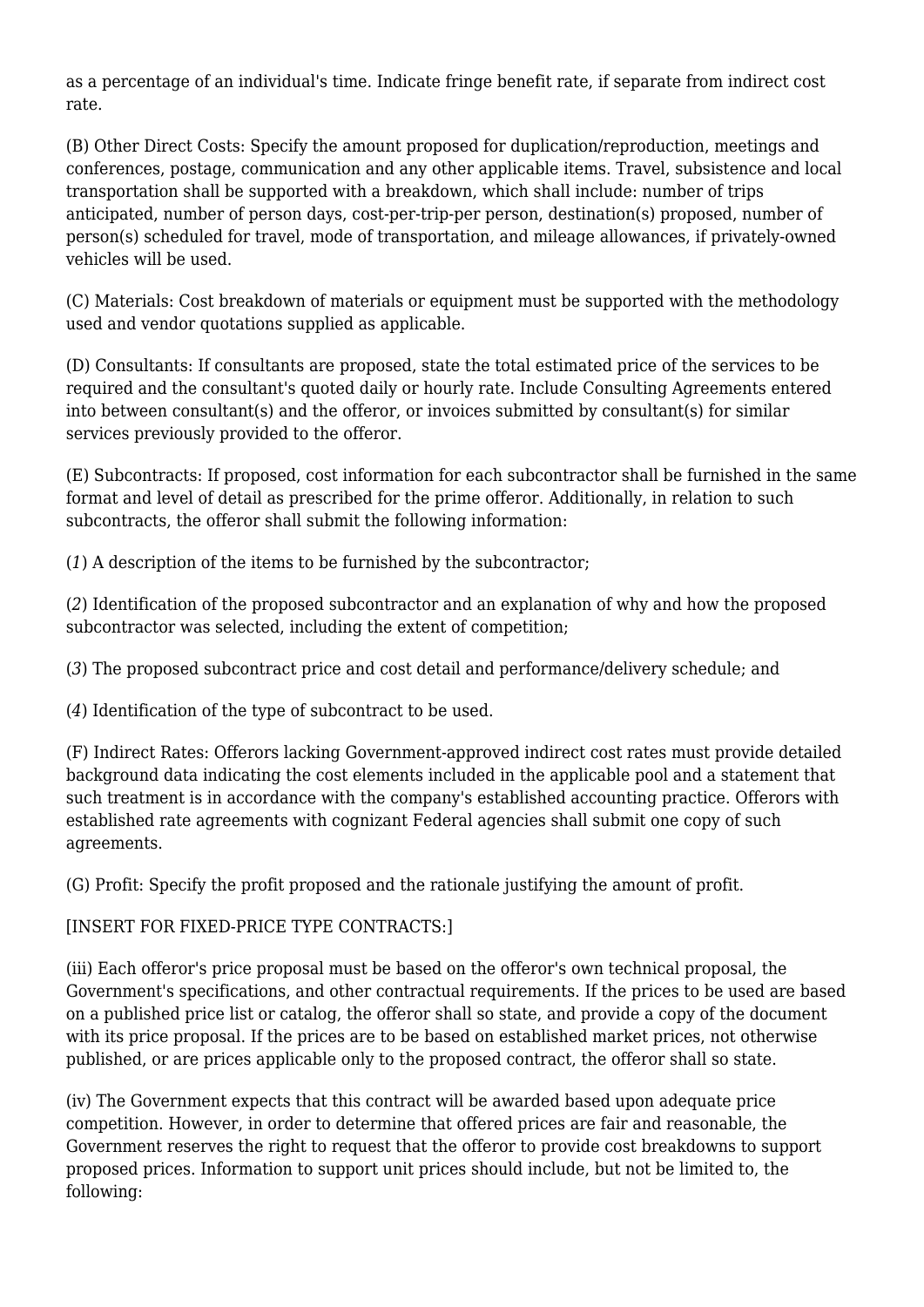(A) Salary/wage information with associated payroll expenses, for personnel to be used in performance of the contract;

(B) Cost for equipment, supplies, and consumable materials;

(C) A breakout of related support costs, such as equipment maintenance, rental, transportation, *etc.*;

(D) Overhead costs;

(E) General Administrative expenses; and

(F) Profit

(End of clause)

#### **1352.215-71 Instructions for oral presentations.**

As prescribed in 48 CFR 1315.204-570(a)(2), insert the following provision:

Instructions for Oral Presentations (Date)

The Government intends to conduct oral presentations with the offerors in the competitive range as part of the evaluation process.

Oral presentations will be conducted at the following location:

[INSERT LOCATION]

The Contracting Officer will determine the order of oral presentations and the schedule. The Contracting Officer will contact each offeror to schedule the date and time for oral presentations and provide detailed instructions. Once a presentation date and time are confirmed, rescheduling is at the discretion of the Contracting Officer.

(End of clause)

#### **1352.215-72 Inquiries.**

As prescribed in 48 CFR 1315.204-570(a)(3), insert the following provision:

Inquiries (Date)

Offerors must submit all questions concerning this solicitation in writing to . Questions should be received no later than \_\_ calendar days after the issuance date of this solicitation. Any responses to questions will be made in writing, without identification of the questioner, and will be included in an amendment to the solicitation. Even if provided in other form, only the question responses included in the amendment to the solicitation will govern performance of the contract.

(End of clause)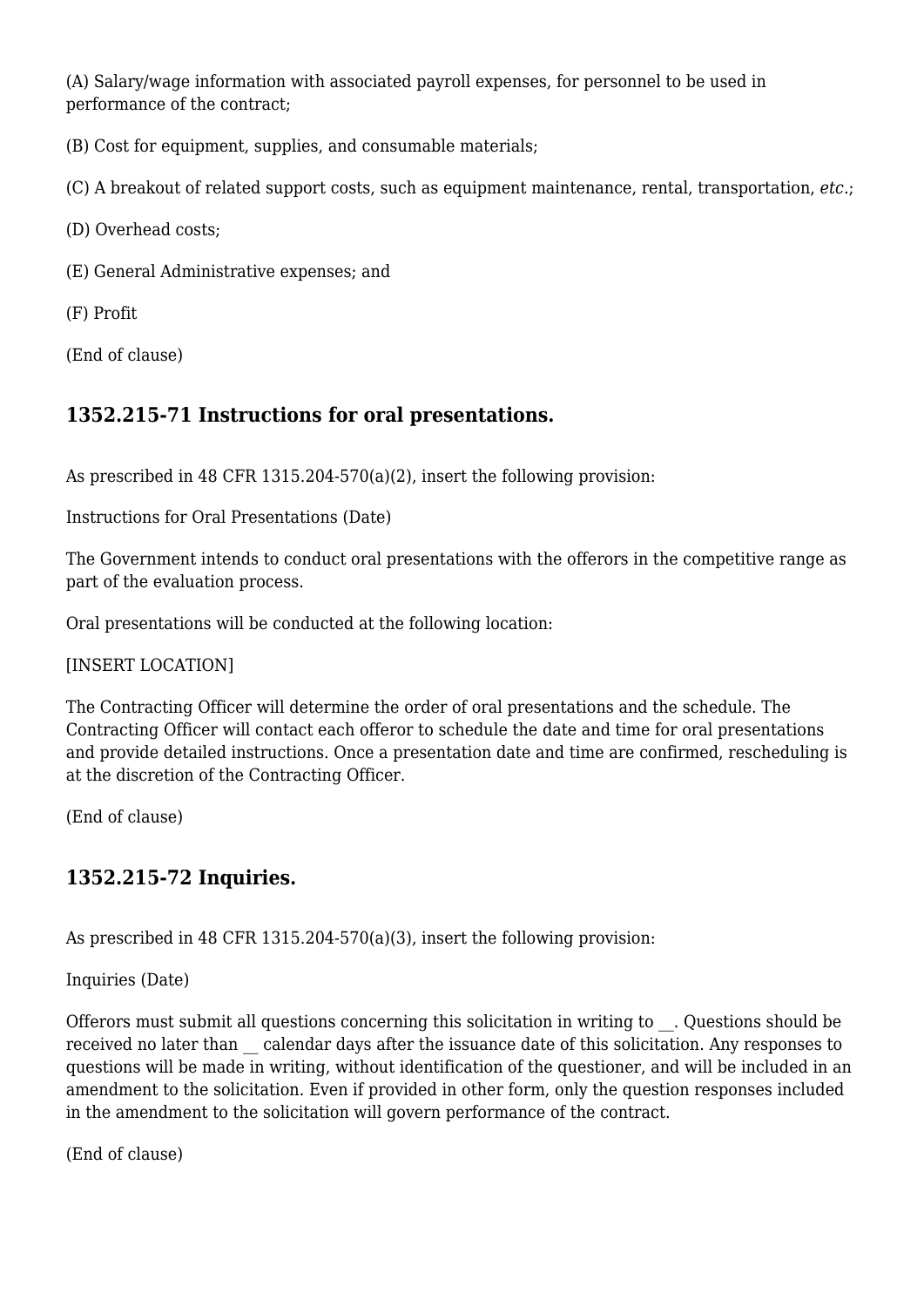### **1352.215-73 Evaluation quantities - indefinite quantity contract.**

As prescribed in 48 CFR 1315.204-570(b)(1), insert the following provision:

Evaluation Quantities - Indefinite Quantity Contract (Date)

To evaluate offers for award purposes, the Government will apply the offeror's proposed fixedprices/rates to the estimated quantities included in the solicitation (and add to this amount other direct costs, if applicable).

(End of clause)

#### **1352.215-74 Best value evaluation.**

As prescribed in 48 CFR 1315.204-570(b)(2), insert the following provision:

Best Value Evaluation (Date)

(a) Award will be made to the offeror: whose offer conforms to the solicitation requirements; who is determined responsible in accordance with FAR Subpart 9.1 by possessing the financial and other capabilities to fulfill the requirements of the contract; and whose proposal is judged, by an integrated assessment of price/cost and non-price evaluation factors, to provide the best value to the Government in accordance with CAR 1352.215-75, *Evaluation Criteria.*

(b) The Government intends to award [specify "a single contract" or "multiple contracts"] in response to the solicitation. The Government reserves the right not to award a contract depending on the quality of the proposals submitted and the availability of funds.

(c) Evaluation of Proposals.

(1) Initial Evaluation of Proposals. All offers received will be evaluated in accordance with the stated evaluation factors. The Government reserves the right to make an award without discussions based solely upon initial proposals. Therefore, offerors should ensure that their initial proposal constitutes their best offer in terms of both price and the technical solution being proposed.

If award is not made upon initial proposals, then the Contracting Officer will establish a competitive range comprised of the most highly rated proposals. If the Contracting Officer determines that the number of proposals that would otherwise be in the competitive range exceeds the number at which an efficient competition can be conducted, the Contracting Officer may limit the number of proposals in the competitive range to the greatest number that will permit an efficient competition among the most highly-rated proposals. Only those offerors in the competitive range will be offered an opportunity to participate further in the procurement.

(2) Discussions/Final Proposal Revisions. The Contracting Officer will engage in discussions with all offerors in the competitive range in accordance with FAR 15.306. At the conclusion of discussions, a final common cut-off date for submission of final proposal revisions will be established. Those offerors remaining in the competitive range will be notified to submit Final Proposal Revisions.

(3) Final Evaluation of Offers. A final proposal evaluation will be performed after receipt of Final Proposal Revisions.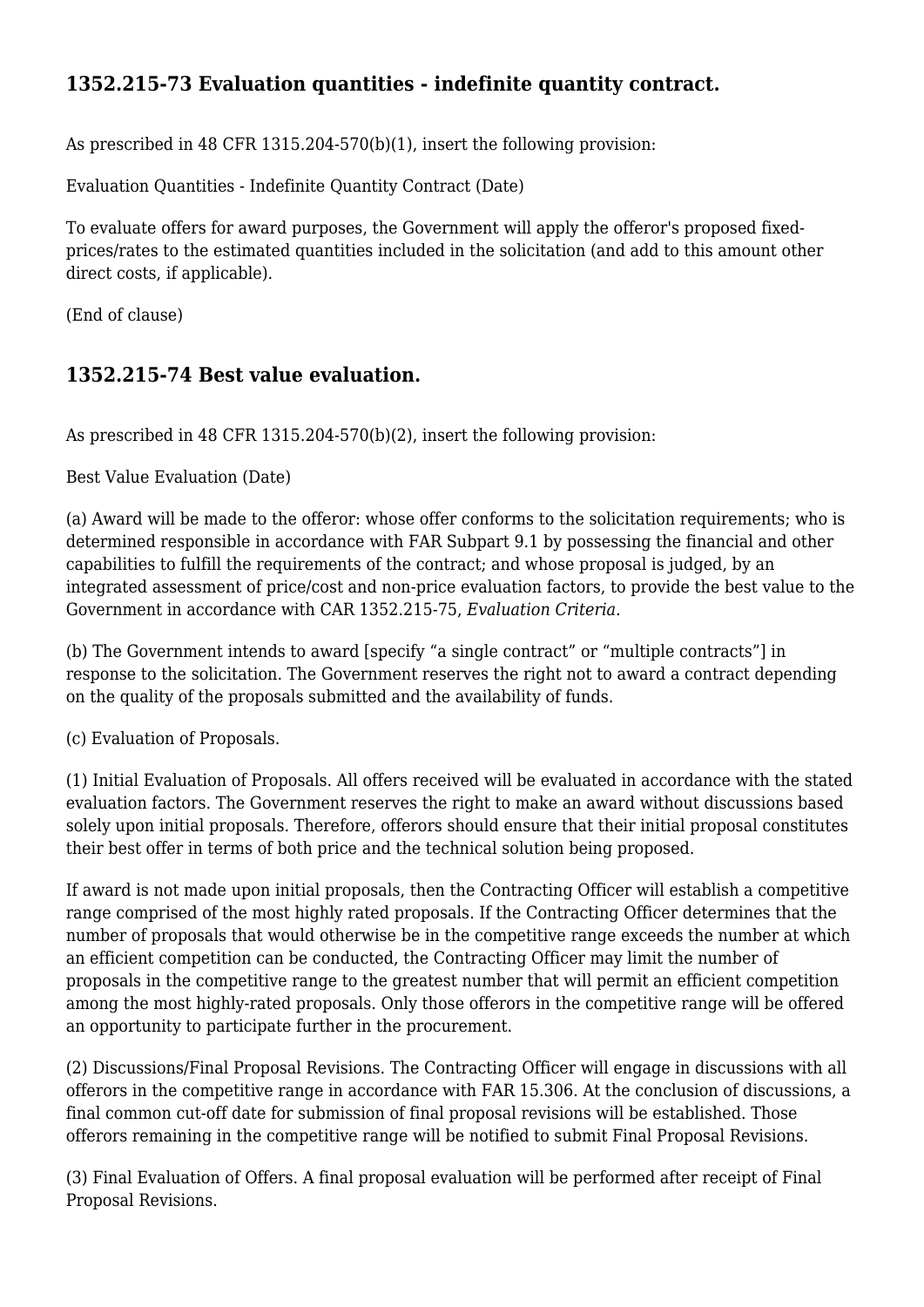#### **1352.215-75 Evaluation criteria.**

As prescribed in 48 CFR 1315.204-570(b)(2) and (3), insert the following provision:

Evaluation Criteria (Date)

[This section is to be tailored to conform to individual procurements. Text is provided as an example only.]

In determining which proposal provides the best value to the Government, non-price (technical) evaluation factors are [significantly more important/somewhat more important/approximately equal in importance/somewhat less important/significantly less important] than evaluated price.

[Insert relative importance among the technical evaluation factors.]

Based upon the results of the integrated assessment of the technical and cost/price proposals, the Government may make an award to other than the lowest-priced offeror or the offeror with the highest technical score if the source selection official determines that to do so would result in the best value to the Government.

(a) Technical Evaluation Factors.

Factor 1 - TECHNICAL APPROACH. The proposal will be evaluated on how the offeror intends to organize, staff and manage the contract and the means that will be used to accomplish the contract requirements. The degree to which the proposal demonstrates an understanding of the requirements will be evaluated, as well as the offeror's planned management of consultants and subcontractors, if applicable.

Factor 2 - EXPERIENCE. The offeror's background, experience, and qualifications will be assessed to determine the likelihood that that offeror can successfully perform the contract requirements and the degree of the risk of non-performance.

Factor 3 - KEY PERSONNEL. The education, experience, and accomplishments of key personnel will be evaluated to determine the degree to which they possess the qualifications to perform their proposed duties under the contract.

Factor 4 - PAST PERFORMANCE. The offeror's past performance on related contracts will be evaluated to determine, as appropriate, successful performance of contract requirements, quality and timeliness of delivery of goods and services, effective management of subcontractors, cost management, level of communication between the contracting parties, proactive management and customer satisfaction.

The Government reserves the right to assess the past performance of proposed subcontractors.

The Government will use its discretion to determine the sources of past performance information used in the evaluation, and the information may be obtained from references provided by the offeror, the agency's knowledge of contractor performance, other government agencies or commercial entities, or past performance databases.

If an offeror does not have a history of relevant contract experience, or if past performance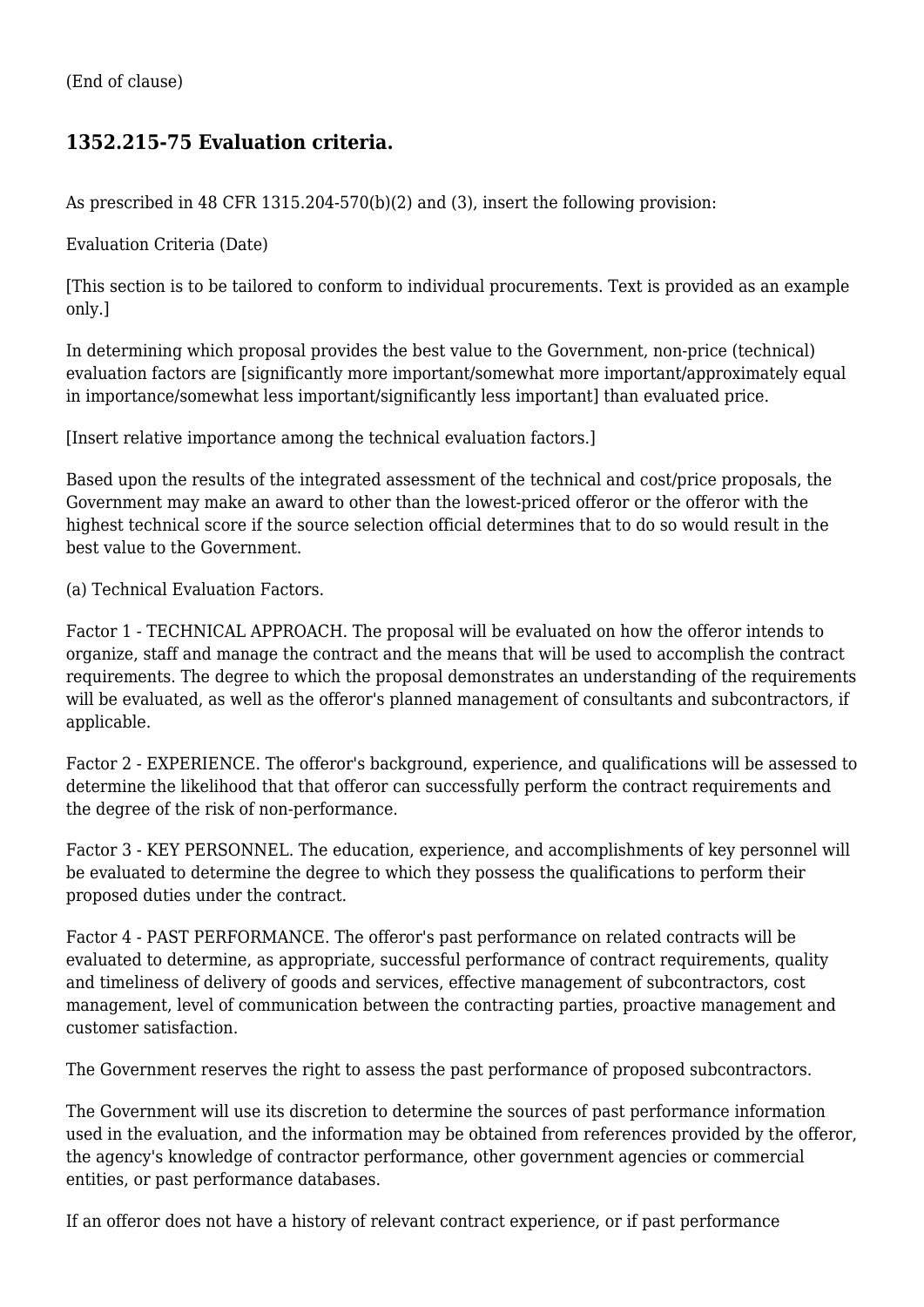information is not available, the offeror will receive a neutral past performance rating; however, an offeror without a history of relevant experience may receive a lowered rating for the experience evaluation factor.

(b) Cost/Price Evaluation.

(1) The proposed prices/costs will be evaluated but not scored. The cost evaluation will determine whether the proposed costs are realistic, complete, and reasonable in relation to the solicitation requirements. Proposed costs must be entirely compatible with the technical proposal.

(2) The Government may use the results of cost/price realism analysis to adjust the offeror's proposal to a most probable cost to the Government. The analysis may include information from a government auditing agency, Government technical personnel, and other sources.

(End of clause)

# **1352.215-76 Cost or pricing data.**

As prescribed in 48 CFR 1315.204-570(b)(4), insert the following provision:

Cost or Pricing Data

Additional Instructions for Preparation of Cost/Price Proposals

(a) *General.* In addition to the information required by CAR 1352.215-70, the cost/price proposal must contain an explanation of the offeror's and proposed subcontractors' fully burdened rates, including direct salary rates, overhead rates, and profit; and information regarding other direct costs.

(b) *Specific Requirements.*

(1) Direct Salary Rates: The offeror shall list the categories of professional or technical personnel required to perform the Statement of Work. A brief definition of the education and experience requirements which qualify an employee for inclusion in a listed category should be provided. Further, if some proposed labor categories are classified by multiple grades within a given discipline (*e.g.,* Architect I and II, or Senior and Junior Engineer), a brief explanation as to how they are differentiated shall be provided.

(2) The offeror, and major subcontractors, should provide individual rates for key personnel. Designation of an individual as a key person is subject to agreement of the parties. Where no key personnel are listed, category average rates are appropriate. Rates should be provided by year for the life of the contract. If rates are escalated, the degree (percent) and methodology must be shown. Escalation increases should reflect recent experience or established personnel policy. Types of salary increases given - merit, cost of living, *etc.* - should be discussed.

(3) Overhead Costs. Generally, the offeror's accounting system and estimating practices will determine the method used to allocate overhead costs. The offeror's established practices, if in accordance with generally accepted accounting principles, will be accepted. Proposed overhead rates should represent the offeror's best estimate of the rates to be experienced during the contract period as projected by company budgets or by recent experience adjusted for factors which will influence trends. A narrative statement outlining the offeror's policies and practices for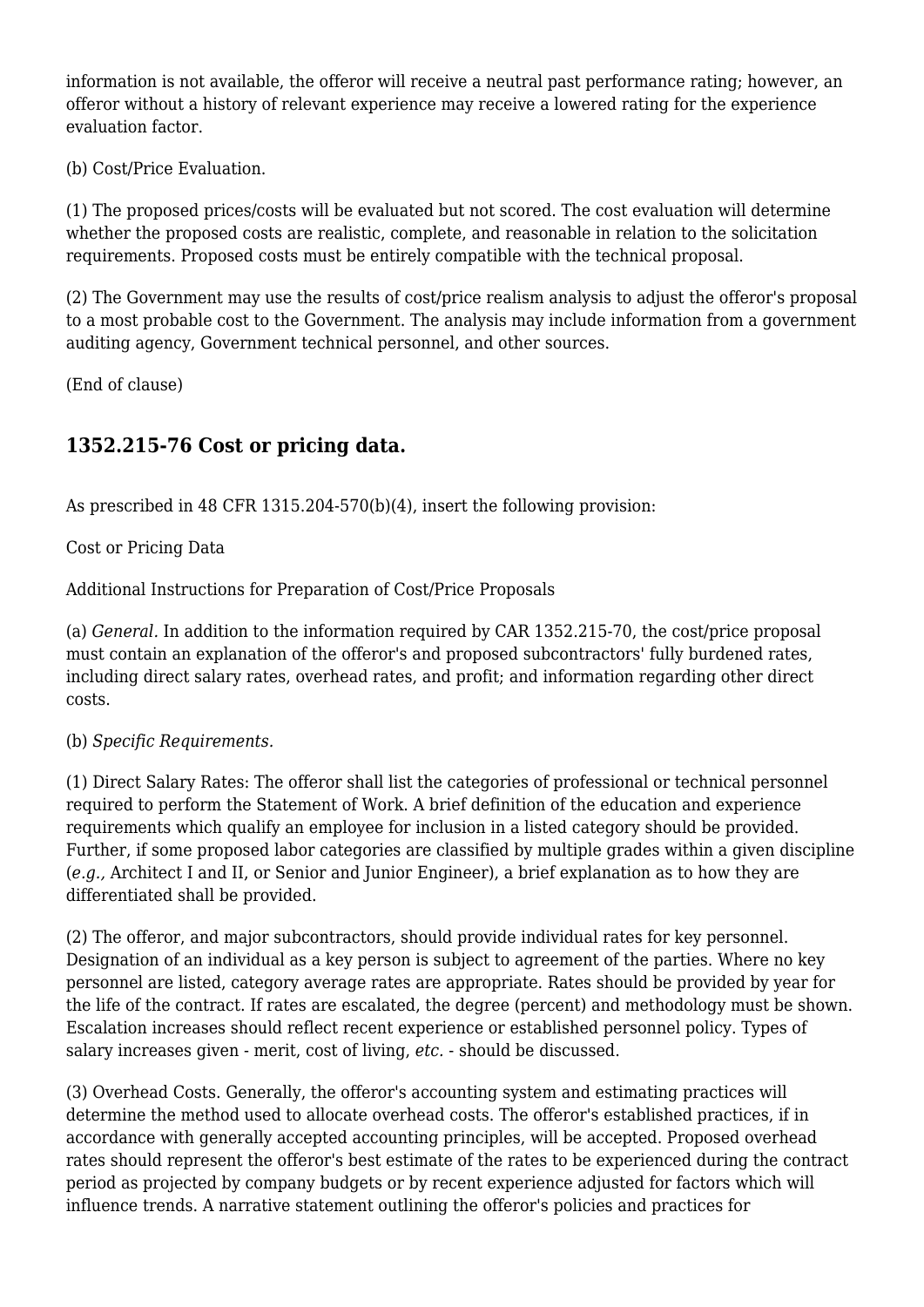accumulating overhead costs and the method used to compute the proposed rate or rates is required. In the case of multi-branch firms, joint ventures or affiliates, it is expected that overhead costs applicable to the specific location(s) where work is to be performed will be proposed. Company-wide, joint venture, or affiliate rate averages may not be appropriate. The rates should be tailored to the work location(s).

(4) Profit.

(i) A fair and reasonable provision for profit cannot be made by simply applying a certain predetermined percentage to the total estimated cost. Rather, profit should be established as a percentage/dollar amount after considering such factors as:

(A) Degree of risk;

(B) Nature of the work to be performed;

- (C) Joint venture responsibilities;
- (D) Extent of offeror's investment;
- (E) Subcontracting of work; and
- (F) Other criteria discussed in FAR 15.404-4.

(ii) Separate percentage rates for profit are also required for major subcontractors.

(5) Markup. The offeror may request a markup on subcontract labor. If it does so, it should state the percentage and provide a justification for that figure.

- (6) Other Direct Costs. The offeror shall briefly describe the following:
- (i) Travel/Subsistence costs;
- (ii) Subcontractor costs; and

(iii) How subcontracting costs were analyzed.

(c) Audit Reports. If the offeror or any subcontractor has been audited by a Government agency within the last two years, or has approved indirect cost rates, provide a copy of the audit report, or, if not available, the name, address, and telephone number of the audit office. Similarly, information on any Government-approved indirect cost rates should be provided.

(End of clause)

#### **1352.216-70 Estimated and allowable costs.**

As prescribed in 48 CFR 1316.307(a), insert the following clause:

Estimated and Allowable Costs (Date)

(a) Estimated Costs. The estimated cost of this contract is \$\_\_\_\_ [insert total cost of contract], which consists of \$\_\_\_\_ [insert amount of cost that is reimbursable] for reimbursable costs and \$\_\_\_\_ [insert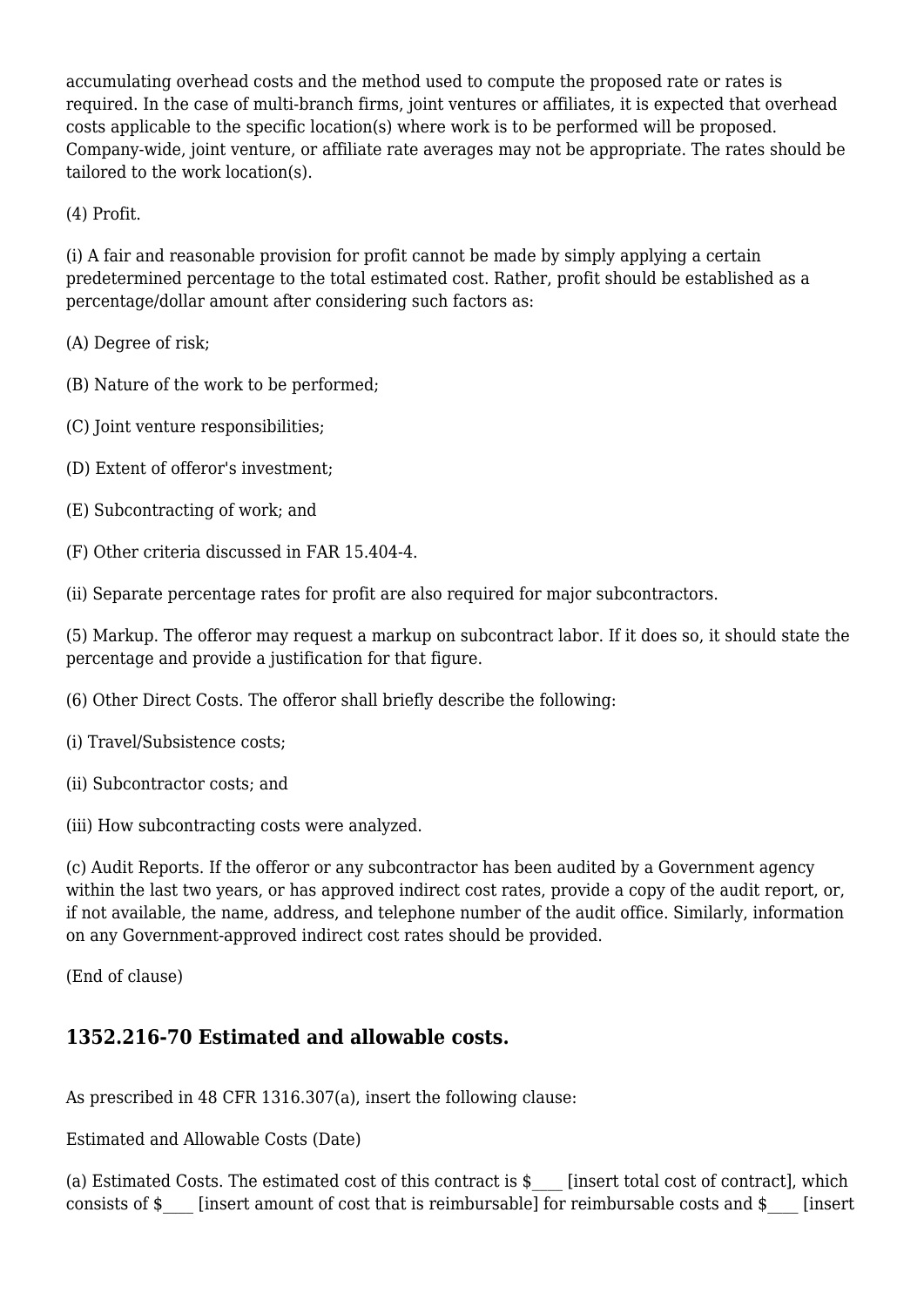amount of fixed fee] for fixed/incentive fee. These costs shall be subject to the provisions of FAR clause 52.232-20, "Limitation of Cost," FAR clause 52.216-7, "Allowable Cost and Payments," and FAR clause 52.216-8, "Fixed Fee."

(b) Subject to Availability of Funds [Insert paragraph (b) when the contract is issued subject to the availability of funds].

"The amount of funding for this contract is  $\phi$  [insert amount being funded], which consists of \$ [insert amount of reimbursable costs funded] for reimbursable costs and \$ [insert amount of fixed fee funded] for Fixed/Incentive Fee. These costs shall be subject to the provisions of FAR 52.232-22, "Limitations of Funds." "

(c) Allowable Costs.

(1) Final annual indirect cost rate(s) and the appropriate base(s) shall be established in accordance with FAR Subpart 42.7, in effect for the period covered by the indirect cost rate proposal.

(2) Until final annual indirect cost rates are established for any period, the Government shall reimburse the contractor at billing rates established by the Contracting Officer (or cognizant Federal agency official) or auditor in accordance with FAR 42.704, subject to adjustment when the final rates are established. The established billing rates are currently as follows:

\_\_\_\_\_\_\_\_\_\_ [Insert billing rate]

(End of clause)

#### **1352.216-71 Level of effort (cost-plus-fixed-fee, term contract).**

As prescribed in 48 CFR 1316.307(b), insert the following clause:

Level of Effort (Cost-Plus-Fixed-Fee, Term Contract) (Date)

(a) In performance of the effort directed in this contract, the contractor shall provide the total of Direct Productive Labor Hours (DPLH) as specified in Part I, Section B during the term specified in Section \_\_\_\_. DPLH is defined as actual work hours exclusive of vacation, holidays, sick leave, and other absences.

(b) Only the DPLH categories indicated below shall be charged directly to the contract. It is estimated that the DPLH will be expended approximately as follows:

| Labor category     | <b>Base period</b> | <b>Option period</b> | <b>Option period</b><br>Н | <b>Option period</b><br>III |
|--------------------|--------------------|----------------------|---------------------------|-----------------------------|
| XXXXXXXXXX         | XXXX               | <b>XXXX</b>          | <b>XXXX</b>               | <b>XXXX</b>                 |
| XXXXXXXXXX         | <b>XXXX</b>        | <b>XXXX</b>          | <b>XXXX</b>               | <b>XXXX</b>                 |
| Total Direct Labor | <b>XXXX</b>        | <b>XXXX</b>          | <b>XXXX</b>               | XXXX                        |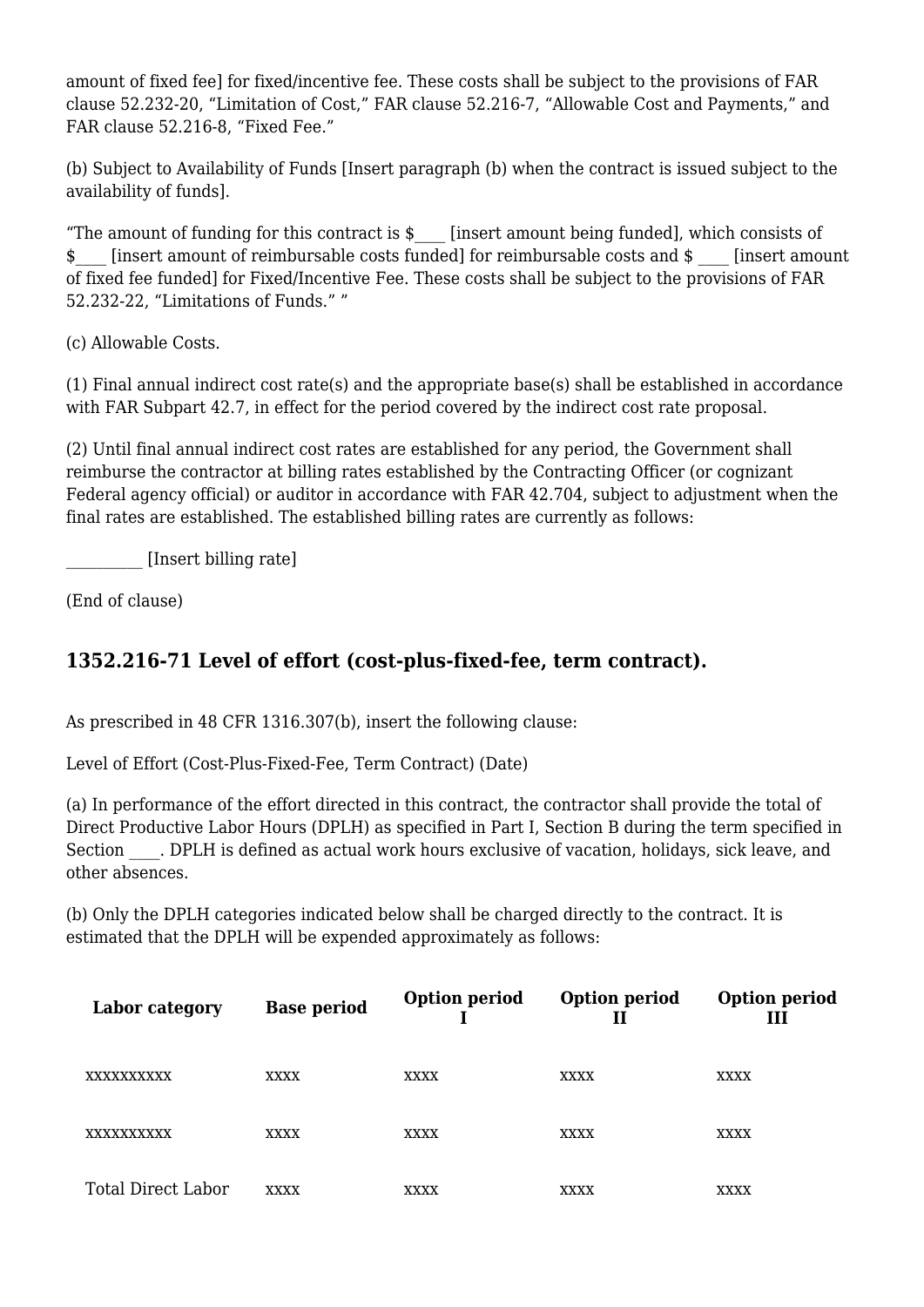(c) The hours specified above are provided as estimates only. If the actual amount of hours incurred falls within 90% to 110% of this estimate, the fee shall not be adjusted.

(d) In the event that the contractor shall be required to provide less than 90% of the estimated DPLH, the fixed fee of the contract shall be equitably adjusted by unilateral modification to the contract. The fixed fee adjustment shall be based solely upon the difference between the DPLH actually provided and 90% of the estimated DPLH, calculated as follows:

Adjusted Fixed Fee = (Actual DPLH/(.9  $\times$  Estimated DPLH))  $\times$  Specified Fixed Fee

(e) In the event that the contractor shall be required to provide more than 110% of the estimated DPLH, the fixed fee of the Contract shall be equitably adjusted by unilateral modification to the Contract. The fixed fee adjustment shall be based solely upon the difference between the DPLH actually provided and 110% of the estimated DPLH, calculated as follows:

Adjusted Fixed Fee = (Actual DPLH/(1.1  $\times$  Estimated DPLH))  $\times$  Specified Fixed Fee

(f) These terms and conditions do not supersede the requirements of either FAR clause 52.232-20 "Limitation of Cost" or FAR clause 52.232-22 "Limitation of Funds."

(End of clause)

#### **1352.216-72 Determination of award fee.**

As prescribed in 48 CFR 1316.405-2, insert the following clause:

Determination of Award Fee (Date)

Based upon the quality of its performance and the results of the Government's performance evaluation, the contractor may earn an award fee.

(a) The total amount of award fee available under this contract is assigned according to the following:

[Insert appropriate information]

(b) A Performance Evaluation Plan shall be unilaterally established by the Government as part of the contract and used for the determination of award fees. This plan shall include the criteria that will be used to evaluate the contractor's performance and to determine the percentage of award fee (if any) available for each performance period.

(c) The criteria contained within the Performance Evaluation Plan may relate to:

- (1) Quality of performance of the contract requirements;
- (2) Effective management of the contract; and
- (3) Cost controls.

(d) The Performance Evaluation Plan may be revised unilaterally by the Government at any time during the period of performance, however unless mutually-agreed to a revision shall not affect the current evaluation period. Notification of such changes shall be provided to the contractor [insert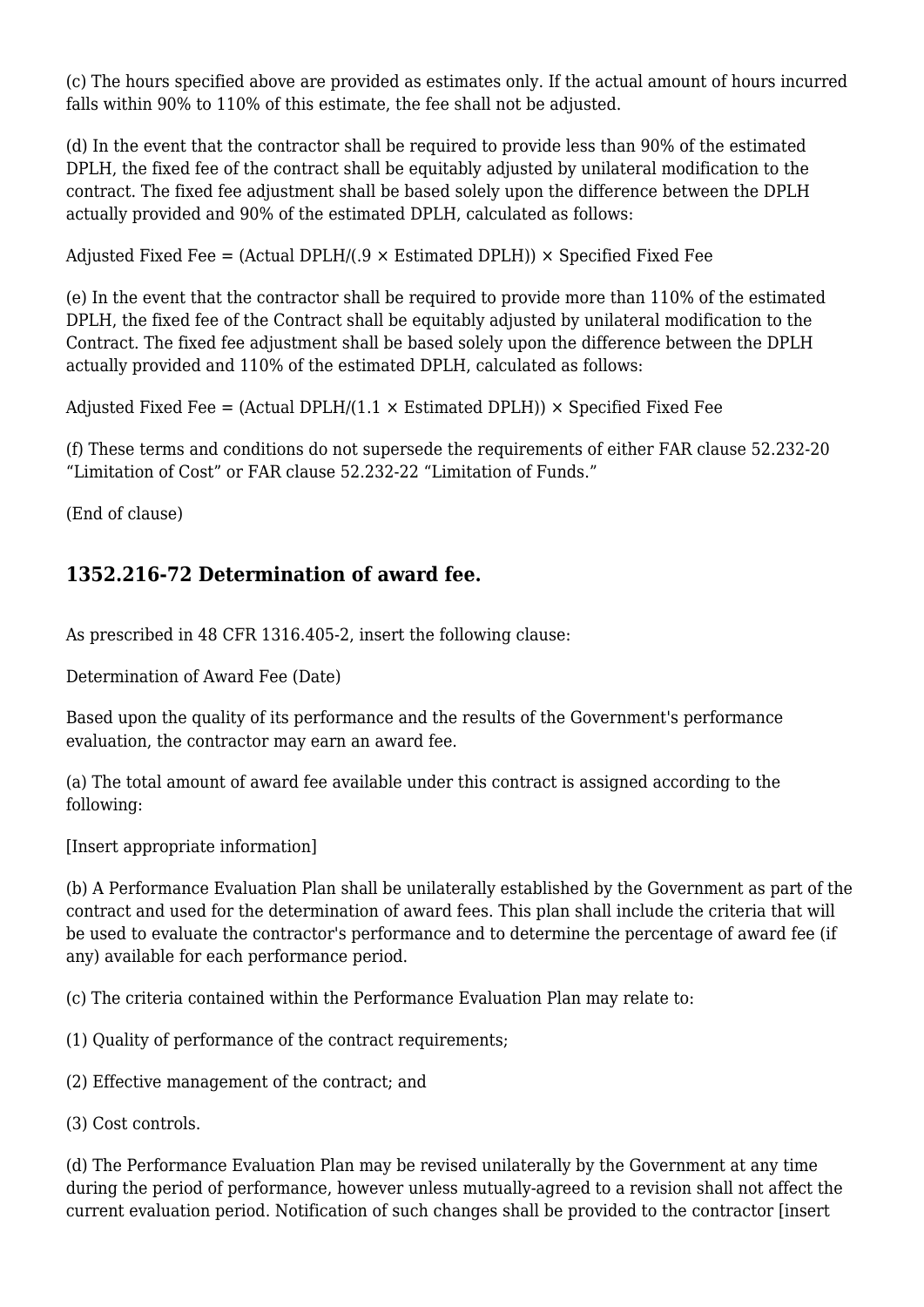number] calendar days prior to the start of the evaluation period to which the change will apply.

(e) At the conclusion of each evaluation period, and in accordance with the performance evaluation plan, a determination of the amount of the award fee earned shall be made in writing to the contractor by the Government Fee Determination Official (FDO). The FDO's unilateral determination of the amount of award fee earned in any evaluation period or a determination that no fee was earned shall be conclusive.

(f) The contractor may submit a self-evaluation of its performance in an evaluation period. The FDO shall consider the self-evaluation, as the FDO deems appropriate.

(g) The contractor shall submit a voucher for payment of any earned award fee.

(End of clause)

#### **1352.216-73 Distribution of award fee.**

As prescribed in 48 CFR 1316.406, insert the following clause:

Distribution of Award Fee (APR 2010)

(a) The total amount of award fee available under this contract is assigned according to the following:

[Insert appropriate information]

(b) Payment of the base fee and award fee shall be made, provided that after payment of 85 percent of the base fee and potential award fee, the Government may withhold further payment of the base fee and award fee until a reserve is set aside in an amount that the Government considers necessary to protect its interest. This reserve shall not exceed 15 percent of the total base fee and potential award fee.

(c) In the event of contract termination for convenience, either in whole or in part, the amount of award fee available shall represent a prorated distribution associated with evaluation period activities or events as determined by the Government.

(d) The Government will promptly make payment of any award fee upon submission by the contractor to the Contracting Officer's authorized representative of a public voucher or invoice in the amount of the total fee earned for the period evaluated. Payment may be made without executing a contract modification.

(End of clause)

#### **1352.216-74 Task orders.**

As prescribed in 48 CFR 1316.501-2-70, insert the following clause:

Task Orders (APR 2010)

(a) In task order contracts, all work shall be initiated only by issuance of fully executed task orders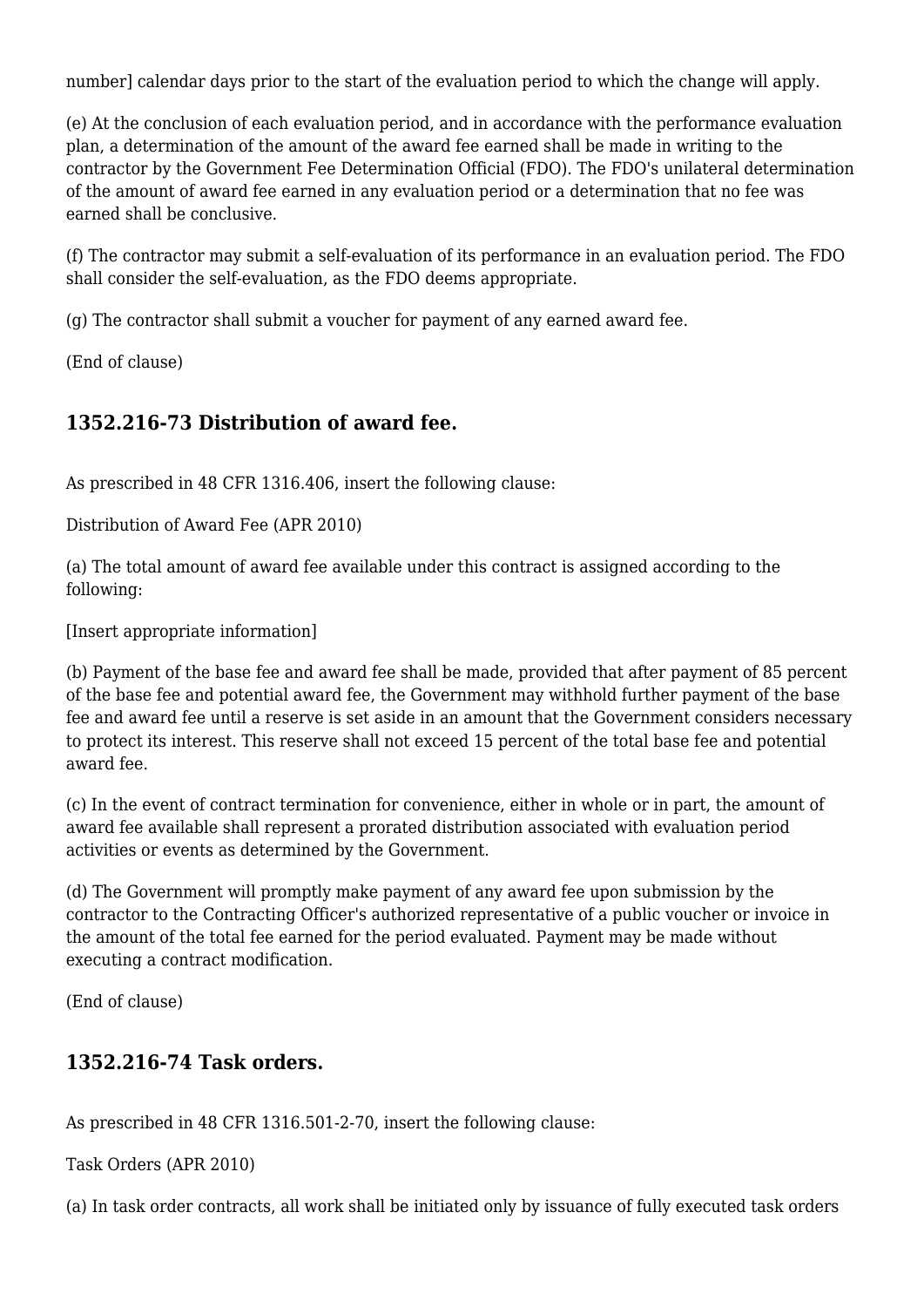issued by the Contracting Officer. The work to be performed under these orders must be within the scope of the contract. The Government is only liable for labor hours and costs expended under the terms and conditions of this contract to the extent that a fully executed task order has been issued and covers the required work and costs. Charges for any work not authorized shall be disallowed.

(b) For each task order under the contract, the Contracting Office shall send a request for proposal to the contractor(s). The request will contain a detailed description of the tasks to be achieved, a schedule for completion of the task order, and deliverables to be provided by the contractor.

(c) The contractor shall submit a proposal defining the technical approach to be taken to complete the task order, work schedule and proposed cost/price.

(d) After any necessary negotiations, the contractor shall submit a final proposal.

(e) Task orders will be considered fully executed upon signature of the Contracting Officer. The contractor shall begin work on the task order in accordance with the effective date of the order.

(f) The contractor shall notify the Contracting Officer of any instructions or guidance given that may impact the cost, schedule or deliverables of the task order. A formal modification to the task order must be issued by the Contracting Officer before any changes can be made.

(g) Task orders may be placed during the period of performance of the contract. Labor rates applicable to hours expended in performance of an order will be the contract rates that are in effect at the time the task order is issued.

(h) If multiple awards are made by the Government, the CO shall provide each awardee a fair opportunity to be considered for each task order over the micro-purchase threshold unless one of the exceptions at FAR 16.505(b) applies.

(End of clause)

#### **1352.216-75 Minimum and maximum contract amounts.**

As prescribed in 48 CFR 1316.506(a), insert the following clause:

Minimum and Maximum Contract Amounts (APR 2010)

During the term of the contract, the Government shall place orders totaling a minimum of The amount of all orders shall not exceed  $\qquad$ .

(End of clause)

#### **1352.216-76 Placement of orders.**

As prescribed in 48 CFR 1316.506(b), insert the following clause:

Placement of Orders (APR 2010)

(a) The contractor shall provide goods and/or services under this contract only as directed in orders issued by authorized individuals. In accordance with FAR 16.505, each order will include: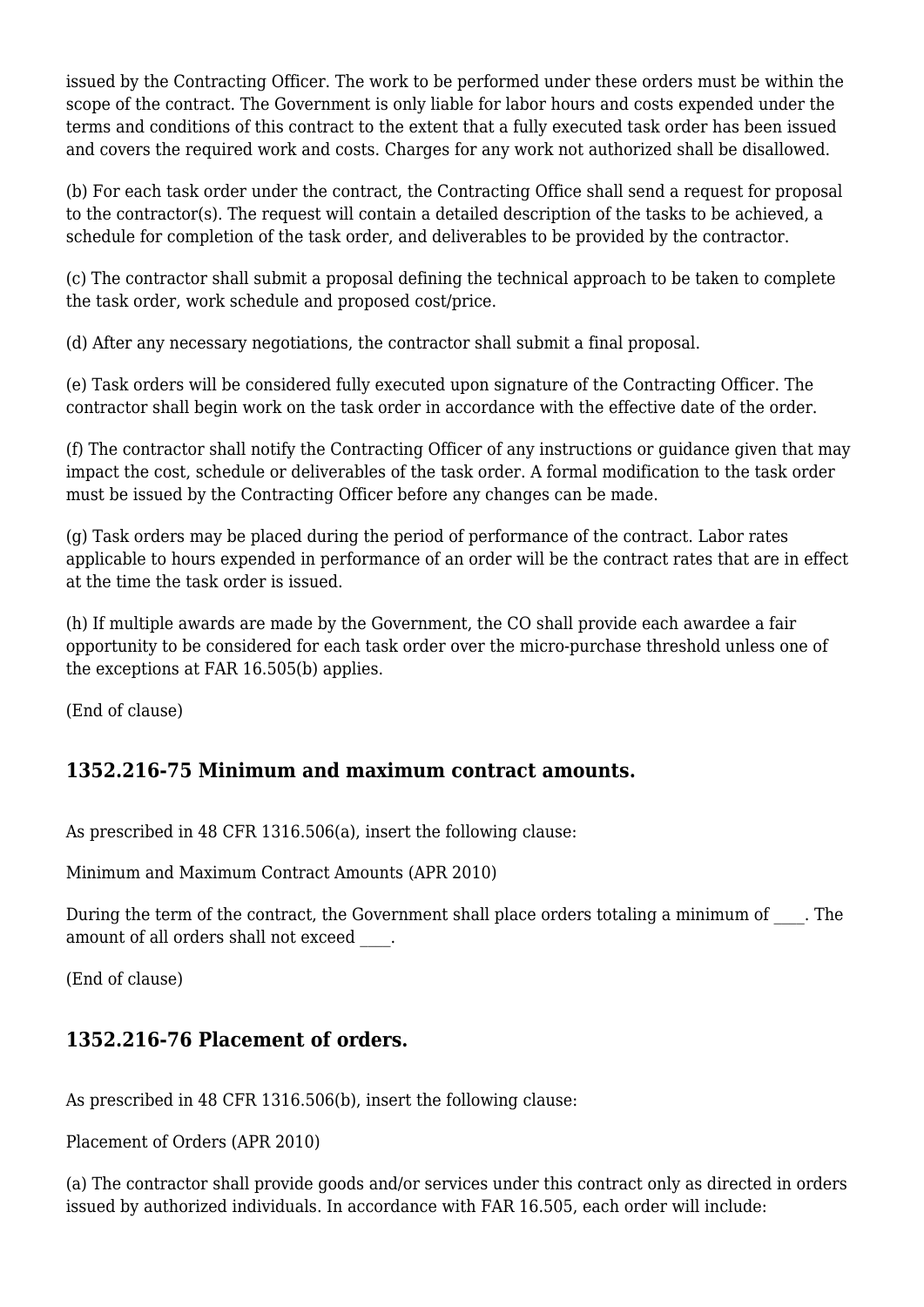(1) Date of order;

(2) Contract number and order number;

(3) Item number and description, quantity, and unit price or estimated cost or fee;

(4) Delivery or performance date;

(5) Place of delivery or performance (including consignee);

(6) Packaging, packing, and shipping instructions, if any;

(7) Accounting and appropriation data;

(8) Method of payment and payment office, if not specified in the contract;

(9) Any other pertinent information.

(b) In accordance with FAR 52.216-18, *Ordering,* the following individuals (or activities) are authorized to place orders against this contract:

(c) If multiple awards have been made, the contact information for the DOC task and delivery order ombudsman is  $\qquad$ .

(End of clause)

#### **1352.216-77 Ceiling price.**

As prescribed in 48 CFR 1316.601-70 and 1316.602-70, insert the following clause:

Ceiling Price (APR 2010)

The ceiling price of this contract is  $\frac{1}{2}$ . The contractor shall not make expenditures nor incur obligations in the performance of this contract which exceed the ceiling price specified herein, except at the contractor's own risk.

(End of clause)

#### **1352.219-70 Section 8(a) direct award (Deviation).**

As prescribed in 48 CFR 1319.811-3(a), insert the following clause:

Section 8(A) Direct Award (Dl) (APR 2010)

(a) This contract is issued as a direct award between the contracting activity and the 8(a) contractor pursuant to a Partnership Agreement between the Small Business Administration (SBA) and the Department of Commerce (DOC). Accordingly, the SBA, even if not identified in Section A of this contract, is the prime contractor and retains responsibility for 8(a) certification, 8(a) eligibility determinations and related issues, and providing counseling and assistance to the 8(a) contractor under the 8(a) program. The cognizant SBA district office is: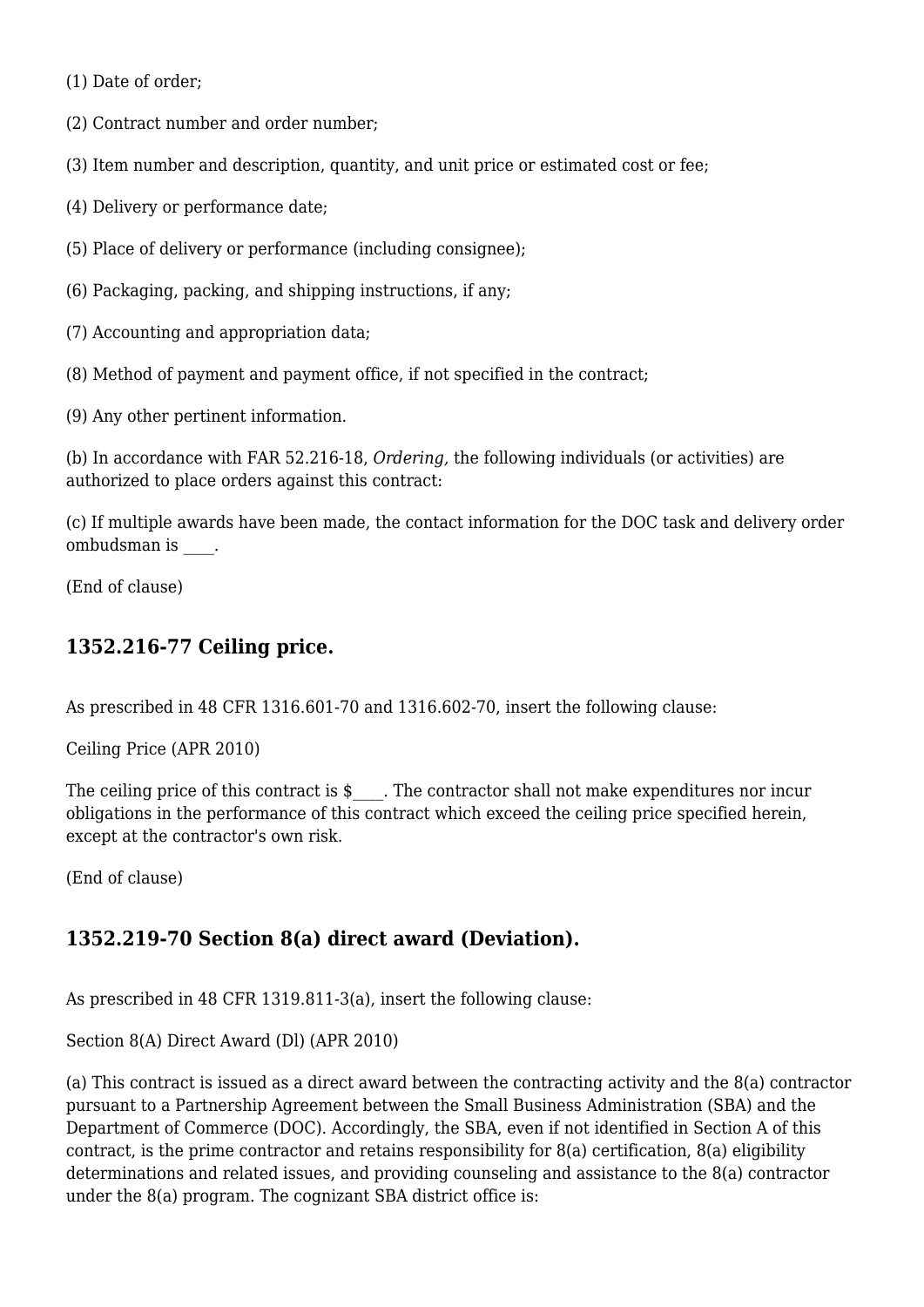[To be completed by the Contracting Officer at time of award]

(b) The contracting activity is responsible for administering the contract and taking any action on behalf of the Government under the terms and conditions of the contract. However, the contracting activity shall give advance notice to the SBA before it issues a final notice terminating performance, either in whole or in part, under the contract. The contracting activity shall also coordinate with SBA prior to processing any novation agreement. The contracting activity may assign contract administration functions to a contract administration office.

(c) The 8(a) contractor agrees:

(1) To notify the Contracting Officer, simultaneously with its notification to SBA (as required by SBA's 8(a) regulations), when the owner or owners upon whom 8(a) eligibility is based plan to relinquish ownership or control of the concern. Consistent with 15 U.S.C. 637(a)(21), transfer of ownership or control shall result in termination of the contract for convenience, unless SBA waives the requirement prior to the actual relinquishing of ownership or control; and

(2) To adhere to the requirements of FAR 52.219-14, Limitations on Subcontracting.

(End of clause)

# **1352.219-71 Notification to delay performance (Deviation).**

As prescribed in 48 CFR 1319.811-3(b), insert the following clause:

Notification To Delay Performance (Deviation) (APR 2010)

The contractor shall not begin performance under this purchase order until 2 working days have passed from the date of its receipt. Unless the contractor receives notification from the Small Business Administration that it is ineligible for this 8(a) award, or otherwise receives instructions from the Contracting Officer, performance under this purchase order may begin on the third working day following receipt of the purchase order. If a determination of ineligibility is issued within the 2-day period, the purchase order shall be considered cancelled.

(End of clause)

# **1352.219-72 Notification of competition limited to eligible 8(a) concerns, Alternate III (Deviation).**

As prescribed in 48 CFR 1319.811-3 (c), insert the following clause:

Notification of Competition Limited to Eligible 8(a) Concerns, Alternate III (Deviation) (APR 2010)

(a) Offers are solicited only from small business concerns expressly certified by the Small Business Administration (SBA) for participation in the SBA's 8(a) Program and which meet the following criteria at the time of submission of offers -

(1) The Offeror is in conformance with the 8(a) support limitation set forth in its approved business plan; and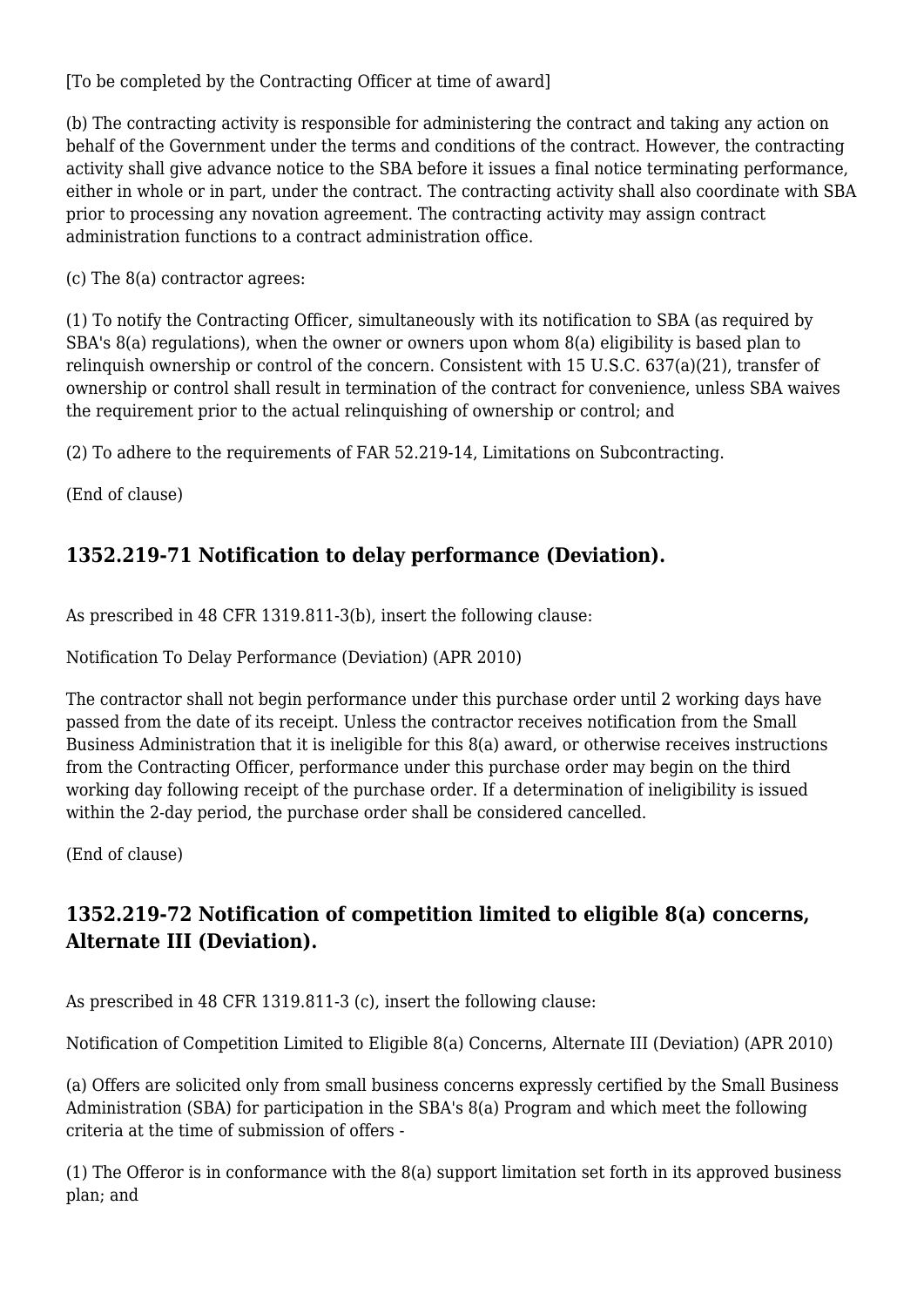(2) The Offeror is in conformance with the Business Activity Targets set forth in its approved business plan or any remedial action directed by the SBA.

(b) By submission of its offer, the Offeror represents that it meets all of the criteria set forth in paragraph (a) of this clause.

(c) Any award resulting from this solicitation shall be made directly by the Contracting Officer to the successful 8(a) offeror selected through the evaluation criteria set forth in this solicitation.

(d)

(1) *Agreement.* A small business concern submitting an offer in its own name shall furnish, in performing the contract, only end items manufactured or produced by small business concerns in the United States or its outlying areas. If this procurement is processed under simplified acquisition procedures and the total amount of this contract does not exceed \$25,000, a small business concern may furnish the product of any domestic firm. This paragraph does not apply to construction or service contracts.

(2) \_\_\_\_\_\_\_\_ [*insert name of contractor*] will notify the \_\_\_\_\_\_\_\_ [*insert name of contracting agency*] Contracting Officer in writing immediately upon entering an agreement (either oral or written) to transfer all or part of its stock or other ownership interest to any other party.

(End of clause)

# **1352.227-70 Rights in data, assignment of copyright.**

As prescribed in 48 CFR 1327.404-4(a), insert the following clause:

Rights in Data, Assignment of Copyright (APR 2010)

In accordance with 48 CFR 52.227-17, Rights in Data - Special Works, the contractor agrees to assign copyright to data, including reports and other copyrightable materials, first produced in performance of this contract to the United States Government, as represented by the Secretary of Commerce.

(End of clause)

# **1352.228-70 Insurance coverage.**

As prescribed in 48 CFR 1328.310-70(a), insert the following clause:

Insurance Coverage (APR 2010)

(a) *Workers Compensation and Employer's Liability.* The contractor is required to comply with applicable Federal and State workers' compensation and occupational disease statutes. If occupational diseases are not compensable under those statutes, they shall be covered under the employer's liability section of the insurance policy, except when contract operations are so commingled with a contractor's commercial operations that it would not be practical to require this coverage. Employer's liability coverage of at least \$100,000 shall be required, except in states with exclusive or monopolistic funds that do not permit workers' compensation to be written by private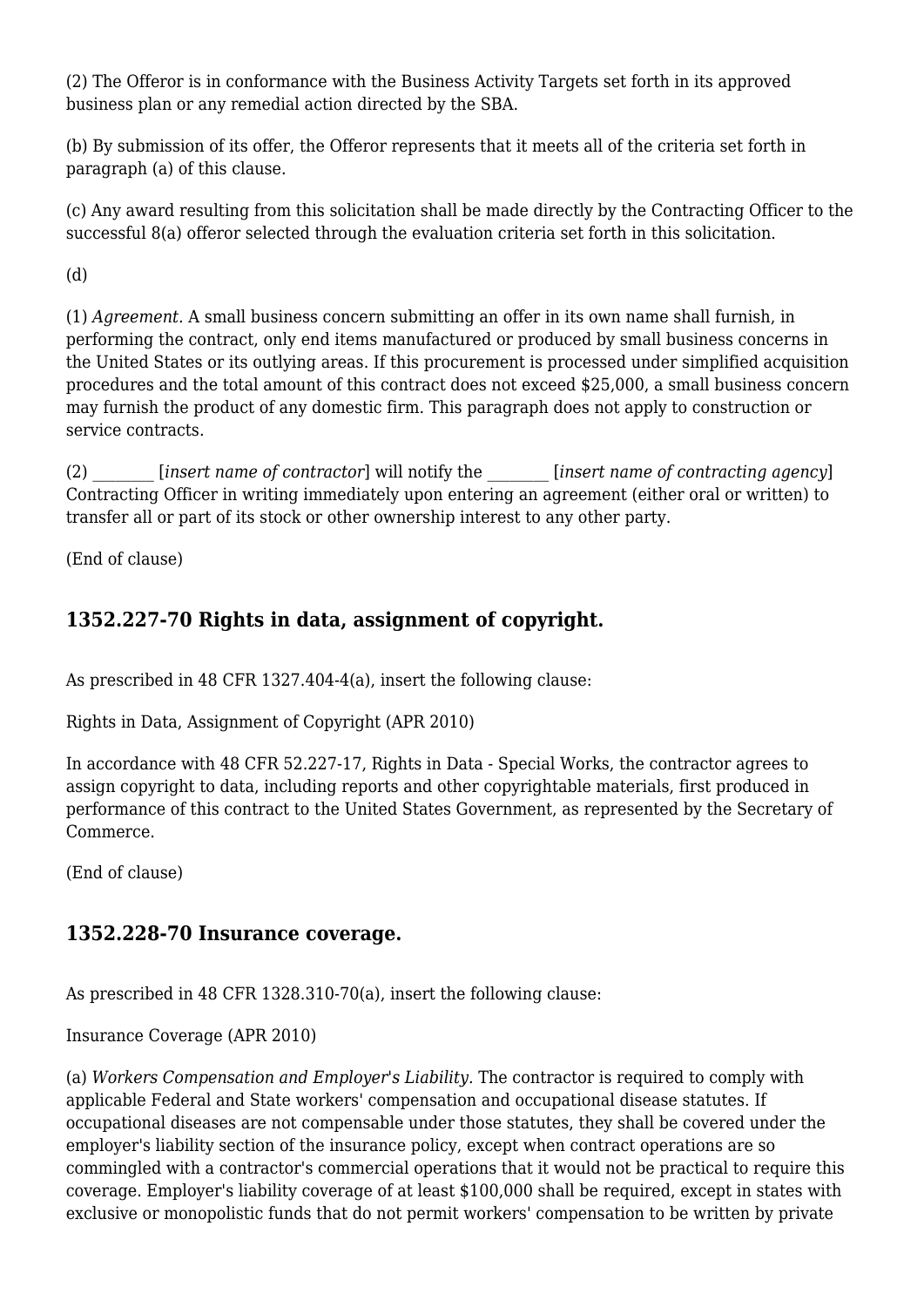carriers.

(b) *General liability.*

(1) The contractor shall have bodily injury liability insurance coverage written on the comprehensive form of policy of at least \$500,000 per occurrence.

(2) When special circumstances apply in accordance with FAR 28.307-2(b), Property Damage Liability Insurance shall be required in the amount of  $\frac{1}{2}$  [insert zero unless special circumstances] apply, if applicable, insert dollar amount.].

(c) *Automobile liability.* The contractor shall have automobile liability insurance written on the comprehensive form of policy. The policy shall provide for bodily injury and property damage liability covering the operation of all automobiles used in connection with performing the contract. Policies covering automobiles operated in the United States shall provide coverage of at least \$200,000 per person and \$500,000 per occurrence for bodily injury and \$20,000 per occurrence for property damage.

(d) *Aircraft public and passenger liability.* When aircraft are used in connection with performing the contract, the contractor shall have aircraft public and passenger liability insurance. Coverage shall be at least \$200,000 per person and \$500,000 per occurrence for bodily injury, other than passenger liability, and \$200,000 per occurrence for property damage. Coverage for passenger liability bodily injury shall be at least \$200,000 multiplied by the number of seats or passengers, whichever is greater.

(e) *Vessel liability.* When contract performance involves use of vessels, the Contractor shall provide, vessel collision liability and protection and indemnity liability insurance as determined by the Government.

(End of clause)

#### **1352.228-71 Deductibles under required insurance coverage - cost reimbursement.**

As prescribed in 48 CFR 1328.310-70(c), insert the following clause:

Deductibles Under Required Insurance Coverage - Cost Reimbursement (APR 2010)

(a) The contractor is required to present evidence of the amount of any deductibles in its insurance coverage.

(b) For any insurance required pursuant to *1352.228-70, Insurance Coverage,* the contractor's deductible is not allowable as a direct or indirect cost under this contract. The Government is not liable, and cannot be invoiced, for any losses up to the minimum amounts of coverage required in paragraphs (a) through (d) of clause 1352.228-70. If the contractor obtains an insurance policy with deductibles, the contractor, and not the Government, is responsible for any deductible amount up to the minimum amounts of coverage stated.

(c) If the contractor fails to follow all procedures stated in this subsection and in FAR 52.228-7(g), any amounts above the amount of the obtained insurance coverage which are not covered by insurance will not be reimbursable under the contract.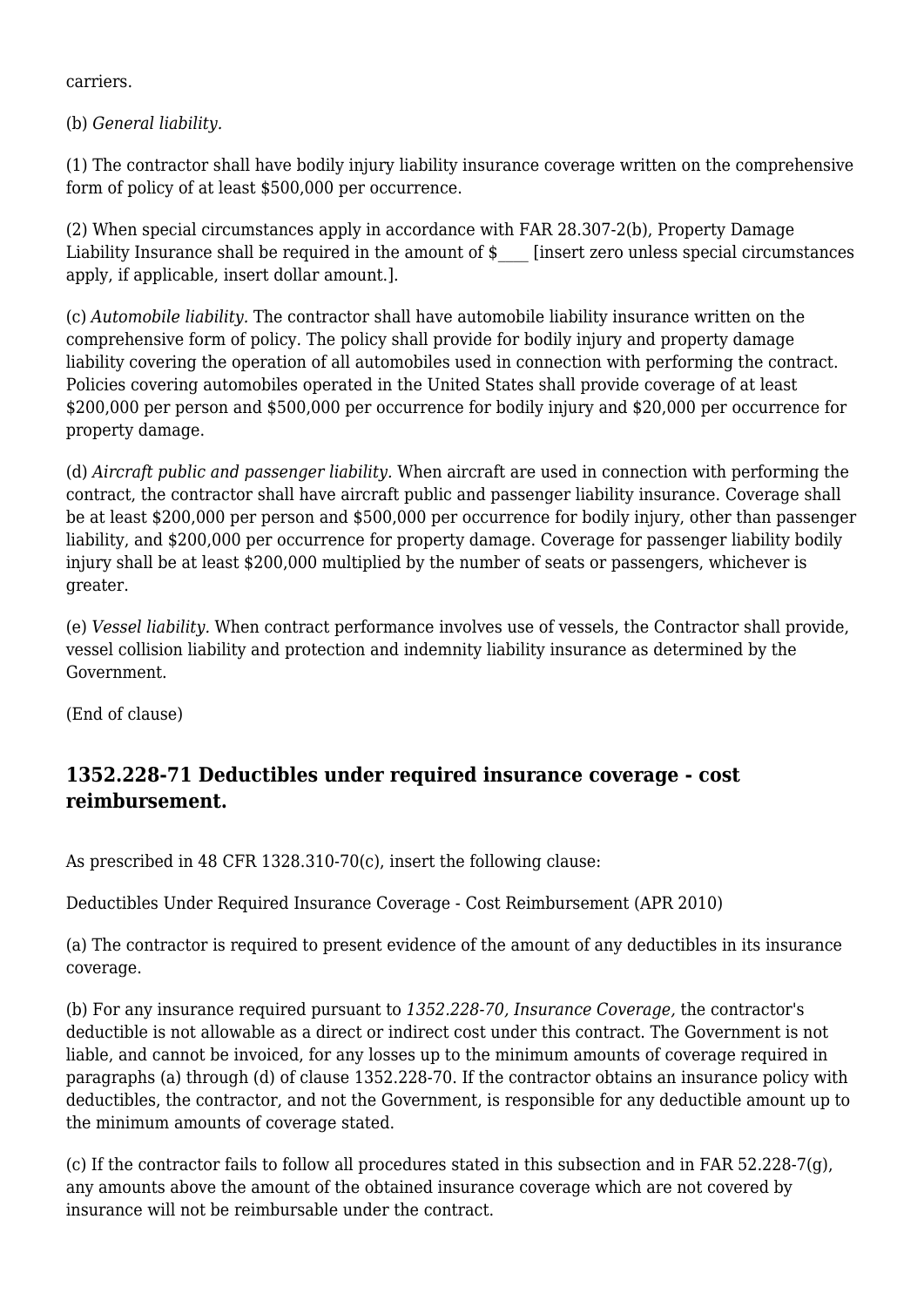# **1352.228-72 Deductibles under required insurance coverage - fixed price.**

As prescribed in 48 CFR 1328.310-70(d), insert the following clause:

Deductibles Under Required Insurance Coverage - Fixed Price (APR 2010)

When the Government is injured, wholly or partially as a result of the contractor's actions and such actions are covered by the insurance required by *1352.228-70, Insurance Coverage,* the Government is entitled to recover from the contractor the full amount of any such injury attributable to the contractor regardless of a deductible. The Contracting Officer may offset the amount of recovery against any payment due to the contractor.

(End of clause)

#### **1352.228-73 Loss of or damage to leased aircraft**

As prescribed in 48 CFR 1328.310-70(e) and 1328.310-70(f), insert the following clause:

Loss of or Damage to Leased Aircraft (APR 2010)

(a) The Government assumes all risk of loss of, or damage (except normal wear and tear) to, the leased aircraft during the term of this lease while the aircraft is in the possession of the Government.

(b) In the event of damage to the aircraft, the Government, at its option, shall make the necessary repairs with its own facilities or by contract, or pay the contractor the reasonable cost of repair of the aircraft.

(c) In the event the aircraft is lost or damaged beyond repair, the Government shall pay the contractor a sum equal to the fair market value of the aircraft at the time of such loss or damage, which value may be specifically agreed to in clause 1252.228-74, *Fair Market Value of Aircraft,* less the salvage value of the aircraft. However, the Government may retain the damaged aircraft or dispose of it as it wishes. In that event, the contractor will be paid the fair market value of the aircraft as stated in the clause.

(d) The contractor agrees that the contract price does not include any cost attributable to hull insurance or to any reserve fund it has established to protect its interest in the aircraft. If, in the event of loss or damage to the leased aircraft, the contractor receives compensation for such loss or damage in any form from any source, the amount of such compensation shall be:

(1) Credited to the Government in determining the amount of the Government's liability; or

(2) For an increment of value of the aircraft beyond the value for which the Government is responsible.

(e) In the event of loss of or damage to the aircraft, the Government shall be subrogated to all rights of recovery by the contractor against third parties for such loss or damage and the contractor shall promptly assign such rights in writing to the Government.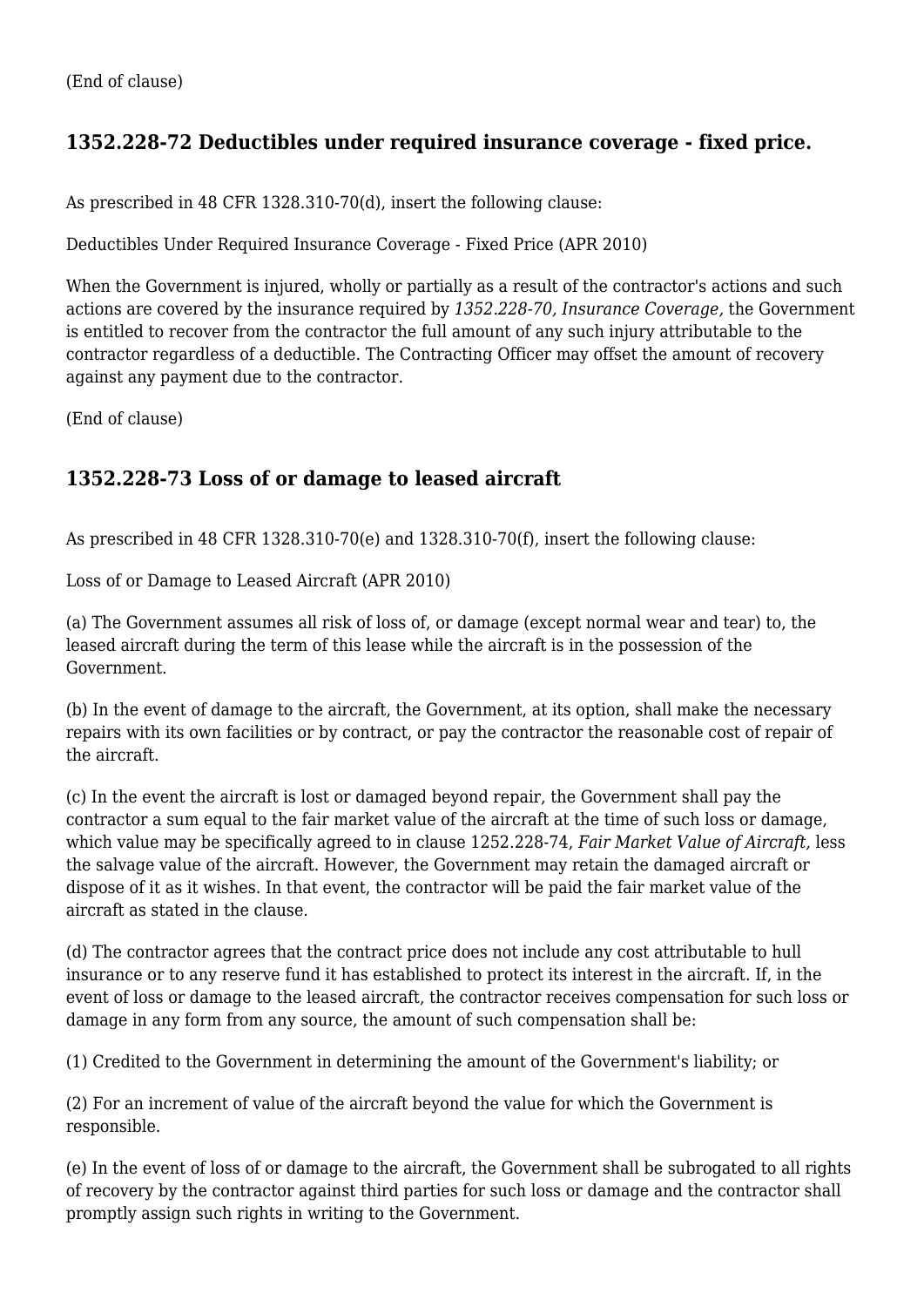#### **1352.228-74 Fair market value of aircraft.**

As prescribed in 48 CFR 1328.310-70(e) and 48 CFR 1328.310-70(g) insert the following in all applicable contracts for leased aircraft:

Fair Market Value of Aircraft (APR 2010)

For purposes of the clause entitled "Loss of or Damage to Leased Aircraft," it is agreed that the fair market value of the aircraft to be used in the performance of this contract shall be the lesser of the two values set out in paragraphs (a) and (b) of this clause:

 $(a)$ \$; or

(b) If the contractor has insured the same aircraft against loss or destruction in connection with other operations, the amount of such insurance coverage on the date of the loss or damage is the maximum amount for which the Government may be responsible under this contract.

(End of clause)

#### **1352.228-75 Risk and indemnities.**

As prescribed in 48 CFR 1328.310-70(e) and 48 CFR 1328.310-70(h), insert the following in all applicable contracts for leased aircraft:

Risk and Indemnities (APR 2010)

The contractor hereby agrees to indemnify and hold harmless the Government, its officers and employees from and against all claims, demands, damages, liabilities, losses, suits and judgments (including all costs and expenses incident thereto) which may be suffered by, accrue against, be charged to or recoverable from the Government, its officers and employees by reason of injury to or death of any person other than officers, agents, or employees of the Government or by reason of damage to property of others of whatsoever kind (other than the property of the Government, its officers, agents or employees) arising out of the operation of the aircraft. In the event the contractor holds or obtains insurance in support of this covenant, evidence of insurance shall be delivered to the Contracting Officer.

#### **1352.228-76 Approval of group insurance plans.**

As prescribed in 48 CFR 1328.310-70(i), insert the following clause:

Approval of Group Insurance Plans (APR 2010)

Under cost-reimbursement contracts, before buying insurance under a group insurance plan, the contractor shall submit the plan for approval to the Contracting Officer. Any change in benefits provided under an approved plan that can reasonably be expected to increase significantly the cost to the Government shall require similar approval.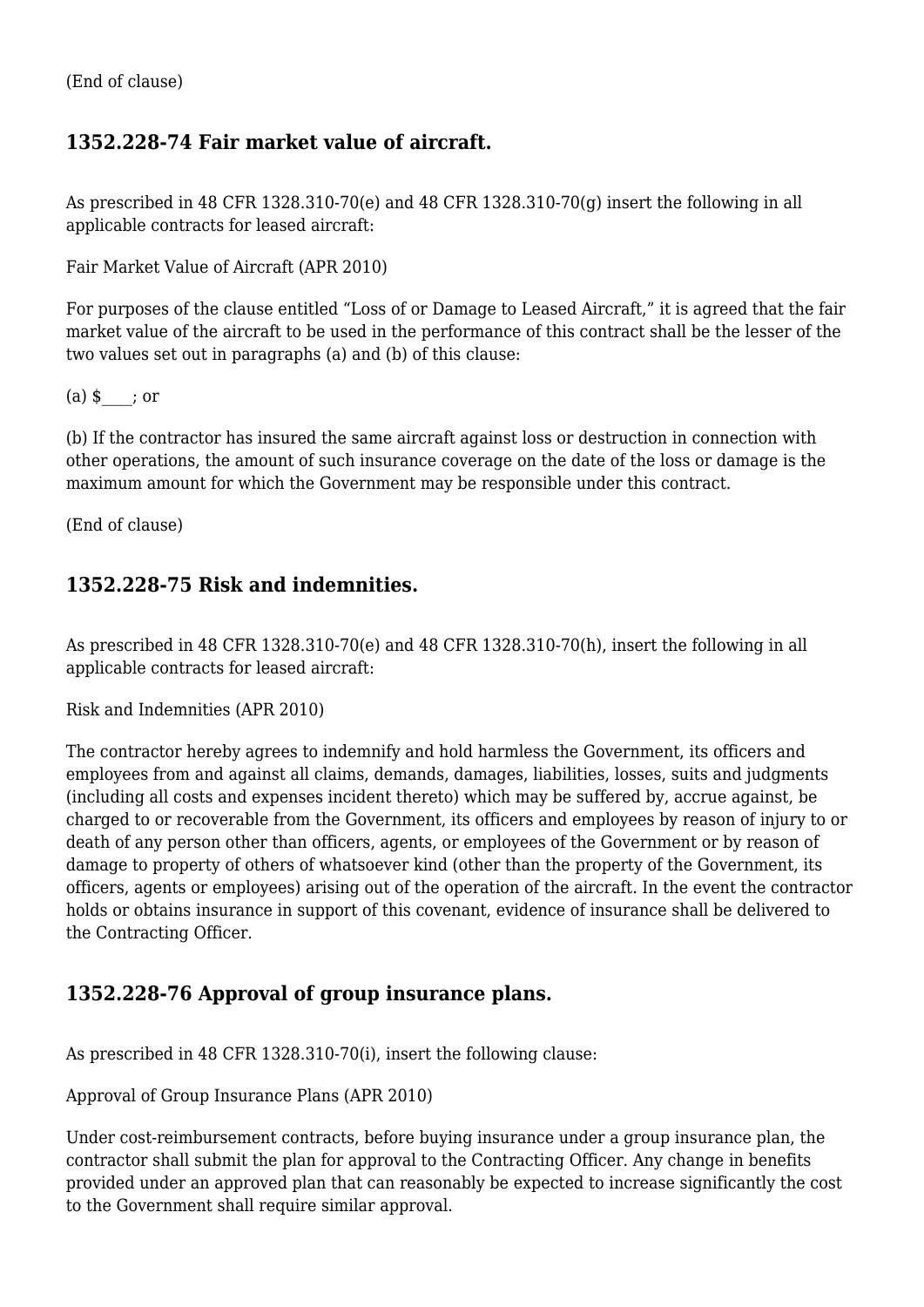#### **1352.228-77 Contractor assurance of subcontractor payments.**

As prescribed in 48 CFR 1328.102-3, insert the following clause:

Contractor Assurance of Subcontractor Payments May 2015

(a) To protect the interests of subcontractors participating in the performance of this contract, the Government requires the assurance that all monies due to subcontractors is timely and properly made prior to the submission of the contractor's final invoice.

(b) By accepting this award, in writing or by performance, the offeror/contractor represents that - it will provide full payment to all subcontractors utilized in the performance of the resultant contract prior to the submission of its final invoice.

(c) No later than five (5) days after contract award the contractor shall provide the Contracting Officer with a list of all subcontractors to be utilized in the performance of this contract. The contractor must provide updates to the Contracting Officer throughout the contract, should changes be made.

(d) The following shall be completed and provided accordingly:

Subcontractor List - Contract No.\_\_\_\_\_\_\_\_\_\_

| <b>business</b><br>(number/e-mail)<br>work is tied<br>etc.) | Name of<br>subcontractor | Subcontractor point of<br>contact with contact<br>information | <b>Contract line</b><br>item(s) to which<br>subcontract | <b>Applicable trade</b><br>(electrical,<br>mechanical, |
|-------------------------------------------------------------|--------------------------|---------------------------------------------------------------|---------------------------------------------------------|--------------------------------------------------------|
|-------------------------------------------------------------|--------------------------|---------------------------------------------------------------|---------------------------------------------------------|--------------------------------------------------------|

(e) Reports by subcontractors of delayed or non-payment during the performance of the contract may impact the Government's continued payment of contractor invoices on a percentage of completion basis. (CAR clause, 1352.271-71, *Method of Payment and Invoicing Instructions for Ship Repair*).

(f) The contractor shall include the following statement on its final invoice - "By submission of this invoice, assurance is herein provided that all monies due to any and all subcontractors used in the performance of this contract have been paid in full prior to the submission of this final invoice."

(g) Failure to pay subcontractors could adversely affect the contractor's past performance evaluation for this contract and have a negative impact on its eligibility for future contract awards.

(h) The Government may seek any available remedies in the event the contractor fails to comply with the provisions of this clause.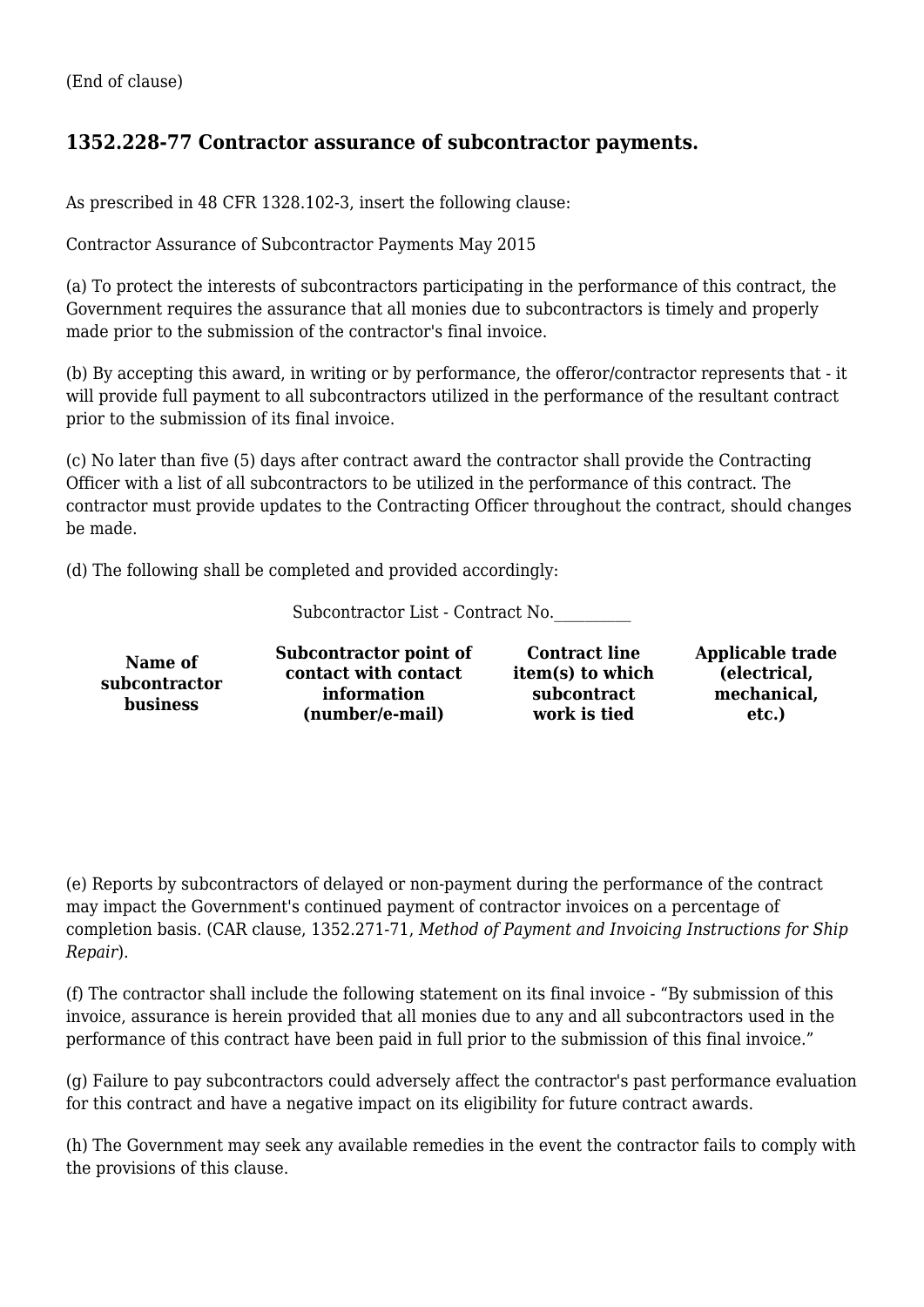#### **1352.231-70 Precontract costs.**

As prescribed in 48 CFR 1331.205-32, insert the following clause:

Precontract Costs (APR 2010)

The contractor is entitled to reimbursement for allowable, allocable, and reasonable costs incurred during the period of to the award date of this contract in an amount not to exceed \$.

(End of clause)

#### **1352.231-71 Duplication of effort.**

As prescribed in 48 CFR 1331.205-70, insert the following clause:

Duplication of Effort (APR 2010)

The contractor hereby certifies that costs for work to be performed under this contract and any subcontract hereunder are not duplicative of any costs charged against any other Government contract, subcontract, or other Government source. The contractor agrees to advise the Contracting Officer, in writing, of any other Government contract or subcontract it has performed or is performing which involves work directly related to the purpose of this contract. The contractor also certifies and agrees that any and all work performed under this contract shall be directly and exclusively for the use and benefit of the Government, and not incidental to any other work, pursuit, research, or purpose of the contractor, whose responsibility it will be to account for it accordingly.

(End of clause)

#### **1352.233-70 Agency protests.**

As prescribed in 48 CFR 1333.103(a), insert the following provision:

Agency Protests (APR 2010)

(a) An agency protest may be filed with either:

(1) The contracting officer, or (2) at a level above the contracting officer, with the appropriate agency Protest Decision Authority. *See* 64 FR 16,651 (April 6, 1999).

(b) Agency protests filed with the Contracting Officer shall be sent to the following address: [Insert Contracting Officer name and Address]

(c) Agency protests filed with the agency Protest Decision Authority shall be sent to the following address: [Insert appropriate Protest Decision Authority name and Address]

(d) A complete copy of all agency protests, including all attachments, shall be served upon the Contract Law Division of the Office of the General Counsel within one day of filing a protest with either the Contracting Officer or the Protest Decision Authority.

(e) Service upon the Contract Law Division shall be made as follows: U.S. Department of Commerce,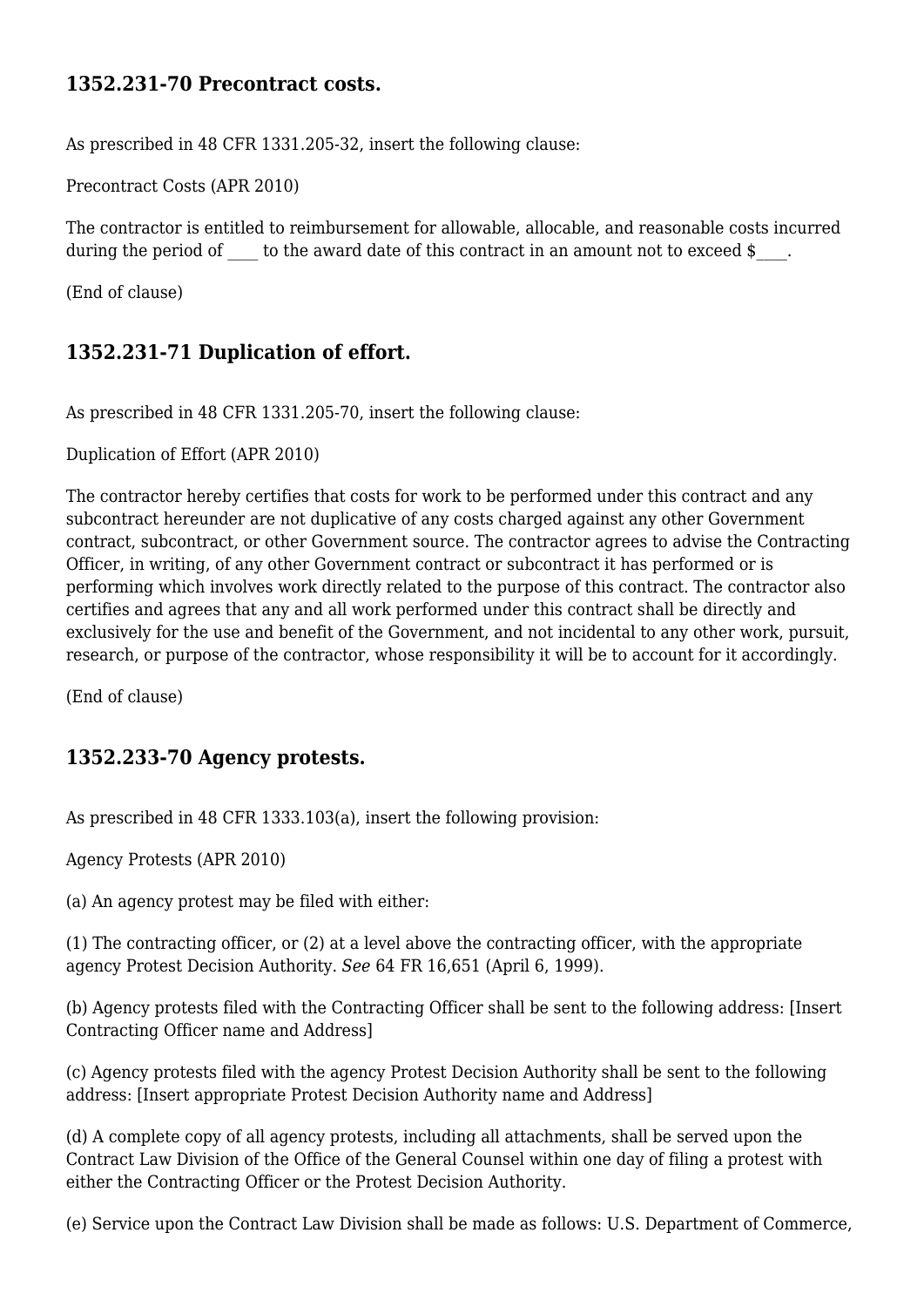Office of the General Counsel, Chief, Contract Law Division, Room 5893, Herbert C. Hoover Building, 14th Street and Constitution Avenue, NW., Washington, DC 20230. FAX: (202) 482-5858.

(End of clause)

# **1352.233-71 GAO and Court of Federal Claims protests.**

As prescribed in 48 CFR 1333.104-70(a), insert the following provision:

GAO and Court of Federal Claims Protests (APR 2010)

(a) A protest may be filed with either the Government Accountability Office (GAO) or the Court of Federal Claims unless an agency protest has been filed.

(b) A complete copy of all GAO or Court of Federal Claims protests, including all attachments, shall be served upon (i) the Contracting Officer, and (ii) the Contract Law Division of the Office of the General Counsel, within one day of filing a protest with either GAO or the Court of Federal Claims.

(c) Service upon the Contract Law Division shall be made as follows: U.S. Department of Commerce, Office of the General Counsel, Chief, Contract Law Division, Room 5893, Herbert C. Hoover Building, 14th Street and Constitution Avenue, NW., Washington, DC 20230. FAX: (202) 482-5858.

(End of clause)

#### **1352.235-70 Protection of human subjects.**

As prescribed in 48 CFR 1335.006(a), insert the following provision:

Protection of Human Subjects (APR 2010)

(a) Research involving human subjects is not permitted under this award unless expressly authorized in writing by the Contracting Officer. Such authorization will specify the details of the approved research involving human subjects and will be incorporated by reference into this contract.

(b) The Federal Policy for the Protection of Human Subjects (the "Common Rule"), adopted by the Department of Commerce at 15 CFR part 27, requires contractors to maintain appropriate policies and procedures for the protection of human subjects in research. The Common Rule defines a "human subject" as a living individual about whom an investigator conducting research obtains data through intervention or interaction with the individual, or identifiable private information. The term "research" means a systematic investigation, including research development, testing and evaluation, designed to develop or contribute to generalizable knowledge. The Common Rule also sets forth categories of research that may be considered exempt from 15 CFR part 27. These categories may be found at 15 CFR 27.101(b).

(c) In the event the human subjects research involves pregnant women, prisoners, or children, the contractor is also required to follow the guidelines set forth at 45 CFR part 46 subpart B, C and D, as appropriate, for the protection of members of a protected class.

(d) Should research involving human subjects be included in the proposal, prior to issuance of an award, the contractor shall submit the following documentation to the Contracting Officer: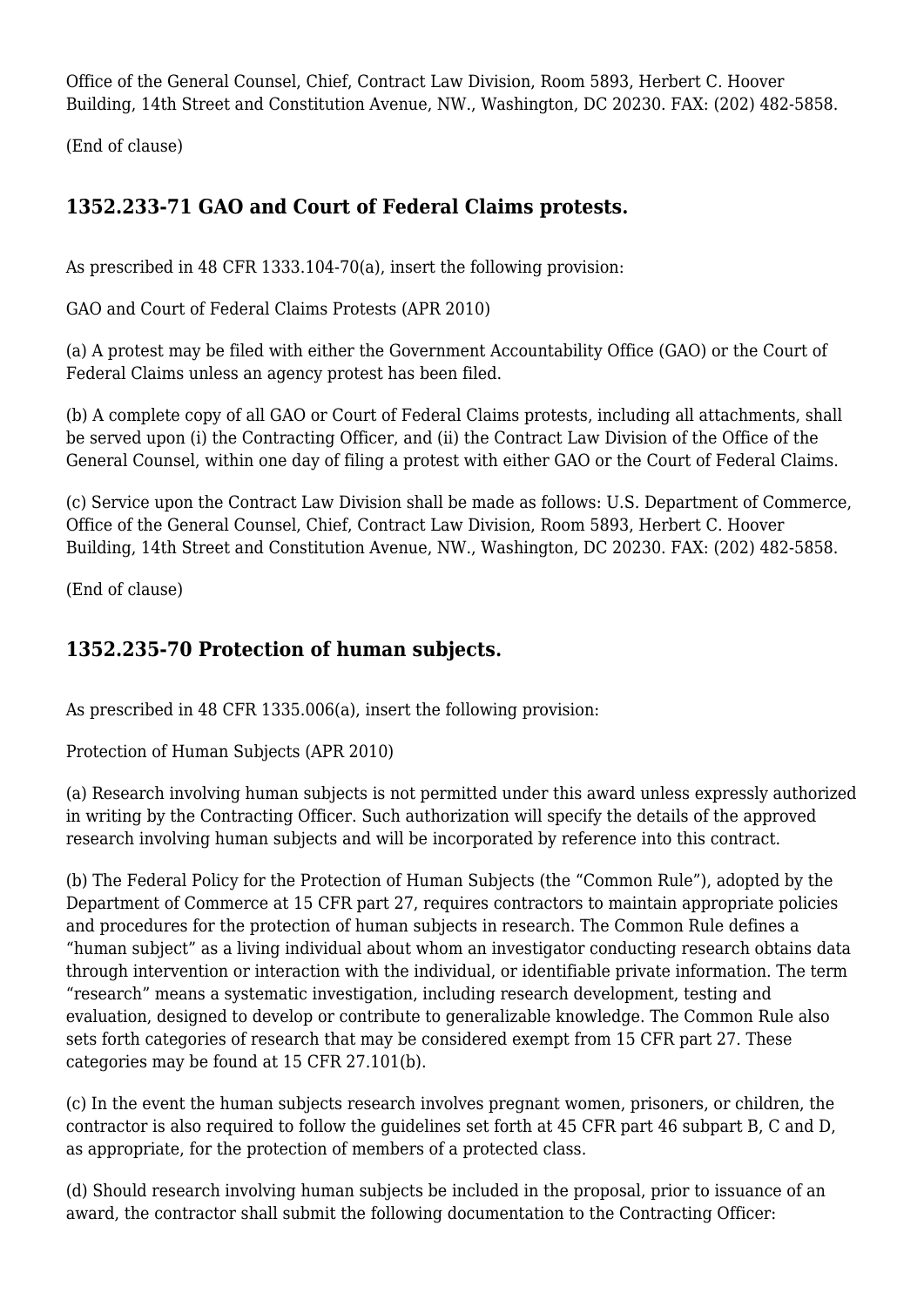(1) Documentation to verify that contractor has established a relationship with an appropriate Institutional Review Board ("cognizant IRB"). An appropriate IRB is one that is located within the United States and within the community in which the human subjects research will be conducted;

(2) Documentation to verify that the cognizant IRB possesses a valid registration with the United States Department of Health and Human Services' Office for Human Research Protections ("OHRP");

(3) Documentation to verify that contractor has a valid Federal-wide Assurance (FWA) issued by OHRP.

(e) Prior to starting any research involving human subjects, the contractor shall submit appropriate documentation to the Contracting Officer for institutional review and approval. This documentation may include:

(1) Copies of the human subjects research protocol, all questionnaires, surveys, advertisements, and informed consent forms approved by the cognizant IRB;

(2) Documentation of approval for the human subjects research protocol, questionnaires, surveys, advertisements, and informed consent forms by the cognizant IRB;

(3) Documentation of continuing IRB approval by the cognizant IRB at appropriate intervals as designated by the IRB, but not less than annually; and/or

(4) Documentation to support an exemption for the project from the Common Rule [*Note:* this option is not available for activities that fall under 45 CFR part 46 subpart C].

(f) In addition, if the contractor modifies a human subjects research protocol, questionnaire, survey, advertisement, or informed consent form approved by the cognizant IRB, the contractor shall submit a copy of all modified material along with documentation of approval for said modification by the cognizant IRB to the Contracting Officer for institutional review and approval. The contractor shall not implement any IRB approved-modification without written approval by the Contracting Officer.

(g) No work involving human subjects may be undertaken, conducted, or costs incurred and/or charged to the project, until the Contracting Officer approves the required appropriate documentation in writing.

(End of provision)

#### **1352.235-71 Protection of human subjects - exemption.**

As prescribed in 48 CFR 1335.006(b), insert the following clause:

Protection of Human Subjects (APR 2010)

(a) Contractor has satisfied the requirements set forth in solicitation  $#$ , related to the Protection of Human Subjects in research. The Government has determined that the research involving human subjects to be conducted under this contract is exempt from the requirements of the Common Rule for the Protection of Human Subjects. The exemption memorandum executed by the Government and the attachments are hereby incorporated by reference into this contract. If contractor uses an informed consent form for the exempt research, contractor must use the informed consent form contained in the attachments in its conduct of research involving human subjects under this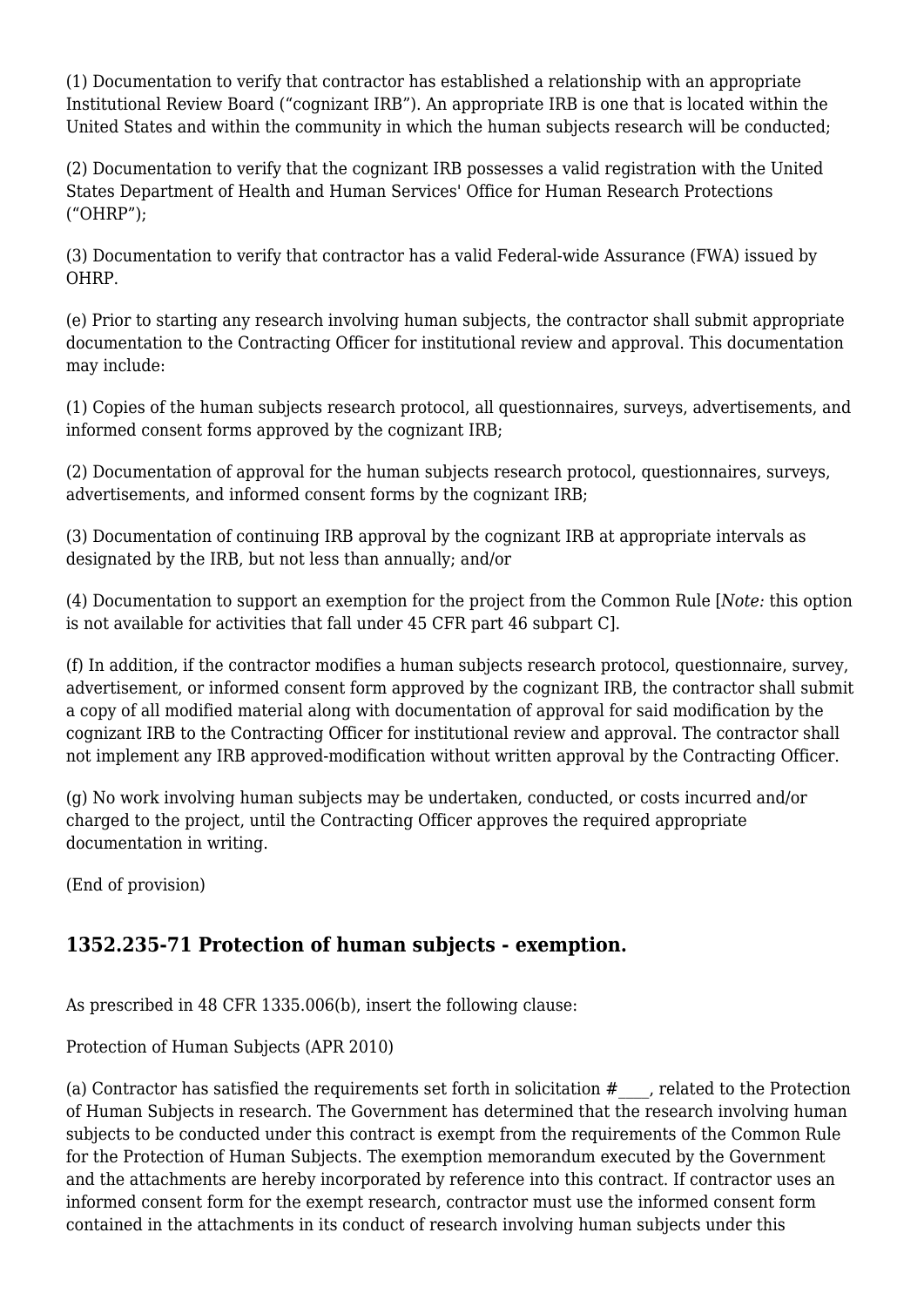contract.

(b) If the conditions upon which the exemption is based should change in any way, contractor shall immediately notify the Contracting Officer in writing of the specified change. The Government will review the change and make a determination as to whether the change requires a change to the exemption approval. Contractor shall not proceed until notified in writing of the Contracting Officer's approval. Contractor shall obtain prior written approval from the Contracting Officer for any change to the existing human subjects protocol or informed consent form before proceeding.

(c) No other research involving human subjects is permitted under this award unless expressly authorized in writing by the Contracting Officer. Such writing will specify the details of the approved research involving human subjects and will be incorporated by reference into this contract.

(d) The Federal Policy for the Protection of Human Subjects (the "Common Rule"), adopted by the Department of Commerce at 15 CFR Part 27, requires contractors to maintain appropriate policies and procedures for the protection of human subjects in research. The Common Rule defines a "human subject" as a living individual about whom an investigator conducting research obtains data through intervention or interaction with the individual, or identifiable private information. The term "research" means a systematic investigation, including research development, testing and evaluation, designed to develop or contribute to generalizable knowledge.

(e) The Common Rule also sets forth categories of research that may be considered exempt from this policy. These categories may be found at 15 CFR 27.101(b).

(f) In the event the human subjects research involves pregnant women, prisoners, or children, contractor is also required to follow the guidelines set forth at 45 CFR part 46 subpart B, C and D, as appropriate, for the protection of members of a protected class.

(g) Should additional research involving human subjects be required under the contract, prior to beginning such research, contractor shall submit the following documentation to the Contracting Officer:

(1) Documentation to verify that contractor has established a relationship with an appropriate Institutional Review Board ("cognizant IRB"). An appropriate IRB is one that is located within the United States and within the community in which the human subjects research will be conducted;

(2) Documentation to verify that the cognizant IRB is registered with the United States Department of Health and Human Services' Office for Human Research Protections ("OHRP") and is designated as contractor's cognizant IRB;

(3) Documentation to verify that contractor has a valid Federal-wide Assurance (FWA) issued by OHRP; or

(4) Documentation necessary to support a determination that the research is exempt from the requirements of the Common Rule for the Protection of Human Subjects.

(h) Prior to starting any additional research involving human subjects, the contractor shall submit appropriate documentation to the Contracting Officer for institutional review and approval or exemption determination. This documentation may include:

(1) Copies of the human subjects research protocol, all questionnaires, surveys, advertisements, and informed consent forms approved by the cognizant IRB;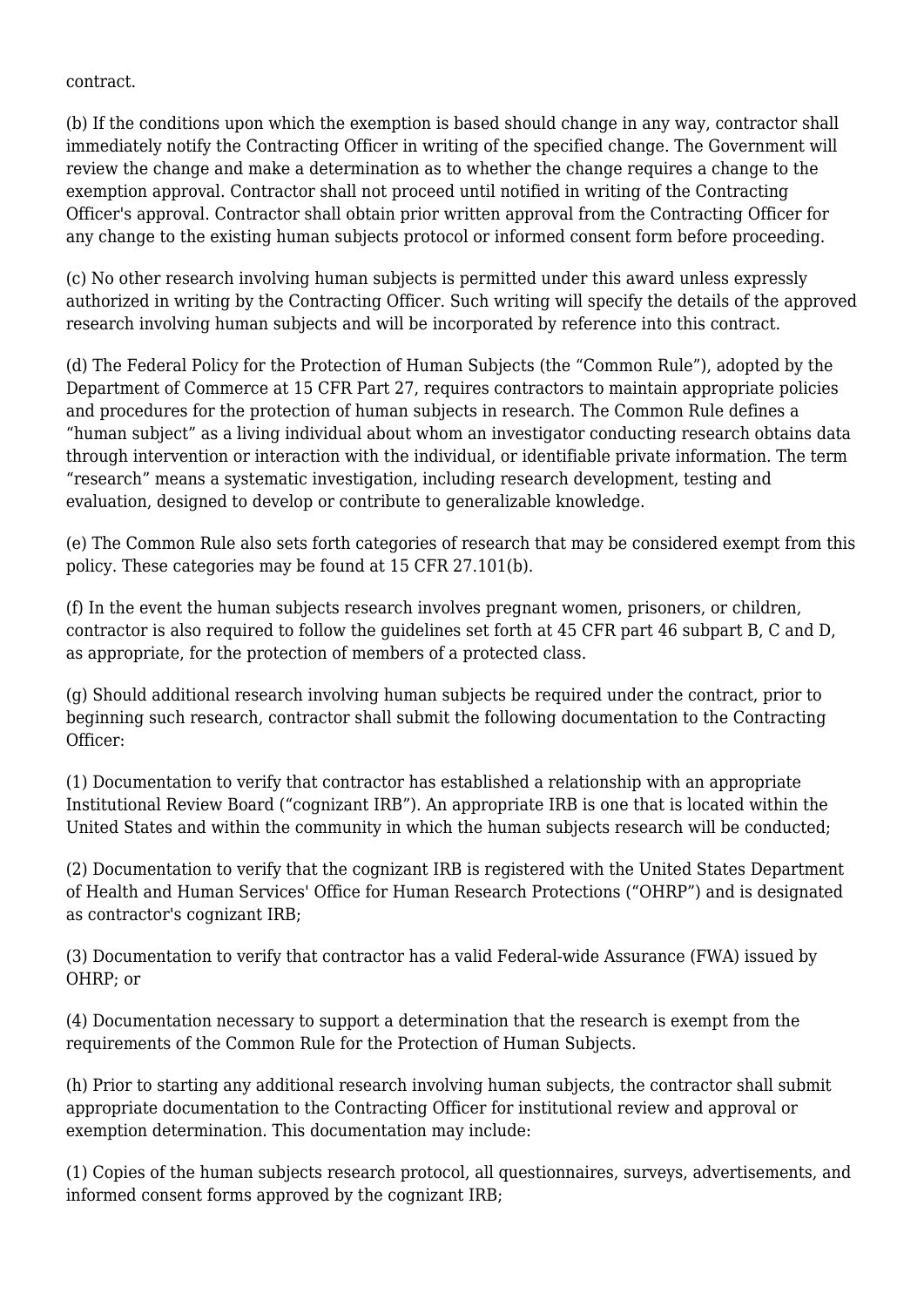(2) Documentation of approval for the human subjects research protocol, questionnaires, surveys, advertisements, and informed consent forms by the cognizant IRB;

(3) Documentation of continuing IRB approval by the cognizant IRB at appropriate intervals as designated by the IRB, but not less than annually; and/or

(4) Documentation to support an exemption for the project from the Common Rule [*Note:* this option is not available for activities that fall under 45 CFR part 46 subpart C].

(i) In addition, if the contractor modifies a human subjects research protocol, questionnaire, survey, advertisement, or informed consent form approved by the cognizant IRB, the contractor shall submit a copy of all modified material along with documentation of approval for said modification by the cognizant IRB to the Contracting Officer for institutional review and approval. The contractor may not implement any IRB approved modification without written approval by the Contracting Officer.

No work involving human subjects may be undertaken, conducted, or costs incurred and/or charged to the project, until the Contracting Officer approves the required appropriate documentation in writing.

(End of clause)

# **1352.235-72 Protection of human subjects - institutional approval.**

As prescribed in 48 CFR 1335.006(c), insert the following clause:

Protection of Human Subjects - Institutional Approval (APR 2010)

(a) This contract/order includes non-exempt human subjects research that must be conducted pursuant to the requirements of the Federal Policy for the Protection of Human Subjects (the "Common Rule"), adopted by the Department of Commerce at 15 CFR part 27. Contractor has submitted documentation establishing review and approval of the human subjects research protocol, including all informed consent forms, advertisements, and other recruitment materials, by a qualified Institutional Review Board (IRB) that has a current Federal-wide Assurance (FWA) issued by the Department of Health and Human Services (DHHS).

(b) By accepting this contract/order, the contractor certifies the accuracy of the documentation provided to its cognizant IRB and to the Government in support of the human subjects research specified therein. Based upon the contractor's documentation, and following the Government institutional review thereof, the following specific involvement of human subjects in research is hereby approved by the Contracting Officer:

Name of IRB:

 $(IRB \# )$ 

Title of IRB Protocol:

Recruiting Letter Approval Date (if appropriate):

Consent Form Approval Date:

Assurance of Compliance Number: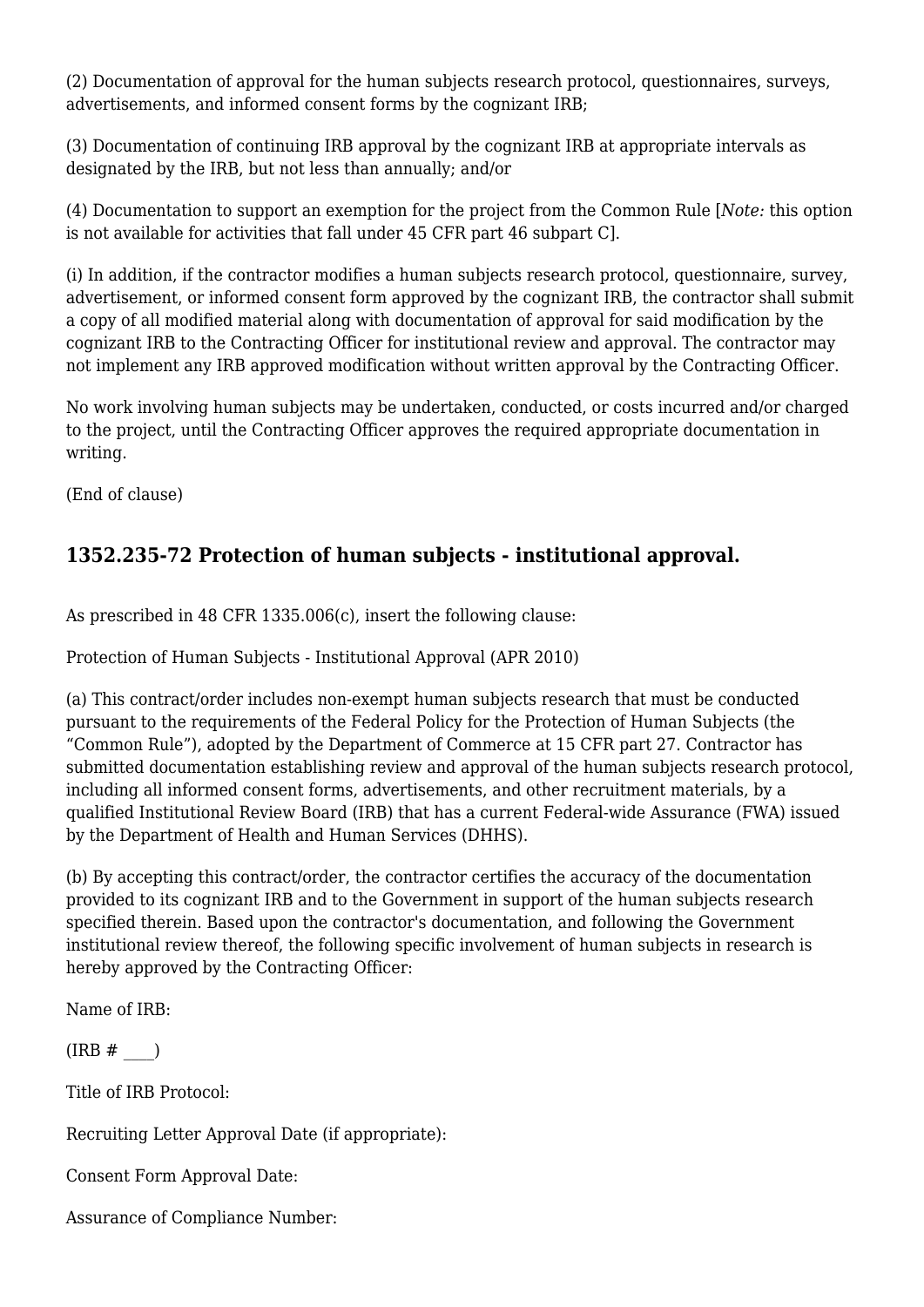(c) Unless incorporated by written contract modification approved by the Contracting Officer, no other involvement of human subjects in research under this contract may be undertaken or conducted, or costs incurred and/or charged to the project, except as specified in the study plan reviewed and approved by the cognizant IRB and Government. Therefore, if the contractor modifies a human subjects research protocol, advertisement, or informed consent form approved by the cognizant IRB, contractor shall submit a copy of all modified material, along with documentation of approval for said modification by the cognizant IRB, to the Contracting Officer for agency institutional review and approval. Contractor may not implement any IRB-approved modification without written approval by the Contracting Officer.

Documentation of continuing IRB approval is required each year by the renewal date assigned by the cognizant IRB. Documentation of continuing IRB approval must be submitted to the Government for review and approval as soon as it occurs. Continuing approval of the human subjects research must be obtained from the cognizant IRB and provided to the Government until the research is completed or terminated. The contractor may proceed with previously approved human subjects research, if any, under this contract while the Government is conducting continuing review and approval of the human subjects research protocol. In the event that the Government determines, during the course of its review, that the human subjects research in this contract is not in compliance with the regulations set forth at 15 CFR part 27, or this contract, the Contracting Officer may take the appropriate enforcement action, including disallowing costs, suspending or terminating the human subjects protocol or the contract, by notifying the contractor in writing.

(d) It is incumbent upon contractor to ensure that continuing IRB review approval occurs in accordance with 15 CFR part 27. In the event that continuing review approval does not occur as set forth by 15 CFR part 27, contractor is to notify the Contracting Officer immediately.

(e) Contractor must report all adverse events to the cognizant IRB and to the Contracting Officer. In the event that adverse events are reported to the cognizant IRB and the Contracting Officer, the Government may suspend this contract pending a full review of the adverse event by the cognizant IRB.

(f) If the conditions upon which IRB approval is based should change in any way, contractor shall immediately notify the Contracting Officer, in writing, of the specified change.

(g) Failure to comply with this contract clause will be considered material noncompliance with the contract, and the Contracting Officer may take appropriate enforcement action, including disallowing costs, suspension or termination of the contract.

(End of clause)

# **1352.235-73 Research involving human subjects - after initial contract award.**

As prescribed in 48 CFR 1335.006(d), insert the following clause:

Research Involving Human Subjects - After Initial Contract Award (APR 2010)

(a) No research involving human subjects is currently included in this contract/task order, and no research involving human subjects is permitted under this contract/task order unless expressly authorized, in writing, by the Contracting Officer.

(b) The Federal Policy for the Protection of Human Subjects (the "Common Rule"), adopted by the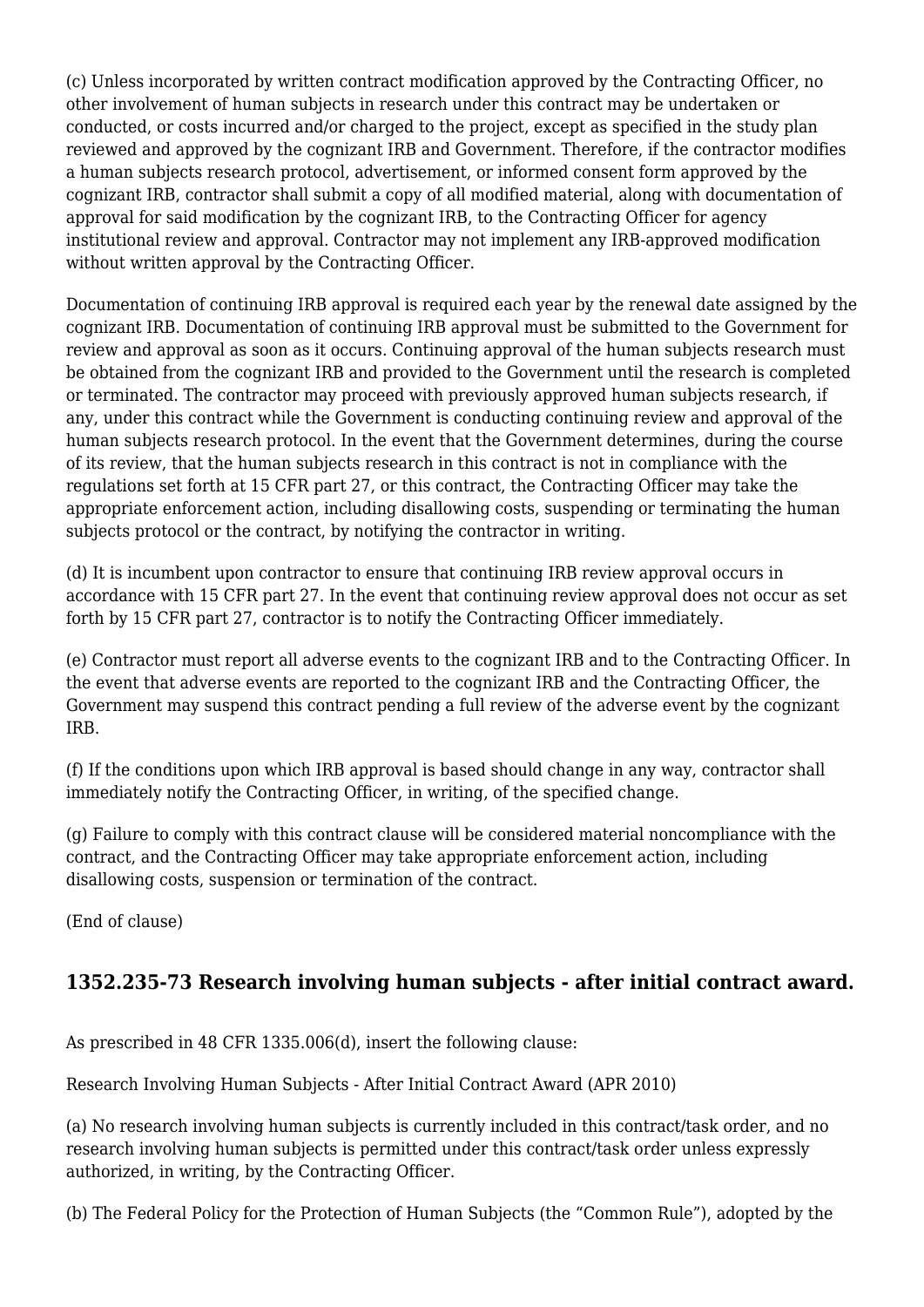Department of Commerce at 15 CFR part 27, requires that contractors maintain appropriate policies and procedures for the protection of human subjects in research. The Common Rule defines a "human subject" as a living individual about whom an investigator conducting research obtains data through intervention or interaction with the individual, or identifiable private information. The term "research" means a systematic investigation, including research, development, testing and evaluation, designed to develop or contribute to generalizable knowledge.

(c) The Common Rule also sets forth categories of research that may be considered exempt from this policy. These categories are specified at 15 CFR 27.101(b).

(d) In the event that human subjects research involves pregnant women, prisoners, or children, the contractor is also required to follow the guidelines set forth at 45 CFR part 46 subparts B, C and D, as appropriate, for the protection of members of a protected class.

(e) Should research involving human subjects become necessary for carrying out this contract/task order, prior to undertaking or conducting such human subjects research, contractor shall submit the following documentation to the Contracting Officer:

(1) Documentation to verify that contractor has established a relationship with an appropriate Institutional Review Board ("cognizant IRB"). An appropriate IRB is one that is located within the United States and within the community in which the human subjects research will be conducted;

(2) Documentation to verify that the cognizant IRB is registered with the United States Department of Health and Human Services' Office for Human Research Protections ("OHRP");

(3) Documentation to verify that contractor has a valid Federal-wide Assurance (FWA) issued by the OHRP.

(f) Prior to starting any research involving human subjects, contractor shall submit appropriate documentation to the Contracting Officer for Government institutional review and approval. This documentation may include:

(1) Copies of the human subjects research protocol, advertisements, recruitment material, and informed consent forms approved by the cognizant IRB;

(2) Documentation of approval for the human subjects research protocol, advertisements, recruitment material, and informed consent forms by the cognizant IRB;

(3) Documentation of continuing IRB approval by the cognizant IRB at appropriate intervals as designated by the IRB, but not less than annually; and/or

(4) Documentation to support an exemption for the project from the Common Rule [*Note:* this option is not available for activities that fall under 45 CFR part 46 subpart C].

(g) In addition, if contractor modifies a human subjects research protocol, advertisement, recruitment material, or informed consent form approved by the cognizant IRB, contractor shall submit a copy of all modified material, along with documentation of approval for said modification by the cognizant IRB, to the Contracting Officer for Agency institutional review and approval. Contractor may not implement any IRB-approved modification without written approval by the Contracting Officer.

(h) No work involving human subjects may be undertaken, conducted, or costs incurred and/or charged to the project, until the Contracting Officer approves the required appropriate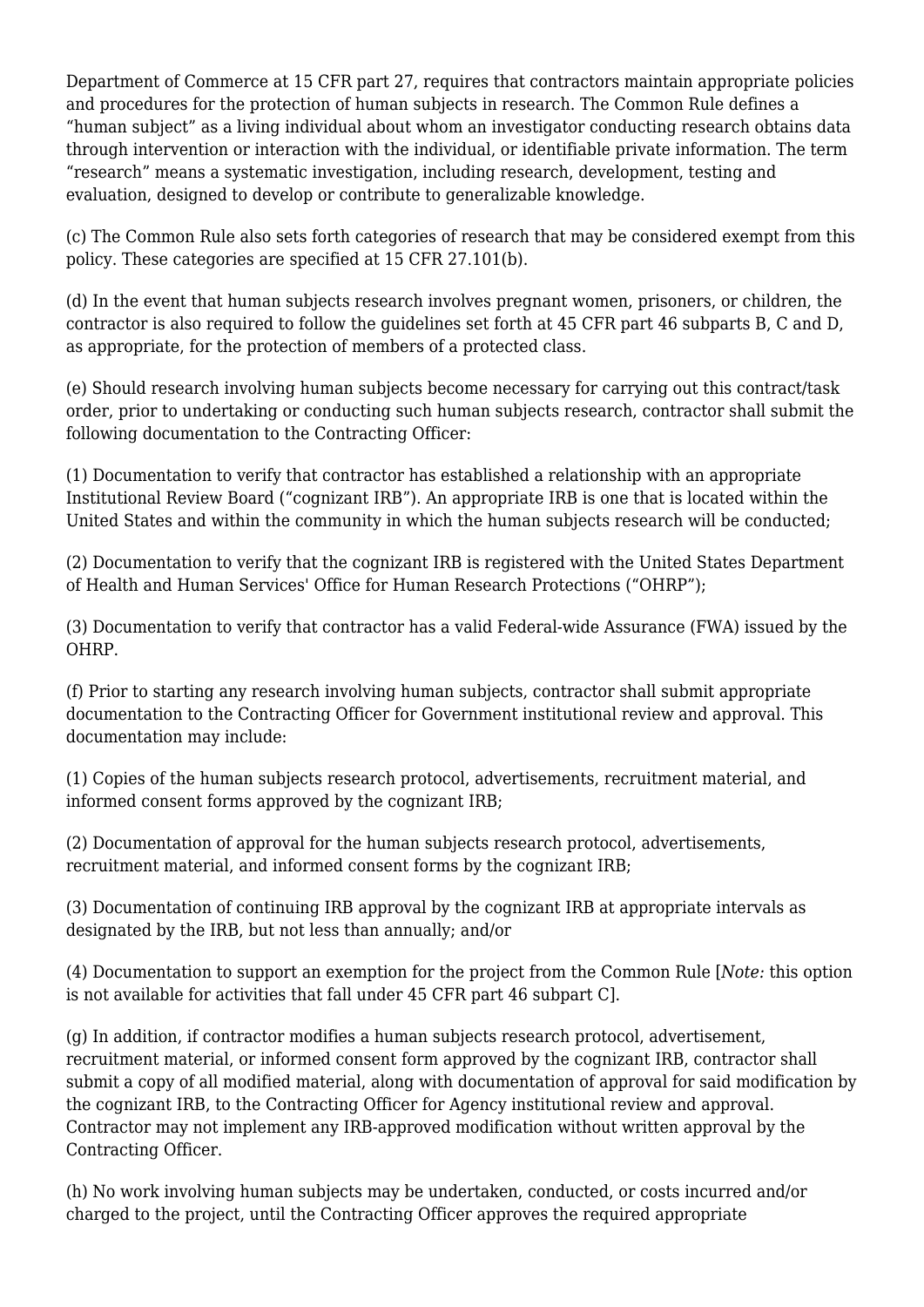documentation in writing.

(End of clause)

# **1352.237-70 Security processing requirements - high or moderate risk contracts.**

As prescribed in 48 CFR 1337.110-70 (b), insert the following clause:

Security Processing Requirements - High or Moderate Risk Contracts (APR 2010)

(a) Investigative Requirements for High and Moderate Risk Contracts. All contractor (and subcontractor) personnel proposed to be employed under a High or Moderate Risk contract shall undergo security processing by the Department's Office of Security before being eligible to work on the premises of any Department of Commerce owned, leased, or controlled facility in the United States or overseas, or to obtain access to a Department of Commerce IT system. All Department of Commerce security processing pertinent to this contract will be conducted at no cost to the contractor. The level of contract risk will determine the type and scope of such processing, as noted below.

(1) Investigative requirements for Non-IT Service Contracts are:

(i) High Risk - Background Investigation (BI).

(ii) Moderate Risk - Moderate Background Investigation (MBI).

(2) Investigative requirements for IT Service Contracts are:

(i) High Risk IT - Background Investigation (BI).

(ii) Moderate Risk IT - Background Investigation (BI).

(b) In addition to the investigations noted above, non-U.S. citizens must have a pre-appointment check that includes an Immigration and Customs Enforcement agency check.

(c) Additional Requirements for Foreign Nationals (Non-U.S. Citizens). To be employed under this contract within the United States, non-U.S. citizens must have:

(1) Official legal status in the United States;

(2) Continuously resided in the United States for the last two years; and

(3) Obtained advance approval from the servicing Security Officer of the contracting operating unit in consultation with the DOC Office of Security (OSY) headquarters. (OSY routinely consults with appropriate agencies regarding the use of non-U.S. citizens on contracts and can provide up-to-date information concerning this matter.)

(d) Security Processing Requirement. Processing requirements for High and Moderate Risk Contracts are as follows:

(1) The contractor must complete and submit the following forms to the Contracting Officer's Representative (COR):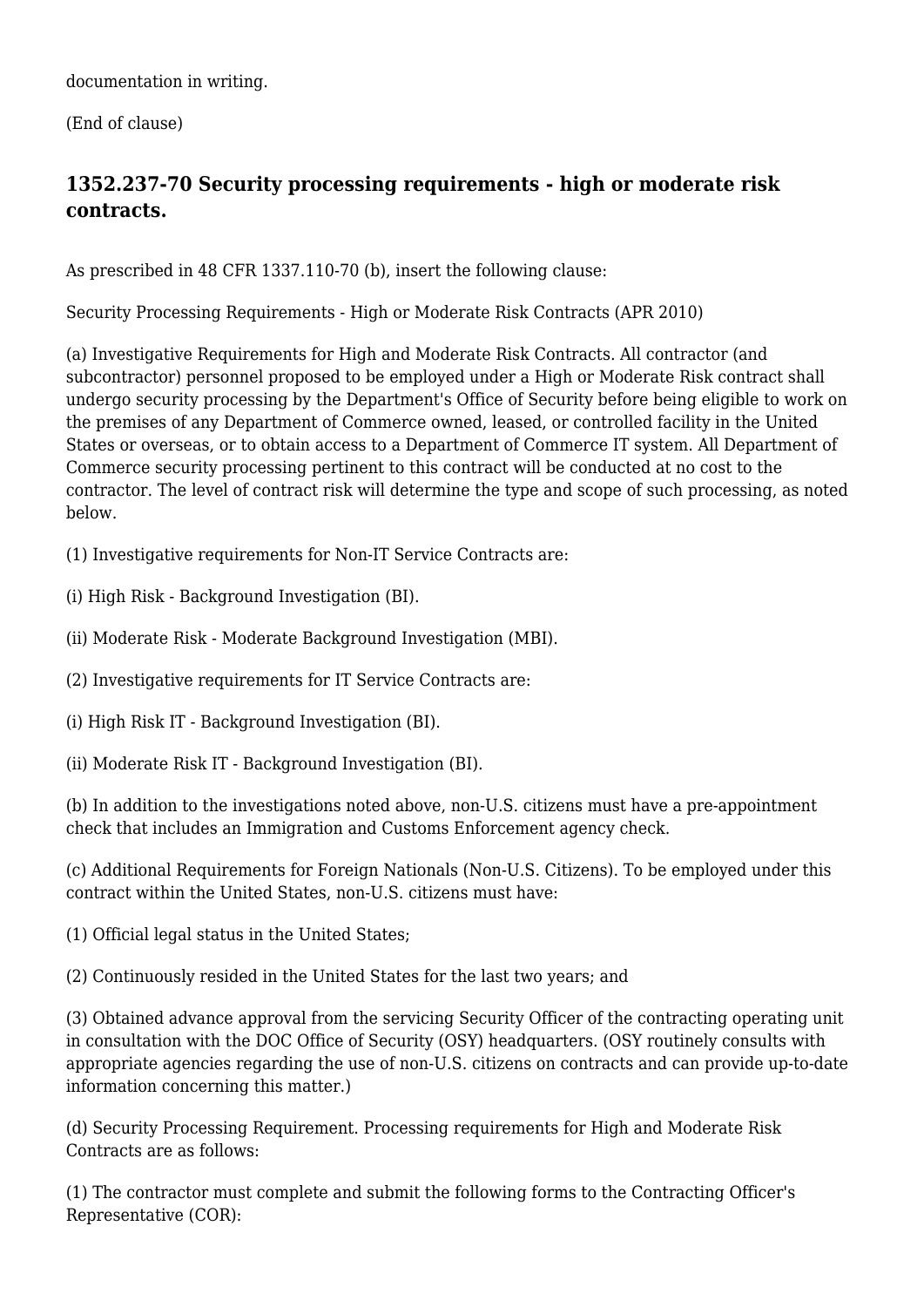(i) Standard Form 85P (SF-85P), Questionnaire for Public Trust Positions;

(ii) FD-258, Fingerprint Chart with OPM's designation in the ORI Block; and

(iii) Credit Release Authorization.

(2) The Sponsor will ensure that these forms have been properly completed, initiate the CD-254, Contract Security Classification Specification, and forward the documents to the cognizant Security Officer.

(3) Upon completion of security processing, the Office of Security, through the servicing Security Officer and the Sponsor, will notify the contractor in writing of an individual's eligibility to be provided access to a Department of Commerce facility or Department of Commerce IT system.

(4) Security processing shall consist of limited personal background inquiries pertaining to verification of name, physical description, marital status, present and former residences, education, employment history, criminal record, personal references, medical fitness, fingerprint classification, and other pertinent information. For non-U.S. citizens, the Sponsor must request an Immigration and Customs Enforcement agency check. It is the option of the Office of Security to repeat the security processing on any contract employee at its discretion.

(e) Notification of Disqualifying Information. If the Office of Security receives disqualifying information on a contract employee, the COR will be notified. The Sponsor, in coordination with the Contracting Officer, will immediately remove the contract employee from duties requiring access to Departmental facilities or IT systems. Contract employees may be barred from working on the premises of a facility for any of the following:

(1) Conviction of a felony crime of violence or of a misdemeanor involving moral turpitude;

(2) Falsification of information entered on security screening forms or on other documents submitted to the Department;

(3) Improper conduct once performing on the contract, including criminal, infamous, dishonest, immoral, or notoriously disgraceful conduct or other conduct prejudicial to the Government, regardless of whether the conduct was directly related to the contract;

(4) Any behavior judged to pose a potential threat to Departmental information systems, personnel, property, or other assets.

(f) Failure to comply with security processing requirements may result in termination of the contract or removal of contract employees from Department of Commerce facilities or denial of access to IT systems.

(g) Access to National Security Information. Compliance with these requirements shall not be construed as providing a contract employee clearance to have access to national security information.

(h) The contractor shall include the substance of this clause, including this paragraph, in all subcontracts.

(End of clause)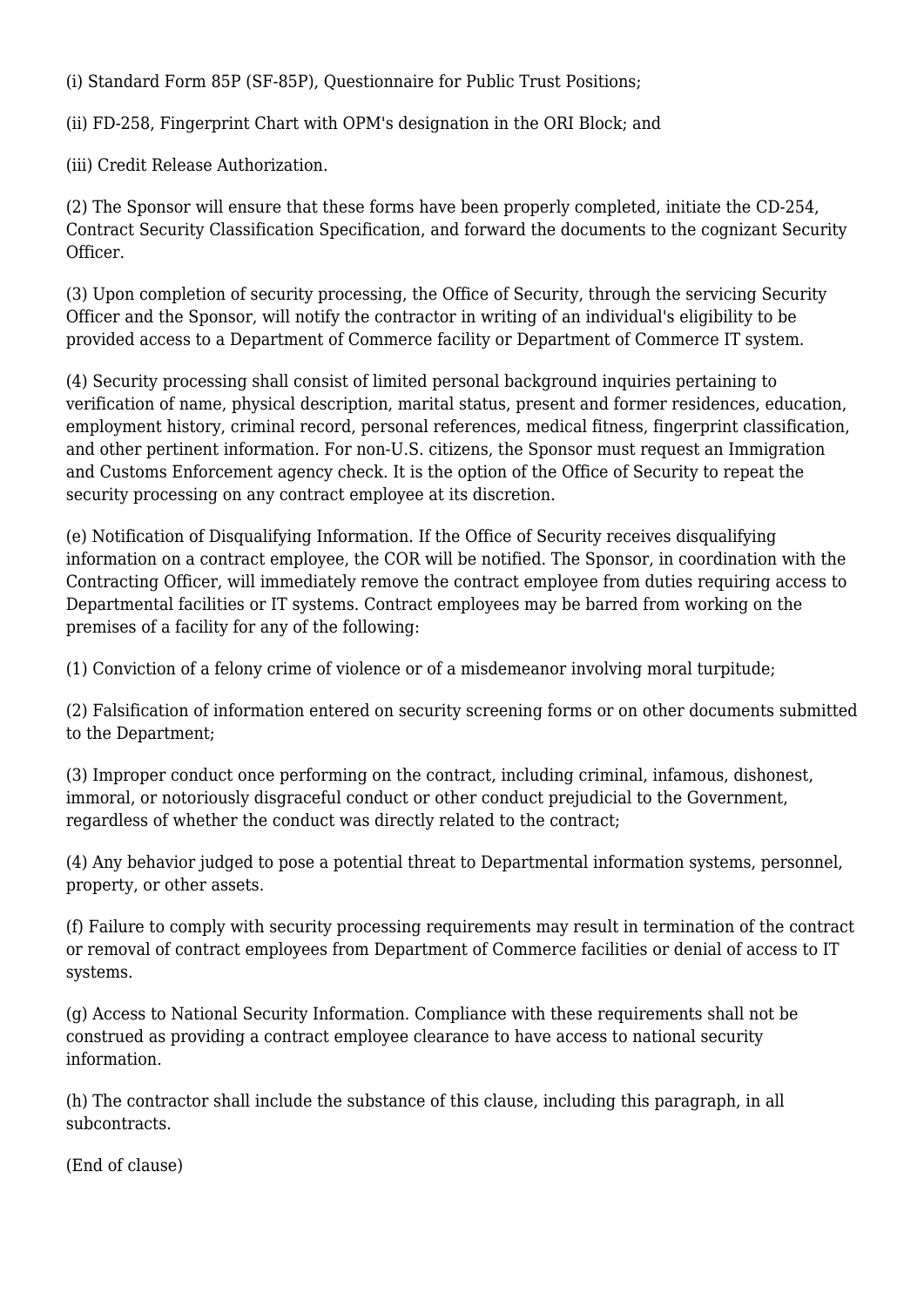# **1352.237-71 Security processing requirements - low risk contracts.**

As prescribed in 48 CFR 1337.110-70(c), insert the following clause:

Security Processing Requirements - Low Risk Contracts (APR 2010)

(a) Investigative Requirements for Low Risk Contracts. All contractor (and subcontractor) personnel proposed to be employed under a Low Risk contract shall undergo security processing by the Department's Office of Security before being eligible to work on the premises of any Department of Commerce owned, leased, or controlled facility in the United States or overseas, or to obtain access to a Department of Commerce IT system. All Department of Commerce security processing pertinent to this contract will be conducted at no cost to the contractor.

(b) Investigative requirements for Non-IT Service Contracts are:

(1) Contracts more than 180 days - National Agency Check and Inquiries (NACI).

(2) Contracts less than 180 days - Special Agency Check (SAC).

(c) Investigative requirements for IT Service Contracts are:

(1) Contracts more than 180 days - National Agency Check and Inquiries (NACI).

(2) Contracts less than 180 days - National Agency Check and Inquiries (NACI).

(d) In addition to the investigations noted above, non-U.S. citizens must have a background check that includes an Immigration and Customs Enforcement agency check.

(e) Additional Requirements for Foreign Nationals (Non-U.S. Citizens). Non-U.S. citizens (lawful permanent residents) to be employed under this contract within the United States must have:

(1) Official legal status in the United States;

(2) Continuously resided in the United States for the last two years; and

(3) Obtained advance approval from the servicing Security Officer in consultation with the Office of Security headquarters.

(f) DOC Security Processing Requirements for Low Risk Non-IT Service Contracts. Processing requirements for Low Risk non-IT Service Contracts are as follows:

(1) Processing of a NACI is required for all contract employees employed in Low Risk non-IT service contracts for more than 180 days. The Contracting Officer's Representative (COR) will invite the prospective contractor into e-QIP to complete the SF-85. The contract employee must also complete fingerprinting.

(2) Contract employees employed in Low Risk non-IT service contracts for less than 180 days require processing of Form OFI-86C Special Agreement Check (SAC), to be processed. The Sponsor will forward a completed Form OFI-86C, FD-258, Fingerprint Chart, and Credit Release Authorization to the servicing Security Officer, who will send the investigative packet to the Office of Personnel Management for processing.

(3) Any contract employee with a favorable SAC who remains on the contract over 180 days will be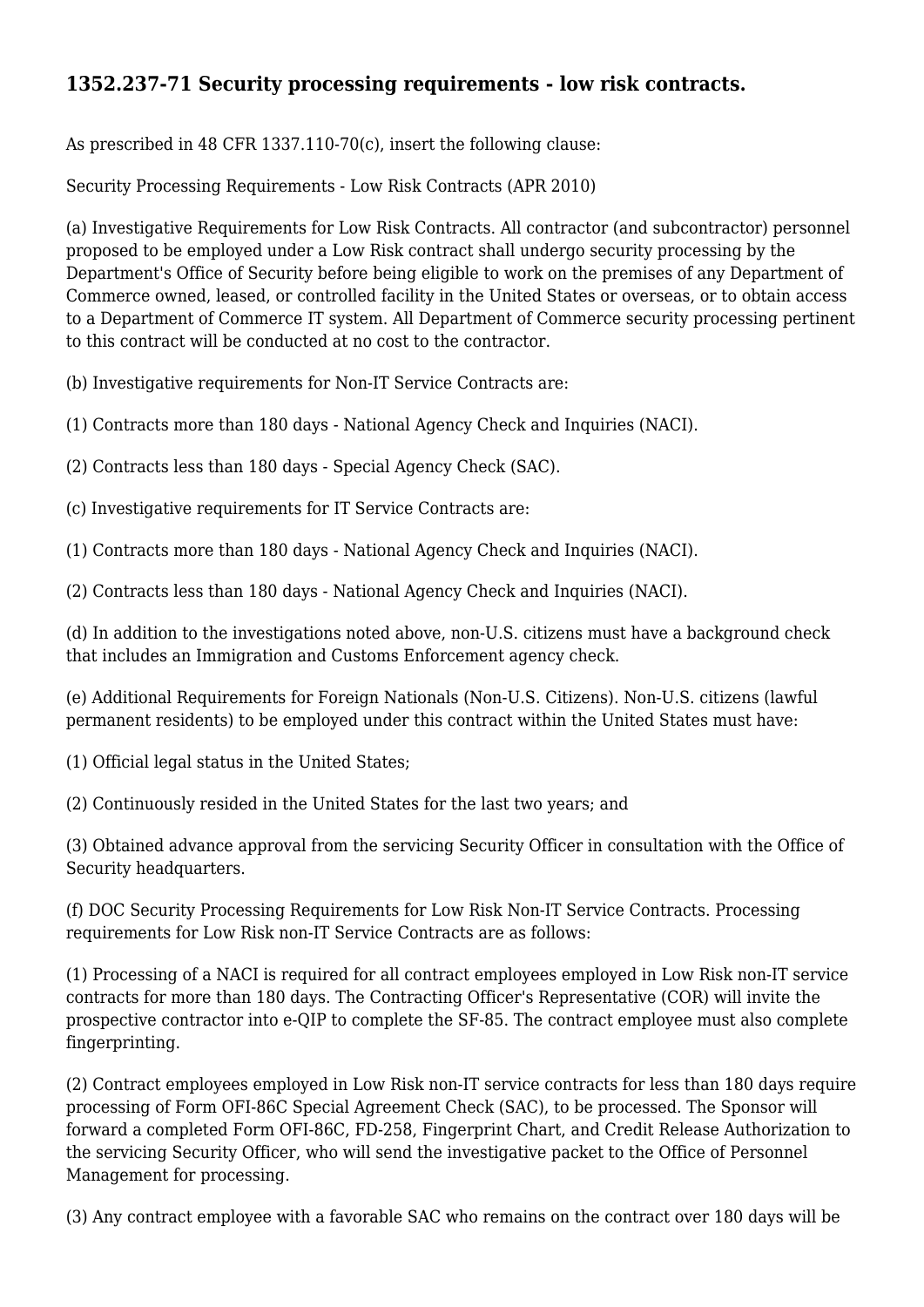required to have a NACI conducted to continue working on the job site.

(4) For Low Risk non-IT service contracts, the scope of the SAC will include checks of the Security/Suitability Investigations Index (SII), other agency files (INVA), Defense Clearance Investigations Index (DCII), FBI Fingerprint (FBIF), and the FBI Information Management Division (FBIN).

(5) In addition, for those individuals who are not U.S. citizens (lawful permanent residents), the Sponsor may request a Customs Enforcement SAC on Form OFI-86C, by checking Block #7, Item I. In Block 13, the Sponsor should enter the employee's Alien Registration Receipt Card number to aid in verification.

(6) Copies of the appropriate forms can be obtained from the Sponsor or the Office of Security. Upon receipt of the required forms, the Sponsor will forward the forms to the servicing Security Officer. The Security Officer will process the forms and advise the Sponsor and the Contracting Officer whether the contract employee can commence work prior to completion of the suitability determination based on the type of work and risk to the facility (*i.e.*, adequate controls and restrictions are in place). The Sponsor will notify the contractor of favorable or unfavorable findings of the suitability determinations. The Contracting Officer will notify the contractor of an approved contract start date.

(g) Security Processing Requirements for Low Risk IT Service Contracts. Processing of a NACI is required for all contract employees employed under Low Risk IT service contracts.

(1) Contract employees employed in all Low Risk IT service contracts will require a National Agency Check and Inquiries (NACI) to be processed. The Contracting Officer's Representative (COR) will invite the prospective contractor into e-QIP to complete the SF-85. Fingerprints and a Credit Release Authorization must be completed within three working days from start of work, and provided to the Servicing Security Officer, who will forward the investigative package to OPM.

(2) For Low Risk IT service contracts, individuals who are not U.S. citizens (lawful permanent residents) must undergo a NACI that includes an agency check conducted by the Immigration and Customs Enforcement Service. The Sponsor must request the ICE check as a part of the NAC.

(h) Notification of Disqualifying Information. If the Office of Security receives disqualifying information on a contract employee, the Sponsor and Contracting Officer will be notified. The Sponsor shall coordinate with the Contracting Officer for the immediate removal of the employee from duty requiring access to Departmental facilities or IT systems. Contract employees may be barred from working on the premises of a facility for any of the following reasons:

(1) Conviction of a felony crime of violence or of a misdemeanor involving moral turpitude.

(2) Falsification of information entered on security screening forms or of other documents submitted to the Department.

(3) Improper conduct once performing on the contract, including criminal, infamous, dishonest, immoral, or notoriously disgraceful conduct or other conduct prejudicial to the Government regardless of whether the conduct was directly related to the contract.

(4) Any behavior judged to pose a potential threat to Departmental information systems, personnel, property, or other assets.

(i) Failure to comply with security processing requirements may result in termination of the contract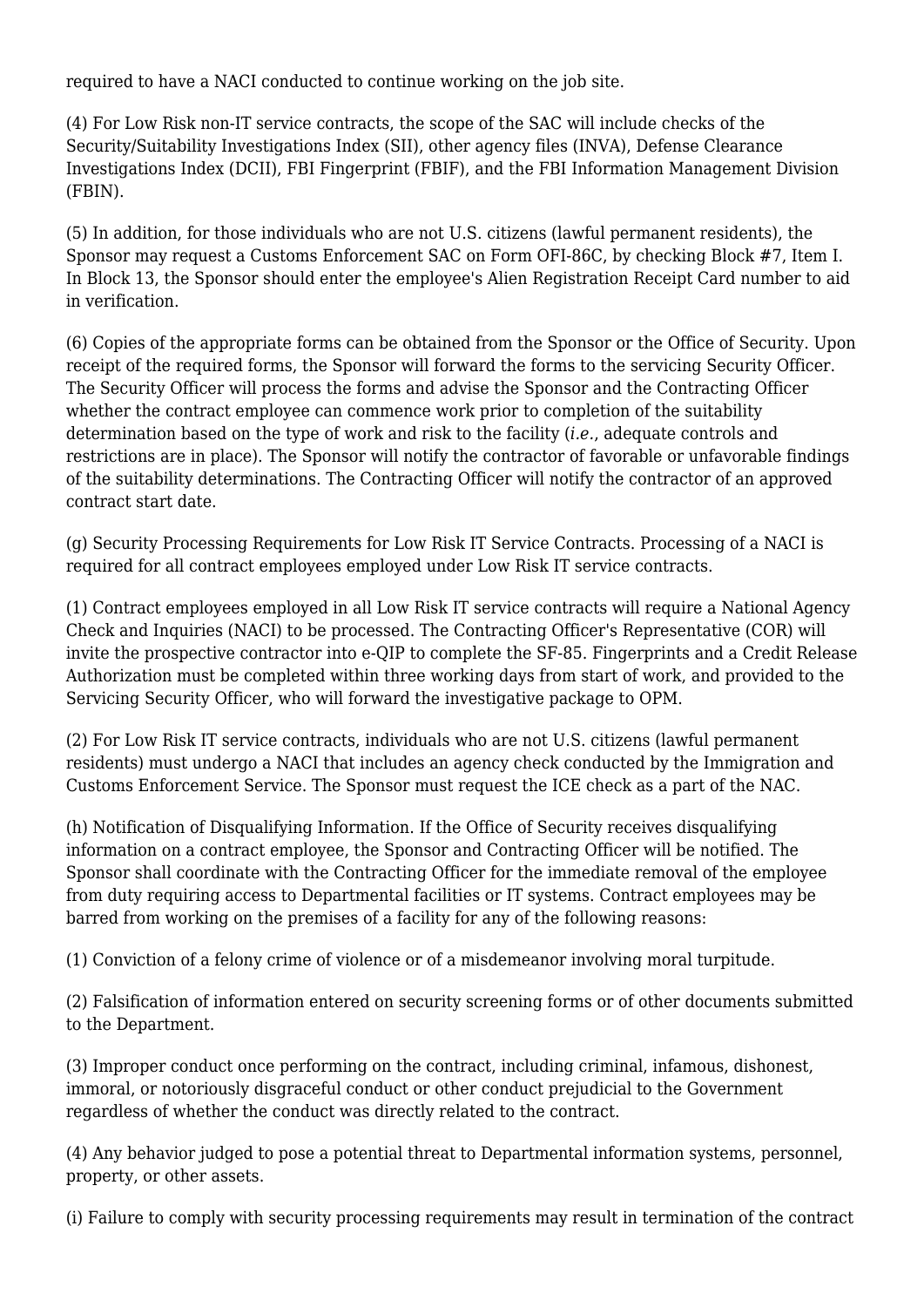or removal of contract employees from Department of Commerce facilities or denial of access to IT systems.

(j) Access to National Security Information. Compliance with these requirements shall not be construed as providing a contract employee clearance to have access to national security information.

(k) The contractor shall include the substance of this clause, including this paragraph, in all subcontracts.

(End of clause)

# **1352.237-72 Security processing requirements - national security contracts.**

As prescribed in 48 CFR 1337.110-70(d), use the following clause:

Security Processing Requirements - National Security Contracts (APR 2010)

(a) Security Investigative Requirements for National Security Contracts. National Security Contracts require contractor employees to gain access to national security information in the performance of their work. Regardless of the contractor employees' location, appropriate security access and fulfillment of cleared facility requirements, as determined by the National Industrial Security Program (NISP) Operation Manual must be met. All contractors are subject to the appropriate investigations indicated below and may be granted appropriate security access by the Office of Security based on favorable results. No national security material or documents shall be removed from a Department of Commerce facility. The circumstances of the work performance must allow the Department of Commerce to retain control over national security information and keep the number of contract personnel with access to the information to a minimum.

(b) All employees working on Special or Critical Sensitive contracts require an updated personnel security background investigation every five (5) years. Employees on Non-Critical Sensitive contracts will require an updated personnel security background investigation every ten (10) years.

(c) *Security procedures.* Position sensitivity/risk assessments must be conducted on all functions that are performed under the contract. Risk assessments for contractor employees are determined in the same manner as assessment of those functions performed by government employees. The Contracting Officer and Contracting Officer's Representative should determine the level of sensitivity or risk with the assistance of the servicing Security Officer.

(1) Contractor employees working on National Security Contracts must have a completed investigation and be granted an appropriate security level clearance by the Office of Security before start of work.

(2) The Contracting Officer's Representative must send the contract employee's existing security clearance information, if applicable, or appropriate investigative request package, to the servicing Security Officer, who will review and forward it to the Office of Security.

(3) The Office of Security must confirm that contract employees have the appropriate security clearance before starting any work under a National Security Contract.

(d) *Security forms required.* For Critical-Sensitive positions with Top Secret access, Critical-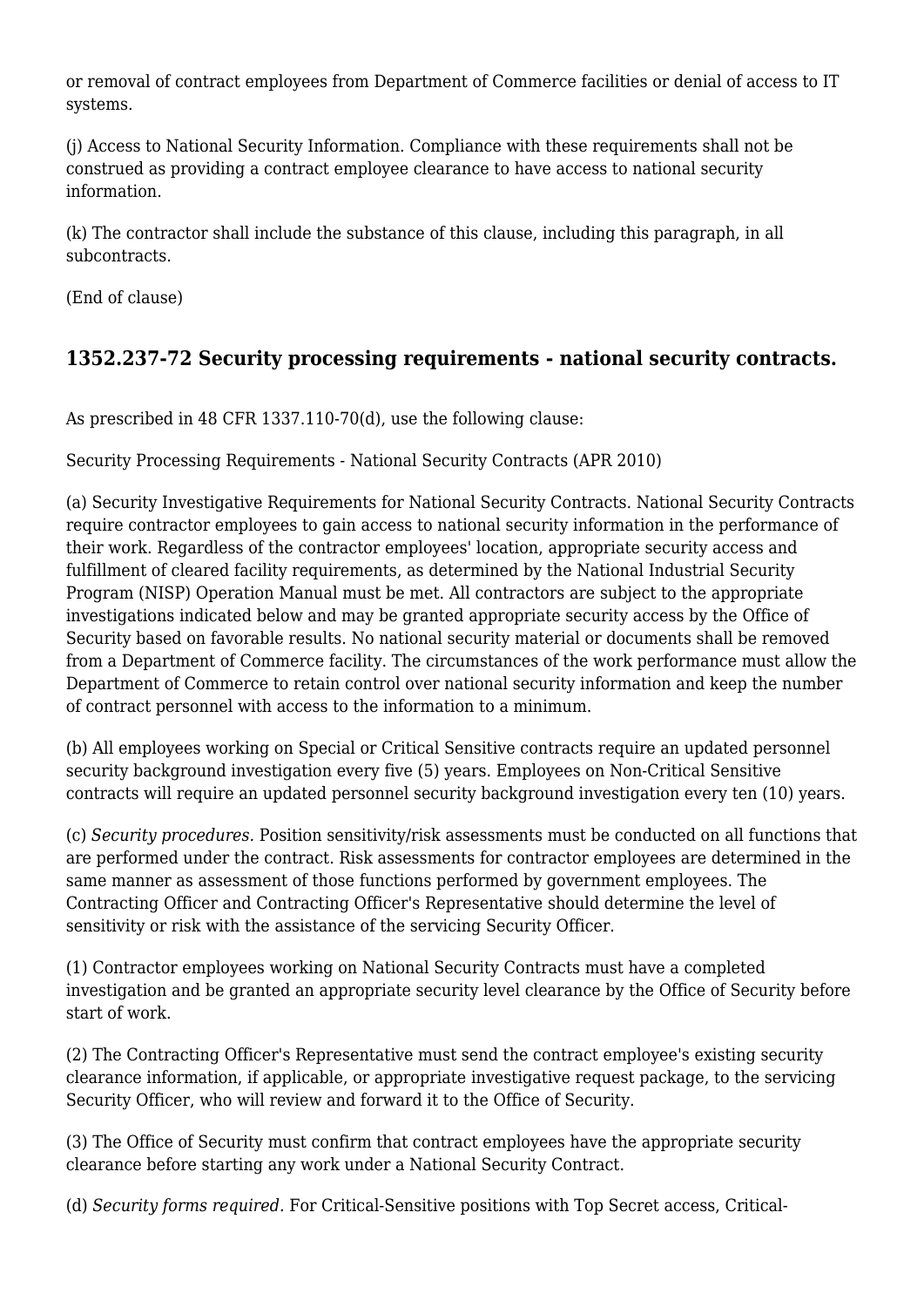Sensitive positions with Secret access, and Non-Critical Sensitive positions with Secret or Confidential access, the following forms are required:

(1) Form SF-86, Questionnaire for National Security Positions, marked "CON" in Block 1, Position Title, to distinguish it as a contractor case;

(2) Form FD-258, Fingerprint Chart, with OPM's designation in the ORI Block; and

(3) Credit Release Authorization Form.

(e) Contracting Officer's Representative Responsibilities are:

(1) Coordinate submission of a proper investigative request package with the servicing Security Officer, the Contracting Officer, and the contractor.

(2) Review the request package for completeness, ensuring that the subject of each package is identified as a contract employee, the name of the contractor is identified, and that each package clearly indicates the contract sensitivity designation.

(3) Send the request package to the servicing Security Officer for investigative processing.

(f) Servicing Security Officer Responsibilities are:

(1) Review the package for completeness.

(2) Ensure that the forms are complete and contain all the pertinent information necessary to request the background investigation.

(3) Forward the request for investigation to the Defense Investigative Service Coordinating Office (DISCO).

(4) Maintain records of contractor personnel in their units subject to the NISP.

(5) Ensure that all contractor personnel have been briefed on the appropriate procedures for handling and safeguarding national security information.

(g) The contractor shall include the substance of this clause, including this paragraph, in all subcontracts.

(End of clause)

#### **1352.237-73 Foreign national visitor and guest access to departmental resources.**

As prescribed in 48 CFR 1337.110-70 (e), insert the following clause:

Foreign National Visitor and Guest Access to Departmental Resources (APR 2010)

(a) The contractor shall comply with the provisions of Department Administrative Order 207-12, Foreign National Visitor and Guest Access Program; Bureau of Industry and Security Export Administrative Regulations Part 734, and [insert operating unit counsel specific procedures]. The contractor shall provide the Government with notice of foreign nationals requiring access to any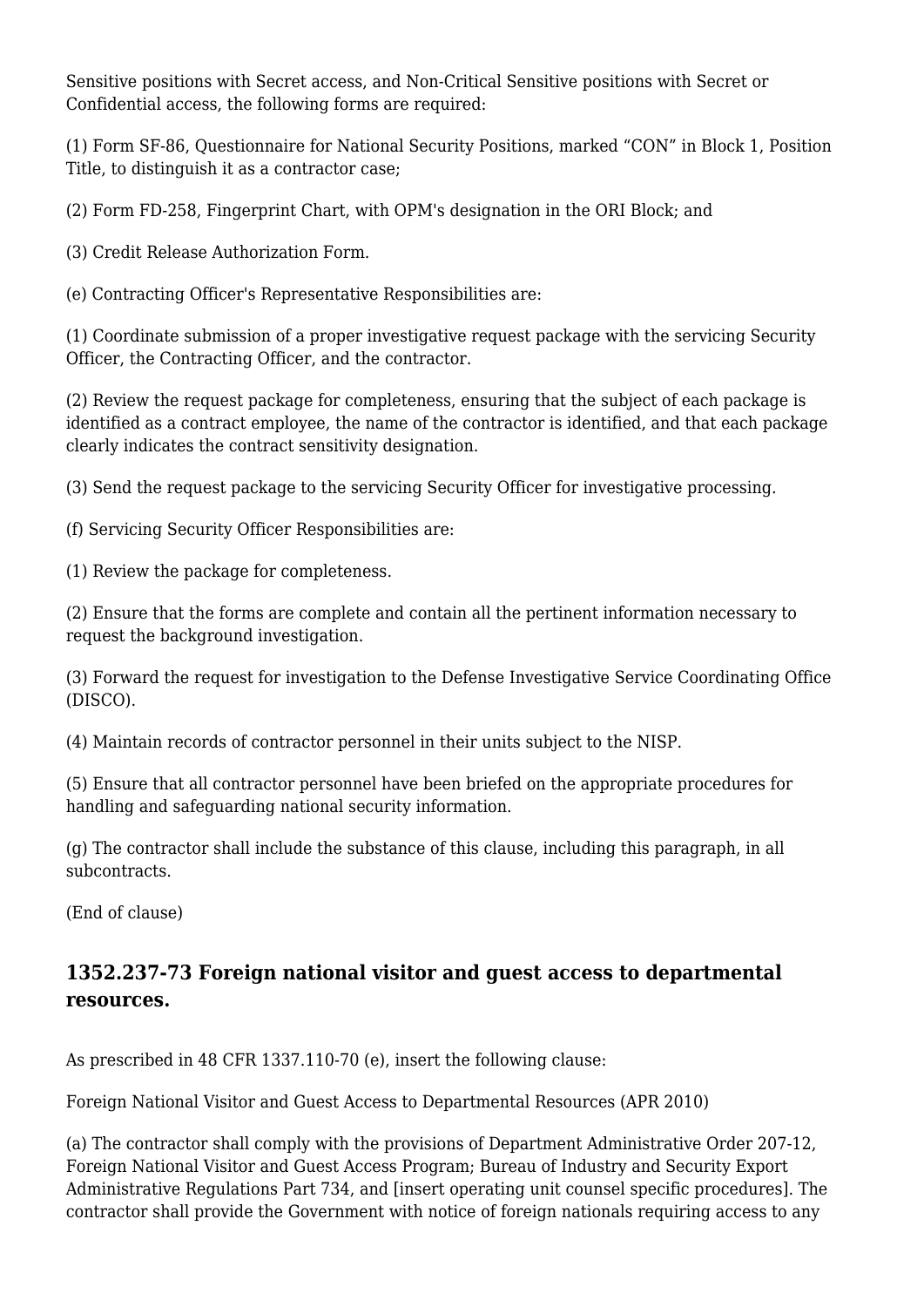Department of Commerce facility or through a Department of Commerce IT system.

(b) The contractor shall identify each foreign national who requires access to any Departmental resources, and shall provide all requested information in writing to the Contracting Officer's Representative.

(c) The contractor shall include the substance of this clause, including this paragraph, in all subcontracts.

(End of clause)

#### **1352.237-74 Progress reports.**

As prescribed in 48 CFR 1337.110-71(a), insert the following clause:

Progress Reports (APR 2010)

The contractor shall submit, to the Government, a progress report every [insert time period] month(s) after the effective date of the contract, and every [insert time period] thereafter during the period of performance. The contractor shall deliver progress reports that summarize the work completed during the performance period, the work forecast for the following period, and state the names, titles and number of hours expended for each of the contractor's professional personnel assigned to the contract, including officials of the contractor. The report shall also include any additional information - including findings and recommendations - that may assist the Government in evaluating progress under this contract. The first report shall include a detailed work outline of the project and the contractor's planned phasing of work by reporting period.

(End of clause)

#### **1352.237-75 Key personnel.**

As prescribed in 48 CFR 1337.110-71(b), insert the following clause:

Key Personnel (APR 2010)

(a) The contractor shall assign to this contract the following key personnel:

(Name) (Position Title)

(Name) (Position Title)

(b) The contractor shall obtain the consent of the Contracting Officer prior to making key personnel substitutions. Replacements for key personnel must possess qualifications equal to or exceeding the qualifications of the personnel being replaced, unless an exception is approved by the Contracting Officer.

(c) Requests for changes in key personnel shall be submitted to the Contracting Officer at least 15 working days prior to making any permanent substitutions. The request should contain a detailed explanation of the circumstances necessitating the proposed substitutions, complete resumes for the proposed substitutes, and any additional information requested by the Contracting Officer. The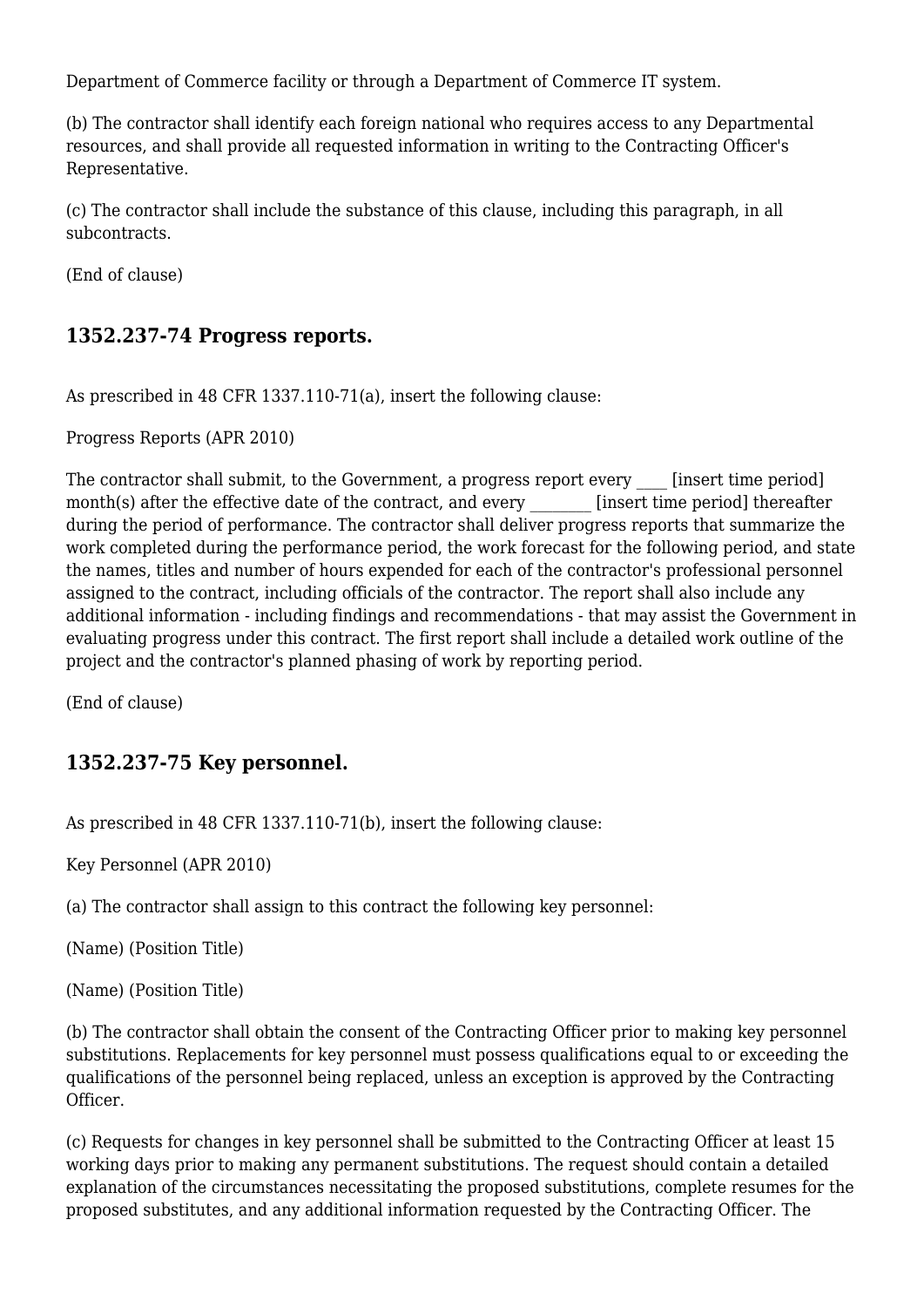Contracting Officer will notify the contractor within 10 working days after receipt of all required information of the decision on substitutions. The contract will be modified to reflect any approved changes.

(End of clause)

# **1352.239-70 Software license addendum.**

As prescribed in 48 CFR 1339.107, insert the following clause:

Software License Addendum (APR 2010)

(a) This Addendum incorporates certain terms and conditions relating to Federal procurement actions. The terms and conditions of this Addendum take precedence over the terms and conditions contained in any license agreement or other contract documents entered into between the parties.

(b) Governing Law: Federal procurement law and regulations, including the Contract Disputes Act, 41 U.S.C. Section 601 *et. seq.,* and the Federal Acquisition Regulation (FAR), govern the agreement between the parties. Litigation arising out of this contract may be filed only in those fora that have jurisdiction over Federal procurement matters.

(c) Attorney's Fees: Attorney's fees are payable by the Federal government in any action arising under this contract only pursuant to the Equal Access in Justice Act, 5 U.S.C. Section 504.

(d) No Indemnification: The Federal government will not be liable for any claim for indemnification; such payments may violate the Anti-Deficiency Act, 31 U.S.C. Section 1341(a).

(e) Assignment: Payments may only be assigned in accordance with the Assignment of Claims Act, 31 U.S.C. Section 3727, and FAR Subpart 32.8, "Assignment of Claims."

(f) Invoices: Invoices will be handled in accordance with the Prompt Payment Act (31 U.S.C. Section 3903) and Office of Management and Budget (OMB) Circular A-125, Prompt Payment.

(g) Patent and Copyright Infringement: Patent or copyright infringement suits brought against the United States as a party may only be defended by the U.S. Department of Justice (28 U.S.C. Section 516).

(h) Renewal of Support after Expiration of this Award: Service will not automatically renew after expiration of the initial term of this agreement.

(i) Renewal may only occur in accord with

(1) the mutual agreement of the parties; or (2) an option renewal clause allowing the Government to unilaterally exercise one or more options to extend the term of the agreement.

(End of clause)

# **1352.239-71 Electronic and information technology.**

As prescribed in 48 CFR 1339.270(a), insert the following provision: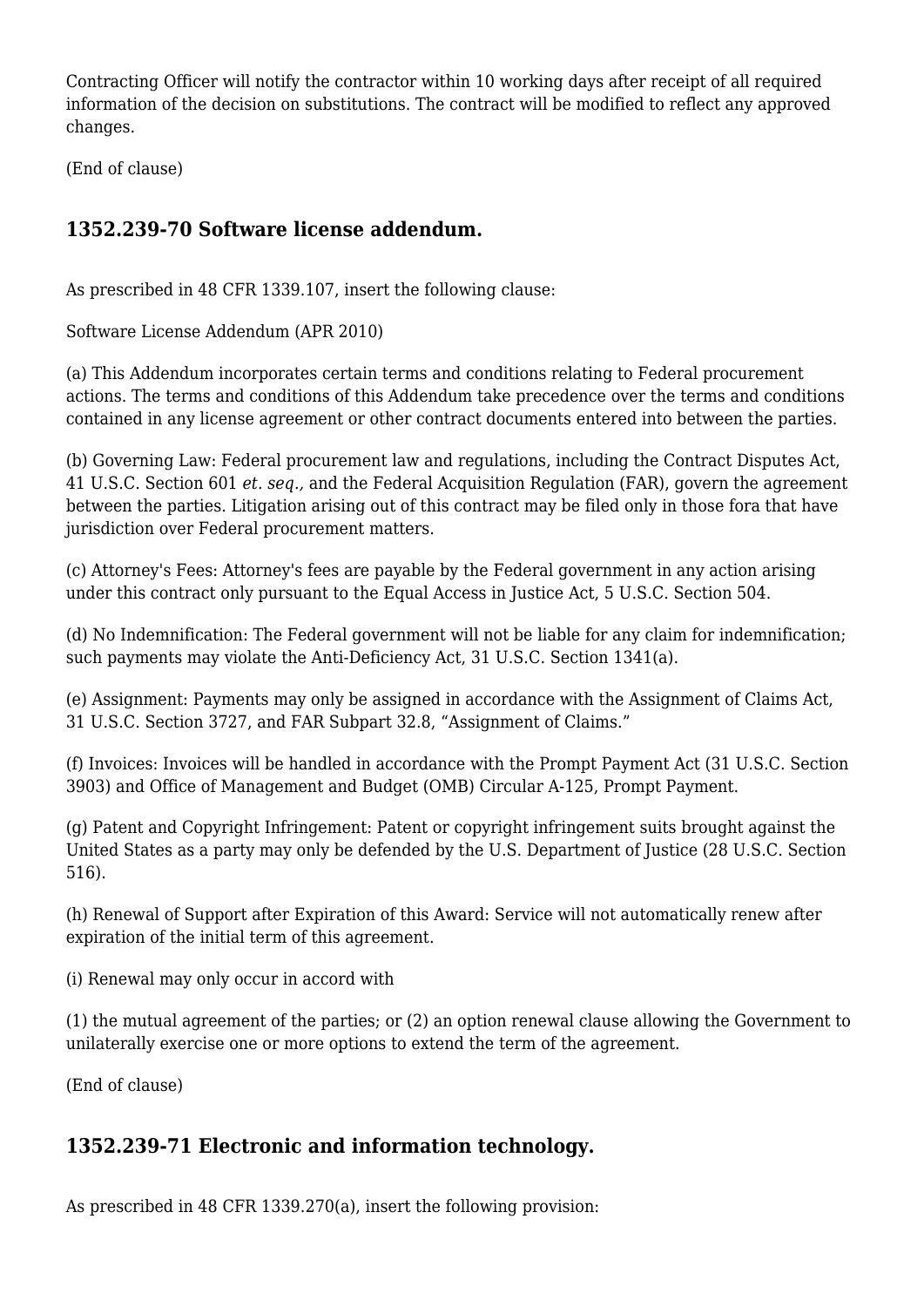Electronic and Information Technology (APR 2010)

(a) To be considered eligible for award, offerors must propose electronic and information technology (EIT) that meet the applicable Access Board accessibility standards at 36 CFR 1194 designated below:

- 1194.21 Software applications and operating systems
- \_\_\_ 1194.22 Web-based intranet and internet information and applications

\_\_\_ 1194.23 Telecommunications products

- \_\_\_ 1194.24 Video and multimedia products
- \_\_\_ 1194.25 Self-contained, closed products
- 1194.26 Desktop and portable computers
- \_\_\_ 1194.31 Functional performance criteria
- \_\_\_ 1194.41 Information, documentation and support

(b) The standards do not require the installation of specific accessibility-related software or the attachment of an assistive technology device, but merely require that the EIT be compatible with such software and devices so that it can be made accessible if so required by the agency in the future.

(c) Alternatively, offerors may propose products and services that provide equivalent facilitation. Such offers will be considered to have met the provisions of the Access Board standards for the feature or components providing equivalent facilitation. If none of the offers that meet all applicable provisions of the standards could be accepted without imposing an undue burden on the agency or component, or if none of the offerors propose products or services that fully meet all of the applicable Access Board's provisions, those offerors whose products or services meet some of the applicable provisions will be considered eligible for award. Awards will not be made to an offeror meeting all or some of the applicable Access Board provisions if award would impose an undue burden upon the agency.

(d) Offerors must submit representation information concerning their products by completing the VPAT template at *[http://www.Section508.gov.](http://www.Section508.gov)*

(End of clause)

#### **1352.239-72 Security requirements for information technology resources.**

As prescribed in 48 CFR 1339.270(b), insert the following clause:

Security Requirements for Information Technology Resources (APR 2010)

(a) *Applicability.* This clause is applicable to all contracts that require contractor electronic access to Department of Commerce sensitive non-national security or national security information contained in systems, or administrative control of systems by a contractor that process or store information that directly supports the mission of the Agency.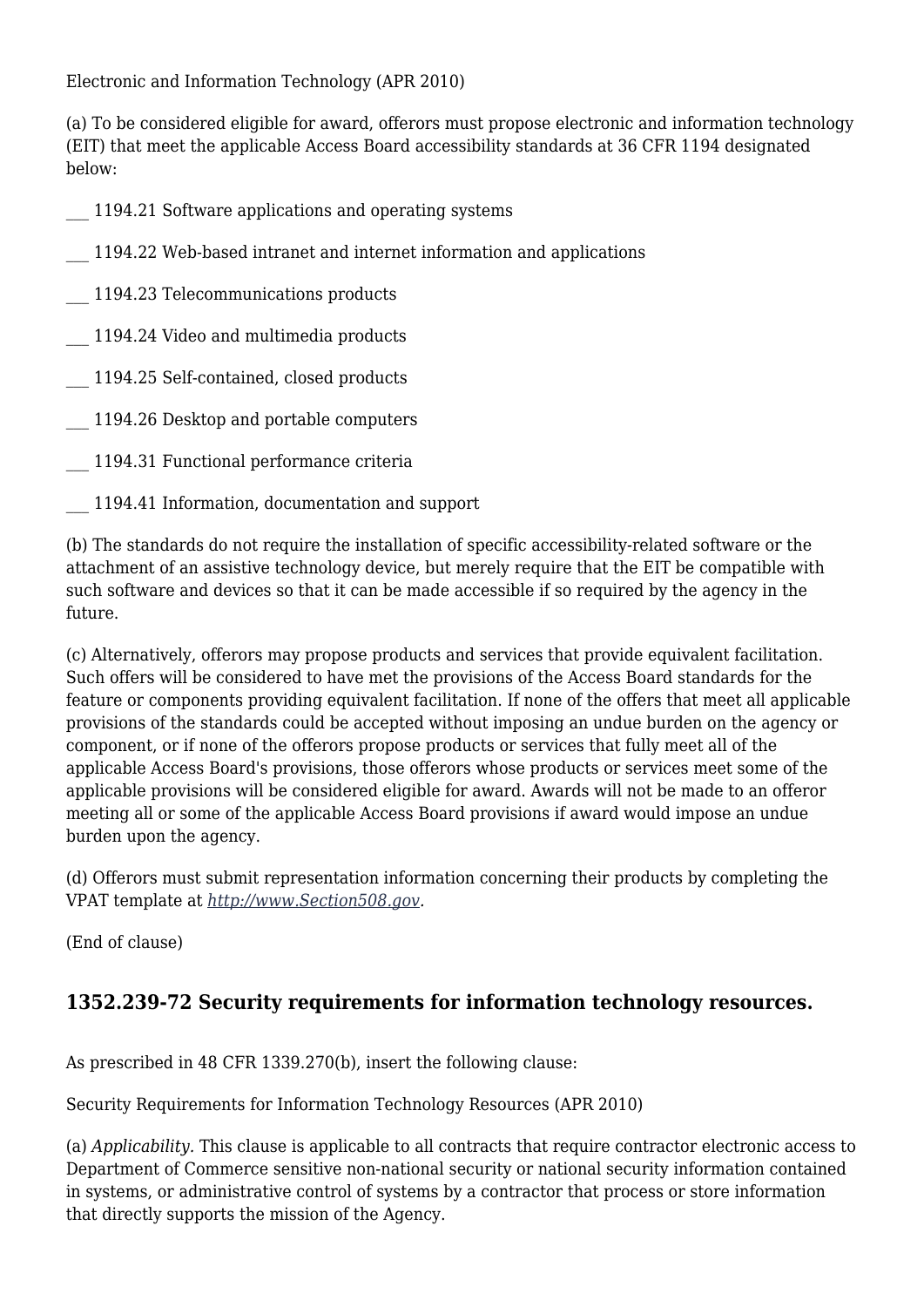(b) *Definitions.* For purposes of this clause, the term "Sensitive" is defined by the guidance set forth in the Computer Security Act of 1987 (Pub. L. 100-235), including the following definition of the term:

(1) Sensitive information is " \* \* \* any information, the loss, misuse, or unauthorized access to, or modification of which could adversely affect the national interest or the, conduct of Federal programs, or the privacy to which individuals are entitled under section 552a of title 5, United States Code (The Privacy Act), but which has not been specifically authorized under criteria established by an Executive Order or an Act of Congress to be kept secret in the interest of national defense or foreign policy."

(2) For purposes of this clause, the term "National Security" is defined by the guidance set forth in:

(i) The DOC IT Security Program Policy and Minimum Implementation Standards, Section 4.3.

(ii) The DOC Security Manual, Chapter 18.

(iii) Executive Order 12958, as amended, Classified National Security Information. Classified or national security information is information that has been specifically authorized to be protected from unauthorized disclosure in the interest of national defense or foreign policy under an Executive Order or Act of Congress.

(3) Information technology resources include, but are not limited to, hardware, application software, system software, and information (data). Information technology services include, but are not limited to, the management, operation (including input, processing, transmission, and output), maintenance, programming, and system administration of computer systems, networks, and telecommunications systems.

(c) The contractor shall be responsible for implementing sufficient Information Technology security, to reasonably prevent the compromise of DOC IT resources for all of the contractor's systems that are interconnected with a DOC network or DOC systems that are operated by the contractor.

(d) All contractor personnel performing under this contract and contractor equipment used to process or store DOC data, or to connect to DOC networks, must comply with the requirements contained in the DOC *Information Technology Management Handbook* (*see* DOC, Office of the Chief Information Officer Web site), or equivalent/more specific agency or operating unit counsel guidance as specified immediately hereafter [insert agency or operating unit counsel specific guidance, if applicable].

(e) Contractor personnel requiring a user account for access to systems operated by the contractor for DOC or interconnected to a DOC network to perform contract services shall be screened at an appropriate level in accordance with Commerce Acquisition Manual 1337.70, *Security Processing Requirements for Service Contracts.*

(f) Within 5 days after contract award, the contractor shall certify in writing to the COR that its employees, in performance of the contract, have completed initial IT security orientation training in DOC IT Security policies, procedures, computer ethics, and best practices, in accordance with *DOC IT Security Program Policy,* chapter 15, section 15.3. The COR will inform the contractor of any other available DOC training resources. Annually thereafter the contractor shall certify in writing to the COR that its employees, in performance of the contract, have completed annual refresher training as required by section 15.4 of the *DOC IT Security Program Policy.*

(g) Within 5 days of contract award, the contractor shall provide the COR with signed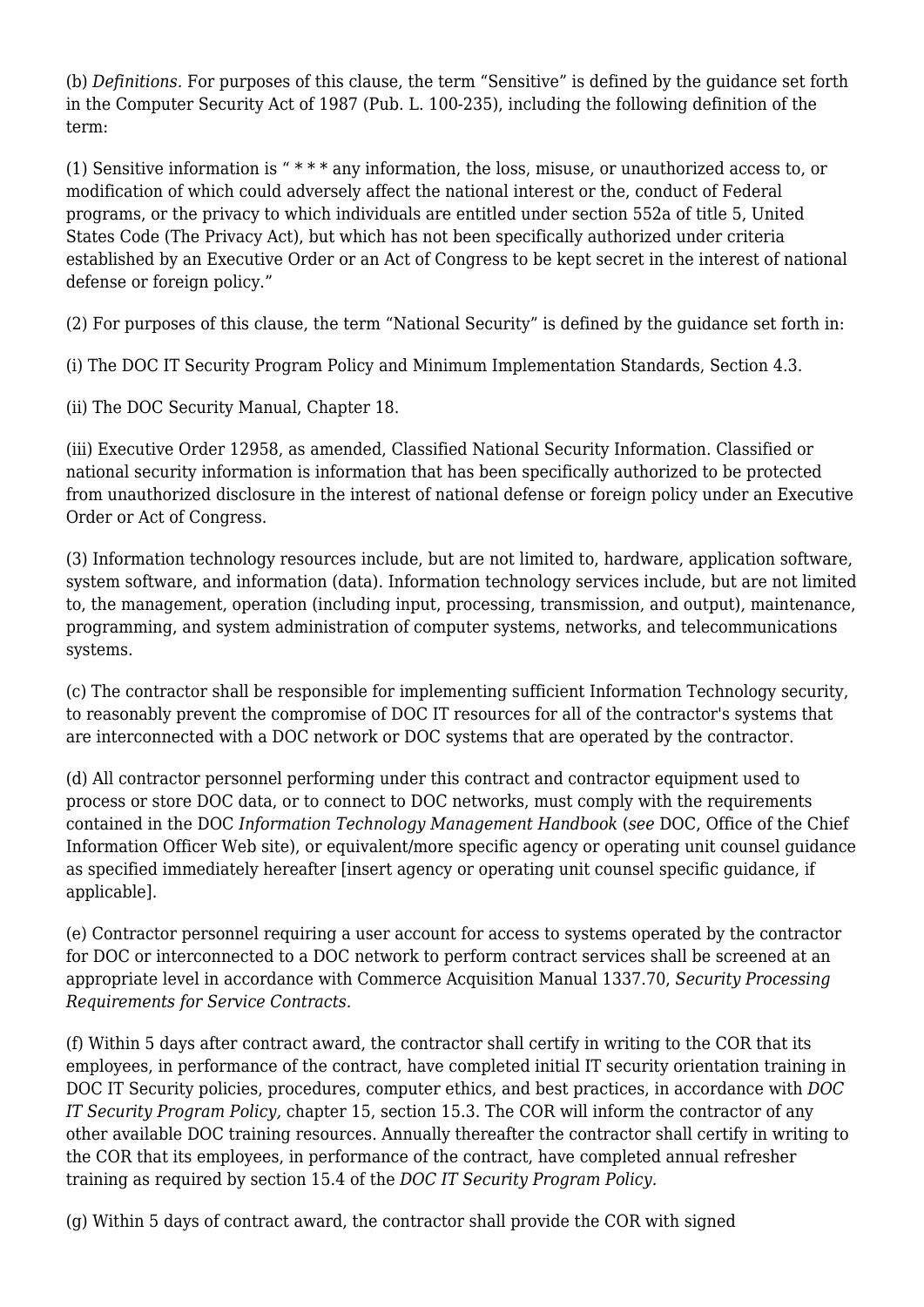acknowledgement of the provisions as contained in Commerce Acquisition Regulation (CAR), 1352.209-72, *Restrictions Against Disclosures.*

(h) The contractor shall afford DOC, including the Office of Inspector General, access to the contractor's and subcontractor's facilities, installations, operations, documentation, databases, and personnel used in performance of the contract. Access shall be provided to the extent required to carry out a program of IT inspection, investigation, and audit to safeguard against threats and hazards to the integrity, availability, and confidentiality of DOC data or to the function of computer systems operated on behalf of DOC, and to preserve evidence of computer crime.

(i) For all contractor-owned systems for which performance of the contract requires interconnection with a DOC network on which DOC data will be stored or processed, the contractor shall provide, implement, and maintain a System Accreditation Package in accordance with the *DOC IT Security Program Policy.* Specifically, the contractor shall:

(1) Within 14 days after contract award, submit for DOC approval a System Certification Work Plan, including project management information (at a minimum the tasks, resources, and milestones) for the certification effort, in accordance with *DOC IT Security Program Policy* and [Insert agency or operating unit counsel specific guidance, if applicable]. The Certification Work Plan, approved by the COR, in consultation with the DOC IT Security Officer, or Agency/operating unit counsel IT Security Manager/Officer, shall be incorporated as part of the contract and used by the COR to monitor performance of certification activities by the contractor of the system that will process DOC data or connect to DOC networks. Failure to submit and receive approval of the Certification Work Plan may result in termination of the contract.

(2) Upon approval, follow the work plan schedule to complete system certification activities in accordance with DOC *IT Security Program Policy* Section 6.2, and provide the COR with the completed System Security Plan and Certification Documentation Package portions of the System Accreditation Package for approval and system accreditation by an appointed DOC official.

(3) Upon receipt of the Security Assessment Report and Authorizing Official's written accreditation decision from the COR, maintain the approved level of system security as documented in the Security Accreditation Package, and assist the COR in annual assessments of control effectiveness in accordance with DOC *IT Security Program Policy,* Section 6.3.1.1.

(j) The contractor shall incorporate this clause in all subcontracts that meet the conditions in paragraph (a) of this clause.

(End of clause)

# **1352.242-70 Postaward conference.**

As prescribed in 48 CFR 1342.503-70, insert the following provision:

Postaward Conference (APR 2010)

A postaward conference with the successful offeror may be required. If required, the Contracting Officer will contact the contractor within 10 days of contract award to arrange the conference.

(End of clause)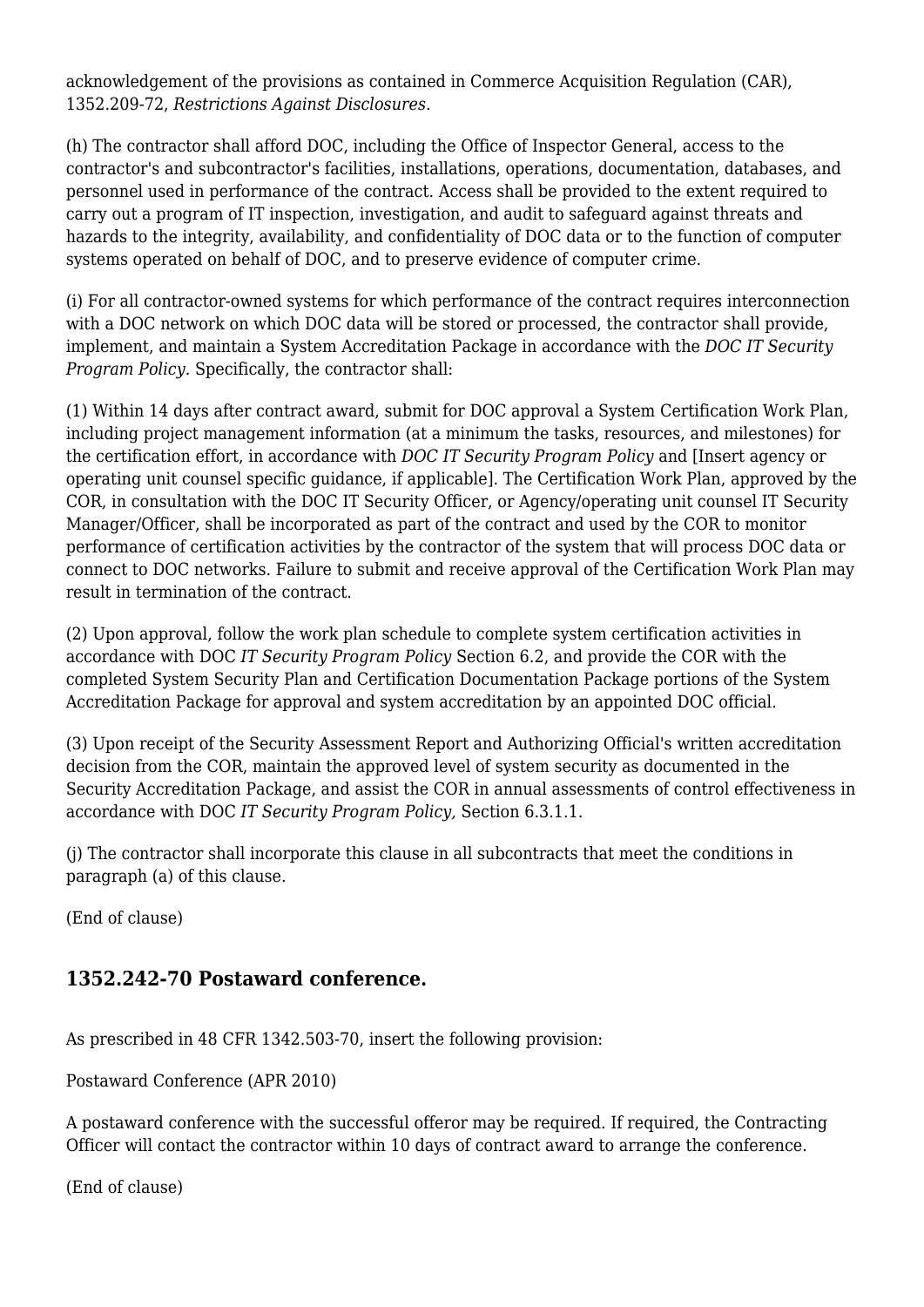#### **1352.245-70 Government furnished property.**

As prescribed in 48 CFR 1345.107-70, insert the following clause:

Government Furnished Property (APR 2010)

The Government will provide the following item(s) of Government property to the contractor . The contractor shall be accountable for, and have stewardship of, the property in the performance of this contract. This property shall be used and maintained by the contractor in accordance with provisions of the "Government Property" clause included in this contract.

**Item No. Description Quantity Delivery date Property/Tag No. (if**

**applicable)**

(End of clause)

#### **1352.246-70 Place of acceptance.**

As prescribed in 1346.503, insert the following clause:

Place of Acceptance (APR 2010)

(a) The Contracting Officer or the duly authorized representative will accept supplies and services to be provided under this contract.

(b) The place of acceptance will be:

(End of clause)

#### **1352.270-70 Period of performance.**

As prescribed in 48 CFR 1370.101, insert the following clause:

Period of Performance (APR 2010)

(a) The base period of performance of this contract is from  $\Box$  through  $\Box$ . If an option is exercised, the period of performance shall be extended through the end of that option period.

(b) The option periods that may be exercised are as follows:

#### **Period Start date End date**

Option I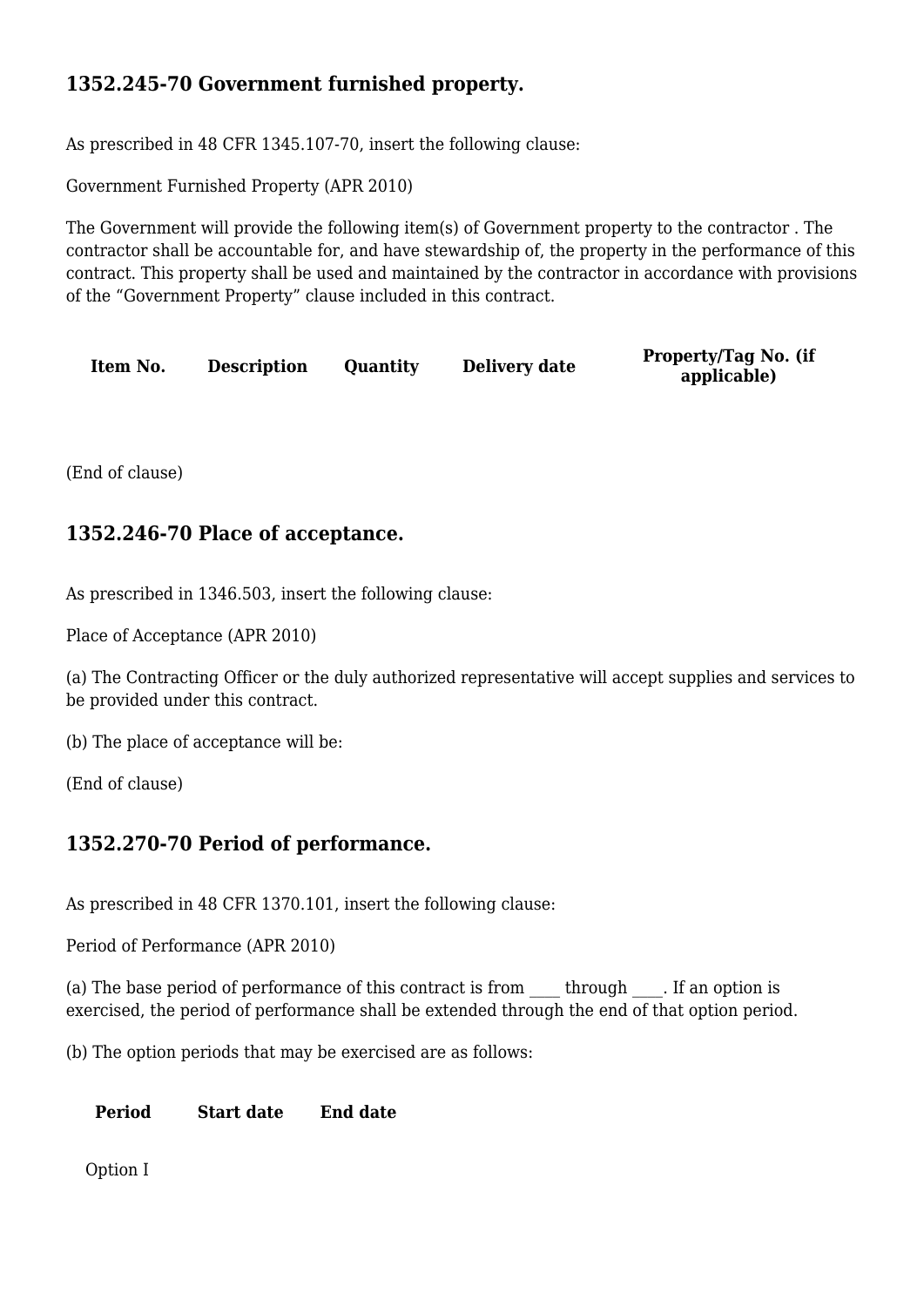| Period     | <b>Start date</b> | <b>End date</b> |  |  |
|------------|-------------------|-----------------|--|--|
| Option II  |                   |                 |  |  |
| Option III |                   |                 |  |  |
| Option IV  |                   |                 |  |  |
|            |                   |                 |  |  |

(c) The notice requirements for unilateral exercise of option periods are set out in FAR 52.217-9.

(End of clause)

# **1352.270-71 Pre-bid/pre-proposal conference and site visit.**

As prescribed in 48 CFR 1370.102, insert the following provision:

Pre-Bid/Pre-Proposal Conference and Site Visit (APR 2010)

(a) The Government is planning a pre-proposal conference, during which potential contractors may obtain a better understanding of the work required.

(b) Offerors are encouraged to submit all questions in writing at least  $\lceil \cdot \rceil$  days prior to the conference. Questions will be considered at any time prior to, or during, the conference; however, offerors will be asked to confirm verbal questions in writing. Subsequent to the conference, an amendment to the solicitation containing an abstract of the questions and the Government's answers, and a list of attendees, will be made publicly available.

(c) In order to facilitate conference preparations, contact the person identified in [Block \_] on Standard Form  $\lceil \cdot \rceil$  of this solicitation to make arrangements for security processing for entry of attendees into the Government facility.

(d) In no event shall failure to attend the pre-proposal conference constitute grounds supporting a protest or contract claim.

(e) Offerors are cautioned that, notwithstanding any remarks, clarifications, or responses provided at the conference, all terms and conditions of the solicitation remain unchanged unless they are changed by written amendment. It is the responsibility of each offeror, prior to submitting a proposal, to seek clarification of any perceived ambiguity in the solicitation or created by an amendment of the solicitation.

(f) The pre-proposal conference will be held:

Date:

Time:

Location: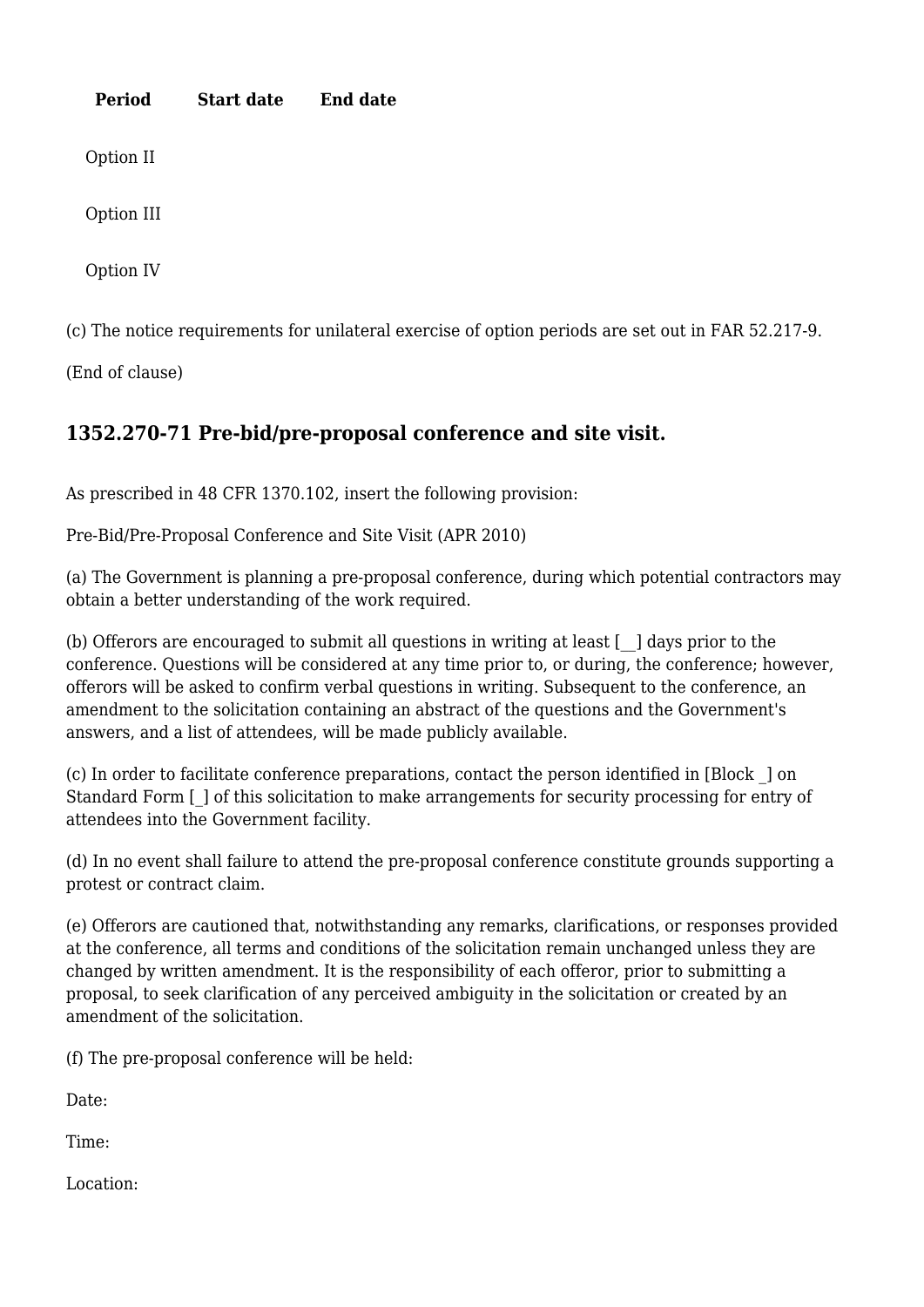(g) During the conference, an opportunity to visit the site of the work, and, if applicable, inspect equipment on which maintenance or repairs are to be performed will be offered to attendees.

(h) Offerors are expected to satisfy themselves regarding all conditions that may affect the work required or the cost of contract performance. In no event shall failure to inspect the site and/or equipment constitute grounds for any protest or contract claim.

(End of clause)

:

#### **1352.271-70 Inspection and manner of doing work.**

As prescribed in 48 CFR 1371.101, insert the following clause:

Inspection and Manner of Doing Work (APR 2010)

(a) All work and material shall be subject to the approval of the Contracting Officer or duly authorized representative. Work shall be performed in accordance with the plans and specifications of this contract as modified by any contract modification.

(b) Unless otherwise specifically provided for in the contract, all operational practices of the contractor and all workmanship and material, equipment and articles used in the performance of work shall be in accordance with American Bureau of Shipping "Rules for Building and Classing Steel Vessels", U.S. Coast Guard Marine Engineering Regulations and Material Specifications (46 CFR Subchapter F), U.S. Coast Guard Electrical Engineering Regulations (46 CFR Subchapter J), and U.S. Public Health Service "Handbook on Sanitation of Vessel Construction", in effect at the time of the contract award; and the best commercial maritime practices, except where military specifications are specified, in which case such standards of material and workmanship shall be followed.

(c) All material and workmanship shall be subject to inspection and test at all times during the contractor's performance of the work to determine their quality and suitability for the purpose intended and compliance with the contract. In case any material or workmanship furnished by the contractor is found to be defective prior to redelivery of the vessel, or not in accordance with the requirements of the contract, the Government shall have the right prior to redelivery of the vessel to reject such material or workmanship, and to require its correction or replacement by the contractor at the contractor's cost and expense. This Government right is in addition to its rights under any Guarantee clause in this contract. If the contractor fails to proceed promptly with the replacement or correction of such material or workmanship, as required by the Contracting Officer, the Government may, by contract or otherwise, replace or correct such material or workmanship and charge to the contractor the excess cost to the Government. The contractor shall provide and maintain an inspection system acceptable to the Government covering the work specified in the contract. Records of all inspection work by the contractor shall be kept complete and available to the Government during the performance of the contract and for a period of two (2) years after delivery of the vessel to the Government.

(d) No welding, including tack welding and brazing, shall be permitted in connection with repairs, completions, alterations, or addition to hulls, machinery or components of vessels unless the welder is, at the time, qualified to the standards established by the U.S. Coast Guard, the American Bureau of Shipping, or the Department of the Navy. The welder's qualifications shall be appropriate for the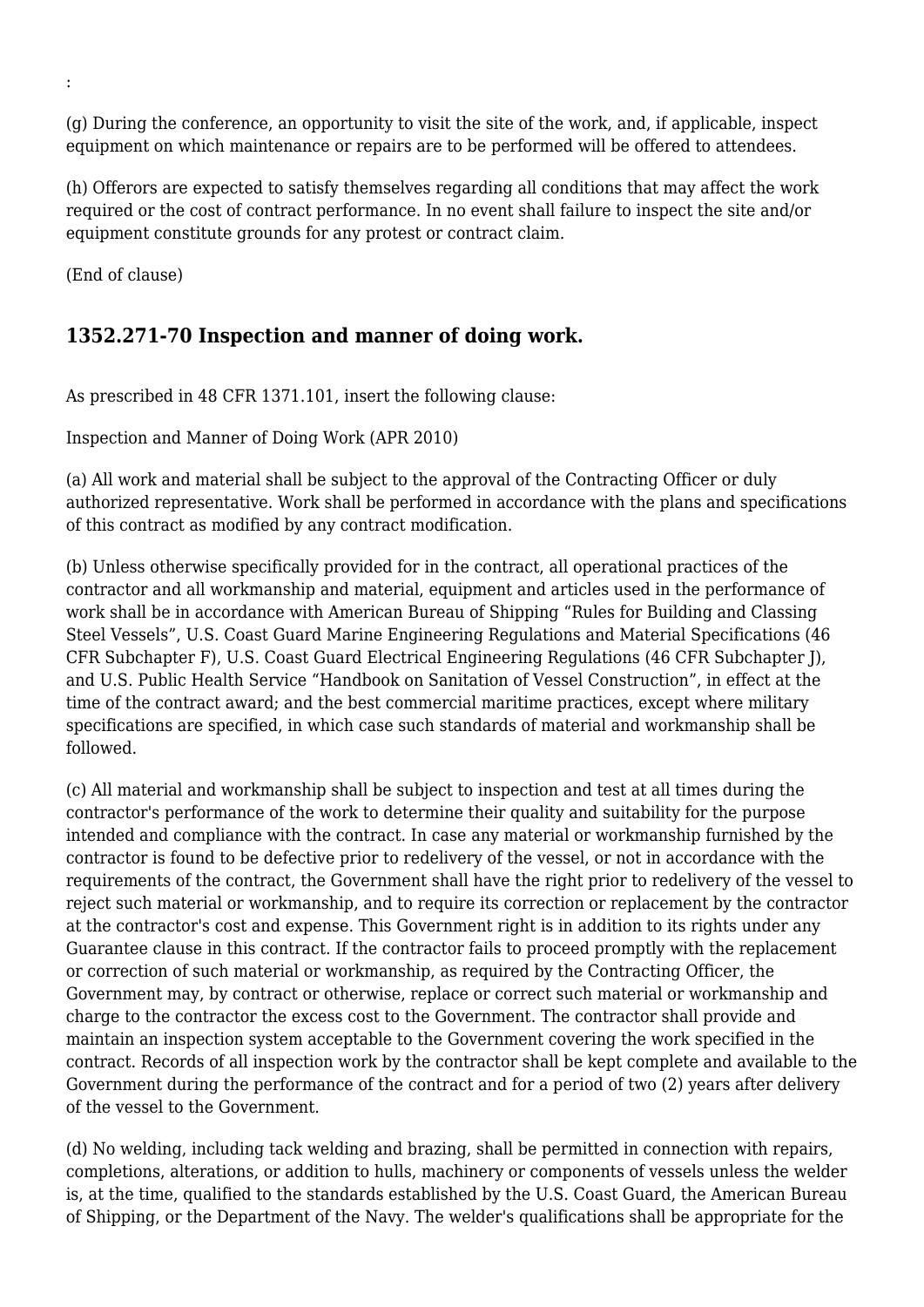particular service application, filler material type, position of welding, and welding process involved in the work being undertaken. A welder may be required to re-qualify if the Contracting Officer believes there is a reasonable doubt concerning the welder's ability. Welders' qualifications for this purpose shall be governed by the U.S. Coast Guard Marine Engineering Regulations and Material Specifications (46 CFR Subchapter F). When a welding process other than manual shielded arc is proposed or required, the contractor or fabricator shall submit procedure qualification tests for approval prior to production welding. Procedure qualification tests shall be conducted in accordance with the United States Coast Guard Marine Engineering Regulations and Material Specifications (46 CFR Subchapter F).

(e) The contractor shall exercise reasonable care to protect the vessel from fire, and the contractor shall maintain a reasonable system of inspection over the activities of welders, burners, riveters, painters, plumbers and similar workers, particularly where such activities are undertaken in the vicinity of the vessel's fuel oil tanks, magazines or storerooms containing flammable material. A reasonable number of hose lines shall be maintained by the contractor ready for immediate use on the vessel at all times while the vessel is berthed alongside the contractor's pier or in dry dock or on a marine railway. All tanks or bilge areas under alteration or repair shall be cleaned, washed, and steamed out or otherwise made safe by the contractor if and to the extent necessary as required by good marine practice or by current Occupational Safety and Health Administration regulations. The Contracting Officer's Representative (COR) shall be furnished with a "gas free" or "safe for hot work" or "safe for workers" certificate before any hot work or entry is done. Unless otherwise provided in this contract, the contractor shall at all times maintain a reasonable fire watch about the vessel, including a fire watch on the vessel while work is being performed thereon.

(f) The contractor shall place proper safeguards and/or effect such safety precautions as necessary, including suitable and sufficient lighting, for the prevention of accidents or injury to persons or property during the prosecution of work under this contract and/or from time of receipt of the vessel until acceptance by the Government of the work performed.

(g) Except as otherwise provided in this contract, when the vessel is in the custody of the contractor or in dry dock or on a marine railway and the temperature becomes as low as 35 degrees Fahrenheit, the contractor shall keep all pipelines, fixtures, traps, tanks, and other receptacles on the vessel drained to avoid damage from freezing, or if this is not practicable, the vessel shall be kept heated to prevent such damage. The vessel's stern tube and propeller hubs shall be protected from frost damage by applied heat through the use of a salamander or other proper means, as approved by the COR.

(h) Whenever practicable, the work shall be performed in a manner which does not interfere with the berthing and messing of personnel attached to the vessel. The contractor shall ensure that assigned personnel have access to the vessel at all times. It is understood that such personnel will not interfere with the work or the contractor's workers.

(i) The Government does not guarantee the correctness of the dimensions, sizes, and shapes shown in any sketches, drawings, plans or specifications prepared or furnished by the Government. Prior to submitting an offer, it is the responsibility of the bidder/offeror to verify the dimensions, sizes, and shapes in materials provided by the Government. Where practical, the Government will make the vessel available for inspection prior to bid opening or the date for receipt of proposals. If the contractor, as a result of inspection or otherwise, discovers any error in the sketches, drawings, plans or specifications, it shall immediately inform the Contracting Officer of the error and proceed in accord with instructions received from the Contracting Officer. The Government is not liable for any claims or charges resulting from additional work performed by the contractor as a result of a patent ambiguity in the sketches, drawings, plans or specifications that was not brought to the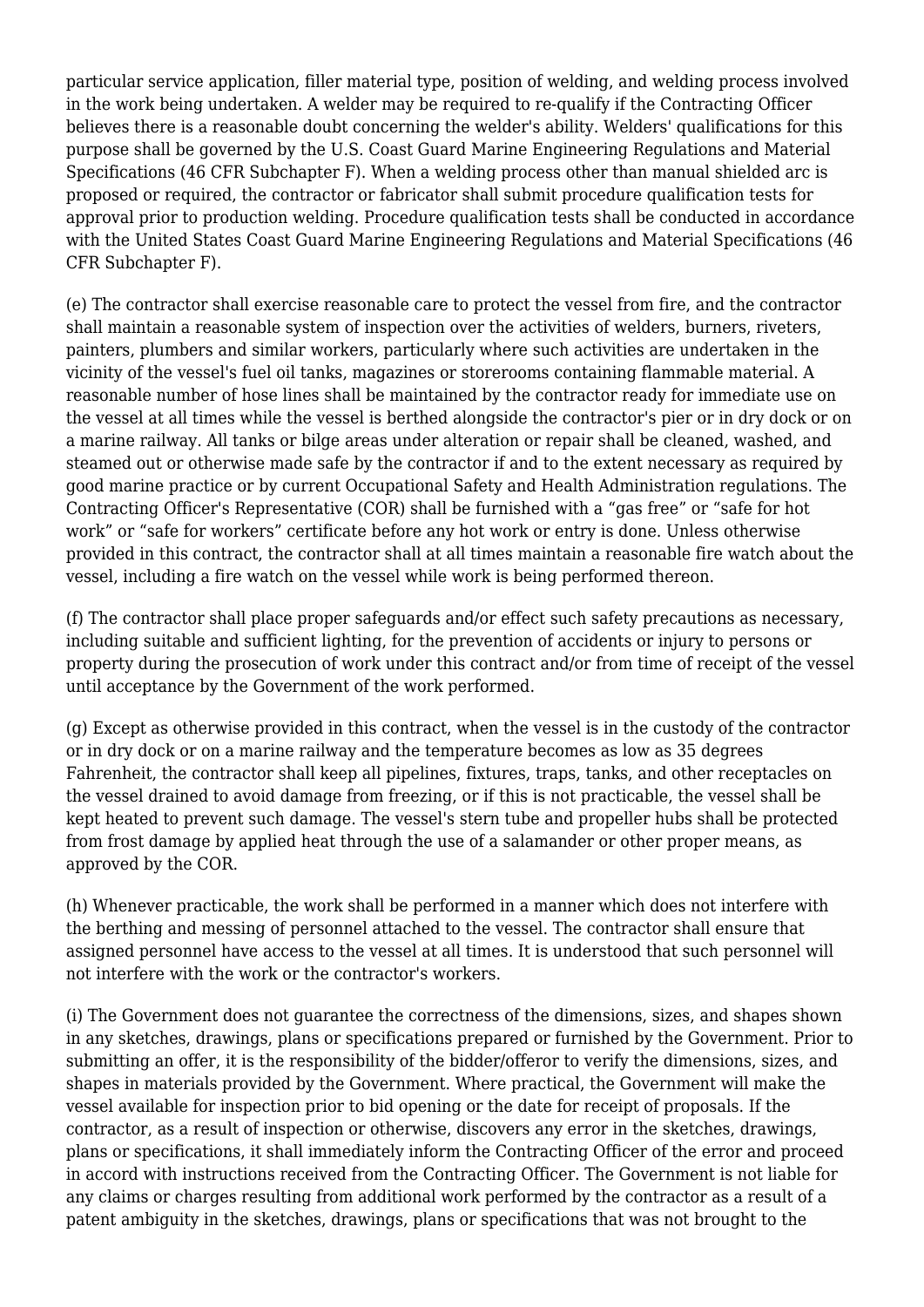attention of the Contracting Officer. The contractor shall be responsible for the correctness of the shape, sizes and dimensions of parts furnished by the contractor under the contract.

(j) The contractor shall at all times keep the site of the work on the vessel free from accumulation of waste material or rubbish caused by contractor employees or the work, and at the completion of the work shall remove all rubbish from and about the site of the work and shall leave the work and its immediate vicinity "broom-clean" unless more exactly specified in this contract.

(k) While in drydock or on a marine railway, the contractor shall be responsible for the closing, before the end of working hours, of all valves and openings upon which work is being done by its workers when such closing is practicable. The contractor shall establish a list and keep the COR cognizant of the closure status of all valves and openings upon which the contractor's workers have been working.

(l) Without additional expense to the Government, the contractor shall employ specialty subcontractors where required by the specifications or when necessary for satisfactory performance of the work.

(m)

(1) Unless otherwise stated in the contract, the contractor shall notify the COR at least 72 hours in advance:

(i) Prior to starting inspections or tests; and

(ii) When supplies will be ready for Government inspection.

(2) Such notification shall be provided either verbally or in writing at the discretion of the COR.

(End of clause)

#### **1352.271-71 Method of payment and invoicing instructions for ship repair.**

As prescribed in 48 CFR 1371.102, insert the following clause:

Method of Payment and Invoicing Instructions for Ship Repair (APR 2010)

(a) The Government will make payment under this contract based on a percentage of completion. The contractor may invoice for the percentage completed for each work item as work progresses. The amount invoiced shall be calculated based on prices stated in the Schedule, as follows: A work item may not be invoiced until the percentage complete reaches 25 percent. Future invoices for that work item have no limitation as to the percentage of completion required before invoicing, but in no event may invoices be submitted more frequently than every 2 weeks, or for amounts less than \$10,000, unless it is the final payment. The minimum percentage of completion (25%) to be reached prior to billing each work item may be waived by the Contracting Officer for large dollar work items on a case-by-case basis.

(b) Invoices submitted by the contractor which are deemed not proper, in accordance with FAR 52.232-25, will be returned. Invoices shall include:

(1) Name and Address of the contractor;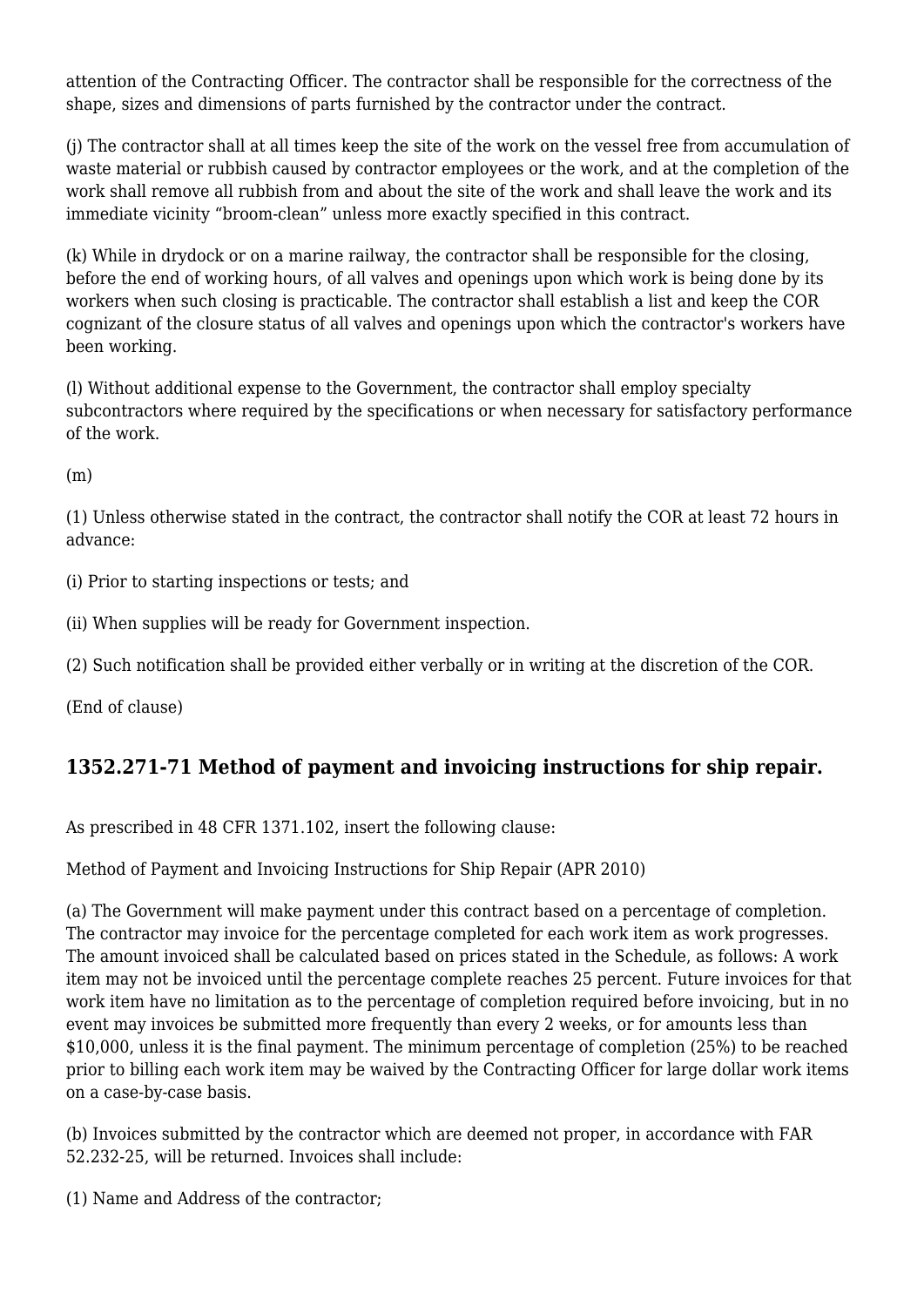(2) DUNS Number;

(3) Invoice Date;

(4) Contract Number/Modification Number;

(5) CLIN/Work Item Number, to include: Description, Quantity, Unit of Measure, Unit Price and Extended Price;

(6) Shipping and Payment Terms; and,

(7) Contractor Point of Contact, including: Name, Title, Phone Number, and Mailing Address;

- (8) The percentage of completion for each CLIN/work item identified;
- (9) Name of the Contracting Officer ;
- (10) Ship name;

(11) The overall percentage and dollar amount previously billed, currently billed and unbilled.

(c) When invoicing for changed work, the contractor shall identify it as a contract change and shall identify the modification authorizing the change, and the CLIN/Work Item associated with the change.

(d) All items of work invoiced under this contract will be verified and confirmed by the Contracting Officer's Representative as accurate and complete and approved by the designated billing office before payment will be made.

(e) Mail the original invoice to:

[insert]

(f) The contractor's final invoice submitted under the contract must be marked as follows: "THIS INVOICE CONSTITUTES THE FINAL INVOICE - UPON PAYMENT OF THIS INVOICE NO OTHER MONIES ARE DUE UNDER CONTRACT NUMBER ... " (To be assigned at contract award)

(End of clause)

# **1352.271-72 Additional Item Requirements (AIR) - growth work**

As prescribed in 48 CFR 1371.103, insert the following clause:

Additional Item Requirements (Air) - Growth Work (APR 2010)

(a) This clause applies to Additional Item Requirements (AIR), also known as growth and emergent work ordered by the Contracting Officer pursuant to the Changes - Ship Repair clause or mutually agreed upon by the parties. The contractor shall perform AIR at the labor billing rates designated in the Schedule, as described in paragraph (c) of this clause. The AIR handling fee designated in the Schedule shall be the sole fee used for direct material purchases and subcontractor handling. The estimated quantity of labor hours and handling fees represent the Government's best estimate for growth that may be required throughout the contract performance period. All growth work shall be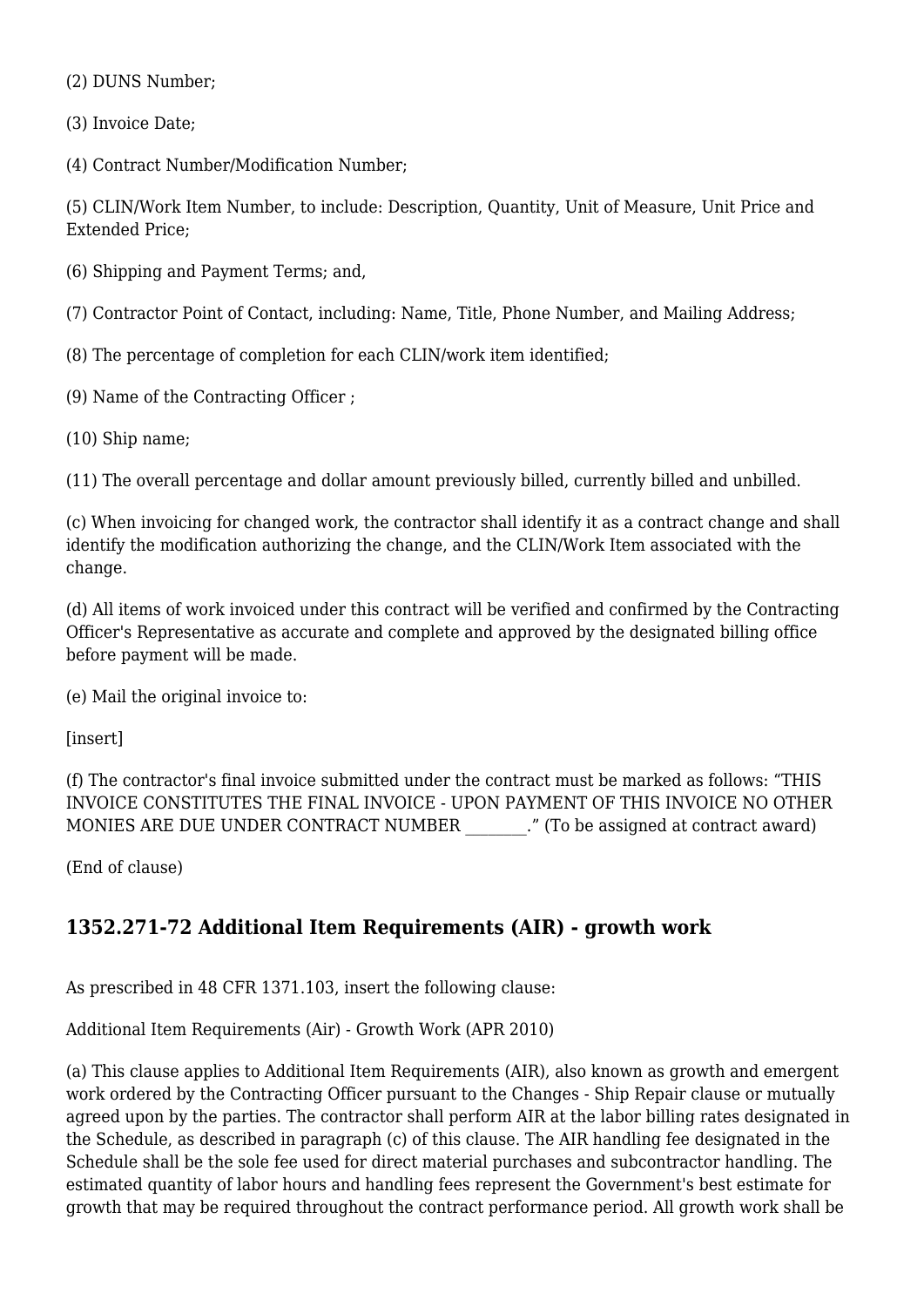paid at the prices stated in the Schedule.

(b) The contractor shall take into account the potential for ordering all estimated AIR quantities in developing the Production Schedule. The ordering of any portion of the AIR quantities does not in itself warrant an extension to the original contract completion date; however, for planning purposes, the Government anticipates ordering AIR in accordance with the following schedule:

(1) No more than 75% of the hours during the first half of the contract period of performance.

(2) No more than 50% of the hours during the third quarter of the contract period of performance.

(3) No more than 30% of the hours during the fourth quarter of the contract period of performance.

(c) The AIR labor rate shall be a flat, hourly rate to cover the entire effort and shall be burdened to include:

(1) Direct production labor hour functions only. Direct production labor hours are hours of skilled labor at the journeyman level expended in direct production. Direct production is defined as work performed by a qualified craftsman that is directly related to the alteration, modification, or repair of the item or system identified as needing alteration, modification, or repair. The following functions are identified as direct production: Abrasive Cleaning/Water Blasting, Tank Cleaning, Welding, Burning, Brazing, Blacksmithing, Machining (inside and outside), Carpentry, Electrical/Electronic Work, Crane Operation, Shipfitting, Lagging/Insulating, Painting, Boilermaking, Pipe Fitting, Engineering (Production), Sheetmetal Work, Staging/Scaffolding, and Rigging.

(2) Non-production labor hours (whether charged directly or indirectly by contractor's accounting system) shall be for labor in support of production functions. For purposes of this clause, support functions are defined as functions that do not directly contribute to the alteration, modification, or repair of the item or system identified as needing alteration, modification, or repair. Necessary support functions should be priced into the burdened rate for production labor hours. Examples of support functions include: Testing, Quality Assurance (inspection), Engineering (support), Planning (including involvement of craft foreman/journeyman in planning a task), Estimating (including determination of necessary materials and equipment needed to perform a task), Material Handling, Set-up (moving tools and equipment from shop to ship to perform a task), Fire Watch, General Labor (including general support of journeyman tasks), Cleaning (including debris pickup and removal), Surveying, Security, Transportation, Supervision, and Lofting (sail/pattern making).

(d) Additional Item Requirements do not include replacement work performed pursuant to the Inspection and Manner of Doing Work or Guarantees clauses.

(e) It is the Government's intention to award any growth work identified during the repair to the contractor, if a fair and reasonable price can be negotiated for such work, based upon Schedule rates. If a fair and reasonable price cannot be negotiated, the Government may, at its discretion, obtain services outside of the contract. Such services may be performed while the ship is undergoing repair in the contractor's facility pursuant to the Access to Vessels clause.

(f) The contractor shall submit to the Contracting Officer the following information in all AIR proposals:

(1) Number of labor hours estimated; broken down by specific direct production labor category.

(2) Material estimates, individually broken out and priced. When requested by the Contracting Officer, material quotes shall be provided.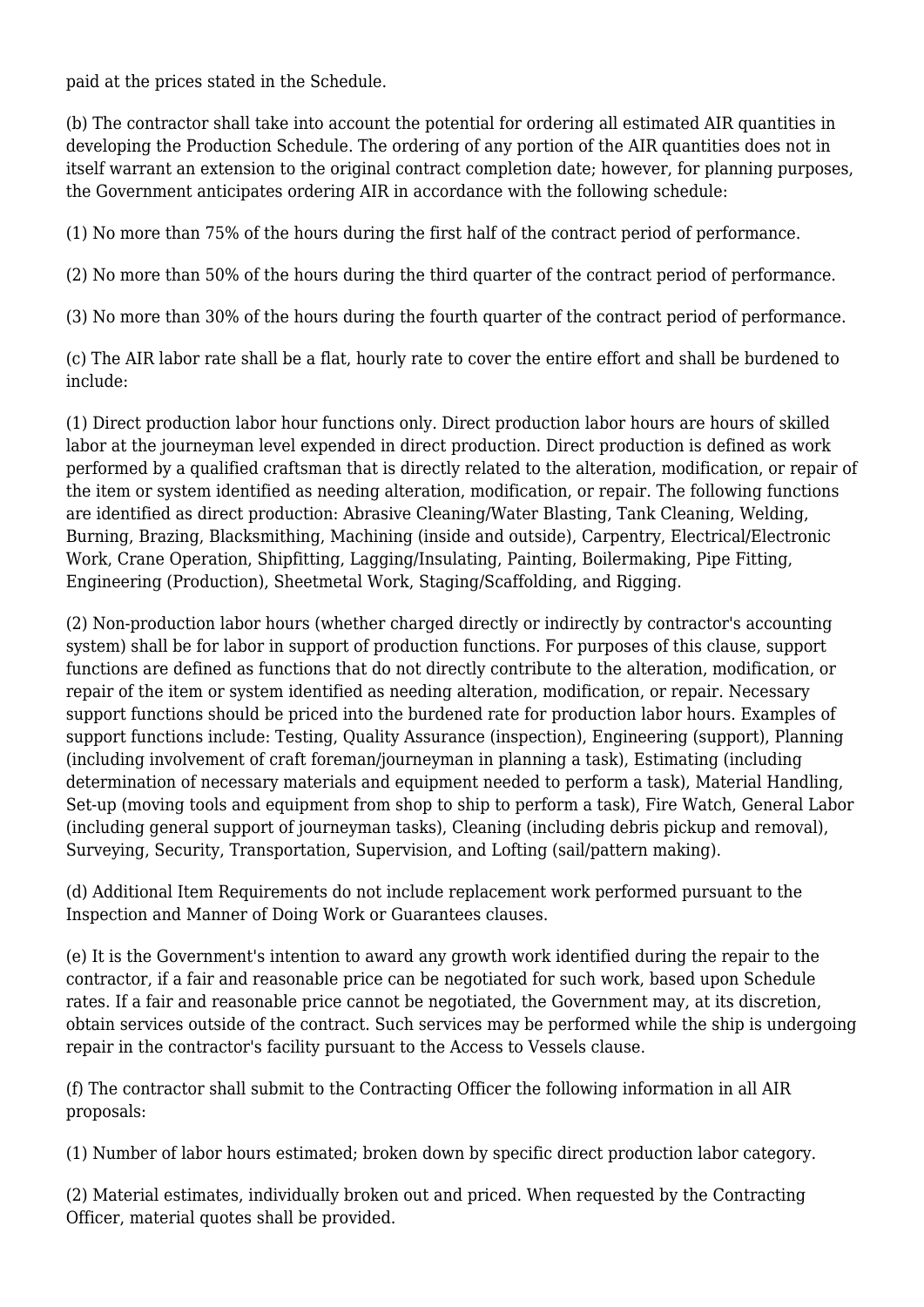(3) Subcontractor estimates, individually broken out and priced along with the actual subcontractor quotes. The requirement to submit subcontractor quotes may be waived if deemed appropriate by the Contracting Officer.

(4) Material/subcontractor handling fee and the basis for the fee.

(g) The contractor shall not be entitled to payment for any hours ordered pursuant to this clause until such time as a written contract modification is executed.

(End of clause)

#### **1352.271-73 Schedule of work.**

As prescribed in 48 CFR 1371.104, insert the following clause.

Schedule of Work (APR 2010)

(a) Notwithstanding other requirements specified in this contract, the contractor shall provide to the Contracting Officer and COR the following documents within five (5) working days of the vessel's arrival at the contractor's facility:

- (1) Production Schedule.
- (2) Work Package Network.
- (3) Total Manpower Loading Curve.
- (4) Trade Manning Curves.
- (5) Subcontracting List.

(b) The Production Schedule shall list the earliest, latest, and scheduled start and completion date for each work item awarded and shall identify the critical path. The Work Package Network shall show the work items, milestones, key events, and activities and shall clearly identify the critical path. The Total Manpower Loading Curve shall show the required manning for the duration of the contract. The Trade Manning Curves shall show the required manning for each trade for the duration of the contract. The Subcontracting List shall show work items, milestones, key events, and activities to be accomplished by subcontractors.

(c) Additional Item Requirements ordered and agreed upon, whether or not yet formalized via a change order (contract modification), shall be added to the Production Schedule, Trade Manning Curves, and Subcontracting List and submitted to the Contracting Officer and COR at each weekly Progress Meeting. Any anticipated or unanticipated deviation (greater than five (5) calendar days) from the Production Schedule shall be immediately brought to the attention of the Contracting Officer and COR.

(d) Any unauthorized deviation in the Production Schedule which results in a delay in the completion of work on a vessel past the established performance period completion date may entitle the Government to remedies for late performance, including, but not limited to, liquidated damages.

(End of clause)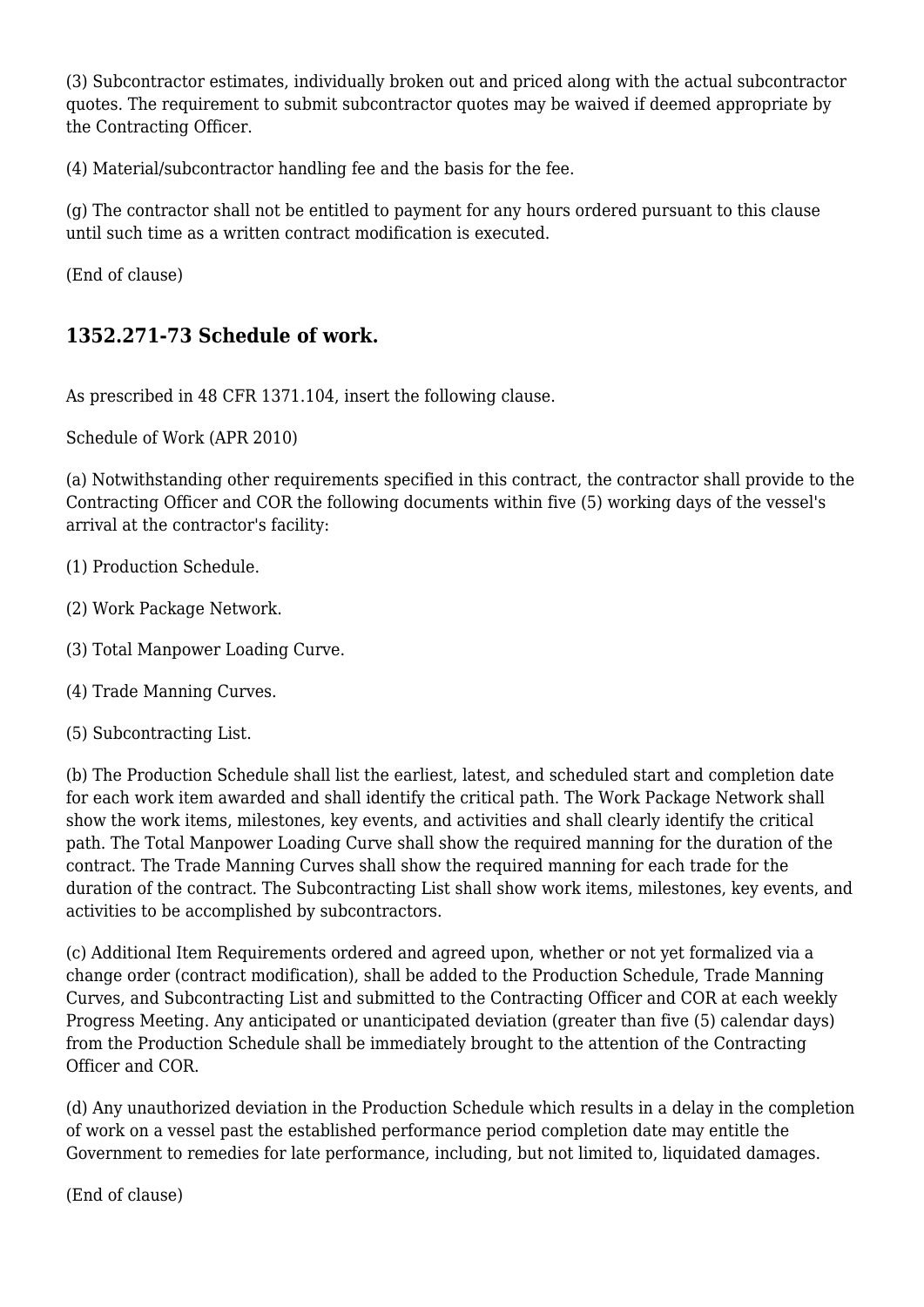#### **1352.271-74 Foreseeable cost factors pertaining to different shipyard locations.**

As prescribed in 48 CFR 1371.105, insert the following provision:

Foreseeable Cost Factors Pertaining to Different Shipyard Locations (APR 2010)

(a) The Contracting Officer will evaluate certain foreseeable costs that will vary with the location of the commercial shipyard to be used by bidders/offerors under this solicitation. Costs will be calculated based on the bidder's/offeror's shipyard location and these costs will be added, for the purposes of evaluation only, to the bidder's/offeror's overall price.

(b) These elements of foreseeable costs consist of the following:

(1) *Vessel Transit:*

(i) Vessel delivery costs will be based on one round trip from the vessel's homeport of to the contractor's facility at a cruising speed of \_\_ knots. Distances will be based on the NOAA publication, "Distance Between U.S. Ports".

(ii) Daily vessel operational cost to navigate the vessel between its homeport and the contractor's offered place of performance is \$\_\_\_\_ per day. The number of days to transit to the contractor's offered place of performance from the vessel's homeport will be multiplied by the per-day operational cost.

(iii) No operational costs will be applied if the ship can be delivered to the contractor's facility from its homeport within eight (8) hours port-to-port. If the delivery time exceeds eight (8) hours, but is less than 24 hours, it will be considered one full day. Any fraction of subsequent day(s) will be considered as a full day.

(2) *Shore Leave Costs:* If the contractor's facility is outside of a 50-mile radius of the vessel's homeport -

(i) An assessment of \$\_\_\_\_ for each 15-day period or portion thereof, beginning with the vessel's departure from the homeport and concluding with the vessel's return to homeport.

(ii) There will be an additional transportation cost for \_\_\_ vessel crew members for one (1) round trip(s) between the contractor's offered place of performance and the vessel's homeport at the cost of coach-type airfare.

(3) *Travel and Per Diem Costs:* If the contractor's facility is outside of a 50-mile radius of the vessel's homeport -

(i) There will be a transportation cost for one (1) Contracting Officer's Representative (COR) for \_\_ round trip(s) between the contractor's offered place of performance and the COR's official duty station at the cost of coach-type airfare.

(ii) There will be a per diem expense for *\_\_ calendar days to support one (1) COR while in the city of the place of contract performance, to be determined in accordance with the Joint Federal Travel Regulations (JFTR). The cost of car rental for the estimated performance period will also be included.*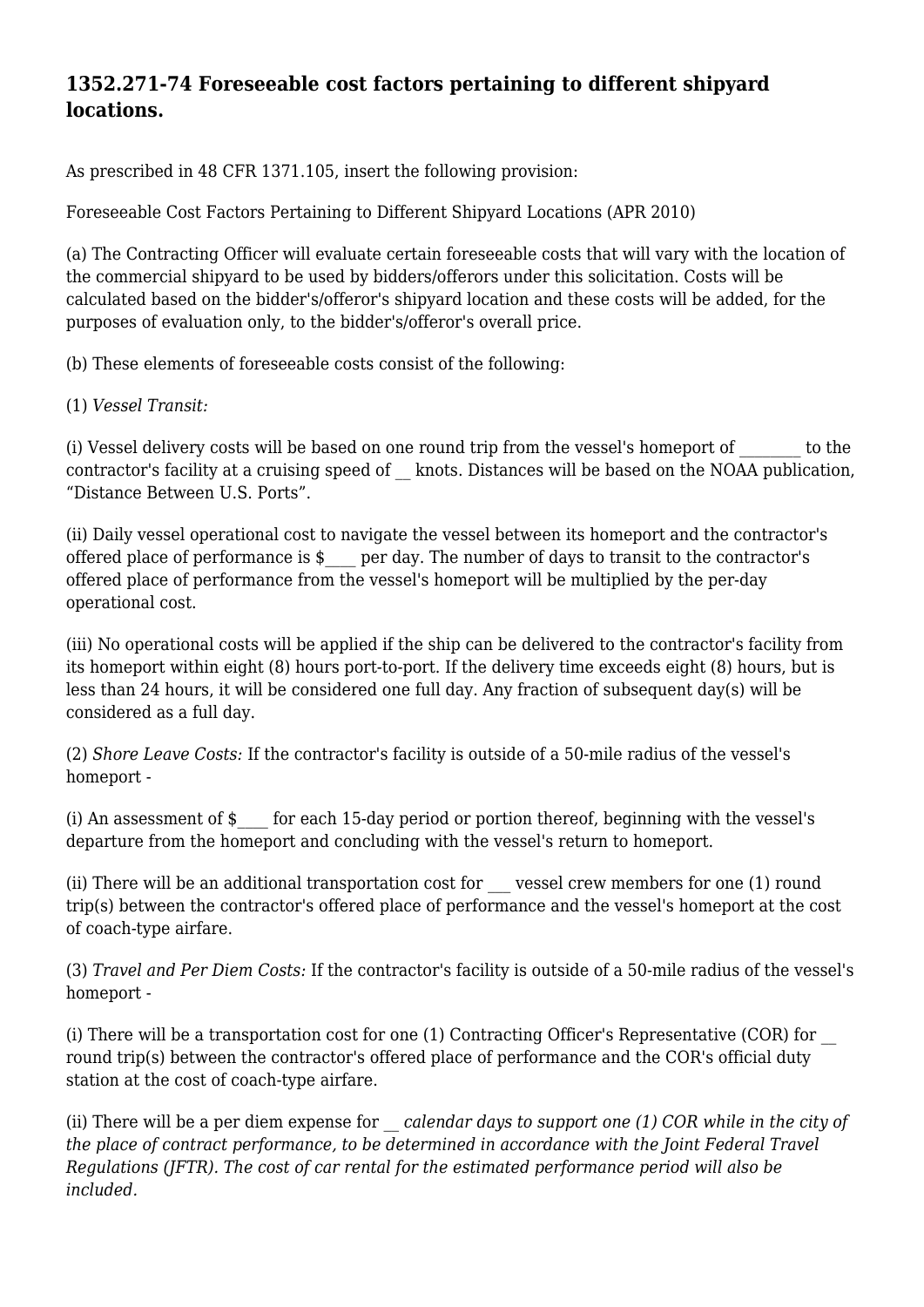(iii) There will be a transportation cost for one  $(1)$  Contracting Officer for  $\Gamma$  round trip(s) between the Contracting Officer's official duty station and the contractor's offered place of performance at the cost of coach-type airfare, plus per diem expenses and a rental car.

(End of clause)

# **1352.271-75 Delivery and shifting of the vessel.**

As prescribed in 48 CFR 1371.106, insert the following clause:

Delivery and Shifting of the Vessel (APR 2010)

(a) The Government shall deliver the vessel to the contractor, at the location specified in the contract.

(b) Whether the specified location of performance is the contractor's own facility or any other authorized facility, it shall be understood to mean the fairway of the facility. The contractor shall provide necessary tugs and pilot services to move the vessel from the fairway to the pier or dock, and, upon completion of all work, from the pier or dock to the fairway of the facility.

(c) While the vessel is in the possession of the contractor, any necessary movement of the vessel incidental to the work specified in the contract shall be furnished by the contractor without additional charge to the Government.

(End of clause)

# **1352.271-76 Performance.**

As prescribed in 48 CFR 1371.107, insert the following clause:

Performance (APR 2010)

(a) The contractor shall not commence work until a notice to proceed has been issued by the Contracting Officer.

(b) The Government shall deliver the vessel described in the contract at such time and location as may be specified in the contract. Upon completion of the work, the Government shall accept delivery of the vessel at such time and location as may be specified in the contract.

(c) Without additional charge to the Government, and without specific requirement in the contract, the contractor shall:

(1) Make available, at the facility, to personnel of the vessel while in drydock or on a marine railway, sanitary facilities adequate for the number of personnel using them and acceptable to the Contracting Officer;

(2) Supply and maintain, in such condition as the Contracting Officer may reasonably require, suitable brows and gangways from the pier, drydock or marine railway to the vessel;

(3) Perform, or pay the cost of, any repair, reconditioning or replacement made necessary as the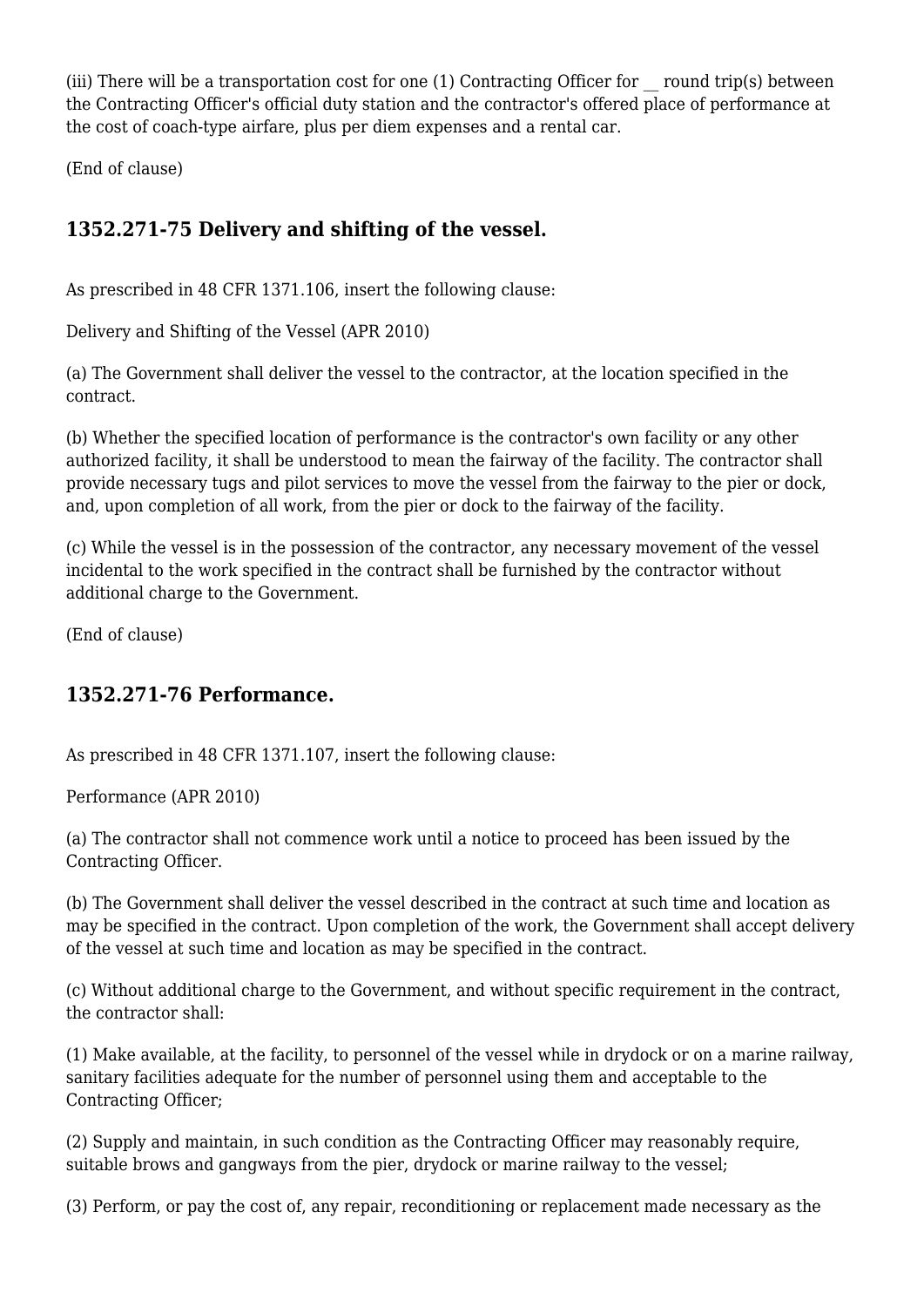result of the use by the contractor of any of the vessel's machinery, equipment or fittings, including, but not limited to, winches, pumps, riggings, or pipe lines; and

(4) Furnish suitable offices, office equipment and telephones at or near the site of the work as the Contracting Officer reasonably requires for personnel designated by the Government.

(d) Except as otherwise provided in the contract, the contractor shall furnish all necessary material, labor, supervision, services, equipment, tools, supplies, power, accessories, facilities, and other things and services necessary for accomplishing the work.

(e) The contractor shall conduct dock and sea trials of the vessel as required by the contract. Unless otherwise expressly provided in the contract, during the conduct of these trials the vessel shall be under the control of the vessel's commander and crew with representatives of the contractor and the Government on board to determine whether the work provided by the contractor has been satisfactorily performed. Dock and sea trials not specified which the contractor requires for its own benefit shall not be undertaken by the contractor without prior notice to and approval of the Contracting Officer; any such dock or sea trial shall be conducted at the risk and expense of the contractor. The contractor shall provide and install all fittings and appliances which may be necessary for the dock and sea trials to enable the representatives of the Government to determine whether the requirements of the contract plans and specifications have been met. The contractor shall also be responsible for the care, installation and removal of any instruments and apparatus furnished by the Government for such trials.

(End of clause)

#### **1352.271-77 Delays.**

As prescribed in 48 CFR 1371.108, insert the following clause:

Delays (APR 2010)

When, during the performance of this contract, the contractor is required to delay the work on a vessel temporarily, due to orders or actions of the Government respecting stoppage of work to permit shifting the vessel, stoppage of hot work to permit bunkering, fueling, embarking or debarking of passengers or loading or discharging of cargo, and the contractor is not given sufficient advance notice or is otherwise unable to avoid incurring additional costs on account thereof, an equitable adjustment may be made in the contract. Any such request for equitable adjustment shall be asserted in writing as soon as practicable after the delay or disruption, but not later than the day of final payment under the contract.

(End of clause)

# **1352.271-78 Minimization of delay due to Government furnished property.**

As prescribed in 48 CFR 1371.109, insert the following clause:

Minimization of Delay Due to Government Furnished Property (APR 2010)

(a) In order to assure timely performance under this contract, it is imperative that delay in the contract's performance period resulting from late, damaged, or unsuitable Government furnished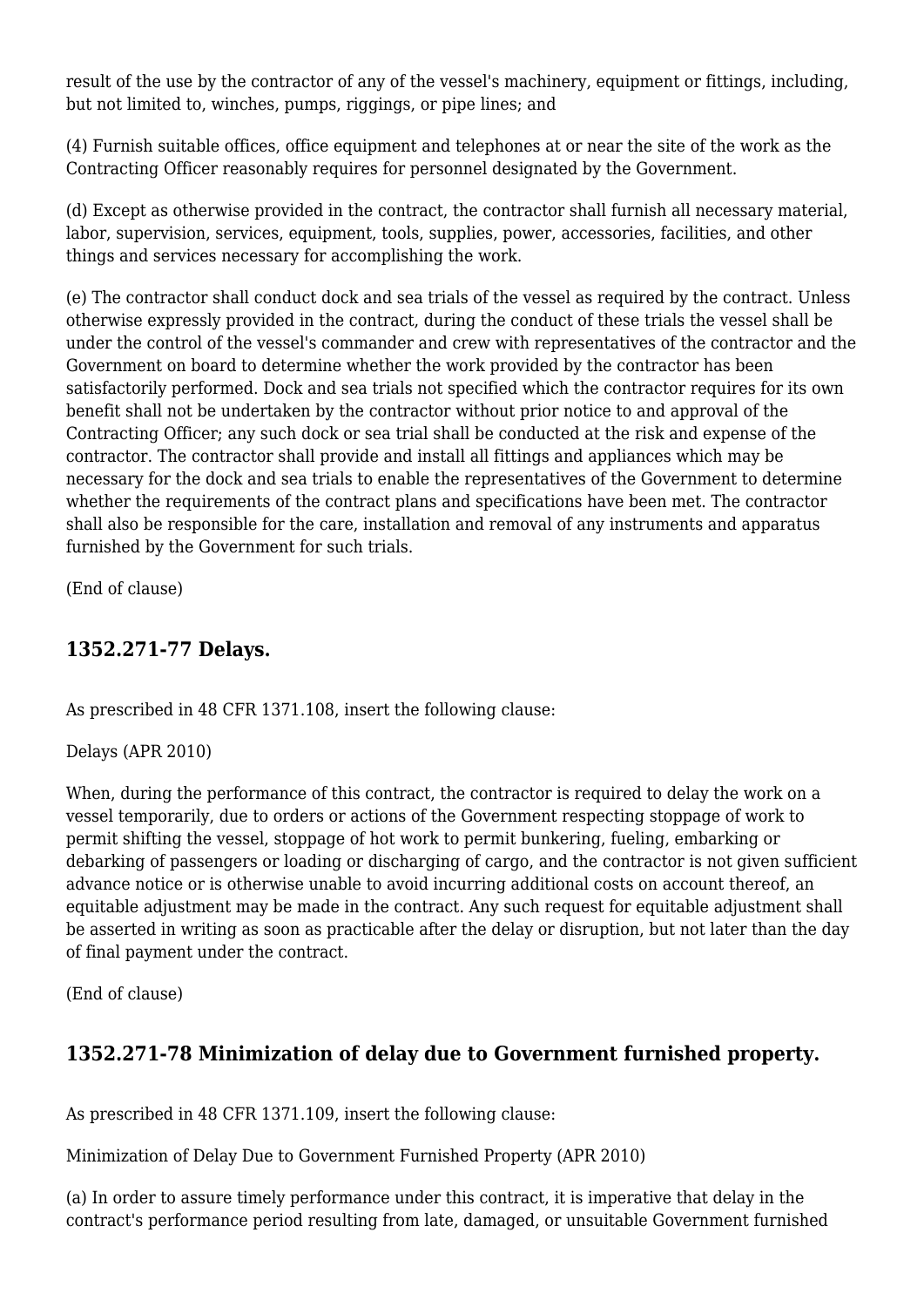property be held to an absolute minimum. In order to achieve minimization of delay, it is agreed that:

(1) Subject to adjustment as provided in paragraph (b) of this clause, the Government shall deliver each item of Government furnished property to the contractor on or before the date specified in the contract or, if later, in sufficient time for the contractor to meet the contract performance period.

(2) The Government may forego furnishing any item of Government property to the contractor. In that event, the contractor shall prepare the vessel in terms of piping, wiring, structure, foundation, ventilation, and any other pre-installation requirements of the item, so that the work on the vessel may continue without delay and disruption resulting from the absence of the item. If the Government does not furnish an item designated as Government furnished property, the contract price may be adjusted accordingly.

(b) The delivery or performance dates for the supplies or services to be furnished by the contractor under this contract are based upon the expectation that Government furnished property suitable for use (except for such property furnished "as is") will be delivered to the contractor at the time stated in the specification or, if not so stated, in sufficient time to enable the contractor to meet such delivery or performance dates. If the Government furnished property is not furnished in the time stated in the contract, or, if a date is not specified, and the late delivery does not give the contractor sufficient time to enable the contractor to meet required contract delivery or performance dates, the contractor shall notify the Government in writing of the late delivery. Notification shall include cost and schedule impacts, including delays and disruptions to schedules. This notification shall be submitted as soon as practical or known.

(c) The provisions in subsection (b) of this clause and in FAR 52.245-1, if applicable, provide the exclusive remedies to the contractor resulting from delay in delivery of Government furnished property or delivery of such property in a condition not suitable for its intended use.

(End of clause)

# **1352.271-79 Liability and insurance.**

As prescribed in 48 CFR 1371.110, insert the following clause:

Liability and Insurance (APR 2010)

(a) The contractor shall exercise reasonable care and use its best efforts to prevent accidents, injury or damage to all employees, persons and property, in and about the work, and to the vessel or part thereof upon which work is done.

(b) The contractor shall be responsible for and make good at its own cost and expense any and all loss of or damage of whatsoever nature to the vessel (or part thereof), its equipment, movable stores and cargo, and Government-owned material and equipment for the repair, completion, alteration of or addition to the vessel in the possession of the contractor, whether at the plant or elsewhere, arising or growing out of the performance of the work, except where the contractor can affirmatively show that such loss or damage was due to causes beyond the contractor's control, was proximately caused by the fault or negligence of agents or employees of the Government, or which loss or damage the contractor by exercise of reasonable care was unable to prevent. However, the contractor shall not be responsible for any such loss or damage discovered after redelivery of the vessel unless the loss or damage is discovered within 90 days after redelivery of the vessel and loss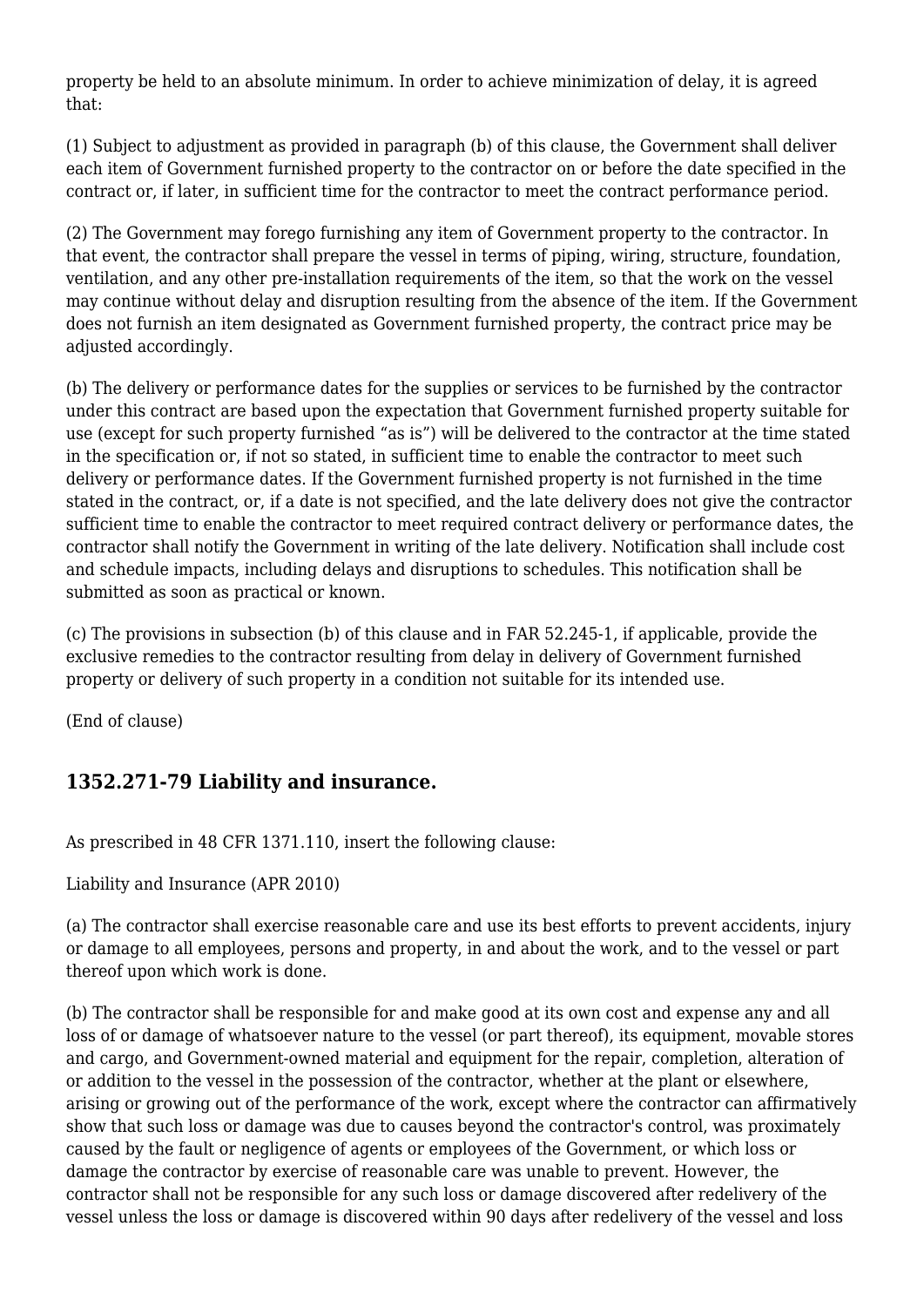or damage is affirmatively shown to be the result of the fault or negligence of the contractor. To induce the contractor to perform the work for the compensation provided, it is specifically agreed that the contractor's aggregate liability on account of loss of or damage to the vessel (or part thereof), its equipment, movable stores and cargo and Government-owned materials and equipment, shall in no event exceed the sum of \$1,000,000.00. As to the contractor, the Government assumes the risk of loss or damage to the Government-owned vessel (or part thereof), its equipment, movable stores and cargo and said Government-owned materials and equipment in excess of \$1,000,000.00. This assumption of risk includes but is not limited to loss or damage from negligence of whatsoever degree of the contractor's servants, employees, agents or subcontractors, but specifically excludes loss or damage from willful misconduct or lack of good faith on the part of contractor's personnel, who have supervision or direction of all or substantially all of the contractor's business, or all or substantially all of the contractor's operation at any one plant. However, as to such risk assumed and borne by the Government, the Government shall be subrogated to any claim, demand or cause of action against third persons which exists in favor of the contractor, and the contractor shall, if required, execute a formal assignment or transfer of claims, demands or causes of action. Nothing contained in this paragraph shall create or give rise to any right, privilege or power in any person except the contractor, nor shall any person (except the contractor) be or become entitled thereby to proceed directly against the Government, or join the Government as a co-defendant in any action against the contractor brought to determine the contractor's liability, or for any other purpose.

(c) The contractor indemnifies and holds harmless the Government, its agencies and instrumentalities, and the vessel against all suits, actions, claims, costs or demands (including without limitation, suits, actions, claims, costs or demands resulting from death, personal injury and property damage) to which the Government, its agencies and instrumentalities, or the vessel may be subject or put by reason of damage or injury (including death) to the property or person of anyone other than the Government, its agencies, instrumentalities and personnel, or the vessel, arising or resulting in whole or in part from the fault, negligence, wrongful act or wrongful omission of the contractor, or any subcontractor, its or their servants, agents or employees; provided that the contractor's obligation to indemnify under this paragraph (c) shall not exceed the sum of \$1,000,000.00 on account of any one accident or occurrence in respect of any one vessel. Such indemnity shall include, without limitation, suits, actions, claims, costs or demands of any kind whatsoever, resulting from death, personal injury or property damage occurring during the period of performance of work on the vessel or within 90 days after redelivery of the vessel. Any new equipment warranties that extend beyond the 90 days after redelivery of the vessel shall be assigned to the Government upon redelivery of the vessel. With respect to any such suits, actions, claims, costs or demands resulting from death, personal injury or property damage occurring after the expiration of such period, the rights and liabilities of the Government and the contractor shall be as determined by other provisions of this contract and by law; provided that such indemnity shall apply to death occurring after such period which results from any personal injury received during the period covered by the contractor's indemnity as provided herein.

(d) The contractor shall, at its own expense, procure, and thereafter maintain such casualty, accident and liability insurance, in such forms and amounts as may be approved by the Contracting Officer, insuring the performance of its obligations under paragraph (c) of this clause. In addition, the contractor shall at its own expense procure and thereafter maintain such ship repairer's legal liability insurance as may be necessary to insure the contractor against its liability as ship repairer in the amount of \$1,000,000.00, or the value of the vessel as determined by the Contracting Officer, whichever is the lesser, with respect to each vessel on which work is performed. The contractor shall cause the Government to be named as an additional insured under any and all liability insurance policies, however, at the discretion of the Contracting Officer, such insurance need not be procured whenever the job order requires work on parts of a vessel only and the work is to be performed at a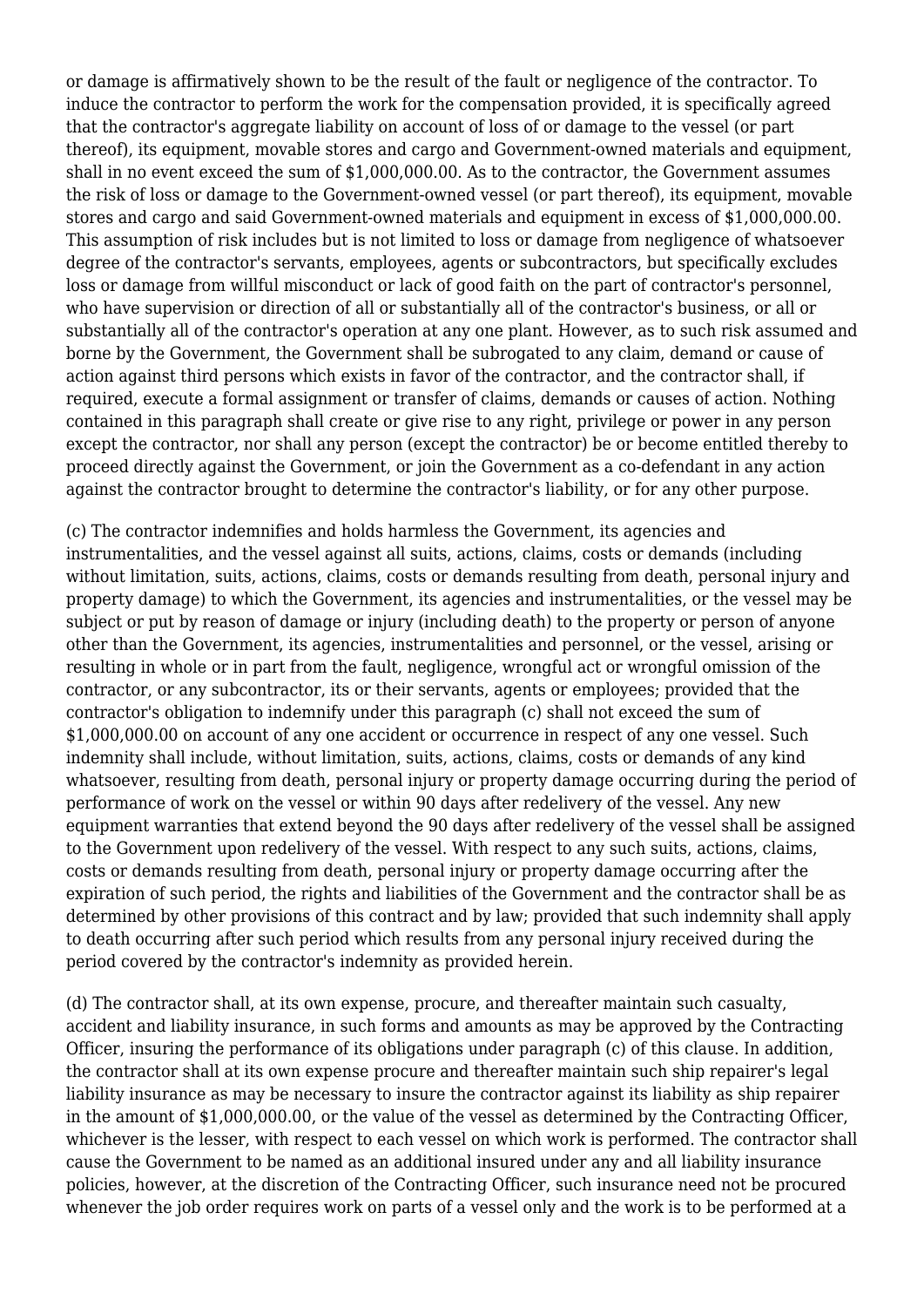plant other than the site of the vessel. Further, the contractor shall procure and maintain in force Worker's Compensation Insurance (or its equivalent) covering its employees engaged in the work and shall ensure the procurement and maintenance of such insurance by all subcontractors engaged in the work. The contractor shall provide evidence of insurance as required by the Government.

(e) The contractor shall receive no allowance in the contract price for inclusion of any premium expense or charge for any reserve made on account of self-insurance for coverage against any risk assumed by the Government under this clause.

(f) As soon as practicable after the occurrence of any loss or damage, the risk of which the Government has assumed, written notice of the damage shall be given by the contractor to the Contracting Officer. The notice shall contain full particulars of the loss or damage. If claim is made or suit is brought thereafter against the contractor as the result or because of such event, the contractor shall immediately deliver to the Government every demand, notice, summons or other process received by it or its representatives. The contractor shall cooperate with the Government, and, upon the Government's request, shall assist in effecting settlements, securing and giving evidence; obtaining the attendance of witnesses, and other assistance required in the conduct of suits. The Government shall pay to the contractor the expense, other than the cost of maintaining the contractor's usual organization, incurred in this assistance. Except at its own cost, the contractor shall not voluntarily make any payment, assume any obligation or incur any expense not imperative for the protection of the vessel or vessels at the time of the event.

(End of clause)

#### **1352.271-80 Title.**

As prescribed in 48 CFR 1371.111, insert the following clause:

Title (APR 2010)

(a) Title to all materials and equipment acquired, produced for, or allocated to the performance of this contract and incorporated in or placed on the vessel or any part thereof, shall vest in the Government.

(b) The contractor shall assume, without limitation, the risk of loss for any contractor-furnished materials and equipment until final acceptance by the Government of work performed under the contract.

(End of clause)

# **1352.271-81 Discharge of liens.**

As prescribed in 48 CFR 1371.112, insert the following clause:

Discharge of Liens (APR 2010)

The contractor shall immediately discharge or cause to be discharged any lien or right *in rem* of any kind, other than in favor of the Government, which at any time exists or arises in connection with work done or materials furnished under the contract. If any such lien or right *in rem* is not immediately discharged, the Government may discharge or cause to be discharged such lien or right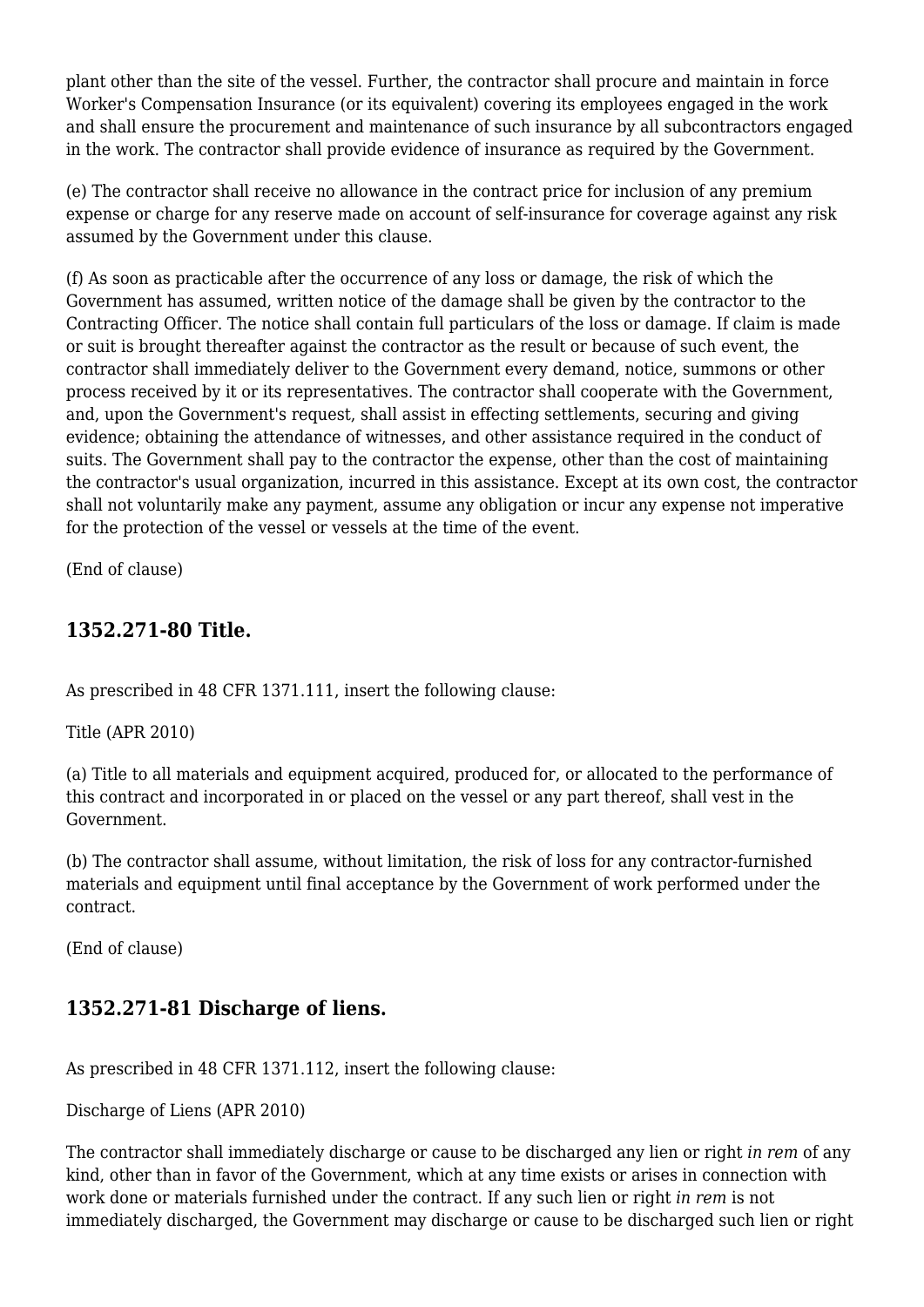at the expense of the contractor.

(End of clause)

# **1352.271-82 Department of Labor occupational safety and health standards for ship repair.**

As prescribed in 48 CFR 1371.113, insert the following clause:

Department of Labor Occupational Safety and Health Standards for Ship Repair (APR 2010)

The contractor, in performance of all work under the contract, shall comply with the requirements of 29 CFR 1910.15. Nothing contained in this contract shall be construed as relieving the contractor from any obligations which it may have for compliance with the aforesaid regulations.

(End of clause)

#### **1352.271-83 Government review, comment, acceptance and approval.**

As prescribed in 48 CFR 1371.114, insert the following clause:

Government Review, Comment, Acceptance and Approval (APR 2010)

(a) Documentation, including drawings and other engineering products and reports, required by the contract to be submitted for review, comment, acceptance or approval will be acted upon by the Government within 30 calendar days after receipt by the Government, unless another period of time is specified.

(b) The Government shall respond to Condition Reports, as defined in the Specifications, within five (5) working days, unless the Government notifies the contractor that a longer period of time will be required. If the contractor requests a response in less than five (5) working days, the Government will attempt to accommodate the request, but does not guarantee a response in less than the time limits stated above.

(c) Review, comment, acceptance or approval by the Government as required under this contract and applicable specifications shall not relieve the contractor of its obligation to comply with the specifications and with all other requirements of the contract, nor shall it impose upon the Government any liability it would not have had in the absence of such review, comment and acceptance or approval.

(End of clause)

#### **1352.271-84 Access to the vessel.**

As prescribed in 48 CFR 1371.115, insert the following clause:

Access to the Vessel (APR 2010)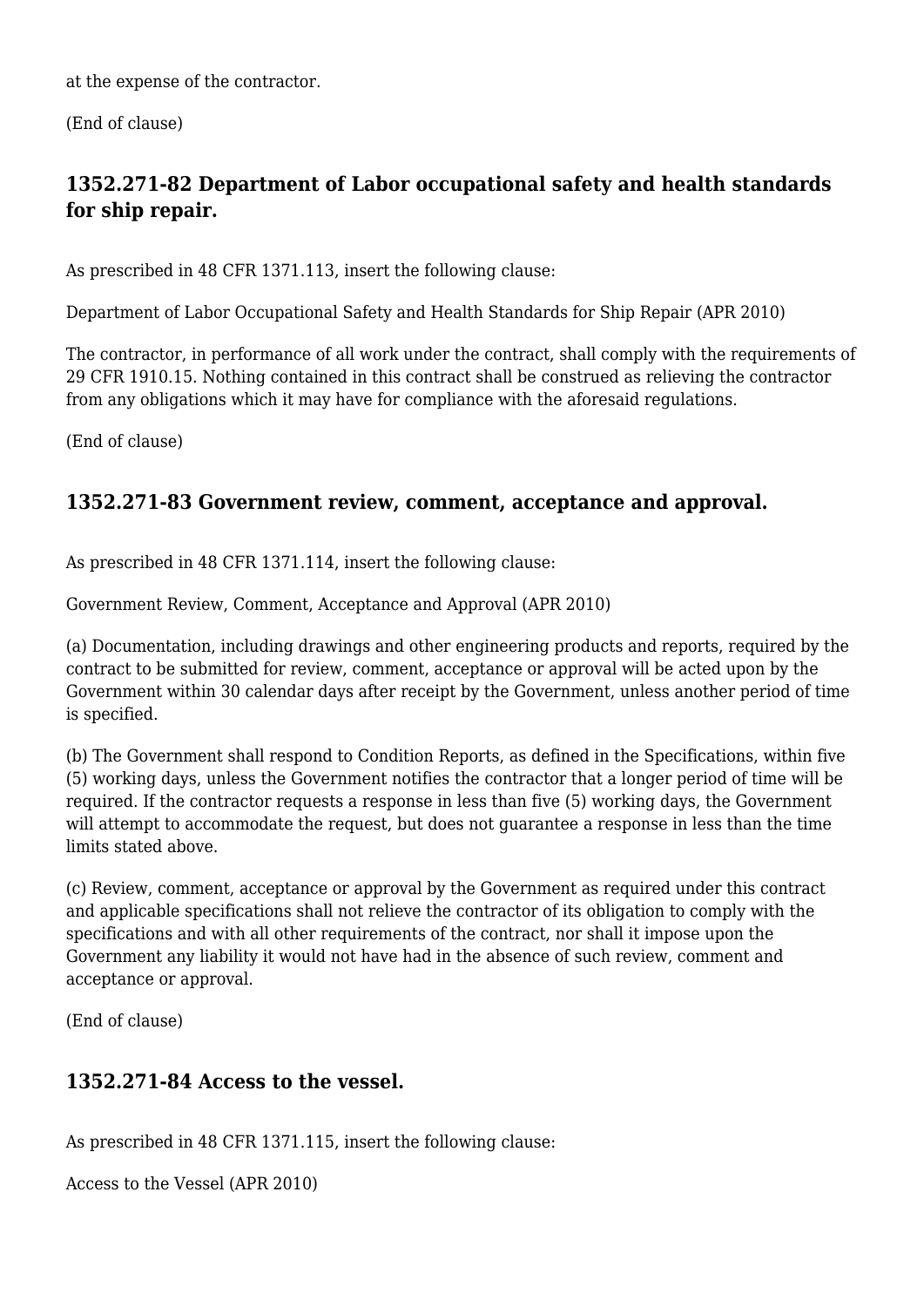(a) As authorized by the Contracting Officer, a reasonable number of officers, employees and personnel designated by the Government, or representatives of other contractors and their subcontractors shall have admission to the facility and access to the vessel at all reasonable times to perform and fulfill their respective obligations to the Government on a noninterference basis. The contractor shall make reasonable arrangements to provide access for these personnel to office space, work areas, storage or shop areas, and other facilities and services reasonable and necessary to perform their duties. All such personnel shall comply with contractor rules and regulations governing personnel at its shipyard, including those regarding safety and security.

(b) The contractor further agrees to allow a reasonable number of officers, employees, and designated personnel of offerors on other contemplated work, the same privileges of admission to the contractor's facility and access to the vessel(s) on a noninterference basis, subject to contractor rules and regulations governing personnel in its shipyard, including those regarding safety and security.

(End of clause)

# **1352.271-85 Documentation of requests for equitable adjustment.**

As prescribed in 48 CFR 1371.116, insert the following clause:

Documentation of Requests for Equitable Adjustment (APR 2010)

(a) For the purpose of this clause, the term "change" includes not only a change made pursuant to a written order designated as a "change order," but also any act or omission to act on the part of the Government where a request is made for equitable adjustment.

(b) Whenever the contractor requests or proposes an equitable adjustment to the contract price for a change or an act or omission on the part of the Government, the request shall include a breakdown of the price adjustment in such form and supported by such reasonable detail as the Contracting Officer may request. As a minimum, the contractor shall provide a breakdown of direct labor hours, labor dollars, overhead, material, subcontracts, contingencies and profit for each change and a justification for any extension of the delivery date.

(c) Whenever the contractor requests or proposes an equitable adjustment of \$100,000 or greater gross (aggregate increases and/or decreases) for a change made pursuant to a written order designated as a "change order," or whenever the contractor requests an equitable adjustment in any amount for any other act or omission to act on the part of the Government, the proposal supporting such request shall contain the following information for each individual item or element of the request:

(1) A description of the unperformed work required by the contract before the change which has been deleted by the change and the work deleted by the change that already has been completed in whole or in part. The description shall include a list of components, equipment, and other identifiable property involved. Also, the status of manufacture, procurement, or installation of such property shall be indicated. A separate description shall be furnished for design and production work. Items of raw material, purchased parts, components, and other identifiable hardware which are made excess by the change, and which are not to be retained by the contractor, are to be listed for later disposition;

(2) A description of the work necessary to undo work already completed which has been deleted by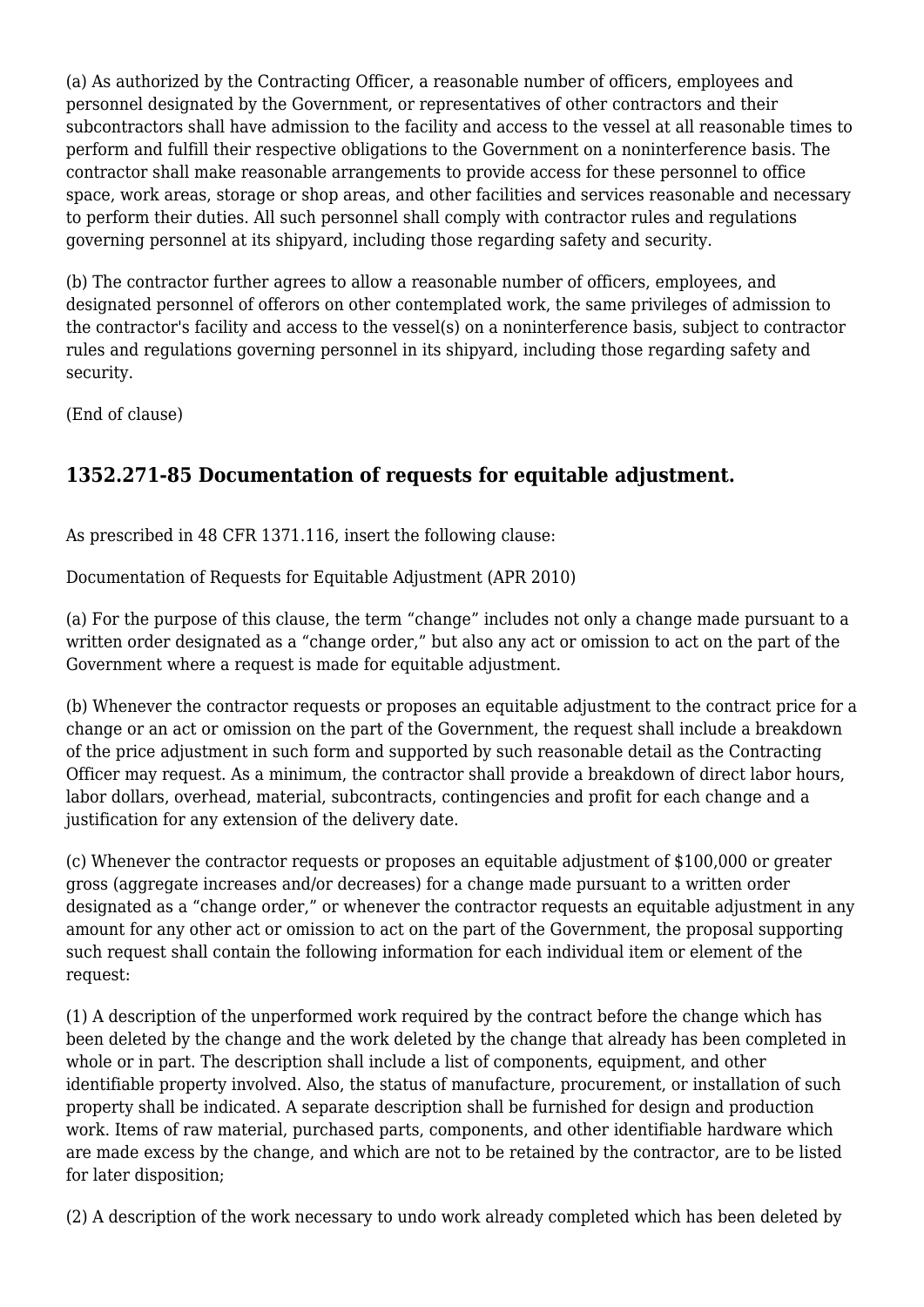the change;

(3) A description of the work substituted or added by the change that was not required by the terms of the contract before the change. A list of components and equipment (not bulk material or items) involved should be included. A separate description shall be furnished for design work and production work;

(4) A description of any interference or inefficiency encountered in performing the change;

(5) A description of disruption attributable solely to the change, which shall include the following information:

(i) A specific description of each element of disruption which states how the work has been, or will be, disrupted;

(ii) The calendar time period when disruption occurred, or will occur, illustrated via critical path analysis;

(iii) The area(s) aboard ship where disruption occurred, or will occur;

(iv) The trade(s) disrupted, with a breakdown of man-hours for each trade;

(v) The scheduling of trades before, during, and after the period of disruption;

(vi) A description of measures taken to lessen the disruptive effect of the change.

(6) The delay in delivery attributable solely to the change;

(7) A description of other work attributed to the change;

(8) A narrative statement of the direct causal relationship between any alleged Government act or omission and the claimed result, cross-referenced to the detailed information required above; and

(9) A statement setting forth a comparative enumeration of the amounts "budgeted" for the cost elements, including the materials cost, labor hours, and indirect costs pertinent to the change estimated by the contractor in preparing its proposal(s) for this contract, and the amounts claimed to have been incurred, or projected to be incurred, corresponding to each such "budgeted cost" element.

(10) At the time of agreement upon the price of the equitable adjustment, the contractor shall submit a signed Certificate of Current Cost or Pricing Data.

(d) Pending execution of a bilateral agreement or the direction of the Contracting Officer pursuant to the Changes clause, the contractor shall proceed diligently with contract performance without regard to the effect of any such proposed change.

(End of clause)

# **1352.271-86 Lay days.**

As prescribed in 48 CFR 1371.117, insert the following clause: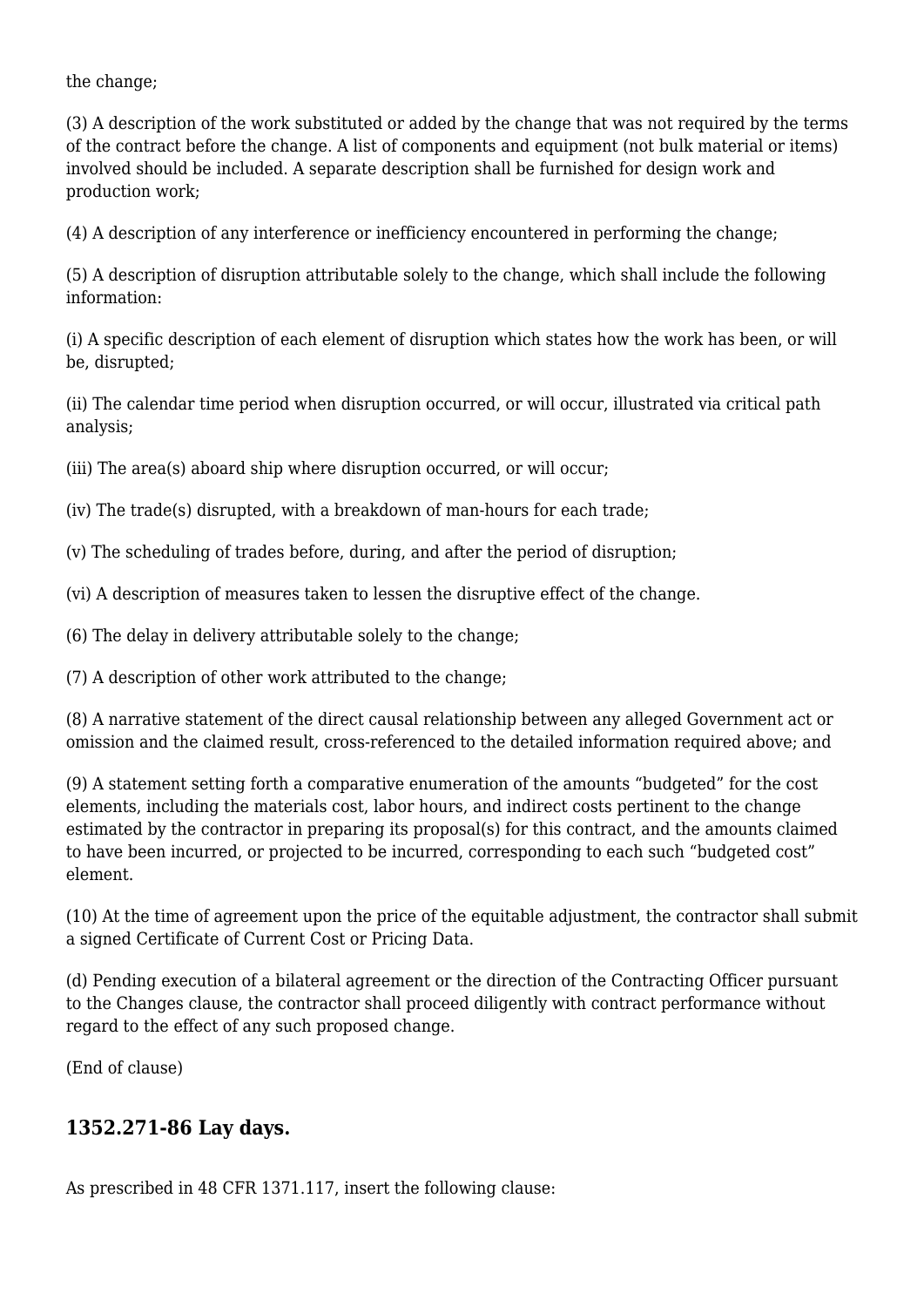Lay Days (APR 2010)

(a) A lay day is defined as an additional day on dry dock or marine railway caused by a Governmentissued change. Reimbursement for lay days shall be paid at the rate stated in the Schedule.

(b) No amount for lay day time shall be paid until all contract line items (including optional items) that require drydocking of the vessel have been completed. Lay days for work ordered pursuant to the Additional Item Requirements Clause shall not be compensable unless all dry dock work included in the contract line items is complete.

(c) Days of hauling out and floating, whatever the hour, shall not be paid as lay day time, and days when no work is performed by the contractor shall not be paid as lay day time. Days in which work is performed that are considered normal "non-work" days (weekends or holidays) shall not be paid as lay day time if the ship would have otherwise been in dry dock.

(d) Payment of lay day time shall constitute complete compensation for all costs associated with lay days except for costs directly related to the changed work.

(End of clause)

#### **1352.271-87 Changes - ship repair.**

As prescribed in 48 CFR 1371.118, insert the following clause:

Changes - Ship Repair (APR 2010)

(a) The Contracting Officer may, at any time, by written order, and without notice to the sureties, if any, make changes within the general scope of this contract, in any one or more of the following:

(1) Drawings, designs, or specifications, when the supplies to be furnished are to be specially manufactured for the Government in accordance with the drawings, designs, or specifications;

(2) Method of shipment or packing;

(3) Place of performance of the work;

(4) Time of commencement or completion of the work; and

(5) Other requirements within the general scope of the contract.

(b) If any such change causes an increase or decrease in the cost of, or the time required for, performance of any part of the work under this contract, whether changed or not changed by the order, the Contracting Officer shall make an equitable adjustment in the contract price, the delivery schedule, or both, and shall modify the contract accordingly.

(c) The contractor must submit any proposal for adjustment under this clause within 5 days from the date of receipt of the written order. At the Contracting Officer's discretion, the 5-day period may be shortened. However, if the Contracting Officer decides that the facts justify it, the Contracting Officer may receive and act upon a proposal submitted before final payment of the contract.

(d) If the contractor's proposal includes the cost of property rendered obsolete or excess by the change, the Contracting Officer shall have the right to prescribe the manner of the disposition of the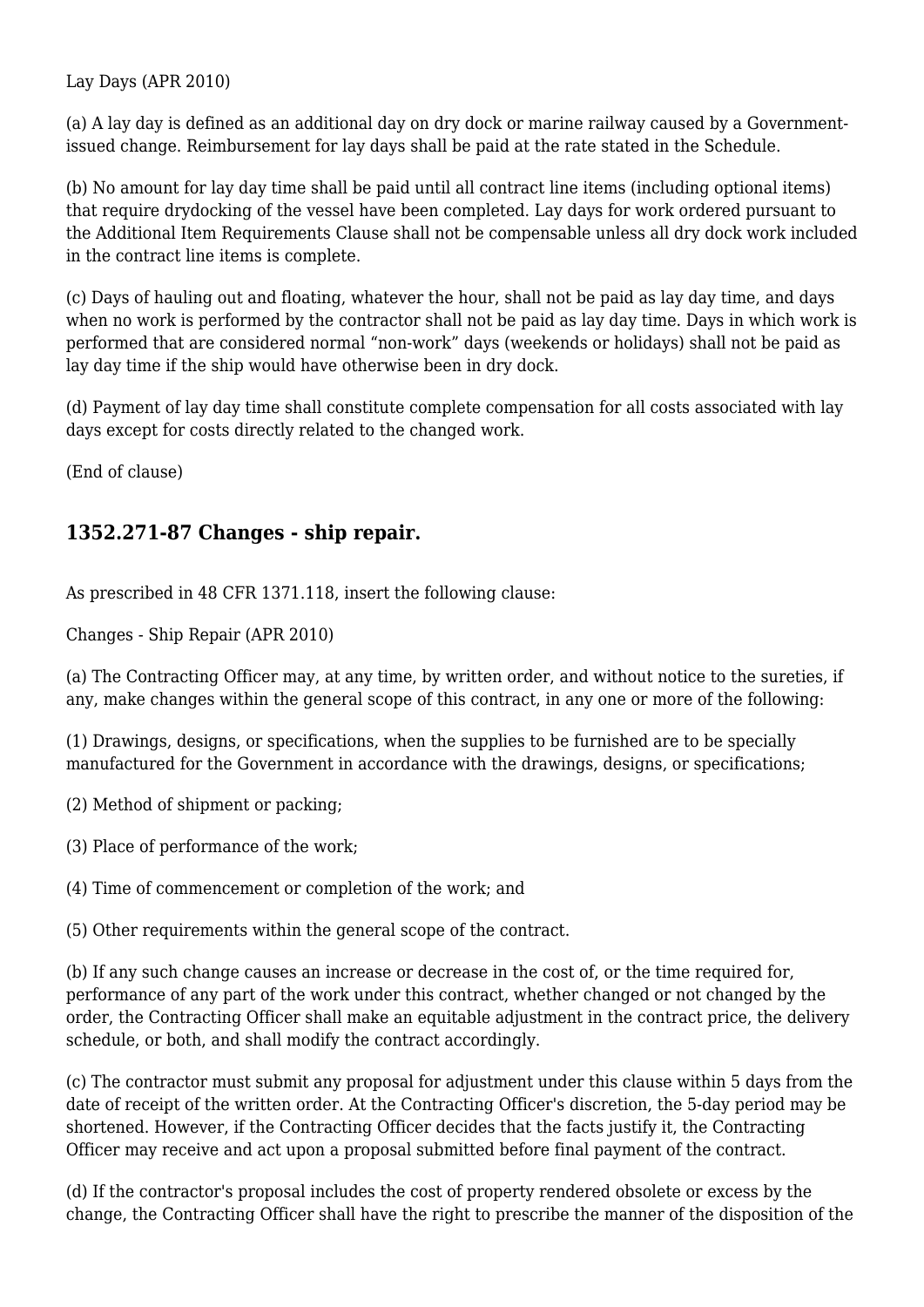property.

(e) Failure to agree to any adjustment shall be a dispute under the Disputes clause. However, nothing in this clause shall excuse the contractor from proceeding with the contract as changed.

(End of clause)

#### **1352.271-88 Guarantees.**

As prescribed in 48 CFR 1371.119, insert the following clause:

Guarantees (APR 2010)

(a) In the event any work performed or materials furnished by the contractor under this contract prove defective or deficient within \_\_ days from the date of redelivery of the vessel, the contractor, as directed by the Contracting Officer and at its own expense, shall correct and repair the deficiency to the satisfaction of the Contracting Officer.

(b) The Government shall be entitled to rely upon any guarantee secured by the contractor or any sub-contractor covering work done or materials furnished which exceeds the day period until its expiration.

(c) With respect to any individual work item identified and listed as incomplete at the redelivery of the vessel, the guarantee period shall run from the date of completion of such item.

(d) If and when practicable, the Government shall afford the contractor an opportunity to effect such corrections and repairs.

(1) If the Contracting Officer determines it is impracticable or is otherwise not advisable to return the vessel to the contractor, or the contractor fails to proceed promptly with any such repairs as directed by the Contracting Officer, the Contracting Officer may direct that the repairs be performed elsewhere, at the contractor's expense.

(2) Where corrections and repairs are to be made by other than the contractor due to nonreturn of the vessel to the contractor, the contractor's liability may be discharged by an equitable deduction in the price of the contract.

(e) The contractor's liability shall only extend for an additional \_\_ day guarantee period on those defects or deficiencies which it corrected. However, this clause does not limit the responsibility or relieve the liability of the contractor under the Liability and Insurance clause.

(f) At the Contracting Officer's option, defects and deficiencies may be left in their uncorrected condition. In that event, the contractor and the Contracting Officer shall agree on an equitable deduction in the contract price. Failure to agree upon an equitable reduction shall constitute a dispute under the Disputes clause of this contract.

(g) The rights and remedies of the Government provided in this clause are in addition to and do not limit any rights afforded to the Government by any other clause of the contract. If a defect or deficiency that exists at the time of redelivery of the vessel was not discovered by a reasonable inspection and is discovered after the expiration of the time frame stated in this clause, it is not subject to the time limitations stated in this clause.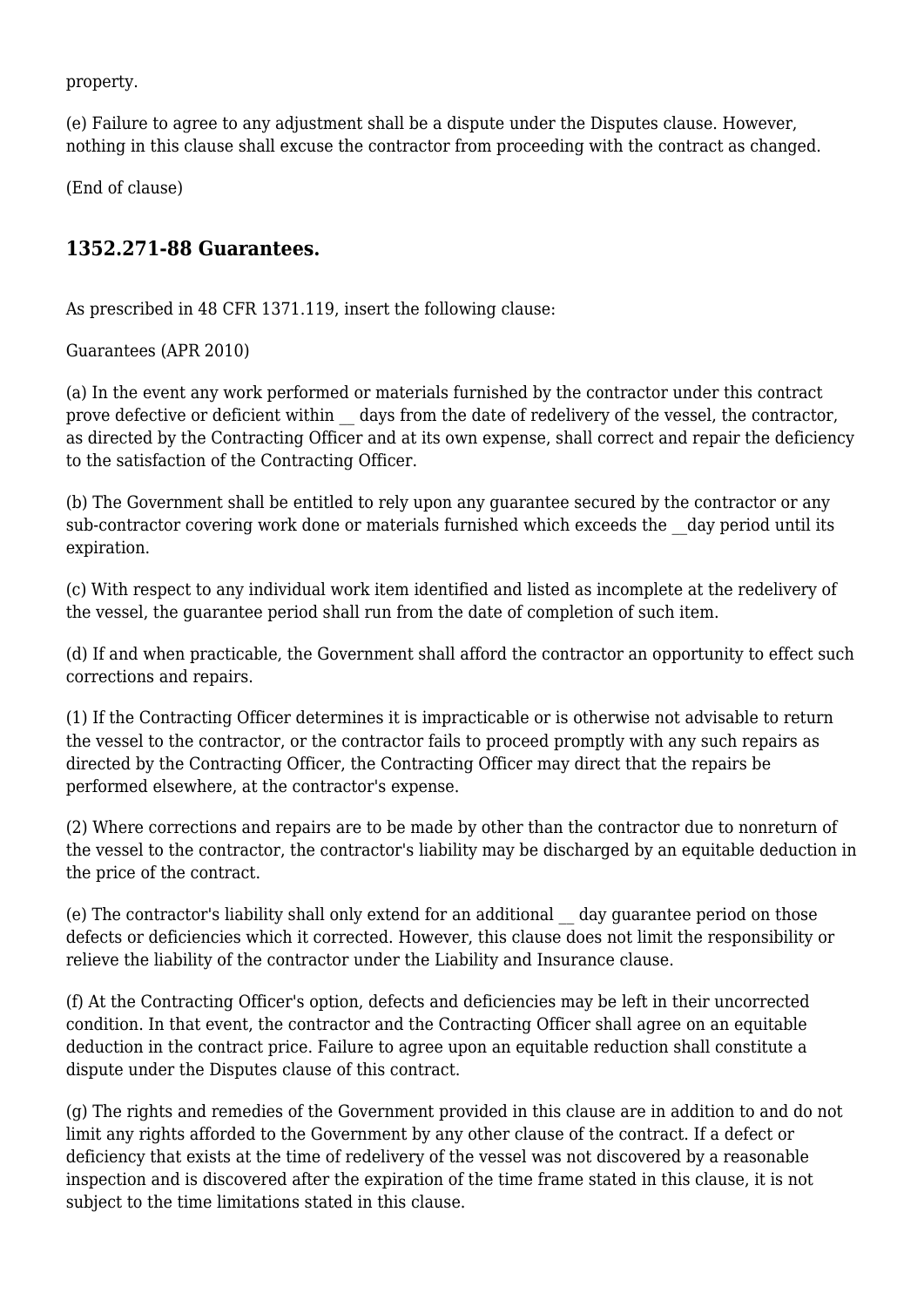(End of clause)

# **1352.271-89 Temporary services.**

As prescribed in 48 CFR 1371.120, insert the following clause:

Temporary Services (APR 2010)

(a) Temporary services are services incidental to the performance of work which are required in the schedule or specifications to be provided by the contractor. Temporary services may include the furnishing of water, electricity, telephone service, toilet facilities, garbage removal, office space, parking places or similar facilities.

(b) If performance time is extended due to Government-caused delay, the contractor may request an equitable adjustment for providing temporary services at the rate stated in the Schedule.

(End of clause)

#### **1352.271-90 Insurance requirements.**

As prescribed in 48 CFR 1371.121, insert the following clause:

Insurance Requirements (APR 2010)

(a) The contractor shall procure and thereafter maintain the following insurance:

(1) Ship contractor's legal liability insurance to insure the risks described in paragraph (b) of clause 1352.271-79. This insurance shall be for \$1,000,000.00.

(2) Comprehensive general liability insurance and automobile insurance to insure the risks described in paragraph (c) of clause 1352.271-79. This insurance shall be for \$1,000,000.00 on account of any one accident or occurrence with respect to each vessel, boat, and/or barge upon which work is performed. The contractor shall cause the Government to be named as an additional insured under any and all liability insurance policies.

(3) Full coverage in accordance with the State Worker's Compensation law; and

(4) Full coverage in accordance with the United States Longshoremen's and Harbor Worker's Act.

(b) As evidence that it has obtained the insurance specified in paragraph (a) of this clause, the contractor shall furnish the Contracting Officer with a certificate or certificates executed by an agent of the insurer authorized to execute such certificates. Such certificates shall be furnished prior to commencement of the work. Each certificate shall state that (name of insurer) has insured (name of contractor) awarded contract number \_\_\_\_\_\_ for repair/alteration of (name of vessel) in accordance with the Liability and Insurance clause and the Insurance Requirements clause contained herein. Each certificate shall set forth that each policy of insurance represented thereby will expire on (APR 2010) and that each such policy contains the following clause:

"It is agreed that in the event of cancellation or any material change in the policy adversely affecting the interest of the Government in this insurance, 30 days prior written notice will be given to the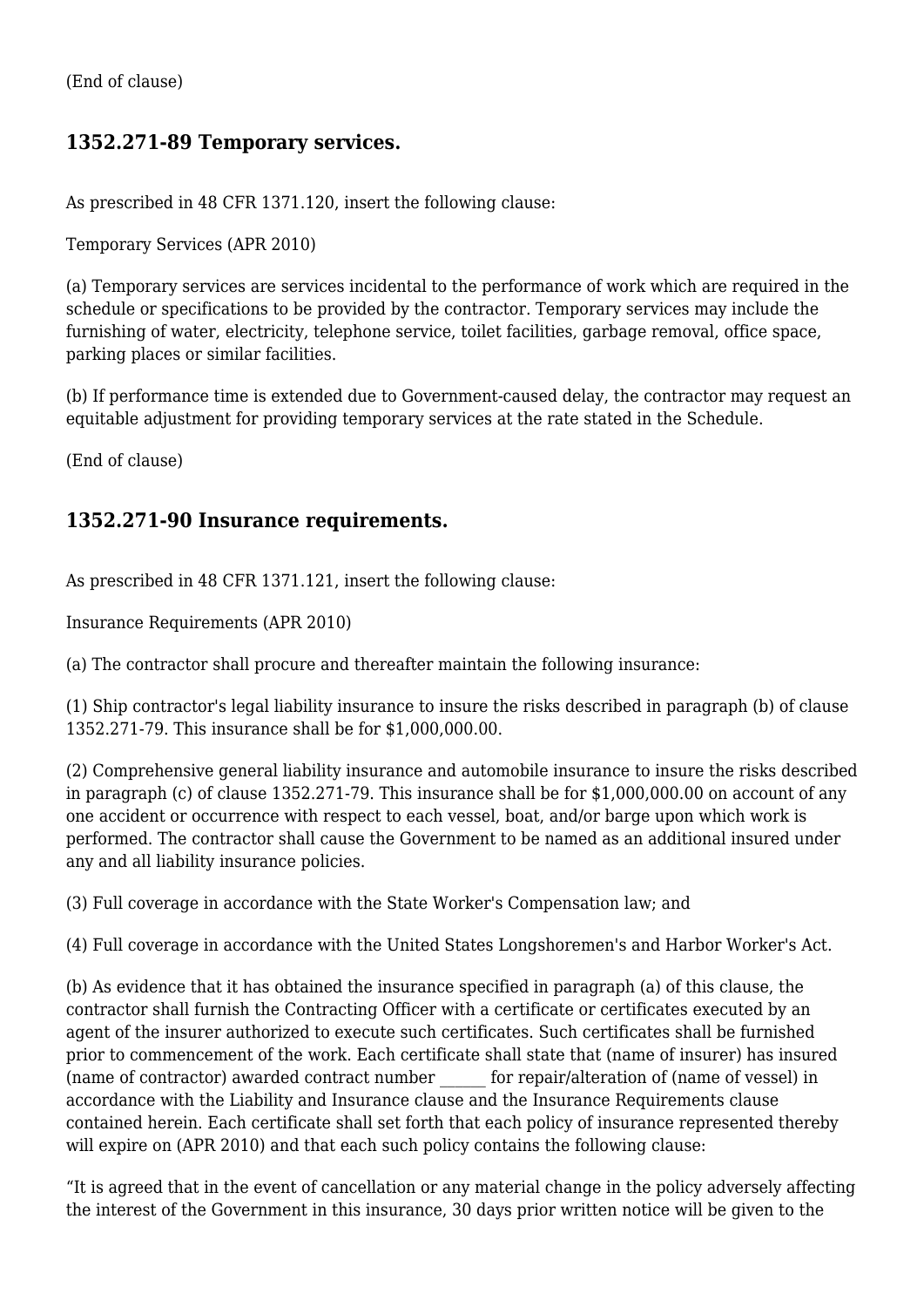Contracting Officer."

(End of clause)

# **Subpart 1352.3 - Provisions and Clauses Matrix**

| Provision or Clause | Contracting Officer's Authority<br>1352.201-70 | <b>Ratification Release</b><br>1352.201-71 | Representative (COR)<br>Contracting Officer's<br>1352.201-72 | and<br><b>Restrictions on Printing</b><br>1352.208-70<br>Duplicating | Potential Organizational Conflict<br>1352.209-70<br>of Interest | Alternate I   | Limitation of Future Contracting<br>1352.209-71 | Alternate I      | Alternate II     |
|---------------------|------------------------------------------------|--------------------------------------------|--------------------------------------------------------------|----------------------------------------------------------------------|-----------------------------------------------------------------|---------------|-------------------------------------------------|------------------|------------------|
| Prescribed In       | 1301.602-170                                   | 1301.602-3                                 | 1301.670-70                                                  | 1308.802-70                                                          | 1309.507-1(a)                                                   | 1309.507-1(b) | 1309.507-2(a)(1)                                | 1309.507-2(a)(2) | 1309.507-2(a)(3) |
| 5 <sub>o</sub><br>۵ | $\cup$                                         | υ                                          | U                                                            | $\cup$                                                               | ۵                                                               | ۵             | U                                               | U                | U                |
| 66                  | ×                                              | z                                          | z                                                            | ×                                                                    | z                                                               | z             | ≻                                               | ۶                | ≻                |
| ğ                   | G                                              | I                                          | Ò                                                            | x                                                                    | ᆏ                                                               | د             | I                                               | x,               | x,               |
| 4LL<br>SOL          | œ                                              |                                            | d                                                            | ∢                                                                    | ∢                                                               | ∢             | ∢                                               | ⊄                | ∢                |
| δ<br>ЯÎ             | œ                                              | ₫                                          | 4,                                                           | ₫                                                                    |                                                                 |               | ⋖                                               | ⋖                | ∢                |
| T&M<br>3            |                                                |                                            |                                                              |                                                                      |                                                                 |               |                                                 |                  |                  |
| g<br>DEL            |                                                |                                            |                                                              |                                                                      |                                                                 |               |                                                 |                  |                  |
| Ğ<br>g              |                                                |                                            |                                                              |                                                                      |                                                                 |               |                                                 |                  |                  |
| <b>SVC</b>          |                                                |                                            |                                                              |                                                                      |                                                                 |               |                                                 |                  |                  |
| SUP                 |                                                |                                            |                                                              |                                                                      |                                                                 |               |                                                 |                  |                  |
| <b>SAP</b>          |                                                |                                            |                                                              |                                                                      |                                                                 |               |                                                 |                  |                  |
| Ê.                  |                                                |                                            |                                                              |                                                                      |                                                                 |               |                                                 |                  |                  |
| g                   |                                                |                                            |                                                              |                                                                      |                                                                 |               |                                                 |                  |                  |
| S                   |                                                |                                            |                                                              |                                                                      |                                                                 |               |                                                 |                  |                  |
| E<br>S              |                                                |                                            |                                                              |                                                                      |                                                                 |               |                                                 |                  |                  |

# **1352.301 Solicitation provisions and contract clauses (Matrix).**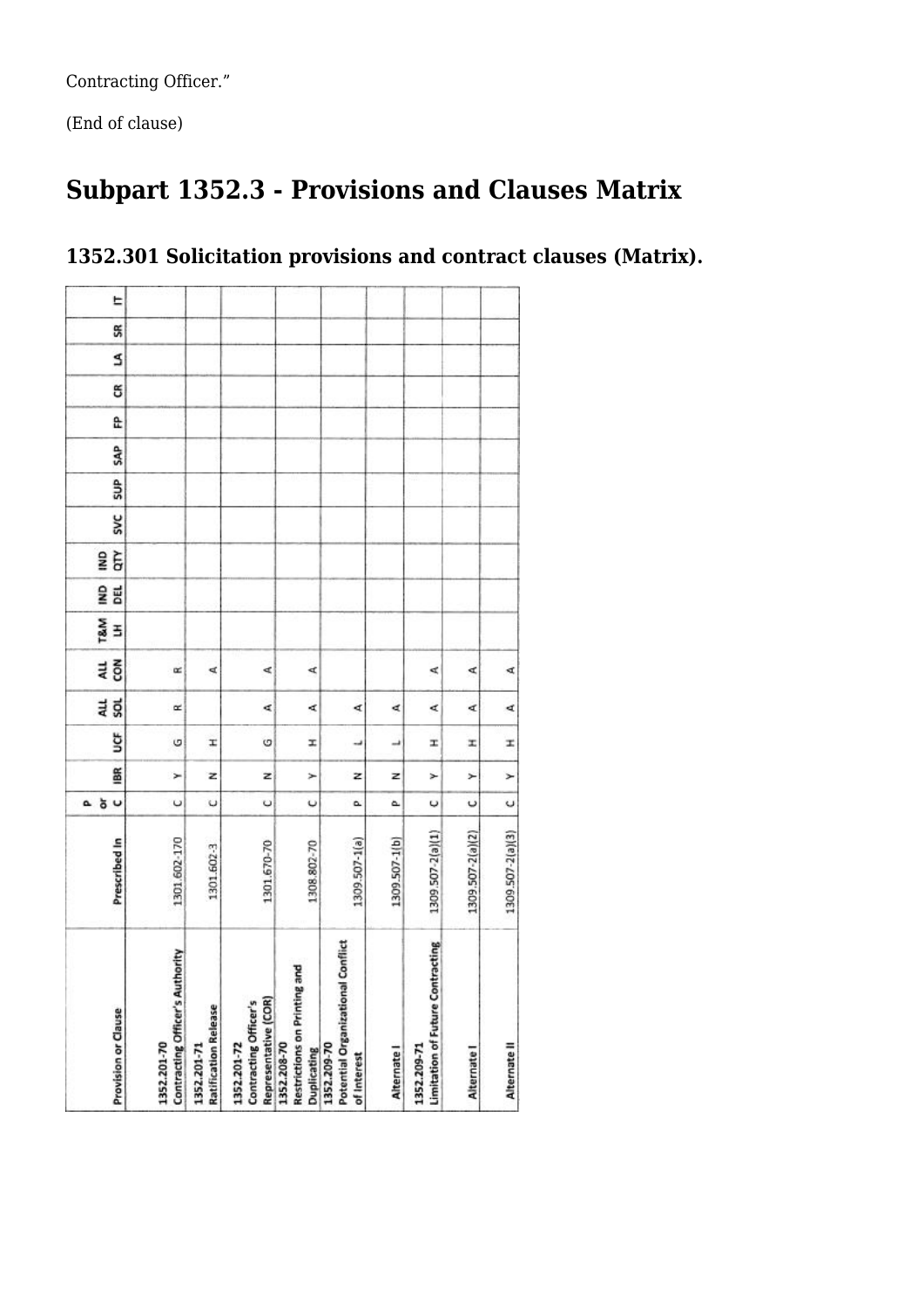| Alternate III    | Alternate IV     | Alternate V      | Alternate VI     | <b>Restrictions against Disclosure</b><br>1352.209-72 | Compliance with the Laws<br>1352.209-73 | đ<br>Organizational Conflict<br>1352.209-74<br>Interest | Title 13 and Non-Disclosure<br><b>Requirements</b><br>1352.209-75 | <b>Evaluation Utilizing Simplified</b><br><b>Acquisition Procedures</b><br>1352.213-70 | Quotations Under the Simplified<br>Non-<br>Instructions for Submitting<br>Acquisition Threshold -<br>1352.213-71<br>Commercial |
|------------------|------------------|------------------|------------------|-------------------------------------------------------|-----------------------------------------|---------------------------------------------------------|-------------------------------------------------------------------|----------------------------------------------------------------------------------------|--------------------------------------------------------------------------------------------------------------------------------|
| 1309 507-2(a)(4) | 1309.507-2(a)(5) | 1309.507-2(a)(6) | 1309.507-2(a)(7) | 1309.507-2(b)                                         | 1309.507-2(c)                           | 1309.507-2(d)                                           | 1309.507-2(e)                                                     | 1313.106-2-70                                                                          | 1313.302-1-70                                                                                                                  |
| U                | ပ                | $\cup$           | $\breve{}$       | Ü                                                     | U                                       | U                                                       | U                                                                 | a.                                                                                     | a                                                                                                                              |
| ×                | Y                | ×                | ×                | ×                                                     | ×                                       | ×                                                       | r                                                                 | z                                                                                      | z                                                                                                                              |
| I                | H                | x                | x                | x                                                     | H                                       | I                                                       | I                                                                 | z                                                                                      | H                                                                                                                              |
| Æ                | ⋖                | ď                | ∢                |                                                       | α                                       | œ                                                       |                                                                   |                                                                                        |                                                                                                                                |
| ₫                | ∢                | ¢                | ⋖                |                                                       | œ                                       | œ                                                       |                                                                   |                                                                                        |                                                                                                                                |
|                  |                  |                  |                  |                                                       |                                         |                                                         |                                                                   |                                                                                        |                                                                                                                                |
|                  |                  |                  |                  |                                                       |                                         |                                                         |                                                                   |                                                                                        |                                                                                                                                |
|                  |                  |                  |                  |                                                       |                                         |                                                         |                                                                   |                                                                                        |                                                                                                                                |
|                  |                  |                  |                  | ₫                                                     |                                         |                                                         | ∢                                                                 |                                                                                        |                                                                                                                                |
|                  |                  |                  |                  |                                                       |                                         |                                                         |                                                                   |                                                                                        |                                                                                                                                |
|                  |                  |                  |                  |                                                       |                                         |                                                         |                                                                   | œ                                                                                      | ⋖                                                                                                                              |
|                  |                  |                  |                  |                                                       |                                         |                                                         |                                                                   |                                                                                        |                                                                                                                                |
|                  |                  |                  |                  |                                                       |                                         |                                                         |                                                                   |                                                                                        |                                                                                                                                |
|                  |                  |                  |                  |                                                       |                                         |                                                         |                                                                   |                                                                                        |                                                                                                                                |
|                  |                  |                  |                  |                                                       |                                         |                                                         |                                                                   |                                                                                        |                                                                                                                                |
|                  |                  |                  |                  |                                                       |                                         |                                                         |                                                                   |                                                                                        |                                                                                                                                |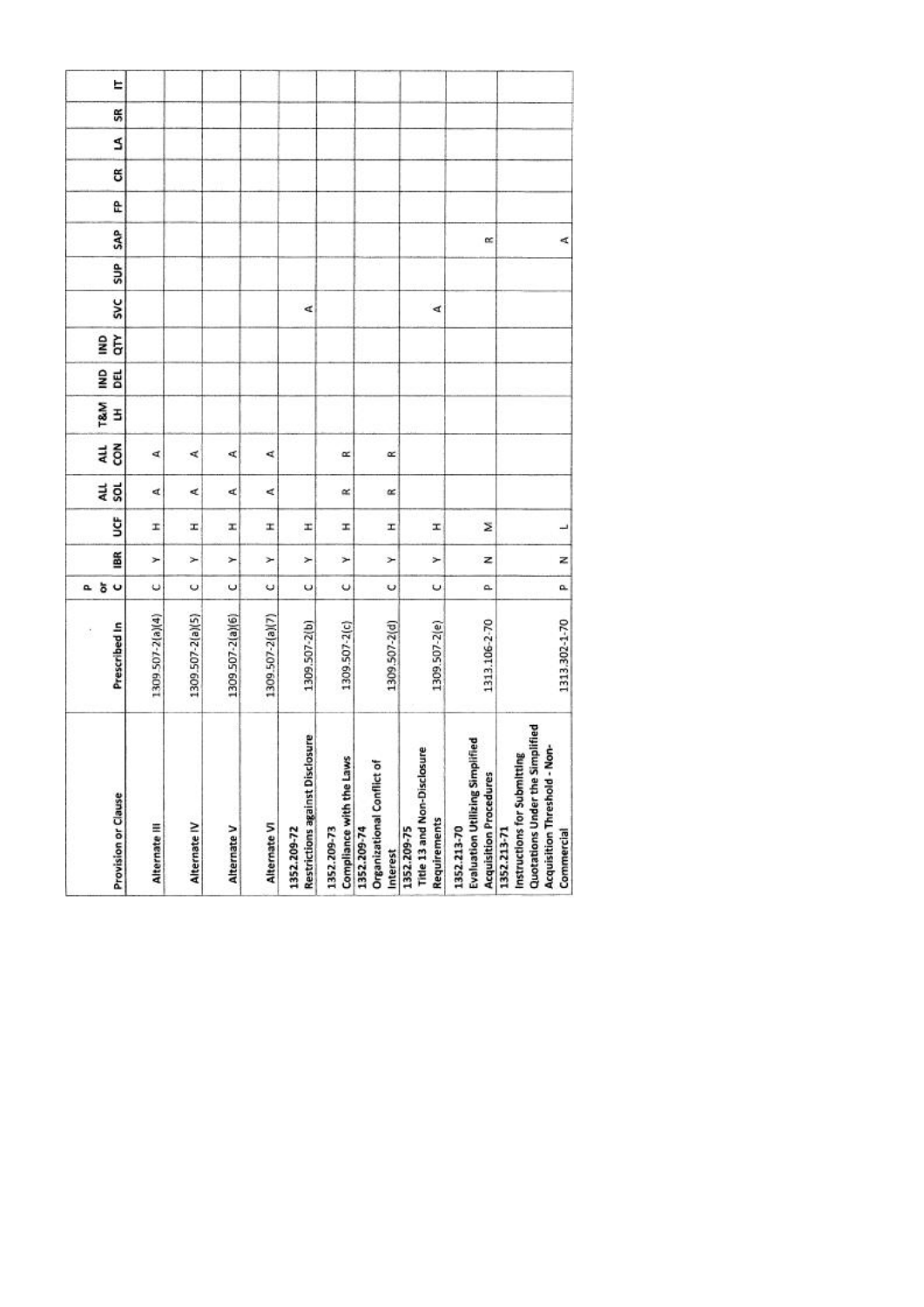| <b>Provision or Clause</b>                                                  | Prescribed In                            | 5 <sub>o</sub><br>۵. | 18R | ຮູ | 4L<br><b>SOL</b> | č<br>ALL | T&M<br>3 | BEL<br>ŝ | Ğ<br>SNI | <b>SVC</b> | SUP <sub></sub> | SAP | e | g | Ś | S | E |
|-----------------------------------------------------------------------------|------------------------------------------|----------------------|-----|----|------------------|----------|----------|----------|----------|------------|-----------------|-----|---|---|---|---|---|
| Proposal Preparation<br>1352.215-70                                         | 1315.204-570(a)(1)                       | a.                   | z   | ┙  | œ                |          |          |          |          |            |                 |     |   |   |   |   |   |
| Instructions for Oral<br>Presentations<br>1352.215-71                       | 1315.204-570(a)(2)                       | a.                   | z   | ┙  | ⋖                |          |          |          |          |            |                 |     |   |   |   |   |   |
| 1352.215-72<br>Inquiries                                                    | 1315.204-570(a)(3)                       | ۵                    | z   | پ  | ۰                |          |          |          |          |            |                 |     |   |   |   |   |   |
| Evaluation Quantities-Indefinite<br><b>Quantity Contract</b><br>1352.215-73 | 1315.204-570(b)(1)                       | a.                   | ×   | Σ  | ⋖                |          |          |          | ⋖        |            |                 |     |   |   |   |   |   |
| <b>Best Value Evaluation</b><br>1352.215-74                                 | 1315.204-570(b)(2)                       | a.                   | z   | ż  | ¢                |          |          |          |          |            |                 |     |   |   |   |   |   |
| <b>Evaluation Criteria</b><br>1352.215-75                                   | 1315.204-570(b)(3)<br>1315.204-570(b)(2) | a.                   | z   | z  | ⋖                |          |          |          |          |            |                 |     |   |   |   |   |   |
| Cost or Pricing Data<br>1352.215-76                                         | 1315.204-570(b)(4)                       | a.                   | ≻   | ب  | ⋖                |          |          |          |          |            |                 |     |   |   |   |   |   |
| Estimated and Allowable Costs<br>1352.216-70                                | 1316.307 (a)                             | ပ                    | z   | ß  |                  |          |          |          |          |            |                 |     |   | œ |   |   |   |
| Level of Effort (Cost-Plus-Fixed-<br>Fee, Term Contract)<br>1352.216-71     | 1316.307 (b)                             | U                    | z   | œ  |                  |          |          |          |          |            |                 |     |   | ∢ |   |   |   |
| Determination of Award Fee<br>1352.216-72                                   | 1316.405.2                               | $\circ$              | z   | œ  |                  |          |          |          |          |            |                 |     |   | ⋖ |   |   |   |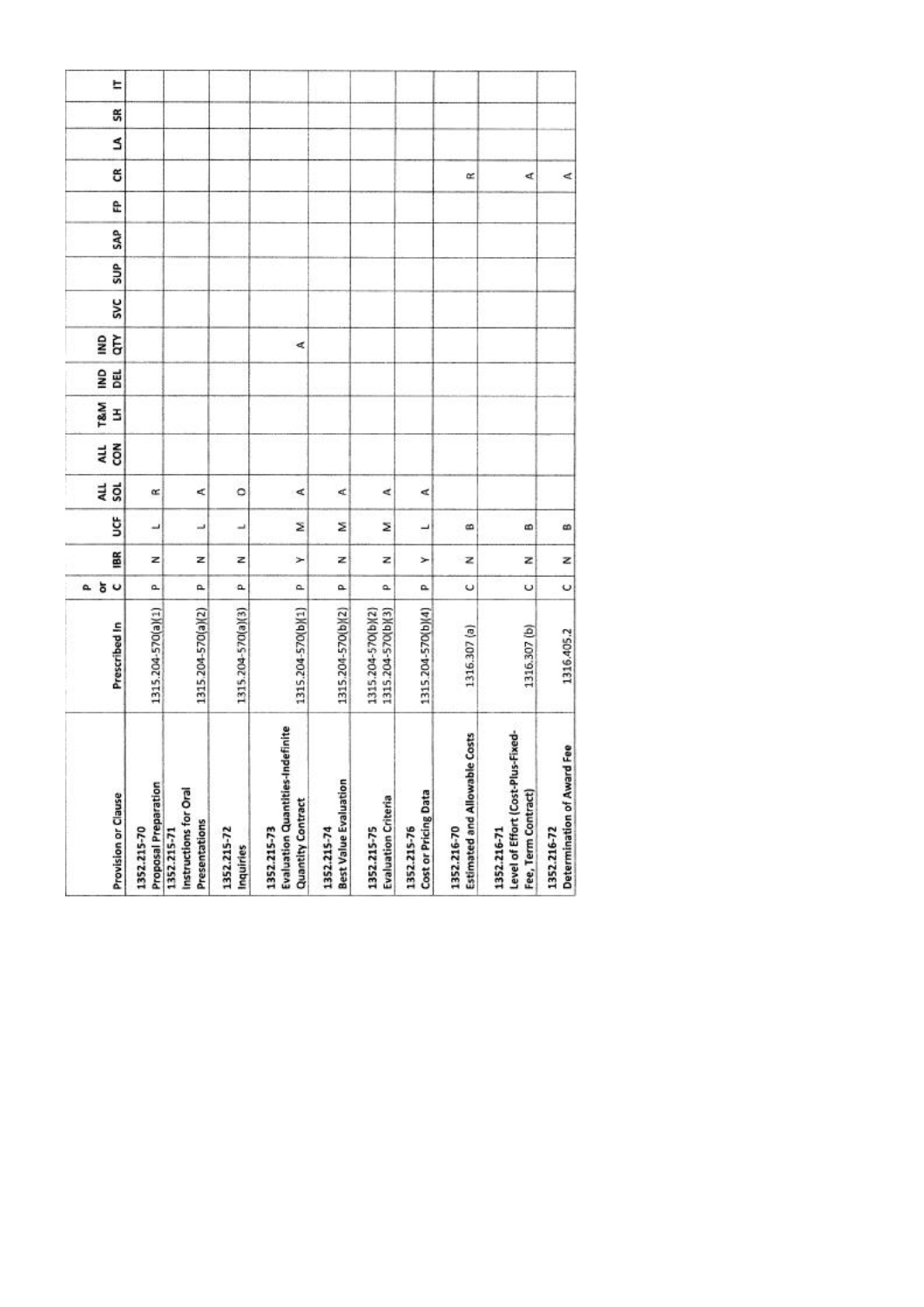| Distribution of Award Fee<br>Provision or Clause<br>1352.216-73<br>1352.216-74                        | Prescribed In<br>1316.406    | ăυ<br>$\ddot{\phantom{0}}$<br>۵ | BR<br>z | ğ<br>B | ALL<br><b>SOL</b> | č<br>ALL | T&M<br>E | gNI<br>BEL | GTY<br><b>ONI</b> | <b>SVC</b> | SUP | SAP | ĉ | g<br>₫ | S |
|-------------------------------------------------------------------------------------------------------|------------------------------|---------------------------------|---------|--------|-------------------|----------|----------|------------|-------------------|------------|-----|-----|---|--------|---|
| Minimum and Maximum<br><b>Contract Amounts</b><br>1352.216-75<br>Task Orders                          | 1316.501-2-70<br>1316.506(a) | $\circ$<br>U                    | Ż<br>Y  | H<br>œ |                   |          |          | ∢          | œ                 |            |     |     |   |        |   |
| Placement of Orders<br>1352.216-76                                                                    | 1316.506(b)                  | $\circ$                         | z       | O      |                   |          |          | œ          |                   |            |     |     |   |        |   |
| <b>Ceiling Price</b><br>1352.216-77                                                                   | 1316.601-70<br>1316.602-70   | U                               | z       | œ      |                   |          | œ        |            |                   |            |     |     |   |        |   |
| Section 8(a) Direct Award<br>1352.219-70                                                              | 1319811-3(a)                 | U                               | z       | I.     | ∢                 | ₫        |          |            |                   |            |     |     |   |        |   |
| Notification to Delay<br>Performance<br>1352.219-71                                                   | 1319.811-3(b)                | U                               | ×       | I.     | ∢                 | ∢        |          |            |                   |            |     |     |   |        |   |
| Concerns -<br>Notification of Competition<br>Limited to Eligible 8(a)<br>1352.219-72<br>Alternate III | 1319.811-3(c)                | U                               | z       | Ŧ      | ₫                 | ⋖        |          |            |                   |            |     |     |   |        |   |
| Rights in Data, Assignment of<br>1352.227-70<br>Copyright                                             | 1327.404-4(a)                | U                               | ×       | ×      | ∢                 | ¢        |          |            |                   |            |     |     |   |        |   |
| Insurance Coverage<br>1352.228-70                                                                     | 1328.310-70(a)               | $\circ$                         | z       | I      | ન                 | ⋖        |          |            |                   |            |     |     |   |        |   |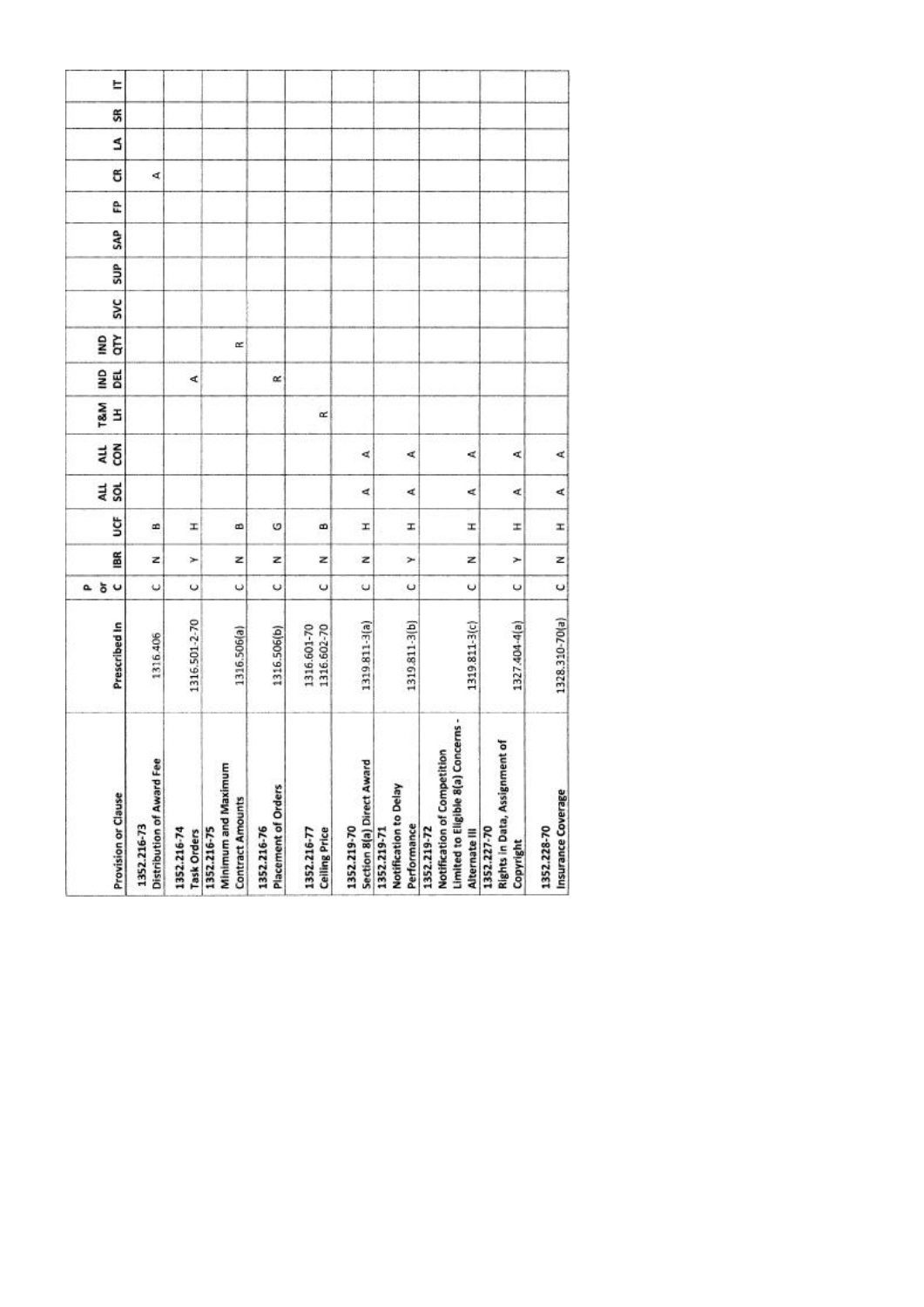| 1328.310-70(c) | 1328.310-70(d) | 1328.310-70(e)<br>1328.310-70(f) | 1328.310-70(e)<br>1328.310-70(g) | 1328.310-70(e)<br>1328.310-70(h) | 1328.310-70(i) | 1331.205-32 | 1331.205-70          | 1333.103(a) |
|----------------|----------------|----------------------------------|----------------------------------|----------------------------------|----------------|-------------|----------------------|-------------|
|                |                |                                  |                                  |                                  |                |             |                      |             |
| U              | U              | Ü                                | U                                | $\ddot{\phantom{0}}$             | ں              | Ü           | $\ddot{\phantom{0}}$ | ۵           |
| ×              | ×              | ×                                | z                                | ×                                | ×              | z           | ⊁                    | z           |
| Ŧ              | I              | I                                | I                                | I                                | I              | I           | x                    | پ           |
|                |                |                                  |                                  |                                  |                |             |                      | ∢           |
|                |                |                                  |                                  |                                  |                |             |                      |             |
|                |                |                                  |                                  |                                  |                |             | ₫                    |             |
|                |                |                                  |                                  |                                  |                |             |                      |             |
|                |                |                                  |                                  |                                  |                |             |                      |             |
|                |                |                                  |                                  |                                  |                |             |                      |             |
|                |                |                                  |                                  |                                  |                |             |                      |             |
|                |                |                                  |                                  |                                  |                |             |                      |             |
|                | 哎              |                                  |                                  |                                  |                |             |                      |             |
| ∢              |                |                                  |                                  |                                  | œ              | ₫           | ∢                    |             |
|                |                | A                                | ∢                                | d,                               |                |             |                      |             |
|                |                |                                  |                                  |                                  |                |             |                      |             |
|                |                |                                  |                                  |                                  |                |             |                      |             |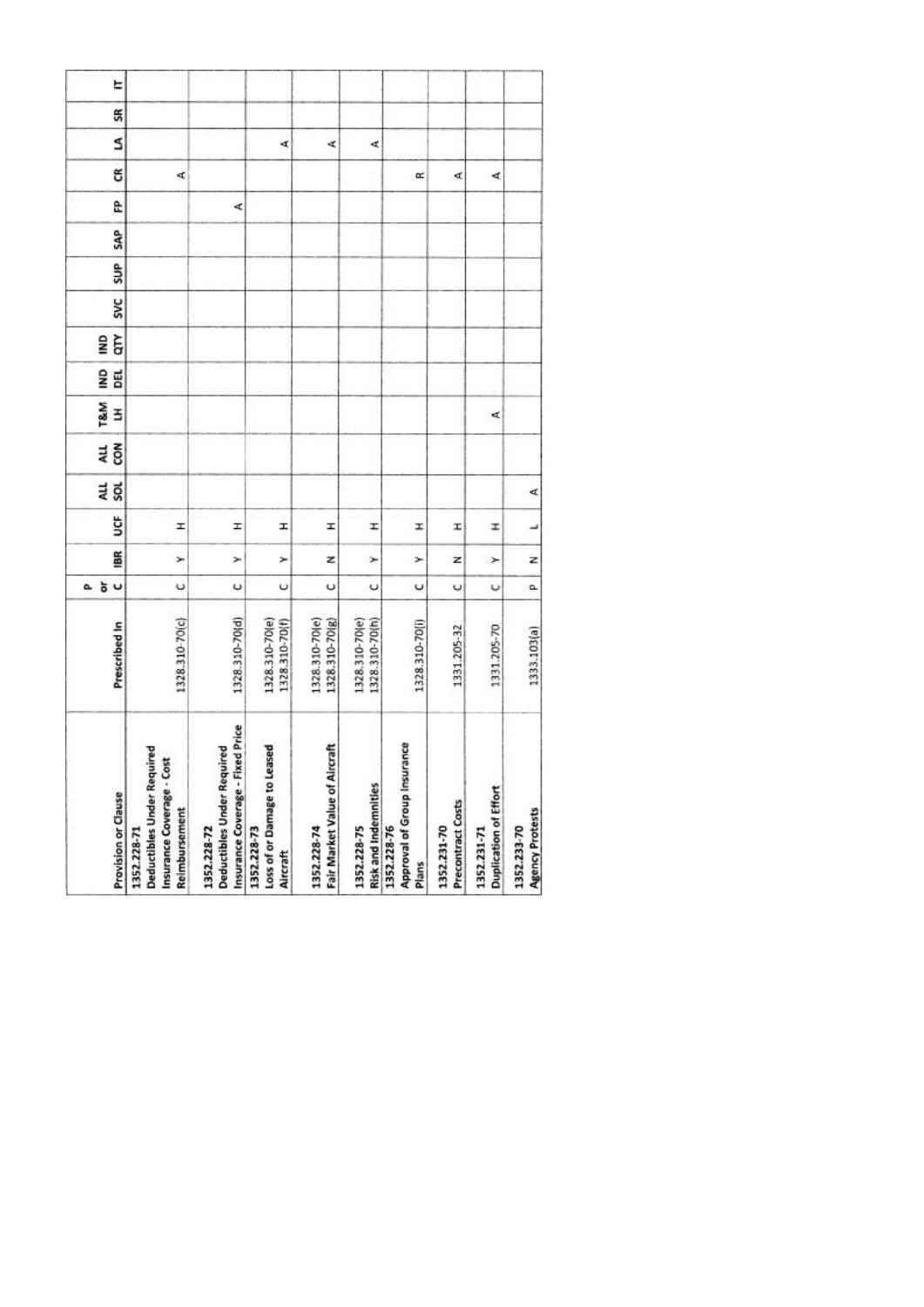| <b>Provision or Clause</b> | GAO and Court of Federal Claims<br>1352.233-71<br>Protests | Protection of Human Subjects<br>1352.235-70 | Protection of Human Subjects -<br>1352.235-71<br>Exemption | Protection of Human Subjects -<br>Institutional Approval<br>1352.235-72 | Subjects - After Initial Contract<br>Research Involving Human<br>1352.235-73<br>Award | Moderate Risk Contracts<br>Requirements - High or<br>Security Processing<br>1352.237-70 | Requirements - Low Risk<br>Security Processing<br>1352.237-71<br>Contracts | Requirements - National Security<br>Security Processing<br>1352.237-72<br>Contracts |
|----------------------------|------------------------------------------------------------|---------------------------------------------|------------------------------------------------------------|-------------------------------------------------------------------------|---------------------------------------------------------------------------------------|-----------------------------------------------------------------------------------------|----------------------------------------------------------------------------|-------------------------------------------------------------------------------------|
| Prescribed In              | 1333.104-70(a)                                             | 1335.006(a)                                 | 1335.006(b)                                                | 1335.006(c)                                                             | 1335.006(d)                                                                           | 1337.110-70(b)                                                                          | 1337.110-70(c)                                                             | 1337.110-70(d)                                                                      |
| 5 <sub>o</sub><br>o.       | a,                                                         | α                                           | $\circ$                                                    | $\cup$                                                                  | Ü                                                                                     | U                                                                                       | U                                                                          | $\cup$                                                                              |
| 18R                        | ≻                                                          | ⊁                                           | z                                                          | z                                                                       | ×                                                                                     | ×                                                                                       | ×                                                                          | $\geq$                                                                              |
| ğ                          | ٮ                                                          | ┙                                           | H                                                          | I                                                                       | I                                                                                     | Ŧ                                                                                       | x                                                                          | I                                                                                   |
| 4LL<br>SOL                 | ₫                                                          | ⋖                                           |                                                            |                                                                         |                                                                                       |                                                                                         |                                                                            |                                                                                     |
| con<br>ALL                 |                                                            |                                             | ₫                                                          | ⋖                                                                       | ⋖                                                                                     |                                                                                         |                                                                            |                                                                                     |
| T&M<br>3                   |                                                            |                                             |                                                            |                                                                         |                                                                                       |                                                                                         |                                                                            |                                                                                     |
| g<br>DEL                   |                                                            |                                             |                                                            |                                                                         |                                                                                       |                                                                                         |                                                                            |                                                                                     |
| qτγ<br>gMI                 |                                                            |                                             |                                                            |                                                                         |                                                                                       |                                                                                         |                                                                            |                                                                                     |
| <b>SVC</b>                 |                                                            |                                             |                                                            |                                                                         |                                                                                       | ¢                                                                                       | ⋖                                                                          | ₫                                                                                   |
| SUP                        |                                                            |                                             |                                                            |                                                                         |                                                                                       |                                                                                         |                                                                            |                                                                                     |
| SAP                        |                                                            |                                             |                                                            |                                                                         |                                                                                       |                                                                                         |                                                                            |                                                                                     |
| £                          |                                                            |                                             |                                                            |                                                                         |                                                                                       |                                                                                         |                                                                            |                                                                                     |
| g                          |                                                            |                                             |                                                            |                                                                         |                                                                                       |                                                                                         |                                                                            |                                                                                     |
| S                          |                                                            |                                             |                                                            |                                                                         |                                                                                       |                                                                                         |                                                                            |                                                                                     |
| SR                         |                                                            |                                             |                                                            |                                                                         |                                                                                       |                                                                                         |                                                                            |                                                                                     |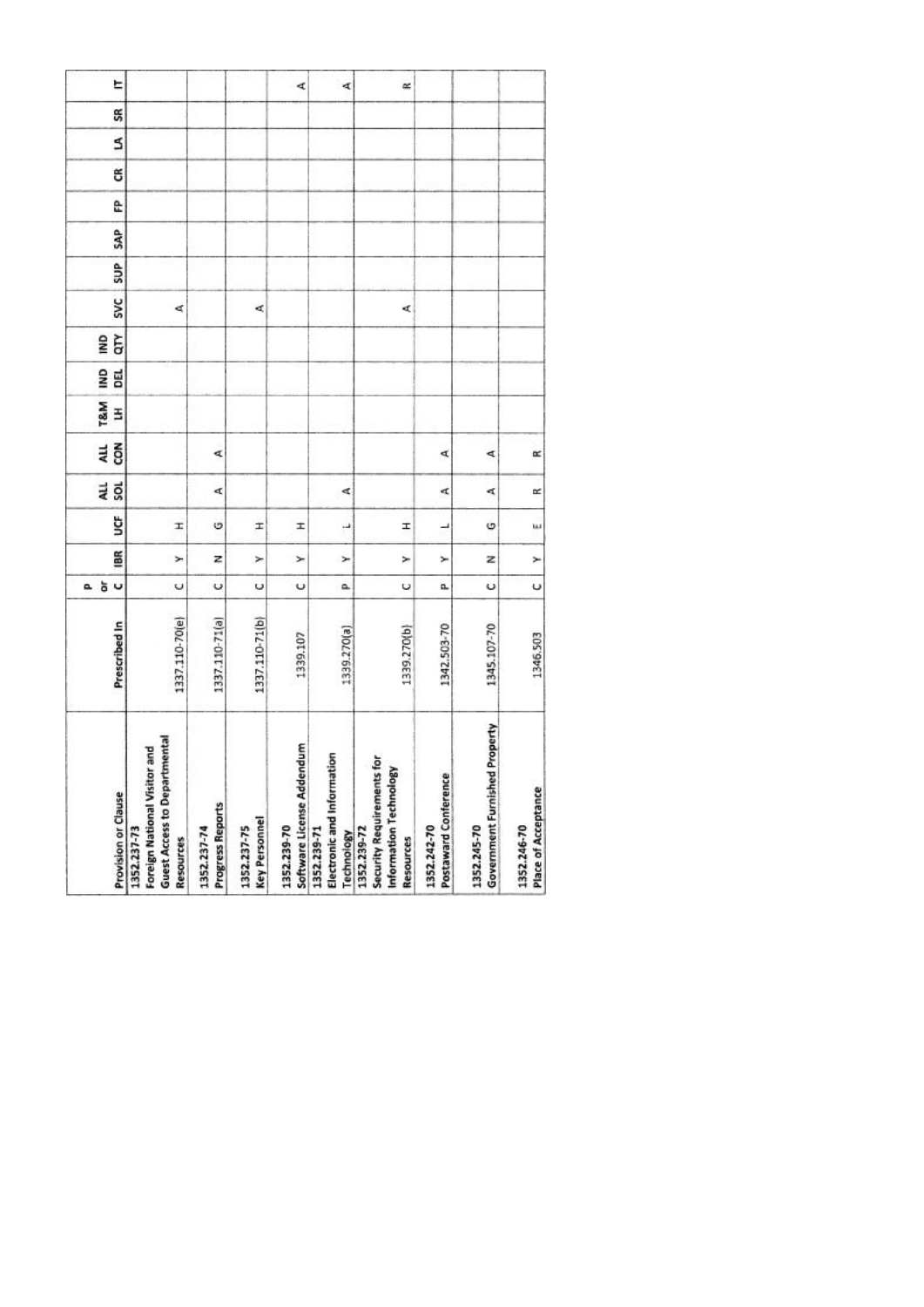| Provision or Clause  | Period of Performance<br>1352.270-70 | Conference and Site Visit<br>Pre-Bid / Pre-Proposal<br>1352.270-71 | of Doing<br>Inspection and Manner<br>1352.271-70<br><b>Work</b> | Invoicing Instructions for Ship<br>ъ<br>Method of Payment an<br>1352.271-71<br>Repair | <b>Additional Item Requirements</b><br>(AIR) - Growth Work<br>1352.271-72 | Schedule of Work<br>1352.271-73 | : Shipyard<br>Foreseeable Cost Factors<br>Pertaining to Different<br>1352.271-74<br>Locations | Delivery and Shifting of the<br>1352.271-75<br>Vessel | Performance<br>1352.271-76 |
|----------------------|--------------------------------------|--------------------------------------------------------------------|-----------------------------------------------------------------|---------------------------------------------------------------------------------------|---------------------------------------------------------------------------|---------------------------------|-----------------------------------------------------------------------------------------------|-------------------------------------------------------|----------------------------|
| Prescribed In        | 1370.101                             | 1370.102                                                           | 1371.101                                                        | 1371.102                                                                              | 1371.103                                                                  | 1371.104                        | 1371.105                                                                                      | 1371.106                                              | 1371.107                   |
| 5 <sub>o</sub><br>a. | $\circ$                              | û.                                                                 | U                                                               | ψ                                                                                     | U                                                                         | υ                               | o.                                                                                            | $\cup$                                                | $\cup$                     |
| iBR                  | z                                    | z                                                                  | ×                                                               | z                                                                                     | ×                                                                         | ×                               | z                                                                                             | ×                                                     | ×                          |
| ğ                    | u.                                   | $\overline{\phantom{a}}$                                           | X,                                                              | x                                                                                     | x                                                                         | x                               | x                                                                                             | x                                                     | x                          |
| au<br>Sol            | ⋖                                    | ₫                                                                  |                                                                 |                                                                                       |                                                                           |                                 |                                                                                               |                                                       |                            |
| 4LL<br>$\tilde{8}$   | ⋖                                    |                                                                    |                                                                 |                                                                                       |                                                                           |                                 |                                                                                               |                                                       |                            |
| <b>T&amp;M</b><br>3  |                                      |                                                                    |                                                                 |                                                                                       |                                                                           |                                 |                                                                                               |                                                       |                            |
| g<br><b>BEL</b>      |                                      |                                                                    |                                                                 |                                                                                       |                                                                           |                                 |                                                                                               |                                                       |                            |
| ξ<br>g               |                                      |                                                                    |                                                                 |                                                                                       |                                                                           |                                 |                                                                                               |                                                       |                            |
| <b>SVC</b>           |                                      |                                                                    |                                                                 |                                                                                       |                                                                           |                                 |                                                                                               |                                                       |                            |
| SUP <sub>1</sub>     |                                      |                                                                    |                                                                 |                                                                                       |                                                                           |                                 |                                                                                               |                                                       |                            |
| <b>SAP</b>           |                                      |                                                                    |                                                                 |                                                                                       |                                                                           |                                 |                                                                                               |                                                       |                            |
| £                    |                                      |                                                                    |                                                                 |                                                                                       |                                                                           |                                 |                                                                                               |                                                       |                            |
| g                    |                                      |                                                                    |                                                                 |                                                                                       |                                                                           |                                 |                                                                                               |                                                       |                            |
| S                    |                                      |                                                                    |                                                                 |                                                                                       |                                                                           |                                 |                                                                                               |                                                       |                            |
| SR                   |                                      |                                                                    | œ                                                               | œ                                                                                     | œ                                                                         | $\approx$                       | œ                                                                                             | ≺                                                     | œ                          |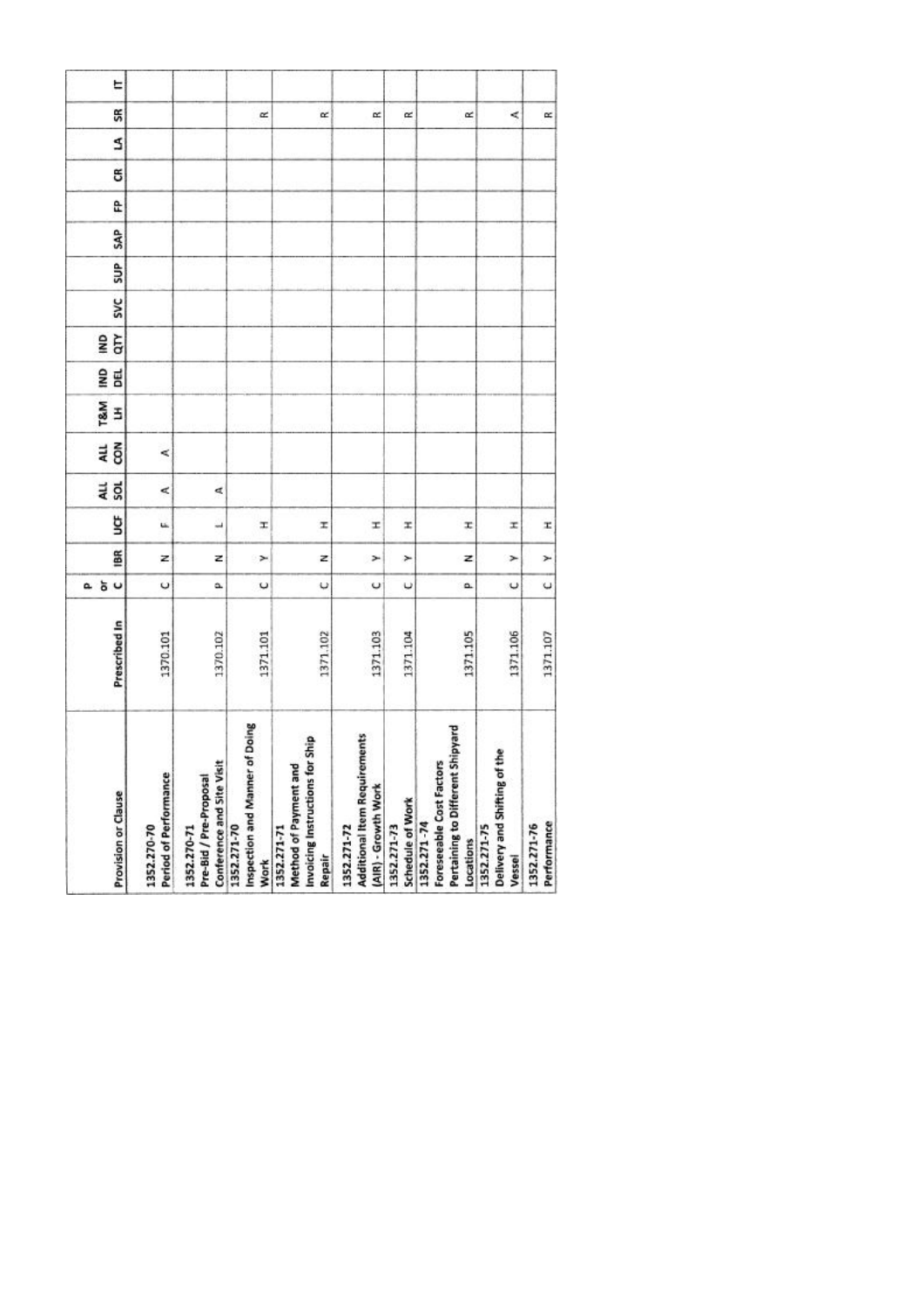| Provision or Clause                                                                                         | Prescribed In | $\cup$<br>ŏ<br>ā.    | 186 | ğ | au<br>sol | ALL<br>con | <b>T&amp;M</b><br>3 | g<br>DEL | qτγ<br>g | <b>SVC</b> | SUP | SAP | £ | g | S | SR        |
|-------------------------------------------------------------------------------------------------------------|---------------|----------------------|-----|---|-----------|------------|---------------------|----------|----------|------------|-----|-----|---|---|---|-----------|
| 1352.271-77<br>Delays                                                                                       | 1371.108      | U                    | ×   | x |           |            |                     |          |          |            |     |     |   |   |   | œ         |
| <b>Government Furnished Property</b><br>Minimization of Delay Due to<br>1352.271-78                         | 1371.109      | $\ddot{\phantom{0}}$ | ×   | I |           |            |                     |          |          |            |     |     |   |   |   | $\propto$ |
| Liability and Insurance<br>1352.271-79                                                                      | 1371.110      | U                    | ×   | x |           |            |                     |          |          |            |     |     |   |   |   | œ         |
| 1352.271-80<br>Title                                                                                        | 1371.111      | $\circ$              | ×   | x |           |            |                     |          |          |            |     |     |   |   |   | œ         |
| Discharge of Liens<br>1352.271-81                                                                           | 1371.112      | U                    | ×   | H |           |            |                     |          |          |            |     |     |   |   |   | œ         |
| Health<br><b>Standards for Ship Repair</b><br>Occupational Safety and<br>Department of Labor<br>1352.271-82 | 1371.113      | a                    | ×   | I |           |            |                     |          |          |            |     |     |   |   |   | ¢         |
| Government Review, Comment,<br>Acceptance and Approval<br>1352.271-83                                       | 1371.114      | $\circ$              | ×   | x |           |            |                     |          |          |            |     |     |   |   |   | œ         |
| Access to the Vessel<br>1352.271-84                                                                         | 1371.115      | U                    | ×   | z |           |            |                     |          |          |            |     |     |   |   |   | $\alpha$  |
| Documentation of Requests for<br>Equitable Adjustment<br>1352.271-85                                        | 1371.116      | $\circ$              | ×   | x |           |            |                     |          |          |            |     |     |   |   |   | $\simeq$  |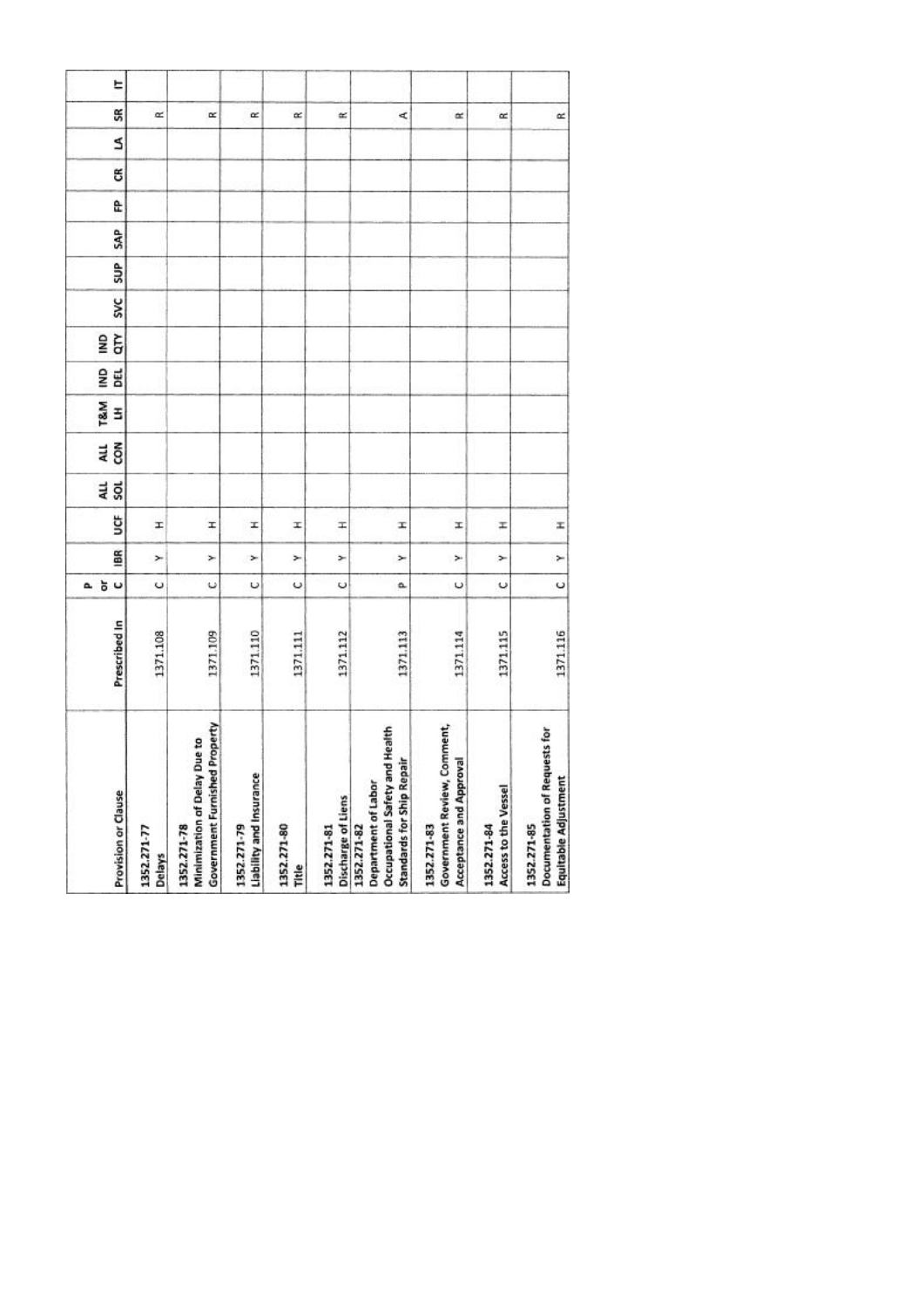|    | <b>Provision or Clause</b> | 1352.271-86<br>Lay Days | <b>Changes - Ship Repair</b><br>1352.271-87 | 1352.271-88<br>Guarantees | <b>Temporary Services</b><br>1352.271-89 | Insurance Requirements<br>1352.271-90 |
|----|----------------------------|-------------------------|---------------------------------------------|---------------------------|------------------------------------------|---------------------------------------|
|    | Prescribed In              | 1371.117                | 1371.118                                    | 1371.119                  | 371.120                                  | 1371.121                              |
| a. | U<br>ð                     | U                       | Ü                                           | U                         | U                                        | Ü                                     |
|    | 18R                        | ⊁                       | $\geq$                                      | z                         | ×                                        | z                                     |
|    | š                          | I                       | I                                           | x                         | I                                        | I                                     |
|    | an<br>Sol                  |                         |                                             |                           |                                          |                                       |
|    | 전<br>GR                    |                         |                                             |                           |                                          |                                       |
|    | T&M<br>3                   |                         |                                             |                           |                                          |                                       |
|    | gwl<br>闻                   |                         |                                             |                           |                                          |                                       |
|    | qτγ<br>g                   |                         |                                             |                           |                                          |                                       |
|    | <b>SVC</b>                 |                         |                                             |                           |                                          |                                       |
|    | SUP <sub></sub>            |                         |                                             |                           |                                          |                                       |
|    | SAP                        |                         |                                             |                           |                                          |                                       |
|    | e                          |                         |                                             |                           |                                          |                                       |
|    | ස                          |                         |                                             |                           |                                          |                                       |
|    | s                          |                         |                                             |                           |                                          |                                       |
|    | SR                         | œ                       | œ                                           | œ                         | œ                                        | $\approx$                             |
|    | E                          |                         |                                             |                           |                                          |                                       |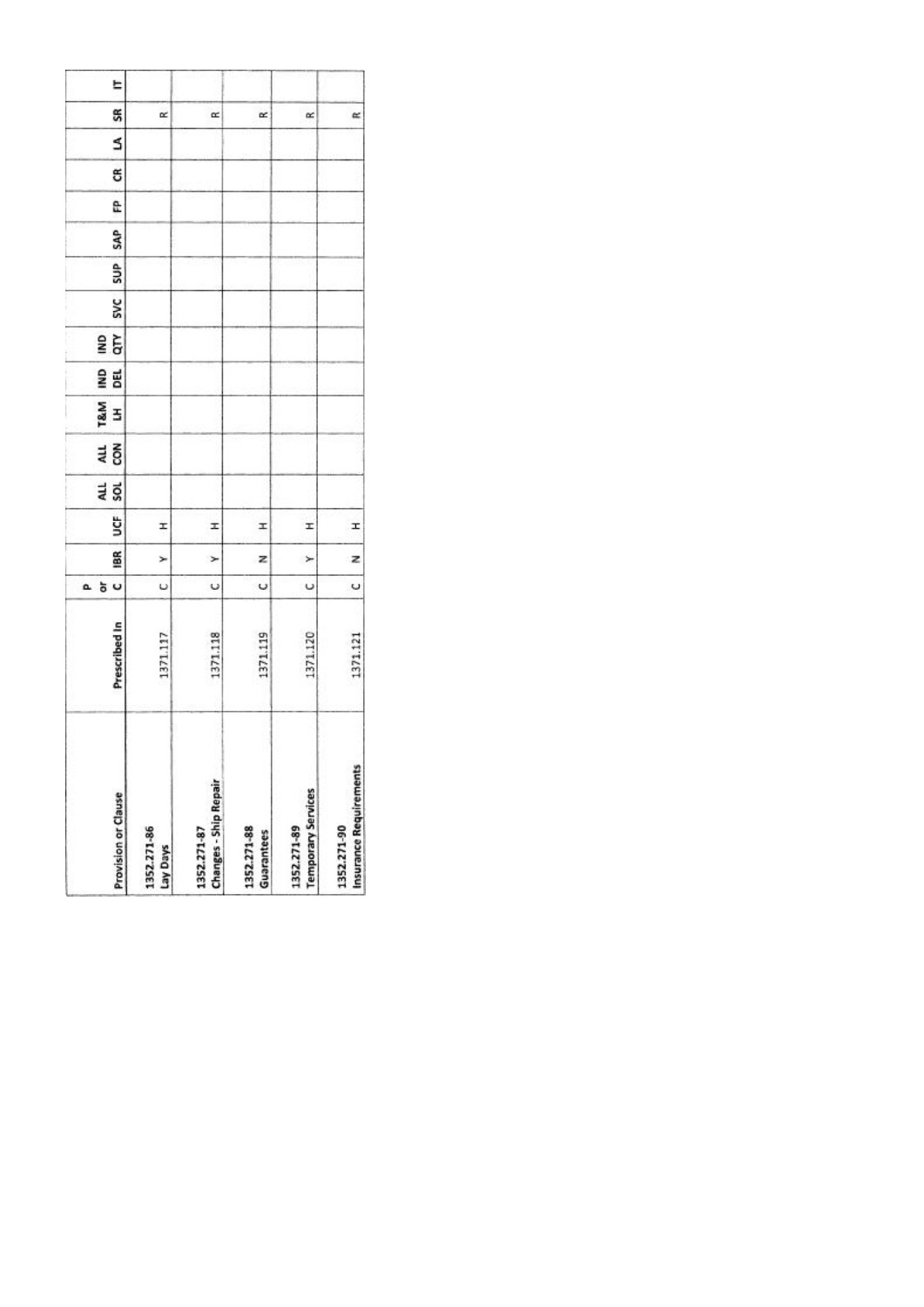| Provision or Clause | Alternate III    | Alternate IV     | Alternate V      | Alternate VI     | <b>Restrictions against Disclosure</b><br>1352.209-72 | Compliance with the Laws<br>1352.209-73 | đ<br>Organizational Conflict<br>1352.209-74<br>Interest | Title 13 and Non-Disclosure<br>Requirements<br>1352.209-75 | <b>Evaluation Utilizing Simplified</b><br><b>Acquisition Procedures</b><br>1352.213-70 | Quotations Under the Simplified<br>Non-<br>Instructions for Submitting<br>Acquisition Threshold -<br>1352.213-71<br>Commercial |
|---------------------|------------------|------------------|------------------|------------------|-------------------------------------------------------|-----------------------------------------|---------------------------------------------------------|------------------------------------------------------------|----------------------------------------------------------------------------------------|--------------------------------------------------------------------------------------------------------------------------------|
| Prescribed In<br>đ  | 1309 507-2(a)(4) | 1309.507-2(a)(5) | 1309.507-2(a)(6) | 1309.507-2(a)(7) | 1309.507-2(b)                                         | 1309.507-2(c)                           | 1309.507-2(d)                                           | 1309.507-2(e)                                              | 1313.106-2-70                                                                          | 1313.302-1-70                                                                                                                  |
| 5 <sub>o</sub><br>α | U                | ပ                | $\cup$           | $\breve{}$       | Ü                                                     | U                                       | U                                                       | U                                                          | a.                                                                                     | a                                                                                                                              |
| 18R                 | ×                | Y                | ×                | ×                | ×                                                     | ×                                       | ×                                                       | r                                                          | z                                                                                      | z                                                                                                                              |
| ğ                   | I                | ×                | x                | x                | x                                                     | H                                       | I                                                       | I                                                          | z                                                                                      | H                                                                                                                              |
| ALL<br>SQL          | Æ                | ⋖                | ď                | ∢                |                                                       | α                                       | œ                                                       |                                                            |                                                                                        |                                                                                                                                |
| con<br>4LL          | ₫                | ∢                | ¢                | ⋖                |                                                       | œ                                       | œ                                                       |                                                            |                                                                                        |                                                                                                                                |
| T&M<br>3            |                  |                  |                  |                  |                                                       |                                         |                                                         |                                                            |                                                                                        |                                                                                                                                |
| g<br>BEL            |                  |                  |                  |                  |                                                       |                                         |                                                         |                                                            |                                                                                        |                                                                                                                                |
| qTY<br>gMI          |                  |                  |                  |                  |                                                       |                                         |                                                         |                                                            |                                                                                        |                                                                                                                                |
| <b>SVC</b>          |                  |                  |                  |                  | ₫                                                     |                                         |                                                         | ∢                                                          |                                                                                        |                                                                                                                                |
| SUP <sub>1</sub>    |                  |                  |                  |                  |                                                       |                                         |                                                         |                                                            |                                                                                        |                                                                                                                                |
| <b>SAP</b>          |                  |                  |                  |                  |                                                       |                                         |                                                         |                                                            | œ                                                                                      | ⋖                                                                                                                              |
| e                   |                  |                  |                  |                  |                                                       |                                         |                                                         |                                                            |                                                                                        |                                                                                                                                |
| g                   |                  |                  |                  |                  |                                                       |                                         |                                                         |                                                            |                                                                                        |                                                                                                                                |
| \$                  |                  |                  |                  |                  |                                                       |                                         |                                                         |                                                            |                                                                                        |                                                                                                                                |
| SR                  |                  |                  |                  |                  |                                                       |                                         |                                                         |                                                            |                                                                                        |                                                                                                                                |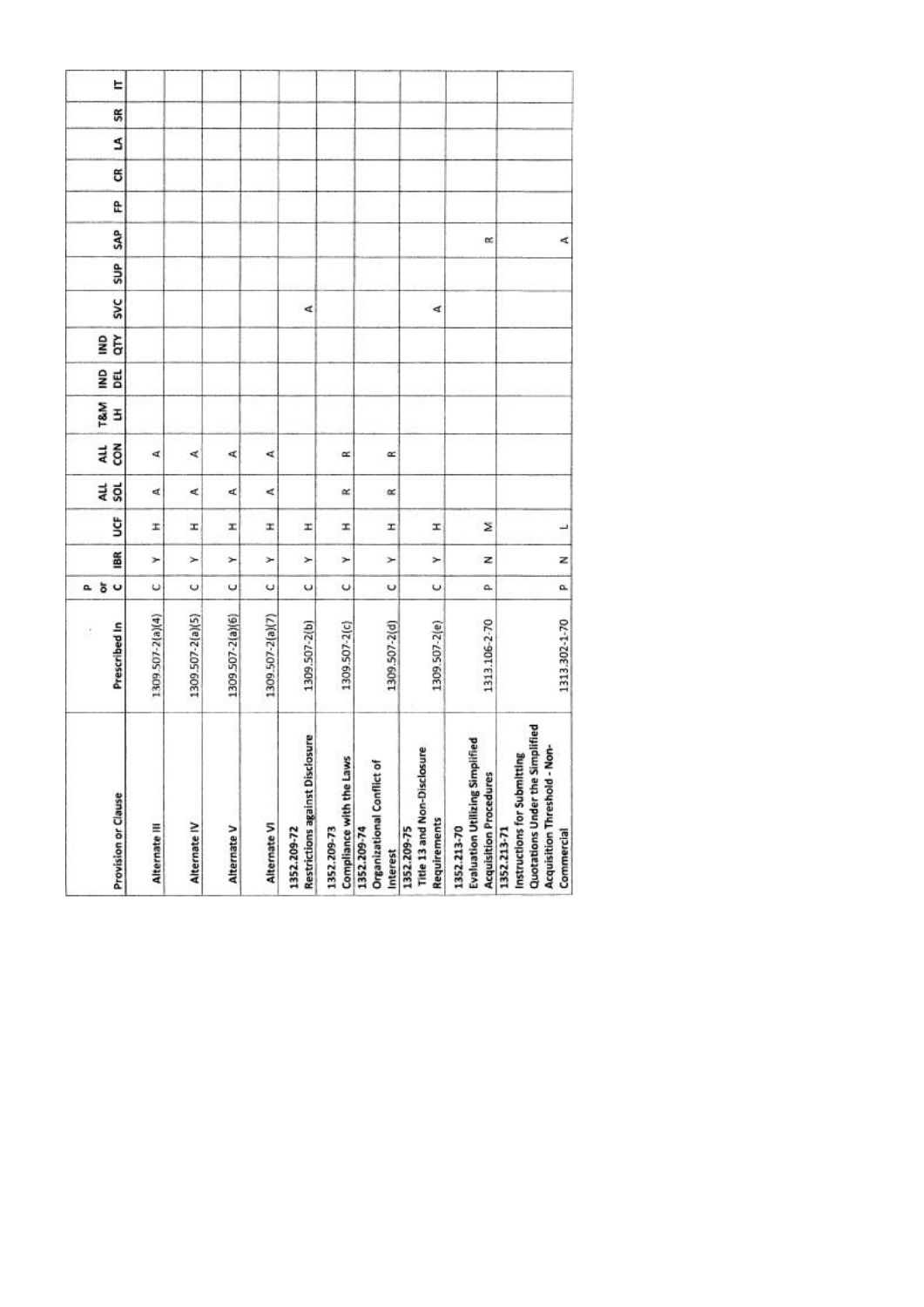| <b>Provision or Clause</b>                                                  | Prescribed In                            | 5 <sub>o</sub><br>۵. | 18R | ຮູ | 4L<br><b>SOL</b> | č<br>ALL | T&M<br>3 | BEL<br>ŝ | Ğ<br>SNI | <b>SVC</b> | SUP <sub></sub> | SAP | e | g | Ś | S | E |
|-----------------------------------------------------------------------------|------------------------------------------|----------------------|-----|----|------------------|----------|----------|----------|----------|------------|-----------------|-----|---|---|---|---|---|
| Proposal Preparation<br>1352.215-70                                         | 1315.204-570(a)(1)                       | a.                   | z   | ┙  | œ                |          |          |          |          |            |                 |     |   |   |   |   |   |
| Instructions for Oral<br>Presentations<br>1352.215-71                       | 1315.204-570(a)(2)                       | a.                   | z   | ┙  | ⋖                |          |          |          |          |            |                 |     |   |   |   |   |   |
| 1352.215-72<br>Inquiries                                                    | 1315.204-570(a)(3)                       | ۵                    | z   | پ  | ۰                |          |          |          |          |            |                 |     |   |   |   |   |   |
| Evaluation Quantities-Indefinite<br><b>Quantity Contract</b><br>1352.215-73 | 1315.204-570(b)(1)                       | a.                   | ×   | Σ  | ⋖                |          |          |          | ⋖        |            |                 |     |   |   |   |   |   |
| <b>Best Value Evaluation</b><br>1352.215-74                                 | 1315.204-570(b)(2)                       | a.                   | z   | ż  | ¢                |          |          |          |          |            |                 |     |   |   |   |   |   |
| <b>Evaluation Criteria</b><br>1352.215-75                                   | 1315.204-570(b)(3)<br>1315.204-570(b)(2) | a.                   | z   | z  | ⋖                |          |          |          |          |            |                 |     |   |   |   |   |   |
| Cost or Pricing Data<br>1352.215-76                                         | 1315.204-570(b)(4)                       | a.                   | ≻   | ب  | ⋖                |          |          |          |          |            |                 |     |   |   |   |   |   |
| Estimated and Allowable Costs<br>1352.216-70                                | 1316.307 (a)                             | ပ                    | z   | ß  |                  |          |          |          |          |            |                 |     |   | œ |   |   |   |
| Level of Effort (Cost-Plus-Fixed-<br>Fee, Term Contract)<br>1352.216-71     | 1316.307 (b)                             | U                    | z   | œ  |                  |          |          |          |          |            |                 |     |   | ∢ |   |   |   |
| Determination of Award Fee<br>1352.216-72                                   | 1316.405.2                               | $\circ$              | z   | œ  |                  |          |          |          |          |            |                 |     |   | ⋖ |   |   |   |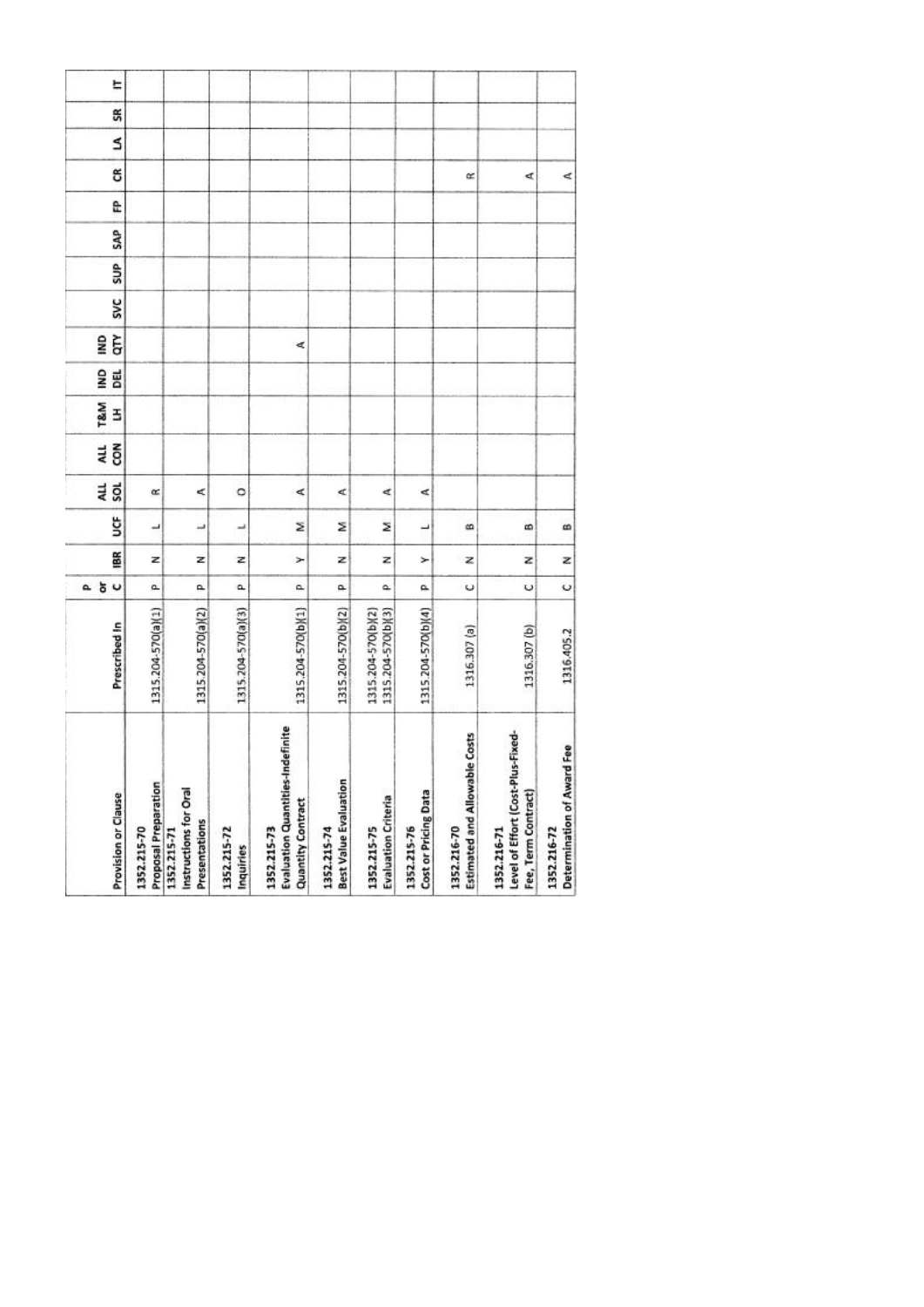| Distribution of Award Fee<br>Provision or Clause<br>1352.216-73<br>1352.216-74                        | Prescribed In<br>1316.406    | ăυ<br>$\ddot{\phantom{0}}$<br>۵ | BR<br>z | ğ<br>B | ALL<br><b>SOL</b> | č<br>ALL | T&M<br>E | gNI<br>BEL | GTY<br><b>ONI</b> | <b>SVC</b> | SUP | SAP | ĉ | g<br>₫ | S |
|-------------------------------------------------------------------------------------------------------|------------------------------|---------------------------------|---------|--------|-------------------|----------|----------|------------|-------------------|------------|-----|-----|---|--------|---|
| Minimum and Maximum<br><b>Contract Amounts</b><br>1352.216-75<br>Task Orders                          | 1316.501-2-70<br>1316.506(a) | $\circ$<br>U                    | Ż<br>Y  | H<br>œ |                   |          |          | ∢          | œ                 |            |     |     |   |        |   |
| Placement of Orders<br>1352.216-76                                                                    | 1316.506(b)                  | $\circ$                         | z       | O      |                   |          |          | œ          |                   |            |     |     |   |        |   |
| <b>Ceiling Price</b><br>1352.216-77                                                                   | 1316.601-70<br>1316.602-70   | U                               | z       | œ      |                   |          | œ        |            |                   |            |     |     |   |        |   |
| Section 8(a) Direct Award<br>1352.219-70                                                              | 1319811-3(a)                 | U                               | z       | I.     | ∢                 | ₫        |          |            |                   |            |     |     |   |        |   |
| Notification to Delay<br>Performance<br>1352.219-71                                                   | 1319.811-3(b)                | U                               | ×       | I.     | ∢                 | ∢        |          |            |                   |            |     |     |   |        |   |
| Concerns -<br>Notification of Competition<br>Limited to Eligible 8(a)<br>1352.219-72<br>Alternate III | 1319.811-3(c)                | U                               | z       | Ŧ      | ₫                 | ⋖        |          |            |                   |            |     |     |   |        |   |
| Rights in Data, Assignment of<br>1352.227-70<br>Copyright                                             | 1327.404-4(a)                | U                               | ×       | ×      | ∢                 | ¢        |          |            |                   |            |     |     |   |        |   |
| Insurance Coverage<br>1352.228-70                                                                     | 1328.310-70(a)               | $\circ$                         | z       | I      | ન                 | ⋖        |          |            |                   |            |     |     |   |        |   |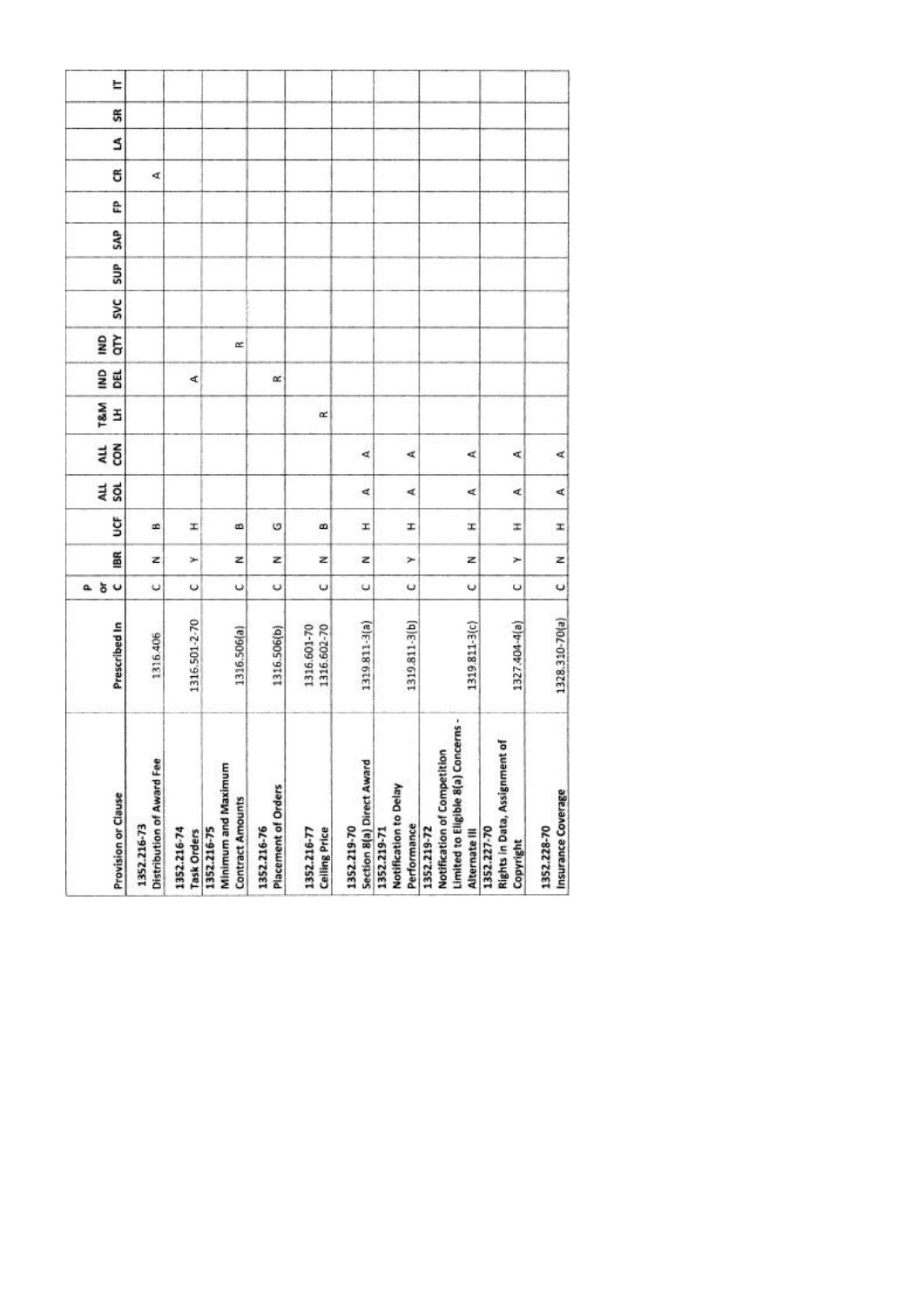| 1328.310-70(c) | 1328.310-70(d) | 1328.310-70(e)<br>1328.310-70(f) | 1328.310-70(e)<br>1328.310-70(g) | 1328.310-70(e)<br>1328.310-70(h) | 1328.310-70(i) | 1331.205-32 | 1331.205-70          | 1333.103(a) |
|----------------|----------------|----------------------------------|----------------------------------|----------------------------------|----------------|-------------|----------------------|-------------|
|                |                |                                  |                                  |                                  |                |             |                      |             |
| U              | U              | Ü                                | U                                | $\ddot{\phantom{0}}$             | ں              | Ü           | $\ddot{\phantom{0}}$ | ۵           |
| ×              | ×              | ×                                | z                                | ×                                | ×              | z           | ⊁                    | z           |
| Ŧ              | I              | I                                | I                                | I                                | I              | I           | x                    | پ           |
|                |                |                                  |                                  |                                  |                |             |                      | ∢           |
|                |                |                                  |                                  |                                  |                |             |                      |             |
|                |                |                                  |                                  |                                  |                |             | ₫                    |             |
|                |                |                                  |                                  |                                  |                |             |                      |             |
|                |                |                                  |                                  |                                  |                |             |                      |             |
|                |                |                                  |                                  |                                  |                |             |                      |             |
|                |                |                                  |                                  |                                  |                |             |                      |             |
|                |                |                                  |                                  |                                  |                |             |                      |             |
|                | 哎              |                                  |                                  |                                  |                |             |                      |             |
| ∢              |                |                                  |                                  |                                  | œ              | ₫           | ∢                    |             |
|                |                | A                                | ∢                                | d,                               |                |             |                      |             |
|                |                |                                  |                                  |                                  |                |             |                      |             |
|                |                |                                  |                                  |                                  |                |             |                      |             |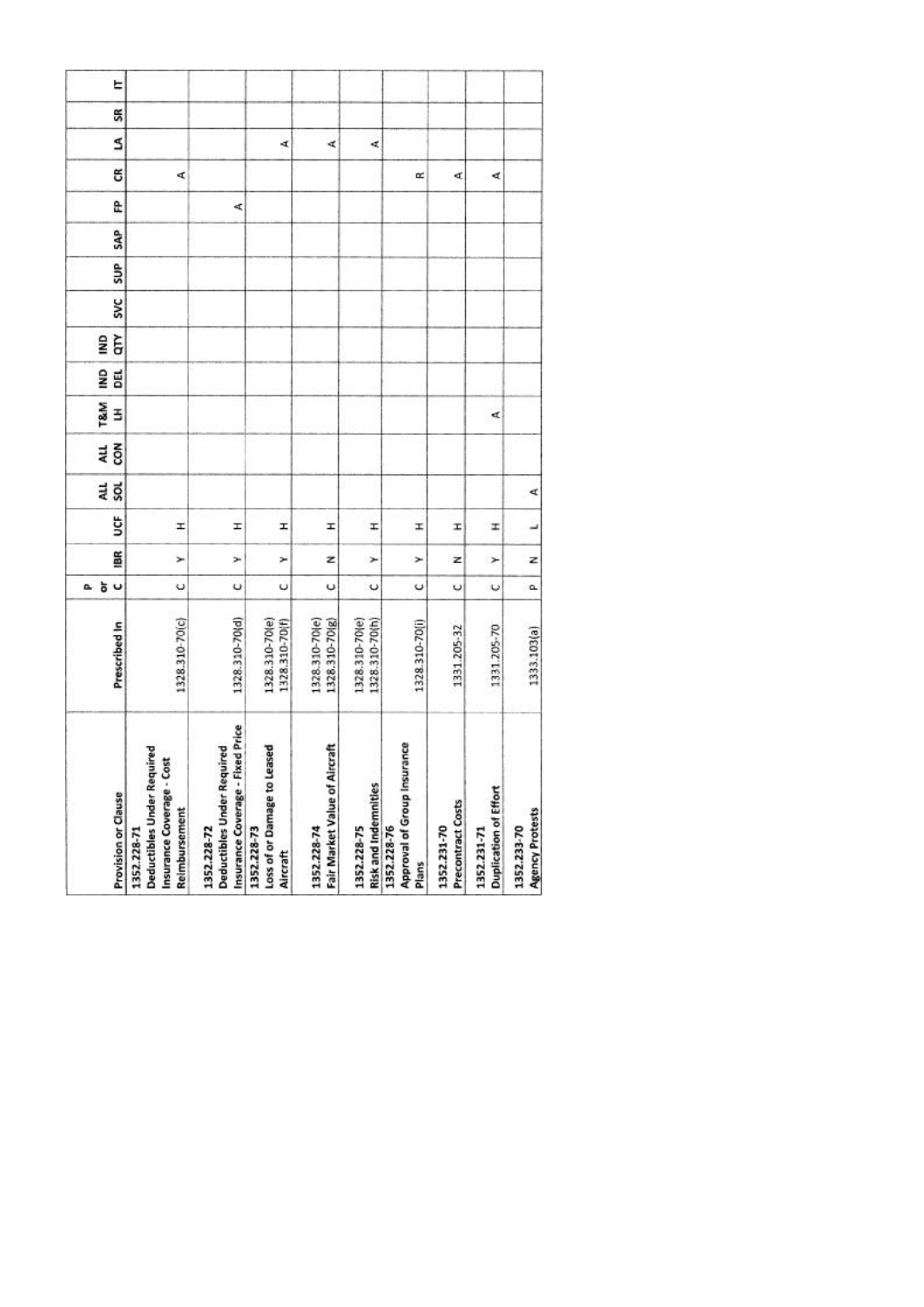| <b>Provision or Clause</b> | GAO and Court of Federal Claims<br>1352.233-71<br>Protests | Protection of Human Subjects<br>1352.235-70 | Protection of Human Subjects -<br>1352.235-71<br>Exemption | Protection of Human Subjects -<br>Institutional Approval<br>1352.235-72 | Subjects - After Initial Contract<br>Research Involving Human<br>1352.235-73<br>Award | Moderate Risk Contracts<br>Requirements - High or<br>Security Processing<br>1352.237-70 | Requirements - Low Risk<br>Security Processing<br>1352.237-71<br>Contracts | Requirements - National Security<br>Security Processing<br>1352.237-72<br>Contracts |
|----------------------------|------------------------------------------------------------|---------------------------------------------|------------------------------------------------------------|-------------------------------------------------------------------------|---------------------------------------------------------------------------------------|-----------------------------------------------------------------------------------------|----------------------------------------------------------------------------|-------------------------------------------------------------------------------------|
| Prescribed In              | 1333.104-70(a)                                             | 1335.006(a)                                 | 1335.006(b)                                                | 1335.006(c)                                                             | 1335.006(d)                                                                           | 1337.110-70(b)                                                                          | 1337.110-70(c)                                                             | 1337.110-70(d)                                                                      |
| 5 <sub>o</sub><br>o.       | a,                                                         | α                                           | $\circ$                                                    | $\cup$                                                                  | Ü                                                                                     | U                                                                                       | U                                                                          | $\cup$                                                                              |
| 18R                        | ≻                                                          | ⊁                                           | z                                                          | z                                                                       | ×                                                                                     | ×                                                                                       | ×                                                                          | $\geq$                                                                              |
| ğ                          | ٮ                                                          | ┙                                           | H                                                          | I                                                                       | I                                                                                     | Ŧ                                                                                       | x                                                                          | I                                                                                   |
| 4LL<br>š                   | ₫                                                          | ⋖                                           |                                                            |                                                                         |                                                                                       |                                                                                         |                                                                            |                                                                                     |
| con<br>ALL                 |                                                            |                                             | ₫                                                          | ⋖                                                                       | ⋖                                                                                     |                                                                                         |                                                                            |                                                                                     |
| T&M<br>3                   |                                                            |                                             |                                                            |                                                                         |                                                                                       |                                                                                         |                                                                            |                                                                                     |
| g<br>DEL                   |                                                            |                                             |                                                            |                                                                         |                                                                                       |                                                                                         |                                                                            |                                                                                     |
| qτγ<br>gMI                 |                                                            |                                             |                                                            |                                                                         |                                                                                       |                                                                                         |                                                                            |                                                                                     |
| <b>SVC</b>                 |                                                            |                                             |                                                            |                                                                         |                                                                                       | ¢                                                                                       | ⋖                                                                          | ₫                                                                                   |
| SUP                        |                                                            |                                             |                                                            |                                                                         |                                                                                       |                                                                                         |                                                                            |                                                                                     |
| SAP                        |                                                            |                                             |                                                            |                                                                         |                                                                                       |                                                                                         |                                                                            |                                                                                     |
| £                          |                                                            |                                             |                                                            |                                                                         |                                                                                       |                                                                                         |                                                                            |                                                                                     |
| g                          |                                                            |                                             |                                                            |                                                                         |                                                                                       |                                                                                         |                                                                            |                                                                                     |
| S                          |                                                            |                                             |                                                            |                                                                         |                                                                                       |                                                                                         |                                                                            |                                                                                     |
| SR                         |                                                            |                                             |                                                            |                                                                         |                                                                                       |                                                                                         |                                                                            |                                                                                     |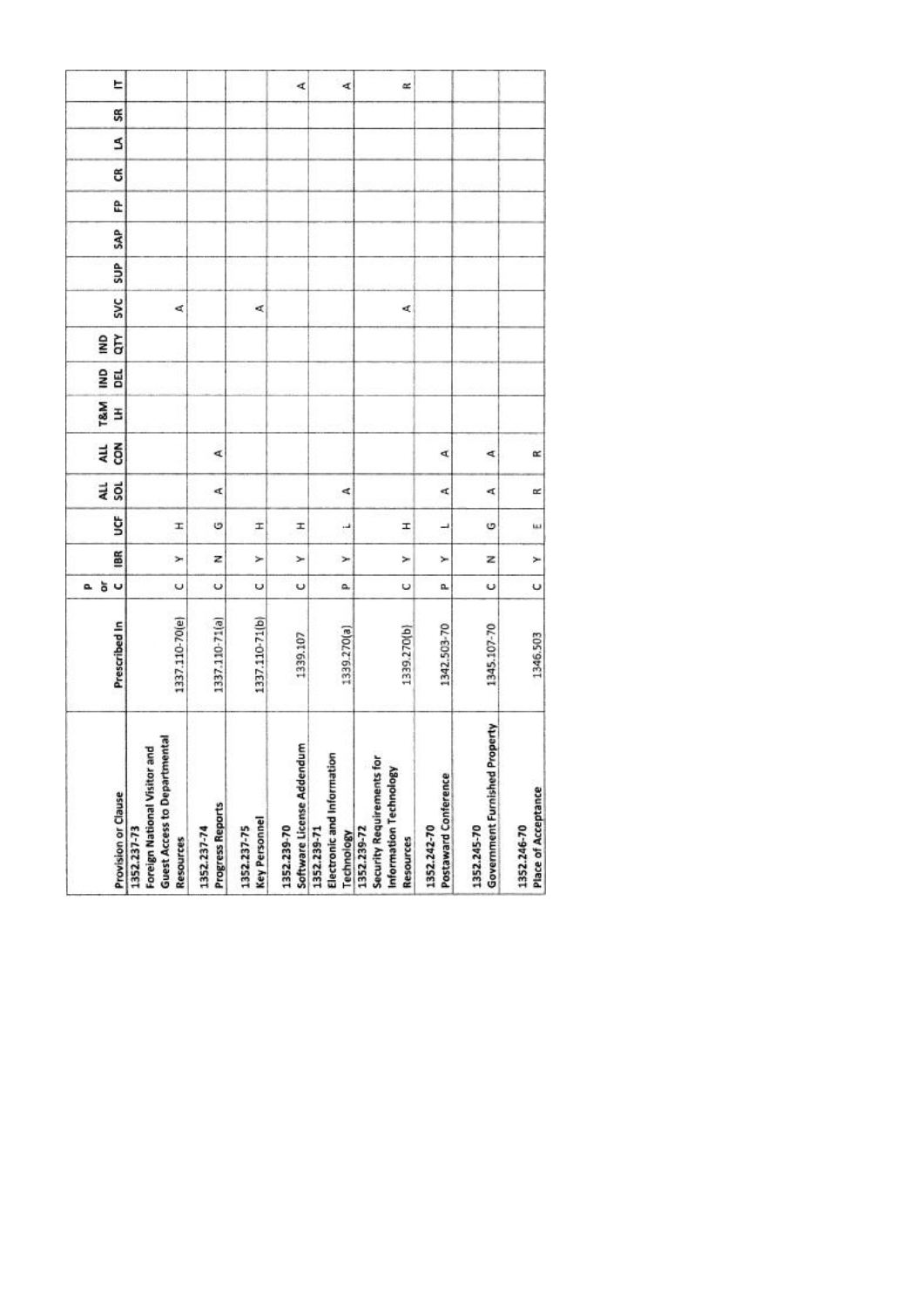| Provision or Clause  | Period of Performance<br>1352.270-70 | Conference and Site Visit<br>Pre-Bid / Pre-Proposal<br>1352.270-71 | of Doing<br>Inspection and Manner<br>1352.271-70<br><b>Work</b> | Invoicing Instructions for Ship<br>ъ<br>Method of Payment an<br>1352.271-71<br>Repair | <b>Additional Item Requirements</b><br>(AIR) - Growth Work<br>1352.271-72 | Schedule of Work<br>1352.271-73 | : Shipyard<br>Foreseeable Cost Factors<br>Pertaining to Different<br>1352.271-74<br>Locations | Delivery and Shifting of the<br>1352.271-75<br>Vessel | Performance<br>1352.271-76 |
|----------------------|--------------------------------------|--------------------------------------------------------------------|-----------------------------------------------------------------|---------------------------------------------------------------------------------------|---------------------------------------------------------------------------|---------------------------------|-----------------------------------------------------------------------------------------------|-------------------------------------------------------|----------------------------|
| Prescribed In        | 1370.101                             | 1370.102                                                           | 1371.101                                                        | 1371.102                                                                              | 1371.103                                                                  | 1371.104                        | 1371.105                                                                                      | 1371.106                                              | 1371.107                   |
| 5 <sub>o</sub><br>a. | $\circ$                              | û.                                                                 | U                                                               | ψ                                                                                     | U                                                                         | υ                               | o.                                                                                            | $\cup$                                                | $\cup$                     |
| iBR                  | z                                    | z                                                                  | ×                                                               | z                                                                                     | ×                                                                         | ×                               | z                                                                                             | ×                                                     | ×                          |
| ğ                    | u.                                   | $\overline{\phantom{a}}$                                           | T.                                                              | x                                                                                     | x                                                                         | x                               | x                                                                                             | x                                                     | x                          |
| au<br>Sol            | ⋖                                    | ₫                                                                  |                                                                 |                                                                                       |                                                                           |                                 |                                                                                               |                                                       |                            |
| 4LL<br>$\tilde{8}$   | ⋖                                    |                                                                    |                                                                 |                                                                                       |                                                                           |                                 |                                                                                               |                                                       |                            |
| <b>T&amp;M</b><br>3  |                                      |                                                                    |                                                                 |                                                                                       |                                                                           |                                 |                                                                                               |                                                       |                            |
| g<br><b>BEL</b>      |                                      |                                                                    |                                                                 |                                                                                       |                                                                           |                                 |                                                                                               |                                                       |                            |
| ξ<br>g               |                                      |                                                                    |                                                                 |                                                                                       |                                                                           |                                 |                                                                                               |                                                       |                            |
| <b>SVC</b>           |                                      |                                                                    |                                                                 |                                                                                       |                                                                           |                                 |                                                                                               |                                                       |                            |
| SUP <sub>1</sub>     |                                      |                                                                    |                                                                 |                                                                                       |                                                                           |                                 |                                                                                               |                                                       |                            |
| <b>SAP</b>           |                                      |                                                                    |                                                                 |                                                                                       |                                                                           |                                 |                                                                                               |                                                       |                            |
| £                    |                                      |                                                                    |                                                                 |                                                                                       |                                                                           |                                 |                                                                                               |                                                       |                            |
| g                    |                                      |                                                                    |                                                                 |                                                                                       |                                                                           |                                 |                                                                                               |                                                       |                            |
| S                    |                                      |                                                                    |                                                                 |                                                                                       |                                                                           |                                 |                                                                                               |                                                       |                            |
| SR                   |                                      |                                                                    | œ                                                               | œ                                                                                     | œ                                                                         | $\approx$                       | œ                                                                                             | ≺                                                     | œ                          |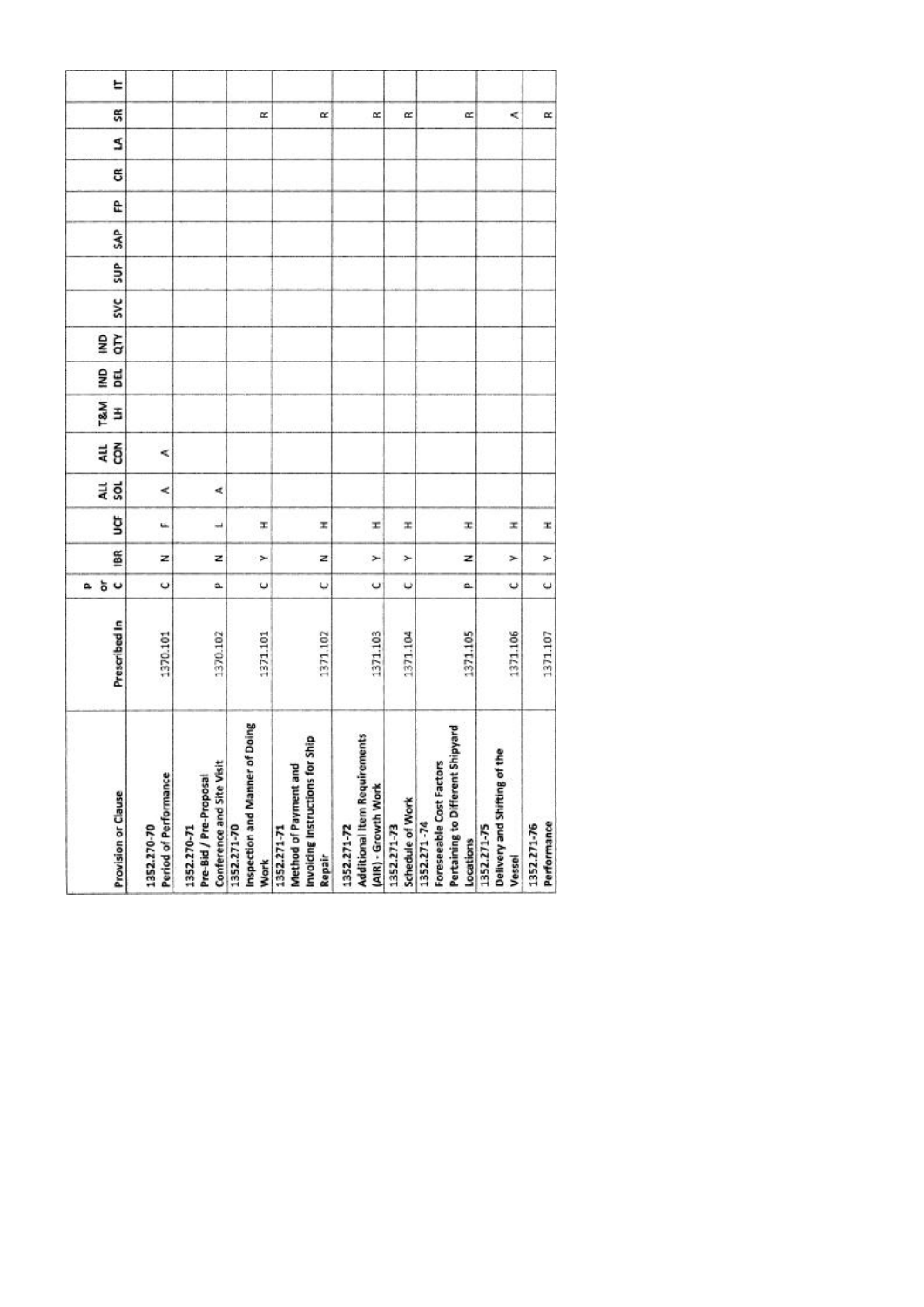| Provision or Clause                                                                                         | Prescribed In | $\cup$<br>ŏ<br>ā.    | 186 | ğ | au<br>sol | ALL<br>con | <b>T&amp;M</b><br>3 | g<br>DEL | qτγ<br>g | <b>SVC</b> | SUP | SAP | £ | g | S | SR        |
|-------------------------------------------------------------------------------------------------------------|---------------|----------------------|-----|---|-----------|------------|---------------------|----------|----------|------------|-----|-----|---|---|---|-----------|
| 1352.271-77<br>Delays                                                                                       | 1371.108      | U                    | ×   | x |           |            |                     |          |          |            |     |     |   |   |   | œ         |
| <b>Government Furnished Property</b><br>Minimization of Delay Due to<br>1352.271-78                         | 1371.109      | $\ddot{\phantom{0}}$ | ×   | I |           |            |                     |          |          |            |     |     |   |   |   | $\propto$ |
| Liability and Insurance<br>1352.271-79                                                                      | 1371.110      | U                    | ×   | x |           |            |                     |          |          |            |     |     |   |   |   | œ         |
| 1352.271-80<br>Title                                                                                        | 1371.111      | $\circ$              | ×   | x |           |            |                     |          |          |            |     |     |   |   |   | œ         |
| Discharge of Liens<br>1352.271-81                                                                           | 1371.112      | U                    | ×   | H |           |            |                     |          |          |            |     |     |   |   |   | œ         |
| Health<br><b>Standards for Ship Repair</b><br>Occupational Safety and<br>Department of Labor<br>1352.271-82 | 1371.113      | a                    | ×   | I |           |            |                     |          |          |            |     |     |   |   |   | ¢         |
| Government Review, Comment,<br>Acceptance and Approval<br>1352.271-83                                       | 1371.114      | $\circ$              | ×   | x |           |            |                     |          |          |            |     |     |   |   |   | œ         |
| Access to the Vessel<br>1352.271-84                                                                         | 1371.115      | U                    | ×   | z |           |            |                     |          |          |            |     |     |   |   |   | $\alpha$  |
| Documentation of Requests for<br>Equitable Adjustment<br>1352.271-85                                        | 1371.116      | $\circ$              | ×   | x |           |            |                     |          |          |            |     |     |   |   |   | $\simeq$  |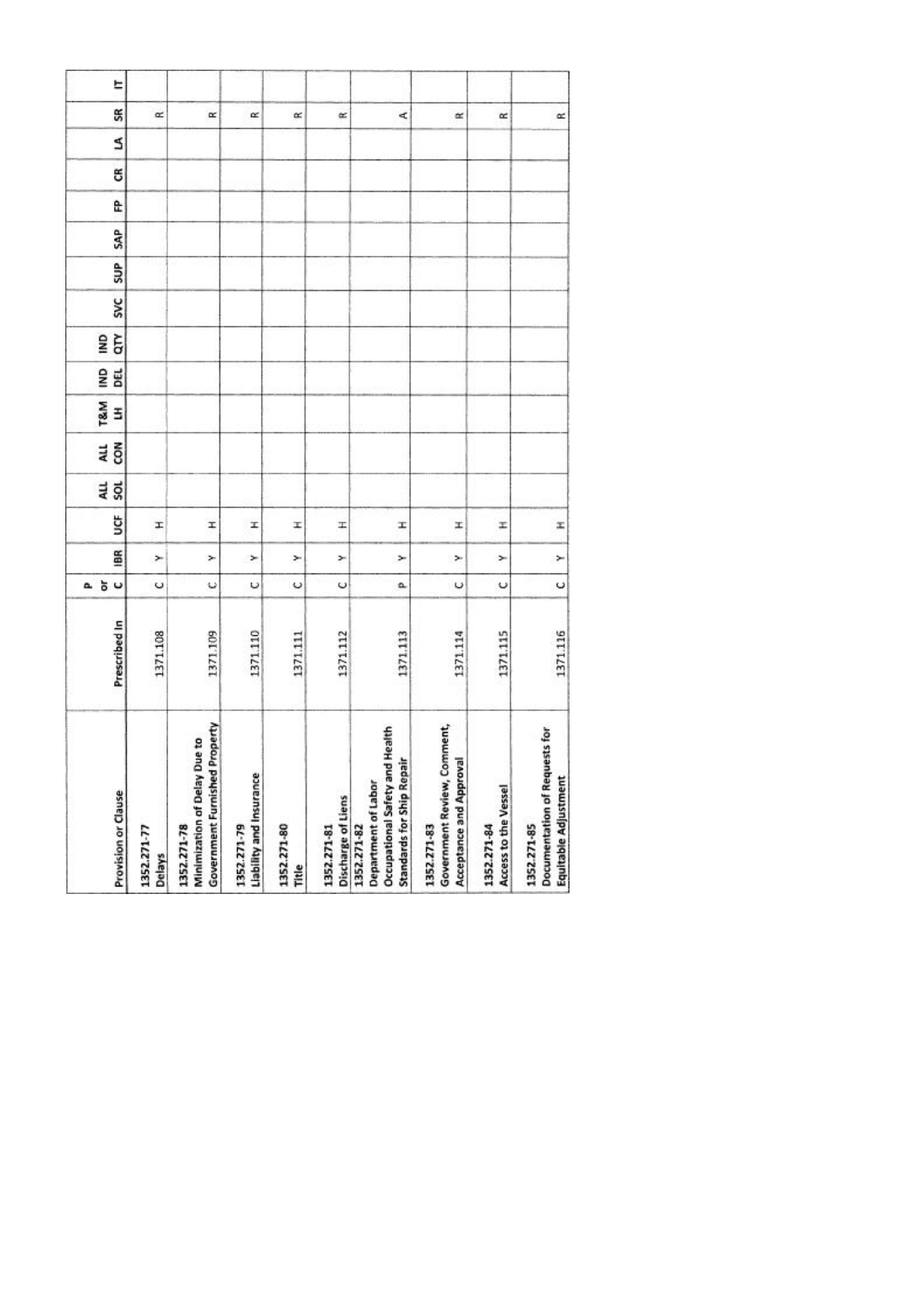|    | <b>Provision or Clause</b> | 1352.271-86<br>Lay Days | <b>Changes - Ship Repair</b><br>1352.271-87 | 1352.271-88<br>Guarantees | <b>Temporary Services</b><br>1352.271-89 | Insurance Requirements<br>1352.271-90 |
|----|----------------------------|-------------------------|---------------------------------------------|---------------------------|------------------------------------------|---------------------------------------|
|    | Prescribed In              | 1371.117                | 1371.118                                    | 1371.119                  | 371.120                                  | 1371.121                              |
| a. | U<br>ð                     | U                       | Ü                                           | U                         | U                                        | Ü                                     |
|    | 18R                        | ⊁                       | $\geq$                                      | z                         | ×                                        | z                                     |
|    | š                          | I                       | I                                           | x                         | I                                        | I                                     |
|    | an<br>Sol                  |                         |                                             |                           |                                          |                                       |
|    | 전<br>GR                    |                         |                                             |                           |                                          |                                       |
|    | T&M<br>3                   |                         |                                             |                           |                                          |                                       |
|    | gwl<br>瞗                   |                         |                                             |                           |                                          |                                       |
|    | qτγ<br>g                   |                         |                                             |                           |                                          |                                       |
|    | <b>SVC</b>                 |                         |                                             |                           |                                          |                                       |
|    | SUP <sub></sub>            |                         |                                             |                           |                                          |                                       |
|    | SAP                        |                         |                                             |                           |                                          |                                       |
|    | e                          |                         |                                             |                           |                                          |                                       |
|    | ස                          |                         |                                             |                           |                                          |                                       |
|    | s                          |                         |                                             |                           |                                          |                                       |
|    | SR                         | œ                       | œ                                           | œ                         | œ                                        | $\approx$                             |
|    | E                          |                         |                                             |                           |                                          |                                       |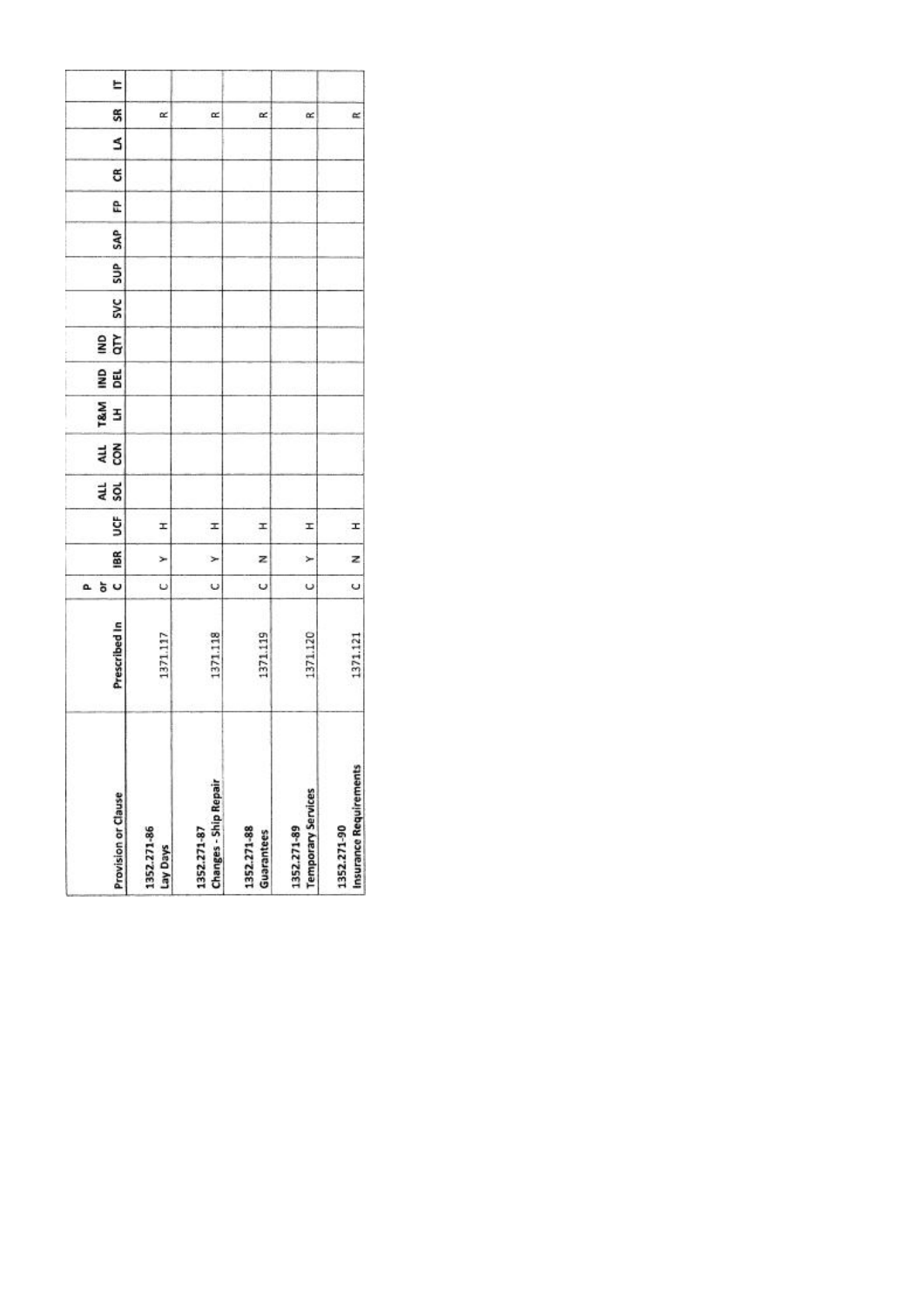| <b>Provision or Clause</b>                                                  | Prescribed In                            | 5 <sub>o</sub><br>۵. | 18R | ຮູ | 4L<br><b>SOL</b> | č<br>ALL | T&M<br>3 | BEL<br>9NI | Ğ<br>1ND | <b>SVC</b> | SUP <sub></sub> | SAP | e | g | Ś | S | E |
|-----------------------------------------------------------------------------|------------------------------------------|----------------------|-----|----|------------------|----------|----------|------------|----------|------------|-----------------|-----|---|---|---|---|---|
| Proposal Preparation<br>1352.215-70                                         | 1315.204-570(a)(1)                       | a.                   | z   | ┙  | œ                |          |          |            |          |            |                 |     |   |   |   |   |   |
| Instructions for Oral<br>Presentations<br>1352.215-71                       | 1315.204-570(a)(2)                       | a.                   | z   | ┙  | ⋖                |          |          |            |          |            |                 |     |   |   |   |   |   |
| 1352.215-72<br>Inquiries                                                    | 1315.204-570(a)(3)                       | ۵                    | z   | پ  | ۰                |          |          |            |          |            |                 |     |   |   |   |   |   |
| Evaluation Quantities-Indefinite<br><b>Quantity Contract</b><br>1352.215-73 | 1315.204-570(b)(1)                       | a.                   | ×   | Σ  | ⋖                |          |          |            | ⋖        |            |                 |     |   |   |   |   |   |
| <b>Best Value Evaluation</b><br>1352.215-74                                 | 1315.204-570(b)(2)                       | a.                   | z   | ż  | ¢                |          |          |            |          |            |                 |     |   |   |   |   |   |
| <b>Evaluation Criteria</b><br>1352.215-75                                   | 1315.204-570(b)(3)<br>1315.204-570(b)(2) | a.                   | z   | z  | ⋖                |          |          |            |          |            |                 |     |   |   |   |   |   |
| Cost or Pricing Data<br>1352.215-76                                         | 1315.204-570(b)(4)                       | a.                   | ≻   | ب  | ⋖                |          |          |            |          |            |                 |     |   |   |   |   |   |
| Estimated and Allowable Costs<br>1352.216-70                                | 1316.307 (a)                             | ပ                    | z   | ß  |                  |          |          |            |          |            |                 |     |   | œ |   |   |   |
| Level of Effort (Cost-Plus-Fixed-<br>Fee, Term Contract)<br>1352.216-71     | 1316.307 (b)                             | U                    | z   | œ  |                  |          |          |            |          |            |                 |     |   | ∢ |   |   |   |
| Determination of Award Fee<br>1352.216-72                                   | 1316.405.2                               | $\circ$              | z   | œ  |                  |          |          |            |          |            |                 |     |   | ⋖ |   |   |   |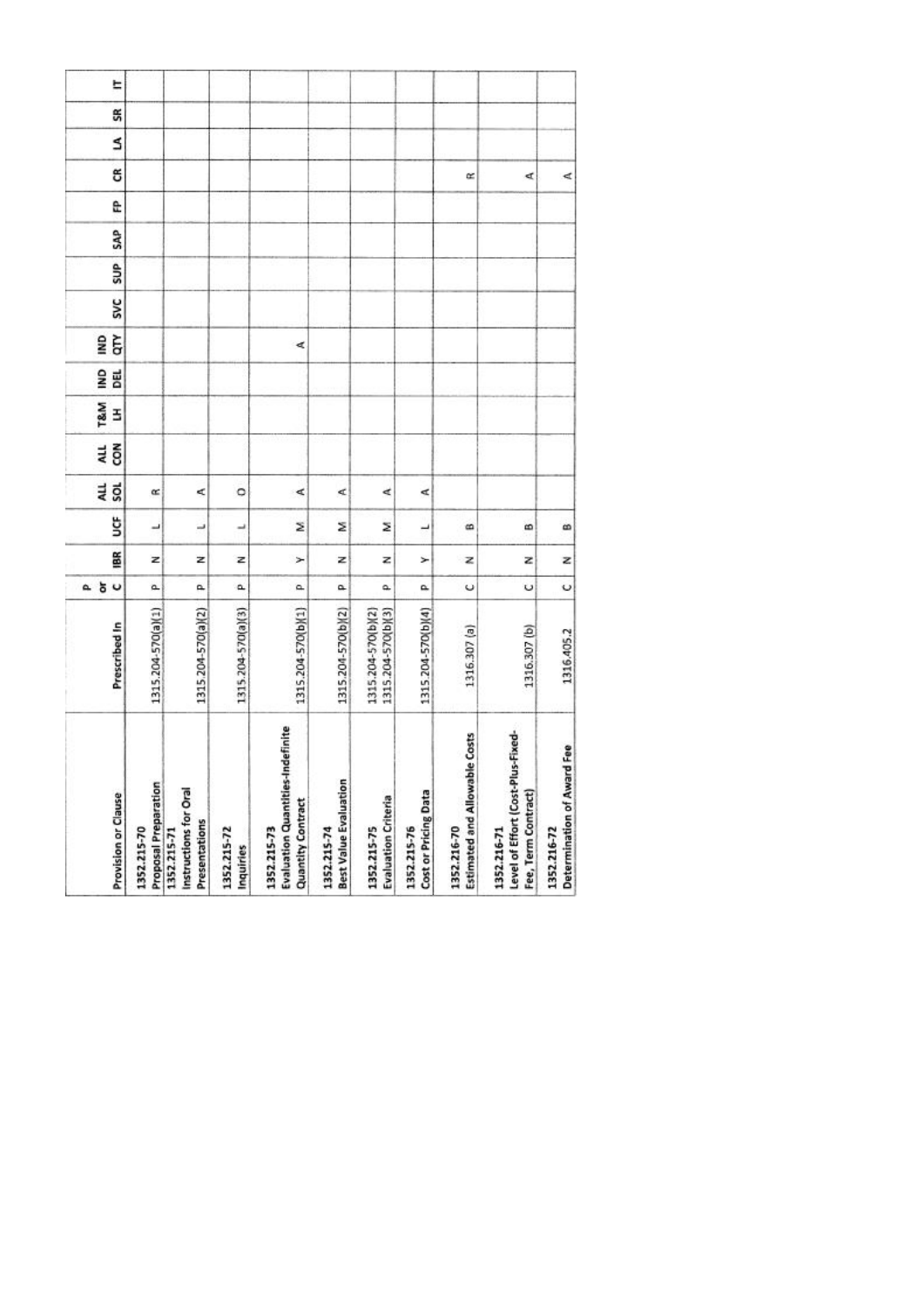| Distribution of Award Fee<br>Provision or Clause<br>1352.216-73<br>1352.216-74                        | Prescribed In<br>1316.406    | ăυ<br>$\ddot{\phantom{0}}$<br>۵ | BR<br>z | ğ<br>B | ALL<br><b>SOL</b> | č<br>ALL | T&M<br>E | gNI<br>BEL | GTY<br><b>ONI</b> | <b>SVC</b> | SUP | SAP | ĉ | g<br>₫ | S |
|-------------------------------------------------------------------------------------------------------|------------------------------|---------------------------------|---------|--------|-------------------|----------|----------|------------|-------------------|------------|-----|-----|---|--------|---|
| Minimum and Maximum<br><b>Contract Amounts</b><br>1352.216-75<br>Task Orders                          | 1316.501-2-70<br>1316.506(a) | $\circ$<br>U                    | Ż<br>Y  | H<br>œ |                   |          |          | ∢          | œ                 |            |     |     |   |        |   |
| Placement of Orders<br>1352.216-76                                                                    | 1316.506(b)                  | $\circ$                         | z       | O      |                   |          |          | œ          |                   |            |     |     |   |        |   |
| <b>Ceiling Price</b><br>1352.216-77                                                                   | 1316.601-70<br>1316.602-70   | U                               | z       | œ      |                   |          | œ        |            |                   |            |     |     |   |        |   |
| Section 8(a) Direct Award<br>1352.219-70                                                              | 1319811-3(a)                 | U                               | z       | I.     | ∢                 | ₫        |          |            |                   |            |     |     |   |        |   |
| Notification to Delay<br>Performance<br>1352.219-71                                                   | 1319.811-3(b)                | U                               | ×       | I.     | ∢                 | ∢        |          |            |                   |            |     |     |   |        |   |
| Concerns -<br>Notification of Competition<br>Limited to Eligible 8(a)<br>1352.219-72<br>Alternate III | 1319.811-3(c)                | U                               | z       | Ŧ      | ₫                 | ⋖        |          |            |                   |            |     |     |   |        |   |
| Rights in Data, Assignment of<br>1352.227-70<br>Copyright                                             | 1327.404-4(a)                | U                               | ×       | ×      | ∢                 | ¢        |          |            |                   |            |     |     |   |        |   |
| Insurance Coverage<br>1352.228-70                                                                     | 1328.310-70(a)               | $\circ$                         | z       | I      | ન                 | ⋖        |          |            |                   |            |     |     |   |        |   |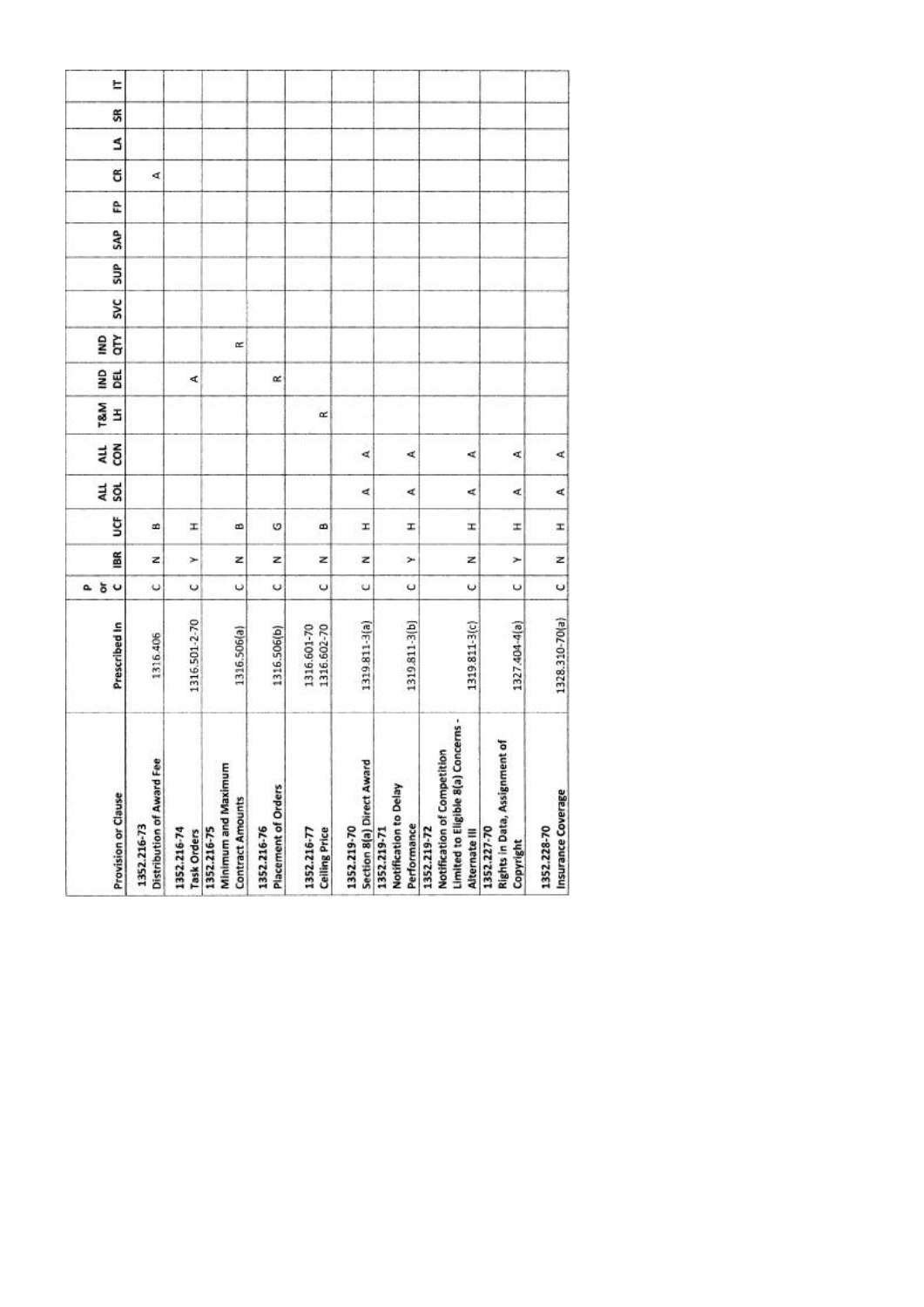| 1328.310-70(c) | 1328.310-70(d) | 1328.310-70(e)<br>1328.310-70(f) | 1328.310-70(e)<br>1328.310-70(g) | 1328.310-70(e)<br>1328.310-70(h) | 1328.310-70(i) | 1331.205-32 | 1331.205-70          | 1333.103(a) |
|----------------|----------------|----------------------------------|----------------------------------|----------------------------------|----------------|-------------|----------------------|-------------|
|                |                |                                  |                                  |                                  |                |             |                      |             |
| U              | U              | Ü                                | U                                | $\ddot{\phantom{0}}$             | ں              | Ü           | $\ddot{\phantom{0}}$ | ۵           |
| ×              | ×              | ×                                | z                                | ×                                | ×              | z           | ⊁                    | z           |
| Ŧ              | I              | I                                | I                                | I                                | I              | I           | x                    | پ           |
|                |                |                                  |                                  |                                  |                |             |                      | ∢           |
|                |                |                                  |                                  |                                  |                |             |                      |             |
|                |                |                                  |                                  |                                  |                |             | ₫                    |             |
|                |                |                                  |                                  |                                  |                |             |                      |             |
|                |                |                                  |                                  |                                  |                |             |                      |             |
|                |                |                                  |                                  |                                  |                |             |                      |             |
|                |                |                                  |                                  |                                  |                |             |                      |             |
|                |                |                                  |                                  |                                  |                |             |                      |             |
|                | 哎              |                                  |                                  |                                  |                |             |                      |             |
| ∢              |                |                                  |                                  |                                  | œ              | ₫           | ∢                    |             |
|                |                | A                                | ∢                                | d,                               |                |             |                      |             |
|                |                |                                  |                                  |                                  |                |             |                      |             |
|                |                |                                  |                                  |                                  |                |             |                      |             |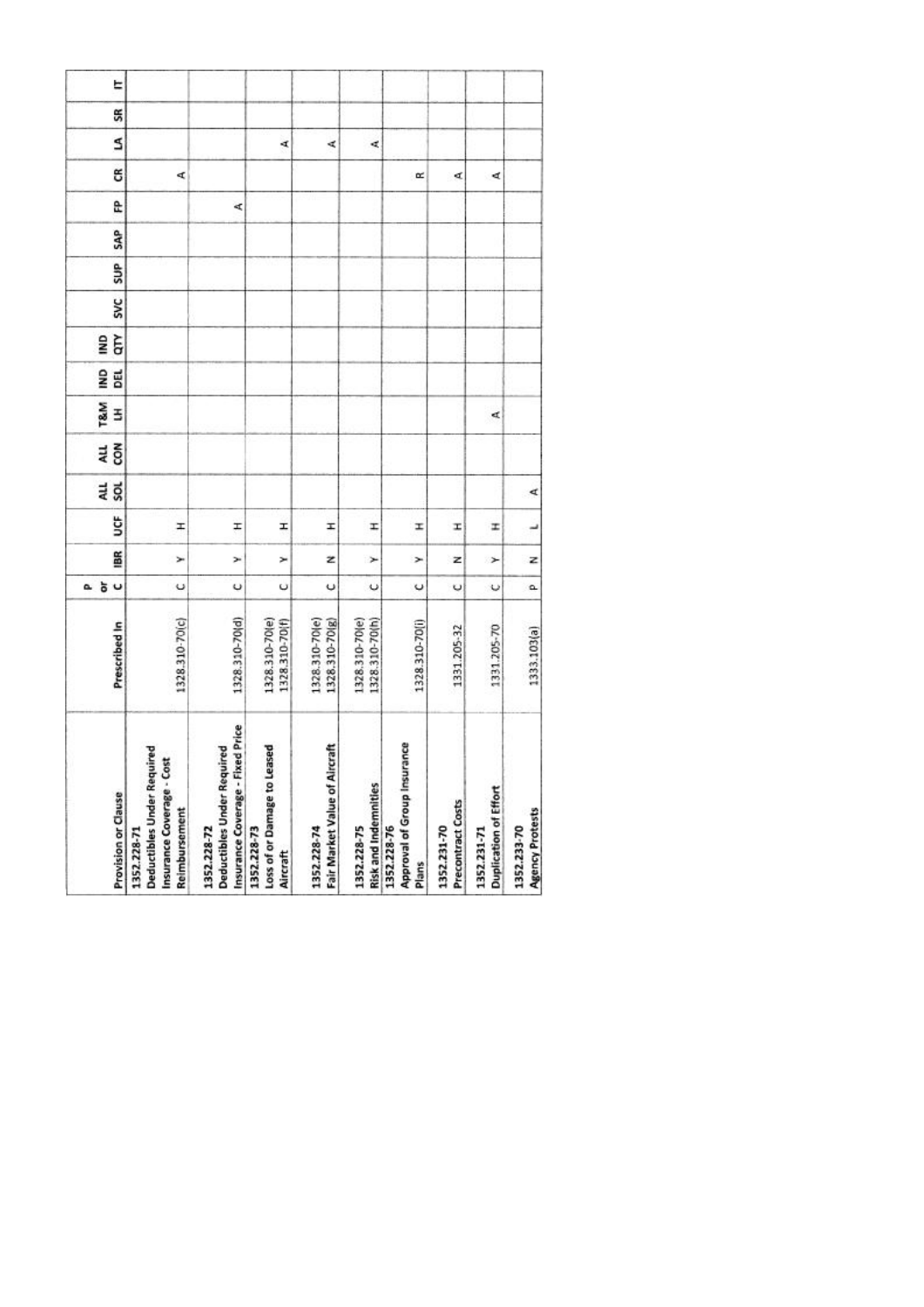| <b>Provision or Clause</b> | GAO and Court of Federal Claims<br>1352.233-71<br>Protests | Protection of Human Subjects<br>1352.235-70 | Protection of Human Subjects -<br>1352.235-71<br>Exemption | Protection of Human Subjects -<br>Institutional Approval<br>1352.235-72 | Subjects - After Initial Contract<br>Research Involving Human<br>1352.235-73<br>Award | Moderate Risk Contracts<br>Requirements - High or<br>Security Processing<br>1352.237-70 | Requirements - Low Risk<br>Security Processing<br>1352.237-71<br>Contracts | Requirements - National Security<br>Security Processing<br>1352.237-72<br>Contracts |
|----------------------------|------------------------------------------------------------|---------------------------------------------|------------------------------------------------------------|-------------------------------------------------------------------------|---------------------------------------------------------------------------------------|-----------------------------------------------------------------------------------------|----------------------------------------------------------------------------|-------------------------------------------------------------------------------------|
| Prescribed In              | 1333.104-70(a)                                             | 1335.006(a)                                 | 1335.006(b)                                                | 1335.006(c)                                                             | 1335.006(d)                                                                           | 1337.110-70(b)                                                                          | 1337.110-70(c)                                                             | 1337.110-70(d)                                                                      |
| 5 <sub>o</sub><br>o.       | a,                                                         | α                                           | $\circ$                                                    | $\cup$                                                                  | Ü                                                                                     | U                                                                                       | U                                                                          | $\cup$                                                                              |
| 18R                        | ≻                                                          | ⊁                                           | z                                                          | z                                                                       | ×                                                                                     | ×                                                                                       | ×                                                                          | $\geq$                                                                              |
| ğ                          | ٮ                                                          | ┙                                           | H                                                          | I                                                                       | I                                                                                     | Ŧ                                                                                       | x                                                                          | I                                                                                   |
| 4LL<br>š                   | ₫                                                          | ⋖                                           |                                                            |                                                                         |                                                                                       |                                                                                         |                                                                            |                                                                                     |
| con<br>ALL                 |                                                            |                                             | ₫                                                          | ⋖                                                                       | ⋖                                                                                     |                                                                                         |                                                                            |                                                                                     |
| T&M<br>3                   |                                                            |                                             |                                                            |                                                                         |                                                                                       |                                                                                         |                                                                            |                                                                                     |
| g<br>DEL                   |                                                            |                                             |                                                            |                                                                         |                                                                                       |                                                                                         |                                                                            |                                                                                     |
| qτγ<br>gMI                 |                                                            |                                             |                                                            |                                                                         |                                                                                       |                                                                                         |                                                                            |                                                                                     |
| <b>SVC</b>                 |                                                            |                                             |                                                            |                                                                         |                                                                                       | ¢                                                                                       | ⋖                                                                          | ₫                                                                                   |
| SUP                        |                                                            |                                             |                                                            |                                                                         |                                                                                       |                                                                                         |                                                                            |                                                                                     |
| SAP                        |                                                            |                                             |                                                            |                                                                         |                                                                                       |                                                                                         |                                                                            |                                                                                     |
| £                          |                                                            |                                             |                                                            |                                                                         |                                                                                       |                                                                                         |                                                                            |                                                                                     |
| g                          |                                                            |                                             |                                                            |                                                                         |                                                                                       |                                                                                         |                                                                            |                                                                                     |
| S                          |                                                            |                                             |                                                            |                                                                         |                                                                                       |                                                                                         |                                                                            |                                                                                     |
| SR                         |                                                            |                                             |                                                            |                                                                         |                                                                                       |                                                                                         |                                                                            |                                                                                     |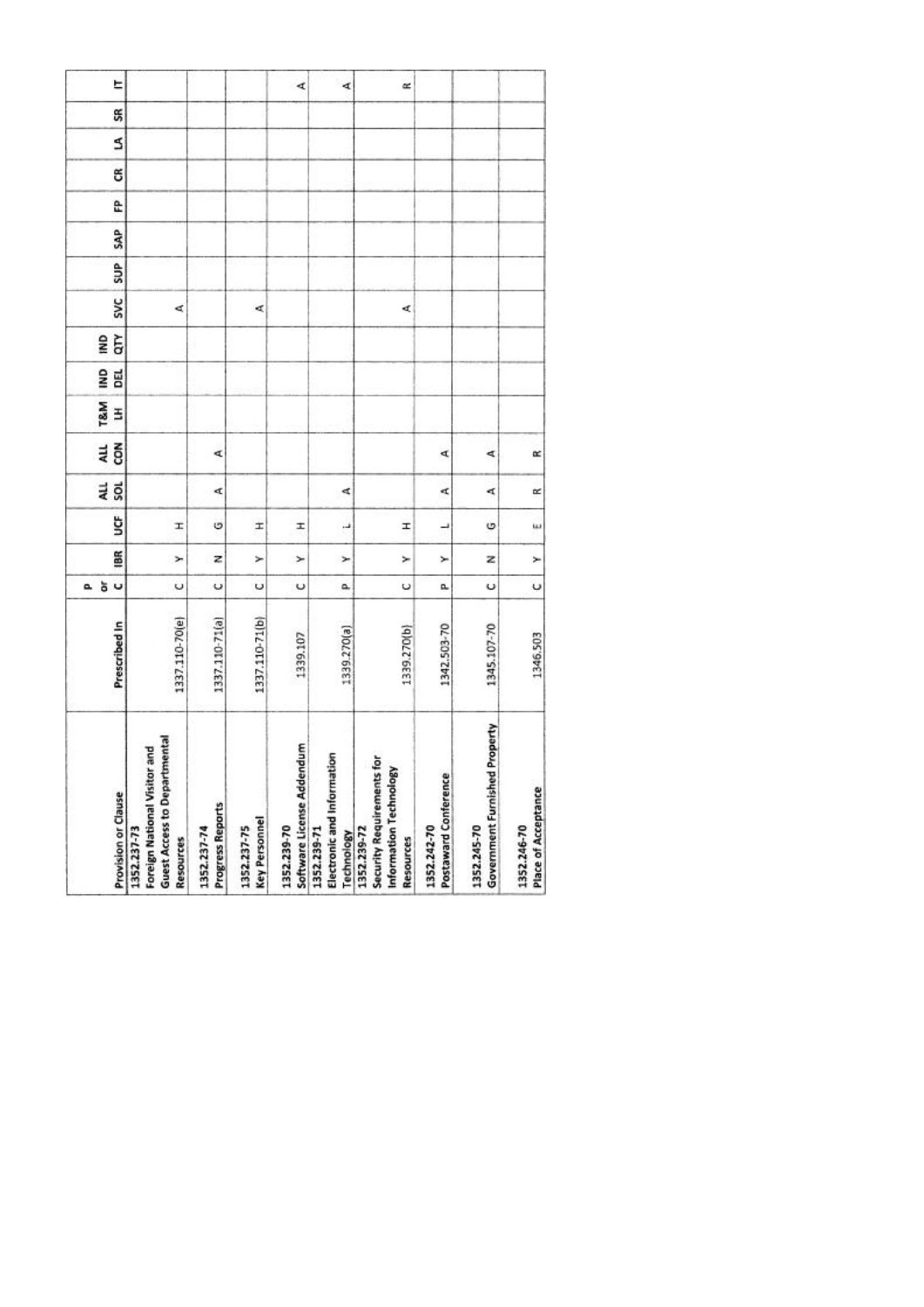| Provision or Clause  | Period of Performance<br>1352.270-70 | Conference and Site Visit<br>Pre-Bid / Pre-Proposal<br>1352.270-71 | of Doing<br>Inspection and Manner<br>1352.271-70<br><b>Work</b> | Invoicing Instructions for Ship<br>ъ<br>Method of Payment an<br>1352.271-71<br>Repair | <b>Additional Item Requirements</b><br>(AIR) - Growth Work<br>1352.271-72 | Schedule of Work<br>1352.271-73 | : Shipyard<br>Foreseeable Cost Factors<br>Pertaining to Different<br>1352.271-74<br>Locations | Delivery and Shifting of the<br>1352.271-75<br>Vessel | Performance<br>1352.271-76 |
|----------------------|--------------------------------------|--------------------------------------------------------------------|-----------------------------------------------------------------|---------------------------------------------------------------------------------------|---------------------------------------------------------------------------|---------------------------------|-----------------------------------------------------------------------------------------------|-------------------------------------------------------|----------------------------|
| Prescribed In        | 1370.101                             | 1370.102                                                           | 1371.101                                                        | 1371.102                                                                              | 1371.103                                                                  | 1371.104                        | 1371.105                                                                                      | 1371.106                                              | 1371.107                   |
| 5 <sub>o</sub><br>a. | $\circ$                              | û.                                                                 | U                                                               | ψ                                                                                     | U                                                                         | υ                               | o.                                                                                            | $\cup$                                                | $\cup$                     |
| iBR                  | z                                    | z                                                                  | ×                                                               | z                                                                                     | ×                                                                         | ×                               | z                                                                                             | ×                                                     | ×                          |
| ğ                    | u.                                   | $\overline{\phantom{a}}$                                           | T.                                                              | x                                                                                     | x                                                                         | x                               | x                                                                                             | x                                                     | x                          |
| au<br>Sol            | ⋖                                    | ₫                                                                  |                                                                 |                                                                                       |                                                                           |                                 |                                                                                               |                                                       |                            |
| 4LL<br>$\tilde{8}$   | ⋖                                    |                                                                    |                                                                 |                                                                                       |                                                                           |                                 |                                                                                               |                                                       |                            |
| <b>T&amp;M</b><br>3  |                                      |                                                                    |                                                                 |                                                                                       |                                                                           |                                 |                                                                                               |                                                       |                            |
| g<br><b>BEL</b>      |                                      |                                                                    |                                                                 |                                                                                       |                                                                           |                                 |                                                                                               |                                                       |                            |
| ξ<br>g               |                                      |                                                                    |                                                                 |                                                                                       |                                                                           |                                 |                                                                                               |                                                       |                            |
| <b>SVC</b>           |                                      |                                                                    |                                                                 |                                                                                       |                                                                           |                                 |                                                                                               |                                                       |                            |
| SUP <sub>1</sub>     |                                      |                                                                    |                                                                 |                                                                                       |                                                                           |                                 |                                                                                               |                                                       |                            |
| <b>SAP</b>           |                                      |                                                                    |                                                                 |                                                                                       |                                                                           |                                 |                                                                                               |                                                       |                            |
| £                    |                                      |                                                                    |                                                                 |                                                                                       |                                                                           |                                 |                                                                                               |                                                       |                            |
| g                    |                                      |                                                                    |                                                                 |                                                                                       |                                                                           |                                 |                                                                                               |                                                       |                            |
| S                    |                                      |                                                                    |                                                                 |                                                                                       |                                                                           |                                 |                                                                                               |                                                       |                            |
| SR                   |                                      |                                                                    | œ                                                               | œ                                                                                     | œ                                                                         | $\approx$                       | œ                                                                                             | ≺                                                     | œ                          |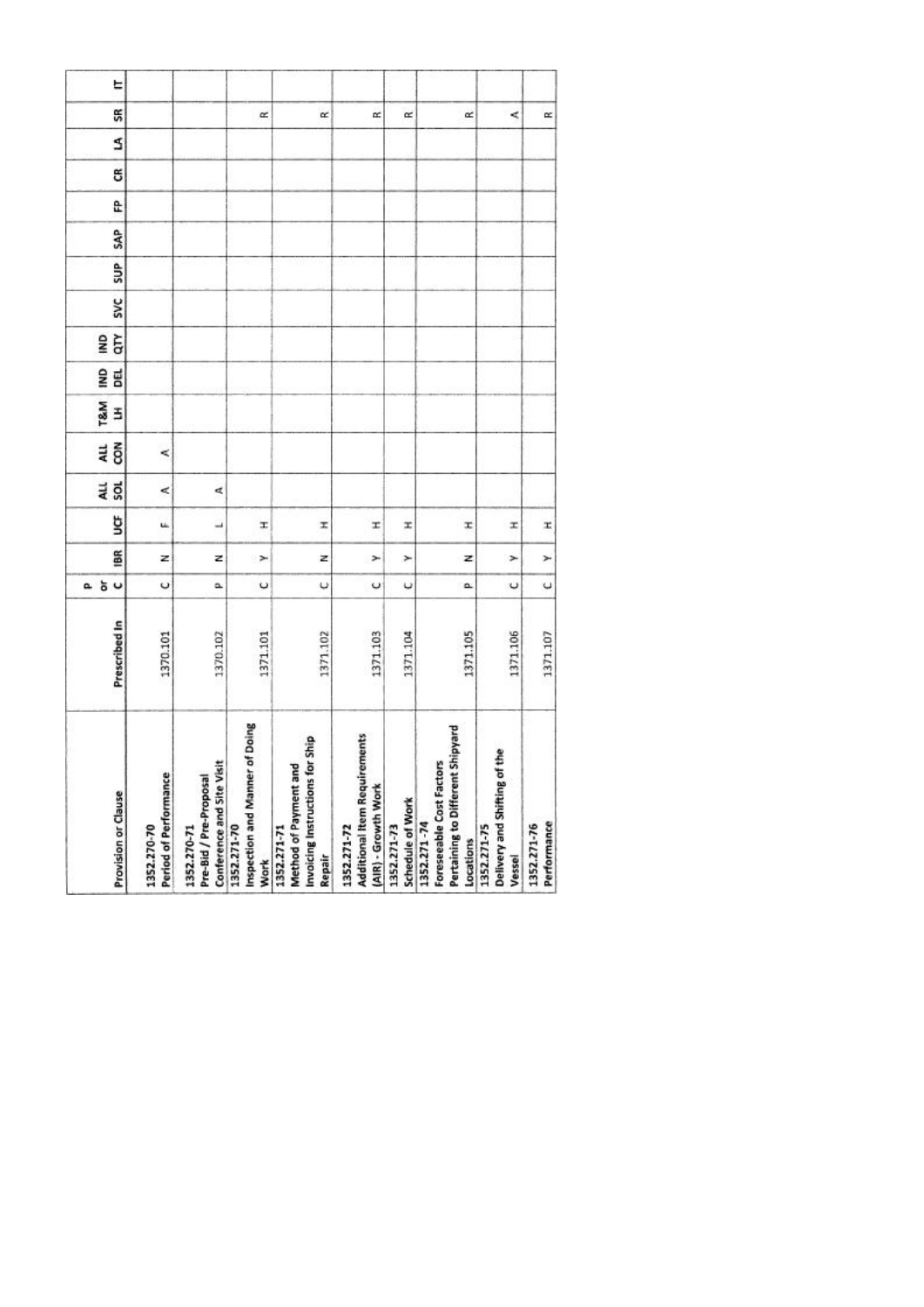| Provision or Clause                                                                                         | Prescribed In | $\cup$<br>ŏ<br>ā.    | 186 | ğ | au<br>sol | ALL<br>con | <b>T&amp;M</b><br>3 | g<br>DEL | qτγ<br>g | <b>SVC</b> | SUP | SAP | £ | g | S | SR        |
|-------------------------------------------------------------------------------------------------------------|---------------|----------------------|-----|---|-----------|------------|---------------------|----------|----------|------------|-----|-----|---|---|---|-----------|
| 1352.271-77<br>Delays                                                                                       | 1371.108      | U                    | ×   | x |           |            |                     |          |          |            |     |     |   |   |   | œ         |
| <b>Government Furnished Property</b><br>Minimization of Delay Due to<br>1352.271-78                         | 1371.109      | $\ddot{\phantom{0}}$ | ×   | I |           |            |                     |          |          |            |     |     |   |   |   | $\propto$ |
| Liability and Insurance<br>1352.271-79                                                                      | 1371.110      | U                    | ×   | x |           |            |                     |          |          |            |     |     |   |   |   | œ         |
| 1352.271-80<br>Title                                                                                        | 1371.111      | $\circ$              | ×   | x |           |            |                     |          |          |            |     |     |   |   |   | œ         |
| Discharge of Liens<br>1352.271-81                                                                           | 1371.112      | U                    | ×   | H |           |            |                     |          |          |            |     |     |   |   |   | œ         |
| Health<br><b>Standards for Ship Repair</b><br>Occupational Safety and<br>Department of Labor<br>1352.271-82 | 1371.113      | a                    | ×   | I |           |            |                     |          |          |            |     |     |   |   |   | ¢         |
| Government Review, Comment,<br>Acceptance and Approval<br>1352.271-83                                       | 1371.114      | $\circ$              | ×   | x |           |            |                     |          |          |            |     |     |   |   |   | œ         |
| Access to the Vessel<br>1352.271-84                                                                         | 1371.115      | U                    | ×   | z |           |            |                     |          |          |            |     |     |   |   |   | $\alpha$  |
| Documentation of Requests for<br>Equitable Adjustment<br>1352.271-85                                        | 1371.116      | $\circ$              | ×   | x |           |            |                     |          |          |            |     |     |   |   |   | $\simeq$  |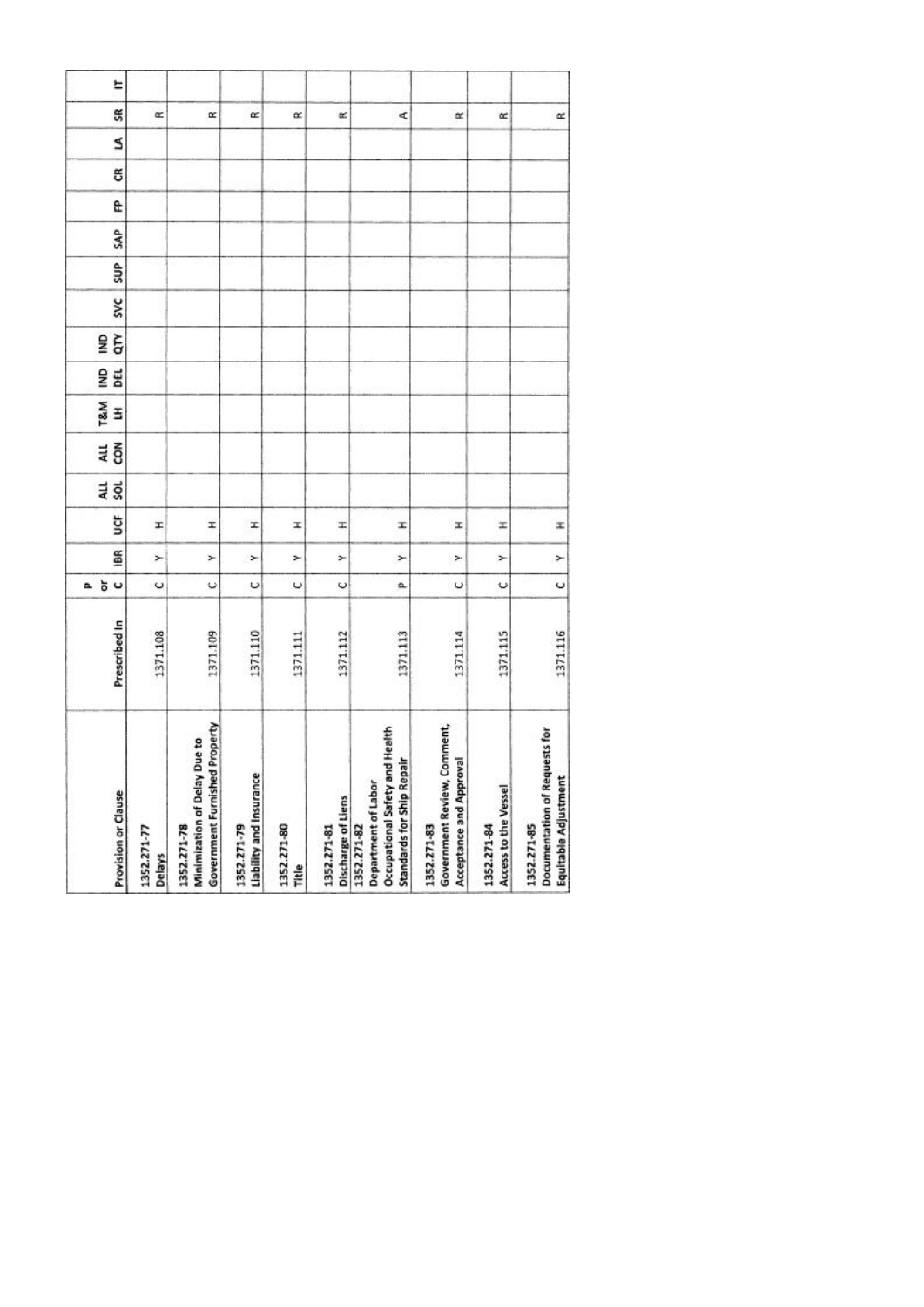|    | <b>Provision or Clause</b> | 1352.271-86<br>Lay Days | <b>Changes - Ship Repair</b><br>1352.271-87 | 1352.271-88<br>Guarantees | <b>Temporary Services</b><br>1352.271-89 | Insurance Requirements<br>1352.271-90 |
|----|----------------------------|-------------------------|---------------------------------------------|---------------------------|------------------------------------------|---------------------------------------|
|    | Prescribed In              | 1371.117                | 1371.118                                    | 1371.119                  | 371.120                                  | 1371.121                              |
| a. | U<br>ð                     | U                       | Ü                                           | U                         | U                                        | Ü                                     |
|    | 18R                        | ⊁                       | $\geq$                                      | z                         | ×                                        | z                                     |
|    | š                          | I                       | I                                           | x                         | I                                        | I                                     |
|    | an<br>Sol                  |                         |                                             |                           |                                          |                                       |
|    | 전<br>GR                    |                         |                                             |                           |                                          |                                       |
|    | T&M<br>3                   |                         |                                             |                           |                                          |                                       |
|    | gwl<br>瞗                   |                         |                                             |                           |                                          |                                       |
|    | qτγ<br>g                   |                         |                                             |                           |                                          |                                       |
|    | <b>SVC</b>                 |                         |                                             |                           |                                          |                                       |
|    | SUP <sub></sub>            |                         |                                             |                           |                                          |                                       |
|    | SAP                        |                         |                                             |                           |                                          |                                       |
|    | e                          |                         |                                             |                           |                                          |                                       |
|    | ස                          |                         |                                             |                           |                                          |                                       |
|    | s                          |                         |                                             |                           |                                          |                                       |
|    | SR                         | œ                       | œ                                           | œ                         | œ                                        | $\approx$                             |
|    | E                          |                         |                                             |                           |                                          |                                       |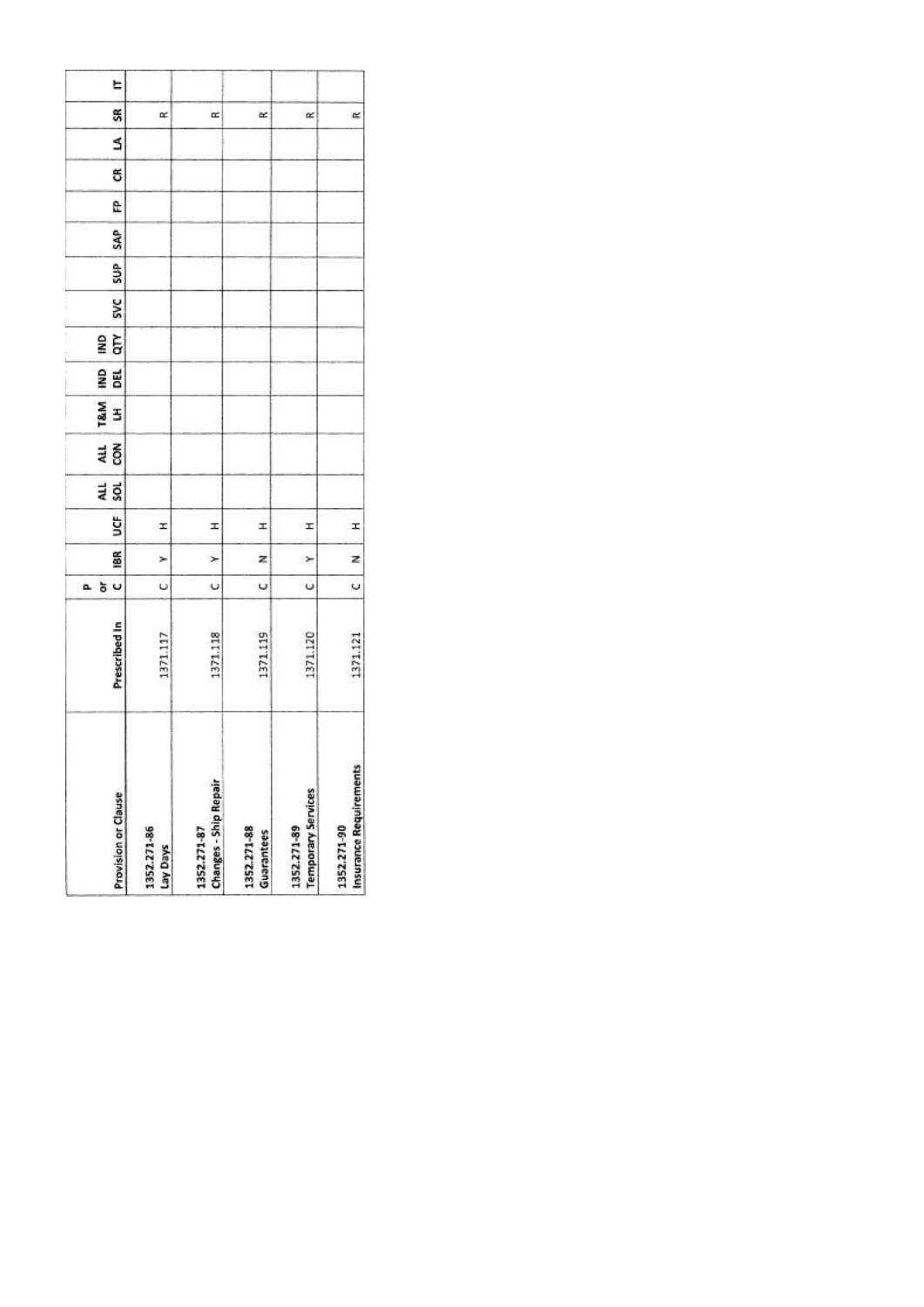| Distribution of Award Fee<br>Provision or Clause<br>1352.216-73<br>1352.216-74                        | Prescribed In<br>1316.406    | ăυ<br>$\ddot{\phantom{0}}$<br>۵ | BR<br>z | ğ<br>B | ALL<br><b>SOL</b> | č<br>ALL | T&M<br>E | gNI<br>BEL | GTY<br><b>ONI</b> | <b>SVC</b> | SUP | SAP | ĉ | g<br>₫ | S |
|-------------------------------------------------------------------------------------------------------|------------------------------|---------------------------------|---------|--------|-------------------|----------|----------|------------|-------------------|------------|-----|-----|---|--------|---|
| Minimum and Maximum<br><b>Contract Amounts</b><br>1352.216-75<br>Task Orders                          | 1316.501-2-70<br>1316.506(a) | $\circ$<br>U                    | Ż<br>Y  | H<br>œ |                   |          |          | ∢          | œ                 |            |     |     |   |        |   |
| Placement of Orders<br>1352.216-76                                                                    | 1316.506(b)                  | $\circ$                         | z       | O      |                   |          |          | œ          |                   |            |     |     |   |        |   |
| <b>Ceiling Price</b><br>1352.216-77                                                                   | 1316.601-70<br>1316.602-70   | U                               | z       | œ      |                   |          | œ        |            |                   |            |     |     |   |        |   |
| Section 8(a) Direct Award<br>1352.219-70                                                              | 1319811-3(a)                 | U                               | z       | I.     | ∢                 | ₫        |          |            |                   |            |     |     |   |        |   |
| Notification to Delay<br>Performance<br>1352.219-71                                                   | 1319.811-3(b)                | U                               | ×       | I.     | ∢                 | ∢        |          |            |                   |            |     |     |   |        |   |
| Concerns -<br>Notification of Competition<br>Limited to Eligible 8(a)<br>1352.219-72<br>Alternate III | 1319.811-3(c)                | U                               | z       | Ŧ      | ₫                 | ⋖        |          |            |                   |            |     |     |   |        |   |
| Rights in Data, Assignment of<br>1352.227-70<br>Copyright                                             | 1327.404-4(a)                | U                               | ×       | ×      | ∢                 | ¢        |          |            |                   |            |     |     |   |        |   |
| Insurance Coverage<br>1352.228-70                                                                     | 1328.310-70(a)               | $\circ$                         | z       | I      | ન                 | ⋖        |          |            |                   |            |     |     |   |        |   |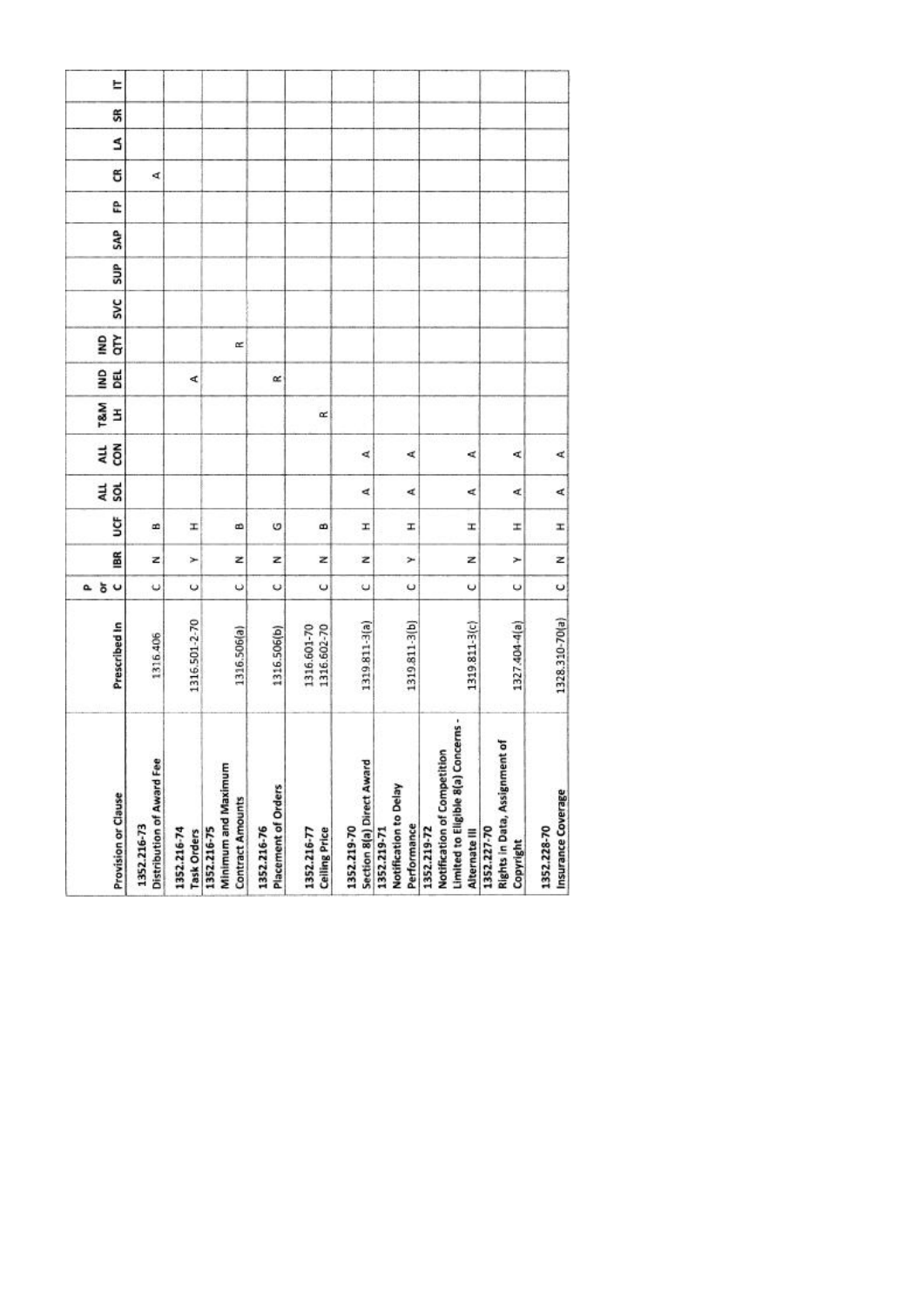| 1328.310-70(c) | 1328.310-70(d) | 1328.310-70(e)<br>1328.310-70(f) | 1328.310-70(e)<br>1328.310-70(g) | 1328.310-70(e)<br>1328.310-70(h) | 1328.310-70(i) | 1331.205-32 | 1331.205-70          | 1333.103(a) |
|----------------|----------------|----------------------------------|----------------------------------|----------------------------------|----------------|-------------|----------------------|-------------|
|                |                |                                  |                                  |                                  |                |             |                      |             |
| U              | U              | Ü                                | U                                | $\ddot{\phantom{0}}$             | ပ              | Ü           | $\ddot{\phantom{0}}$ | ۵           |
| ×              | ×              | ×                                | z                                | ×                                | ×              | z           | ⊁                    | z           |
| Ŧ              | I              | I                                | I                                | I                                | I              | I           | x                    | پ           |
|                |                |                                  |                                  |                                  |                |             |                      | ∢           |
|                |                |                                  |                                  |                                  |                |             |                      |             |
|                |                |                                  |                                  |                                  |                |             | ₫                    |             |
|                |                |                                  |                                  |                                  |                |             |                      |             |
|                |                |                                  |                                  |                                  |                |             |                      |             |
|                |                |                                  |                                  |                                  |                |             |                      |             |
|                |                |                                  |                                  |                                  |                |             |                      |             |
|                |                |                                  |                                  |                                  |                |             |                      |             |
|                | 哎              |                                  |                                  |                                  |                |             |                      |             |
| ∢              |                |                                  |                                  |                                  | œ              | ₫           | ∢                    |             |
|                |                | A                                | ∢                                | d,                               |                |             |                      |             |
|                |                |                                  |                                  |                                  |                |             |                      |             |
|                |                |                                  |                                  |                                  |                |             |                      |             |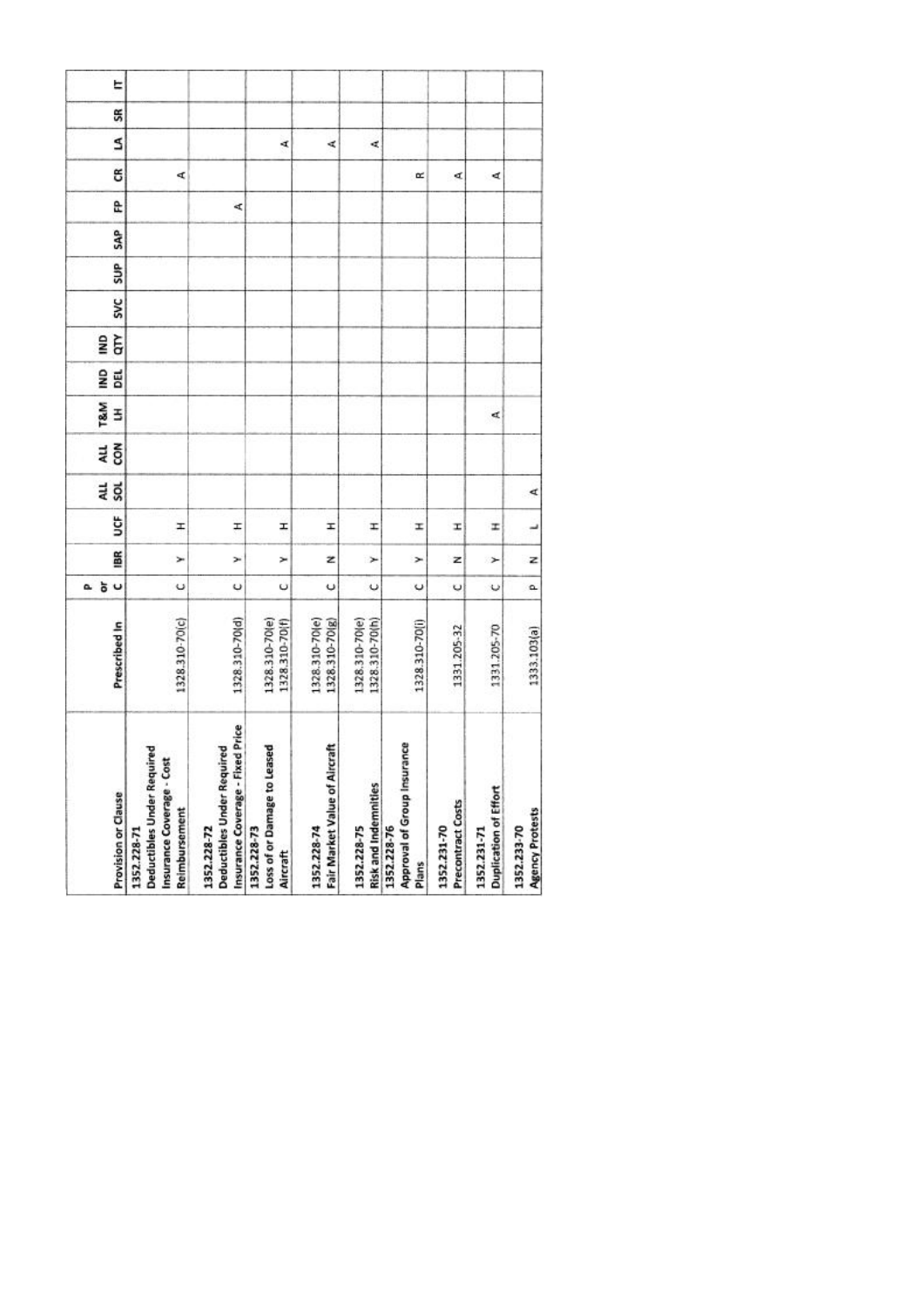| <b>Provision or Clause</b> | GAO and Court of Federal Claims<br>1352.233-71<br>Protests | Protection of Human Subjects<br>1352.235-70 | Protection of Human Subjects -<br>1352.235-71<br>Exemption | Protection of Human Subjects -<br>Institutional Approval<br>1352.235-72 | Subjects - After Initial Contract<br>Research Involving Human<br>1352.235-73<br>Award | Moderate Risk Contracts<br>Requirements - High or<br>Security Processing<br>1352.237-70 | Requirements - Low Risk<br>Security Processing<br>1352.237-71<br>Contracts | Requirements - National Security<br>Security Processing<br>1352.237-72<br>Contracts |
|----------------------------|------------------------------------------------------------|---------------------------------------------|------------------------------------------------------------|-------------------------------------------------------------------------|---------------------------------------------------------------------------------------|-----------------------------------------------------------------------------------------|----------------------------------------------------------------------------|-------------------------------------------------------------------------------------|
| Prescribed In              | 1333.104-70(a)                                             | 1335.006(a)                                 | 1335.006(b)                                                | 1335.006(c)                                                             | 1335.006(d)                                                                           | 1337.110-70(b)                                                                          | 1337.110-70(c)                                                             | 1337.110-70(d)                                                                      |
| 5 <sub>o</sub><br>o.       | a,                                                         | α                                           | $\circ$                                                    | $\cup$                                                                  | Ü                                                                                     | U                                                                                       | U                                                                          | $\cup$                                                                              |
| 18R                        | ≻                                                          | ⊁                                           | z                                                          | z                                                                       | ×                                                                                     | ×                                                                                       | ×                                                                          | $\geq$                                                                              |
| ğ                          | ٮ                                                          | ┙                                           | H                                                          | I                                                                       | I                                                                                     | Ŧ                                                                                       | x                                                                          | I                                                                                   |
| 4LL<br>š                   | ₫                                                          | ⋖                                           |                                                            |                                                                         |                                                                                       |                                                                                         |                                                                            |                                                                                     |
| con<br>ALL                 |                                                            |                                             | ₫                                                          | ⋖                                                                       | ⋖                                                                                     |                                                                                         |                                                                            |                                                                                     |
| T&M<br>3                   |                                                            |                                             |                                                            |                                                                         |                                                                                       |                                                                                         |                                                                            |                                                                                     |
| g<br>DEL                   |                                                            |                                             |                                                            |                                                                         |                                                                                       |                                                                                         |                                                                            |                                                                                     |
| qτγ<br>gMI                 |                                                            |                                             |                                                            |                                                                         |                                                                                       |                                                                                         |                                                                            |                                                                                     |
| <b>SVC</b>                 |                                                            |                                             |                                                            |                                                                         |                                                                                       | ¢                                                                                       | ⋖                                                                          | ₫                                                                                   |
| SUP                        |                                                            |                                             |                                                            |                                                                         |                                                                                       |                                                                                         |                                                                            |                                                                                     |
| SAP                        |                                                            |                                             |                                                            |                                                                         |                                                                                       |                                                                                         |                                                                            |                                                                                     |
| £                          |                                                            |                                             |                                                            |                                                                         |                                                                                       |                                                                                         |                                                                            |                                                                                     |
| g                          |                                                            |                                             |                                                            |                                                                         |                                                                                       |                                                                                         |                                                                            |                                                                                     |
| S                          |                                                            |                                             |                                                            |                                                                         |                                                                                       |                                                                                         |                                                                            |                                                                                     |
| SR                         |                                                            |                                             |                                                            |                                                                         |                                                                                       |                                                                                         |                                                                            |                                                                                     |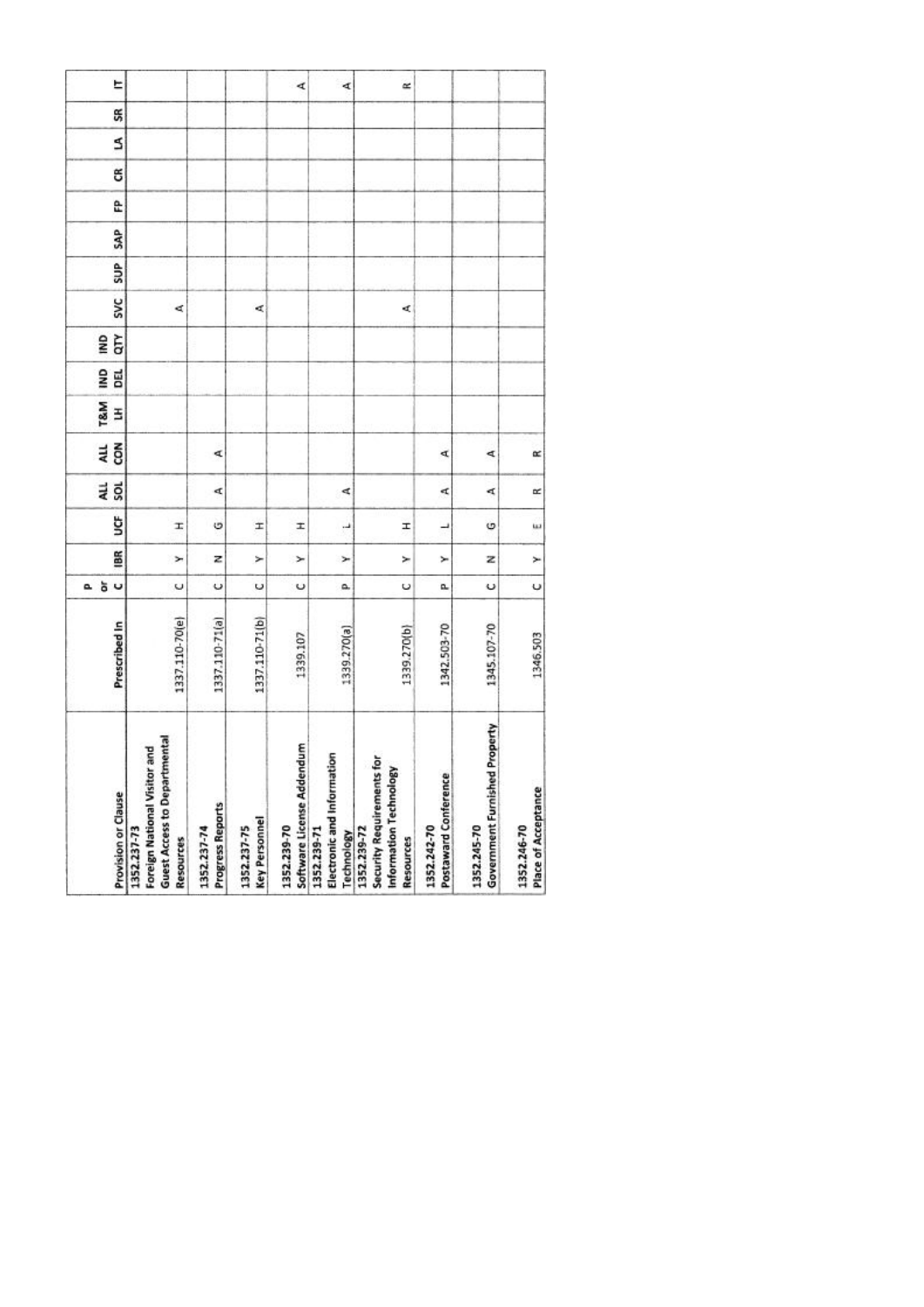| Provision or Clause  | Period of Performance<br>1352.270-70 | Conference and Site Visit<br>Pre-Bid / Pre-Proposal<br>1352.270-71 | of Doing<br>Inspection and Manner<br>1352.271-70<br><b>Work</b> | Invoicing Instructions for Ship<br>ъ<br>Method of Payment an<br>1352.271-71<br>Repair | <b>Additional Item Requirements</b><br>(AIR) - Growth Work<br>1352.271-72 | Schedule of Work<br>1352.271-73 | : Shipyard<br>Foreseeable Cost Factors<br>Pertaining to Different<br>1352.271-74<br>Locations | Delivery and Shifting of the<br>1352.271-75<br>Vessel | Performance<br>1352.271-76 |
|----------------------|--------------------------------------|--------------------------------------------------------------------|-----------------------------------------------------------------|---------------------------------------------------------------------------------------|---------------------------------------------------------------------------|---------------------------------|-----------------------------------------------------------------------------------------------|-------------------------------------------------------|----------------------------|
| Prescribed In        | 1370.101                             | 1370.102                                                           | 1371.101                                                        | 1371.102                                                                              | 1371.103                                                                  | 1371.104                        | 1371.105                                                                                      | 1371.106                                              | 1371.107                   |
| 5 <sub>o</sub><br>a. | $\circ$                              | û.                                                                 | U                                                               | ψ                                                                                     | U                                                                         | υ                               | o.                                                                                            | $\cup$                                                | $\cup$                     |
| iBR                  | z                                    | z                                                                  | ×                                                               | z                                                                                     | ×                                                                         | ×                               | z                                                                                             | ×                                                     | ×                          |
| ğ                    | u.                                   | $\overline{\phantom{a}}$                                           | T.                                                              | x                                                                                     | x                                                                         | x                               | x                                                                                             | x                                                     | x                          |
| au<br>Sol            | ⋖                                    | ₫                                                                  |                                                                 |                                                                                       |                                                                           |                                 |                                                                                               |                                                       |                            |
| 4LL<br>$\tilde{8}$   | ⋖                                    |                                                                    |                                                                 |                                                                                       |                                                                           |                                 |                                                                                               |                                                       |                            |
| <b>T&amp;M</b><br>3  |                                      |                                                                    |                                                                 |                                                                                       |                                                                           |                                 |                                                                                               |                                                       |                            |
| g<br><b>BEL</b>      |                                      |                                                                    |                                                                 |                                                                                       |                                                                           |                                 |                                                                                               |                                                       |                            |
| ξ<br>g               |                                      |                                                                    |                                                                 |                                                                                       |                                                                           |                                 |                                                                                               |                                                       |                            |
| <b>SVC</b>           |                                      |                                                                    |                                                                 |                                                                                       |                                                                           |                                 |                                                                                               |                                                       |                            |
| SUP <sub>1</sub>     |                                      |                                                                    |                                                                 |                                                                                       |                                                                           |                                 |                                                                                               |                                                       |                            |
| <b>SAP</b>           |                                      |                                                                    |                                                                 |                                                                                       |                                                                           |                                 |                                                                                               |                                                       |                            |
| £                    |                                      |                                                                    |                                                                 |                                                                                       |                                                                           |                                 |                                                                                               |                                                       |                            |
| g                    |                                      |                                                                    |                                                                 |                                                                                       |                                                                           |                                 |                                                                                               |                                                       |                            |
| S                    |                                      |                                                                    |                                                                 |                                                                                       |                                                                           |                                 |                                                                                               |                                                       |                            |
| SR                   |                                      |                                                                    | œ                                                               | œ                                                                                     | œ                                                                         | $\approx$                       | œ                                                                                             | ≺                                                     | œ                          |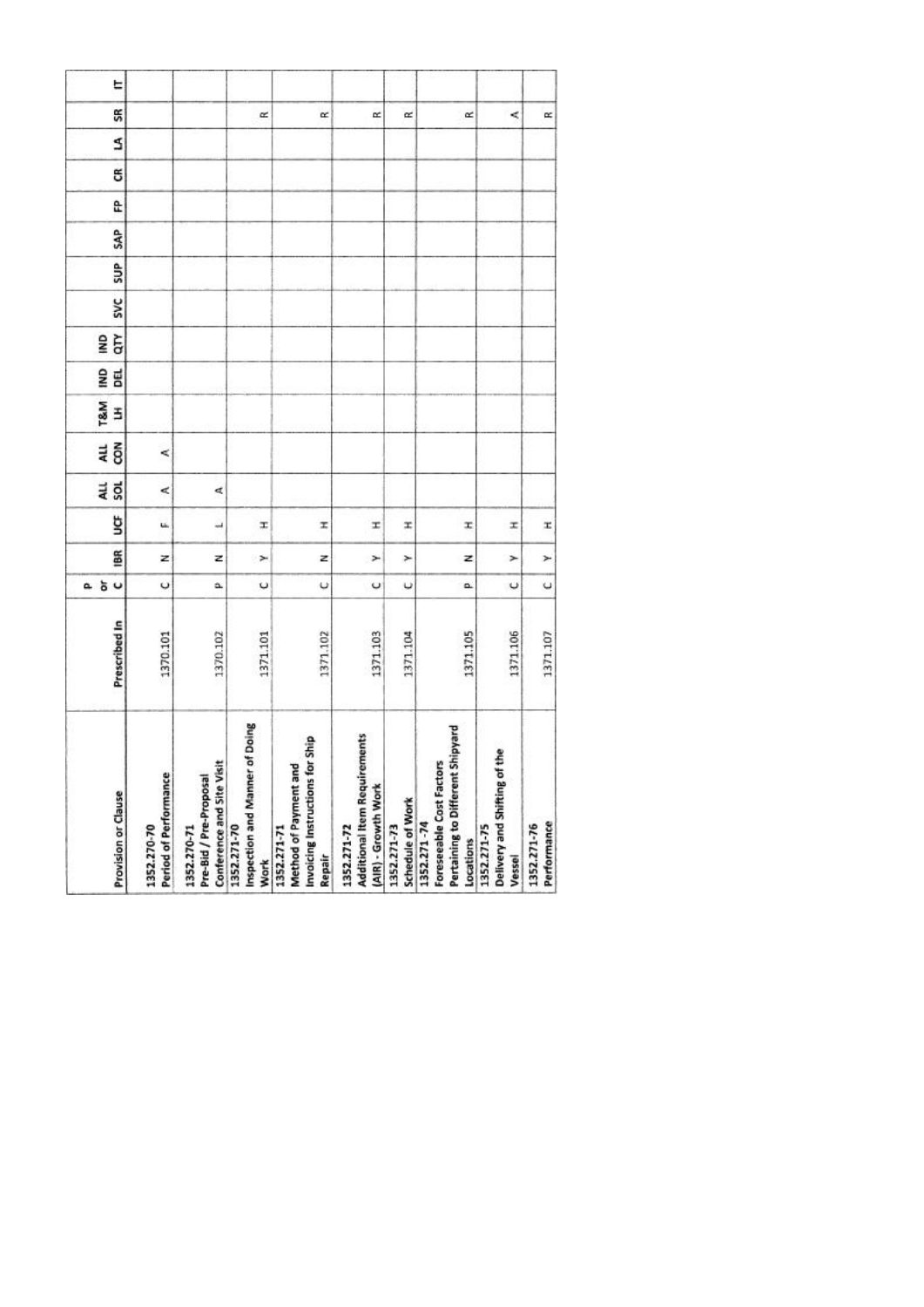| Provision or Clause                                                                                         | Prescribed In | $\cup$<br>ŏ<br>ā.    | 186 | ğ | au<br>sol | ALL<br>con | <b>T&amp;M</b><br>3 | g<br>DEL | qτγ<br>g | <b>SVC</b> | SUP | SAP | £ | g | S | SR        |
|-------------------------------------------------------------------------------------------------------------|---------------|----------------------|-----|---|-----------|------------|---------------------|----------|----------|------------|-----|-----|---|---|---|-----------|
| 1352.271-77<br>Delays                                                                                       | 1371.108      | U                    | ×   | x |           |            |                     |          |          |            |     |     |   |   |   | œ         |
| <b>Government Furnished Property</b><br>Minimization of Delay Due to<br>1352.271-78                         | 1371.109      | $\ddot{\phantom{0}}$ | ×   | I |           |            |                     |          |          |            |     |     |   |   |   | $\propto$ |
| Liability and Insurance<br>1352.271-79                                                                      | 1371.110      | U                    | ×   | x |           |            |                     |          |          |            |     |     |   |   |   | œ         |
| 1352.271-80<br>Title                                                                                        | 1371.111      | $\circ$              | ×   | x |           |            |                     |          |          |            |     |     |   |   |   | œ         |
| Discharge of Liens<br>1352.271-81                                                                           | 1371.112      | U                    | ×   | H |           |            |                     |          |          |            |     |     |   |   |   | œ         |
| Health<br><b>Standards for Ship Repair</b><br>Occupational Safety and<br>Department of Labor<br>1352.271-82 | 1371.113      | a                    | ×   | I |           |            |                     |          |          |            |     |     |   |   |   | ¢         |
| Government Review, Comment,<br>Acceptance and Approval<br>1352.271-83                                       | 1371.114      | $\circ$              | ×   | x |           |            |                     |          |          |            |     |     |   |   |   | œ         |
| Access to the Vessel<br>1352.271-84                                                                         | 1371.115      | U                    | ×   | z |           |            |                     |          |          |            |     |     |   |   |   | $\alpha$  |
| Documentation of Requests for<br>Equitable Adjustment<br>1352.271-85                                        | 1371.116      | $\circ$              | ×   | x |           |            |                     |          |          |            |     |     |   |   |   | $\simeq$  |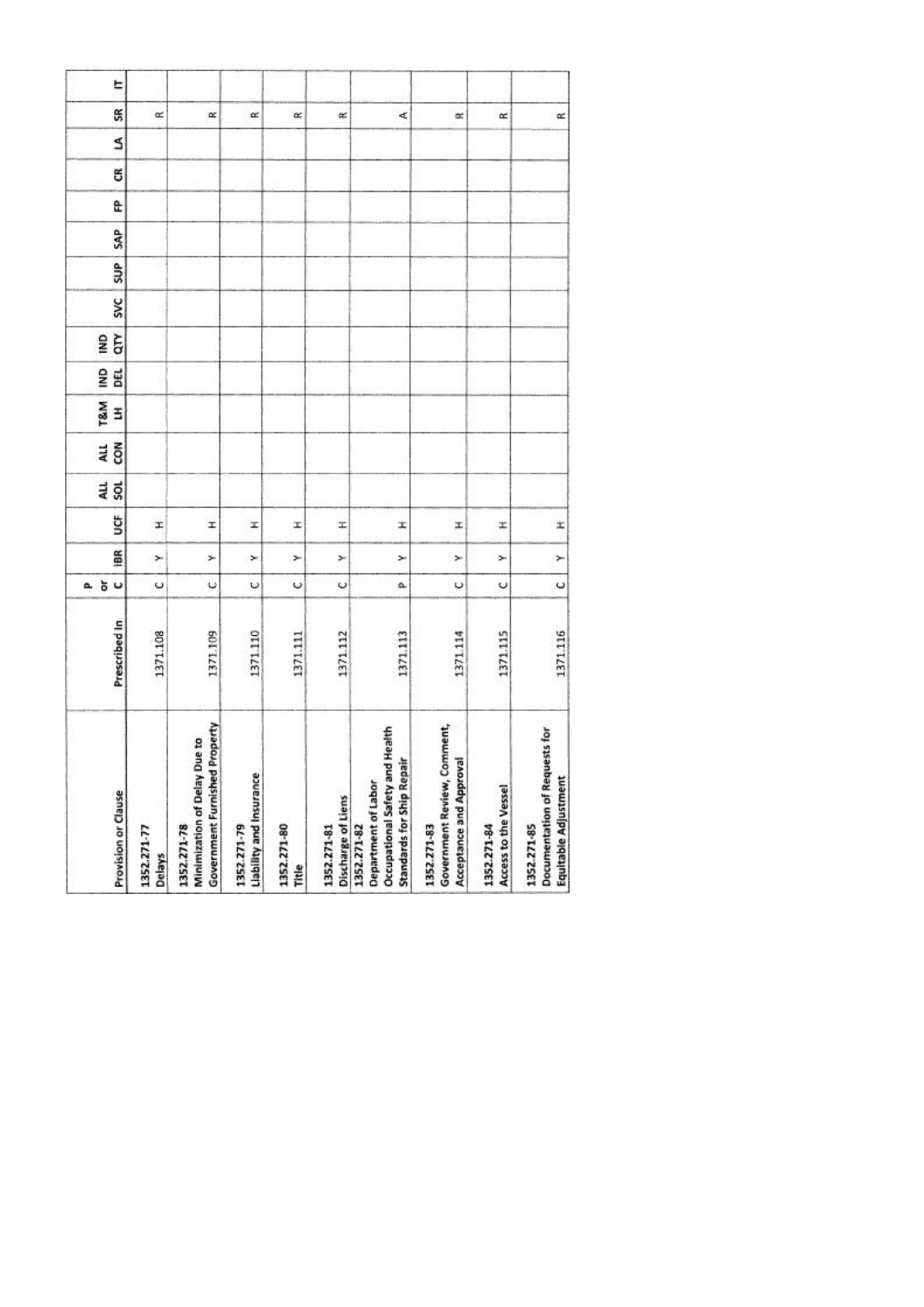|    | <b>Provision or Clause</b> | 1352.271-86<br>Lay Days | <b>Changes - Ship Repair</b><br>1352.271-87 | 1352.271-88<br>Guarantees | <b>Temporary Services</b><br>1352.271-89 | Insurance Requirements<br>1352.271-90 |
|----|----------------------------|-------------------------|---------------------------------------------|---------------------------|------------------------------------------|---------------------------------------|
|    | Prescribed In              | 1371.117                | 1371.118                                    | 1371.119                  | 371.120                                  | 1371.121                              |
| a. | U<br>ð                     | U                       | Ü                                           | U                         | U                                        | Ü                                     |
|    | 18R                        | ⊁                       | $\geq$                                      | z                         | ×                                        | z                                     |
|    | š                          | I                       | I                                           | x                         | I                                        | I                                     |
|    | an<br>Sol                  |                         |                                             |                           |                                          |                                       |
|    | 전<br>GR                    |                         |                                             |                           |                                          |                                       |
|    | T&M<br>3                   |                         |                                             |                           |                                          |                                       |
|    | gwl<br>闻                   |                         |                                             |                           |                                          |                                       |
|    | qτγ<br>g                   |                         |                                             |                           |                                          |                                       |
|    | <b>SVC</b>                 |                         |                                             |                           |                                          |                                       |
|    | SUP <sub></sub>            |                         |                                             |                           |                                          |                                       |
|    | SAP                        |                         |                                             |                           |                                          |                                       |
|    | e                          |                         |                                             |                           |                                          |                                       |
|    | ස                          |                         |                                             |                           |                                          |                                       |
|    | s                          |                         |                                             |                           |                                          |                                       |
|    | SR                         | œ                       | œ                                           | œ                         | œ                                        | $\approx$                             |
|    | E                          |                         |                                             |                           |                                          |                                       |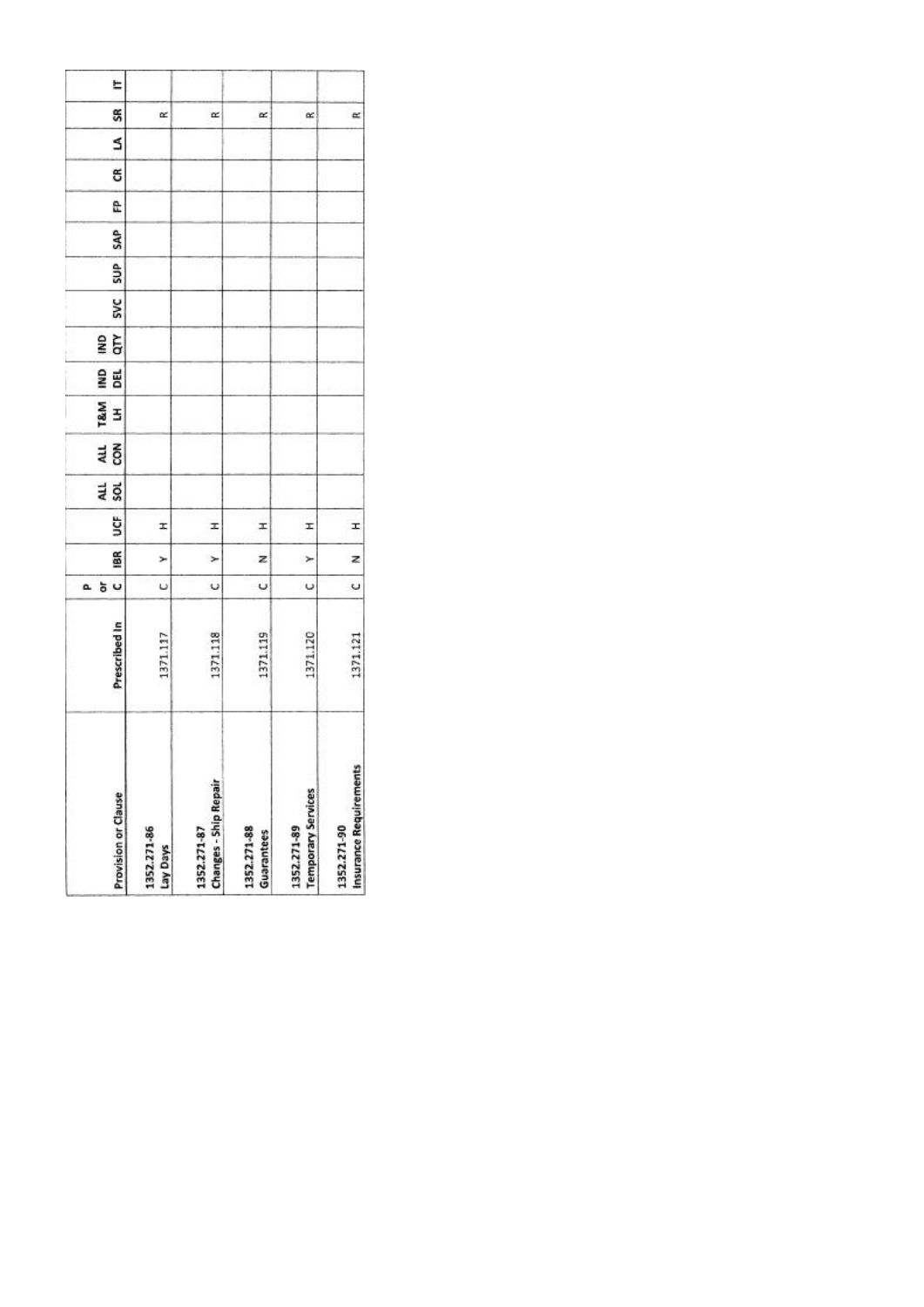| 1328.310-70(c) | 1328.310-70(d) | 1328.310-70(e)<br>1328.310-70(f) | 1328.310-70(e)<br>1328.310-70(g) | 1328.310-70(e)<br>1328.310-70(h) | 1328.310-70(i) | 1331.205-32 | 1331.205-70          | 1333.103(a) |
|----------------|----------------|----------------------------------|----------------------------------|----------------------------------|----------------|-------------|----------------------|-------------|
|                |                |                                  |                                  |                                  |                |             |                      |             |
| U              | U              | Ü                                | U                                | $\ddot{\phantom{0}}$             | ں              | Ü           | $\ddot{\phantom{0}}$ | ۵           |
| ×              | ×              | ×                                | z                                | ×                                | ×              | z           | ⊁                    | z           |
| Ŧ              | I              | I                                | I                                | I                                | I              | I           | x                    | پ           |
|                |                |                                  |                                  |                                  |                |             |                      | ∢           |
|                |                |                                  |                                  |                                  |                |             |                      |             |
|                |                |                                  |                                  |                                  |                |             | ₫                    |             |
|                |                |                                  |                                  |                                  |                |             |                      |             |
|                |                |                                  |                                  |                                  |                |             |                      |             |
|                |                |                                  |                                  |                                  |                |             |                      |             |
|                |                |                                  |                                  |                                  |                |             |                      |             |
|                |                |                                  |                                  |                                  |                |             |                      |             |
|                | 哎              |                                  |                                  |                                  |                |             |                      |             |
| ∢              |                |                                  |                                  |                                  | œ              | ₫           | ∢                    |             |
|                |                | A                                | ∢                                | d,                               |                |             |                      |             |
|                |                |                                  |                                  |                                  |                |             |                      |             |
|                |                |                                  |                                  |                                  |                |             |                      |             |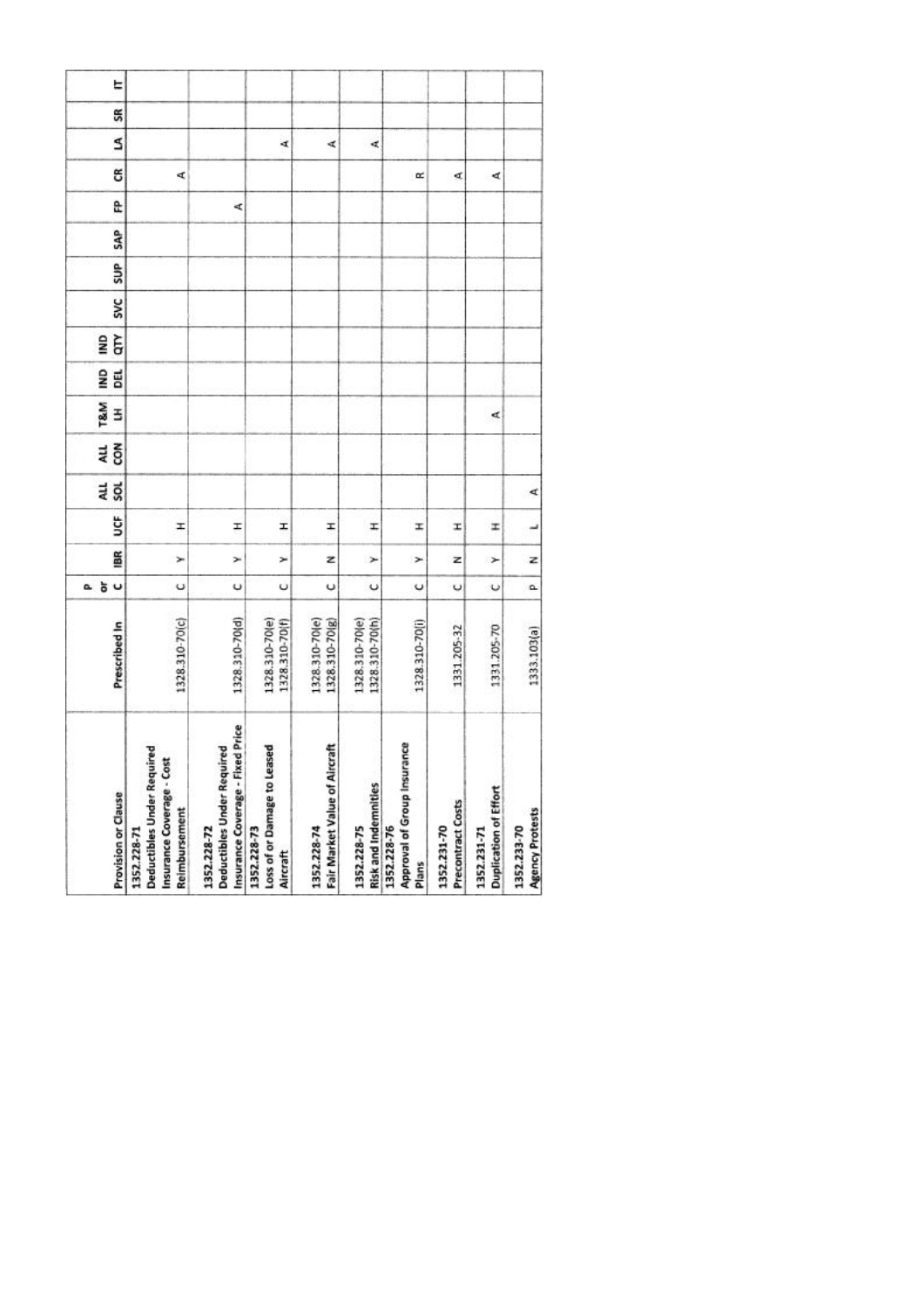| <b>Provision or Clause</b> | GAO and Court of Federal Claims<br>1352.233-71<br>Protests | Protection of Human Subjects<br>1352.235-70 | Protection of Human Subjects -<br>1352.235-71<br>Exemption | Protection of Human Subjects -<br>Institutional Approval<br>1352.235-72 | Subjects - After Initial Contract<br>Research Involving Human<br>1352.235-73<br>Award | Moderate Risk Contracts<br>Requirements - High or<br>Security Processing<br>1352.237-70 | Requirements - Low Risk<br>Security Processing<br>1352.237-71<br>Contracts | Requirements - National Security<br>Security Processing<br>1352.237-72<br>Contracts |
|----------------------------|------------------------------------------------------------|---------------------------------------------|------------------------------------------------------------|-------------------------------------------------------------------------|---------------------------------------------------------------------------------------|-----------------------------------------------------------------------------------------|----------------------------------------------------------------------------|-------------------------------------------------------------------------------------|
| Prescribed In              | 1333.104-70(a)                                             | 1335.006(a)                                 | 1335.006(b)                                                | 1335.006(c)                                                             | 1335.006(d)                                                                           | 1337.110-70(b)                                                                          | 1337.110-70(c)                                                             | 1337.110-70(d)                                                                      |
| 5 <sub>o</sub><br>o.       | a,                                                         | α                                           | $\circ$                                                    | $\cup$                                                                  | Ü                                                                                     | U                                                                                       | U                                                                          | $\cup$                                                                              |
| 18R                        | ≻                                                          | ⊁                                           | z                                                          | z                                                                       | ×                                                                                     | ×                                                                                       | ×                                                                          | $\geq$                                                                              |
| ğ                          | ٮ                                                          | ┙                                           | H                                                          | I                                                                       | I                                                                                     | Ŧ                                                                                       | x                                                                          | I                                                                                   |
| 4LL<br>š                   | ₫                                                          | ⋖                                           |                                                            |                                                                         |                                                                                       |                                                                                         |                                                                            |                                                                                     |
| con<br>ALL                 |                                                            |                                             | ₫                                                          | ⋖                                                                       | ⋖                                                                                     |                                                                                         |                                                                            |                                                                                     |
| T&M<br>3                   |                                                            |                                             |                                                            |                                                                         |                                                                                       |                                                                                         |                                                                            |                                                                                     |
| g<br>DEL                   |                                                            |                                             |                                                            |                                                                         |                                                                                       |                                                                                         |                                                                            |                                                                                     |
| qτγ<br>gMI                 |                                                            |                                             |                                                            |                                                                         |                                                                                       |                                                                                         |                                                                            |                                                                                     |
| <b>SVC</b>                 |                                                            |                                             |                                                            |                                                                         |                                                                                       | ¢                                                                                       | ⋖                                                                          | ₫                                                                                   |
| SUP                        |                                                            |                                             |                                                            |                                                                         |                                                                                       |                                                                                         |                                                                            |                                                                                     |
| SAP                        |                                                            |                                             |                                                            |                                                                         |                                                                                       |                                                                                         |                                                                            |                                                                                     |
| £                          |                                                            |                                             |                                                            |                                                                         |                                                                                       |                                                                                         |                                                                            |                                                                                     |
| g                          |                                                            |                                             |                                                            |                                                                         |                                                                                       |                                                                                         |                                                                            |                                                                                     |
| S                          |                                                            |                                             |                                                            |                                                                         |                                                                                       |                                                                                         |                                                                            |                                                                                     |
| SR                         |                                                            |                                             |                                                            |                                                                         |                                                                                       |                                                                                         |                                                                            |                                                                                     |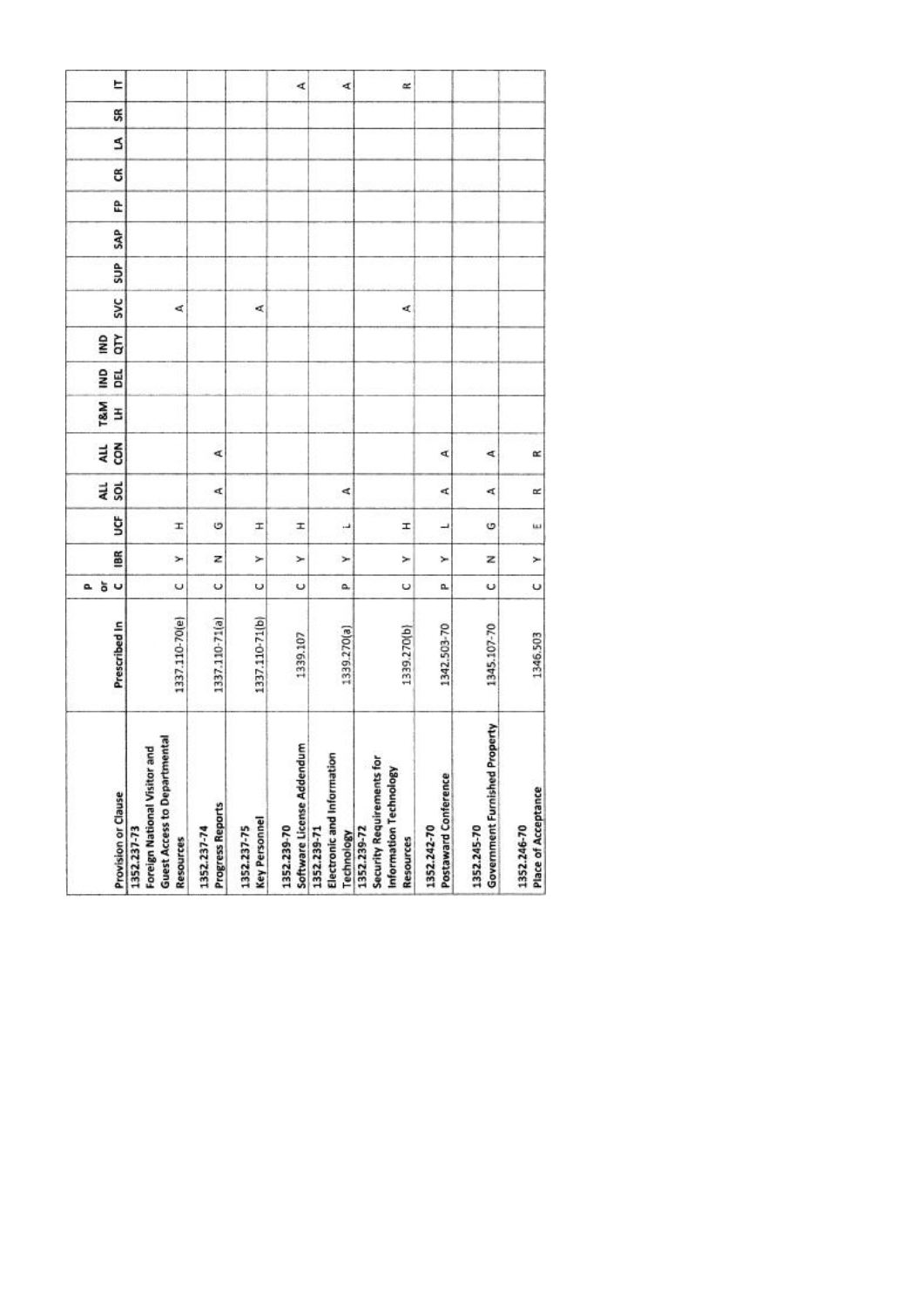| Provision or Clause  | Period of Performance<br>1352.270-70 | Conference and Site Visit<br>Pre-Bid / Pre-Proposal<br>1352.270-71 | of Doing<br>Inspection and Manner<br>1352.271-70<br><b>Work</b> | Invoicing Instructions for Ship<br>ъ<br>Method of Payment an<br>1352.271-71<br>Repair | <b>Additional Item Requirements</b><br>(AIR) - Growth Work<br>1352.271-72 | Schedule of Work<br>1352.271-73 | : Shipyard<br>Foreseeable Cost Factors<br>Pertaining to Different<br>1352.271-74<br>Locations | Delivery and Shifting of the<br>1352.271-75<br>Vessel | Performance<br>1352.271-76 |
|----------------------|--------------------------------------|--------------------------------------------------------------------|-----------------------------------------------------------------|---------------------------------------------------------------------------------------|---------------------------------------------------------------------------|---------------------------------|-----------------------------------------------------------------------------------------------|-------------------------------------------------------|----------------------------|
| Prescribed In        | 1370.101                             | 1370.102                                                           | 1371.101                                                        | 1371.102                                                                              | 1371.103                                                                  | 1371.104                        | 1371.105                                                                                      | 1371.106                                              | 1371.107                   |
| 5 <sub>o</sub><br>a. | $\circ$                              | û.                                                                 | U                                                               | ψ                                                                                     | U                                                                         | υ                               | o.                                                                                            | $\cup$                                                | $\cup$                     |
| iBR                  | z                                    | z                                                                  | ×                                                               | z                                                                                     | ×                                                                         | ×                               | z                                                                                             | ×                                                     | ×                          |
| ğ                    | u.                                   | $\overline{\phantom{a}}$                                           | T.                                                              | x                                                                                     | x                                                                         | x                               | x                                                                                             | x                                                     | x                          |
| au<br>Sol            | ⋖                                    | ₫                                                                  |                                                                 |                                                                                       |                                                                           |                                 |                                                                                               |                                                       |                            |
| 4LL<br>$\tilde{8}$   | ⋖                                    |                                                                    |                                                                 |                                                                                       |                                                                           |                                 |                                                                                               |                                                       |                            |
| <b>T&amp;M</b><br>3  |                                      |                                                                    |                                                                 |                                                                                       |                                                                           |                                 |                                                                                               |                                                       |                            |
| g<br><b>BEL</b>      |                                      |                                                                    |                                                                 |                                                                                       |                                                                           |                                 |                                                                                               |                                                       |                            |
| ξ<br>g               |                                      |                                                                    |                                                                 |                                                                                       |                                                                           |                                 |                                                                                               |                                                       |                            |
| <b>SVC</b>           |                                      |                                                                    |                                                                 |                                                                                       |                                                                           |                                 |                                                                                               |                                                       |                            |
| SUP <sub>1</sub>     |                                      |                                                                    |                                                                 |                                                                                       |                                                                           |                                 |                                                                                               |                                                       |                            |
| <b>SAP</b>           |                                      |                                                                    |                                                                 |                                                                                       |                                                                           |                                 |                                                                                               |                                                       |                            |
| £                    |                                      |                                                                    |                                                                 |                                                                                       |                                                                           |                                 |                                                                                               |                                                       |                            |
| g                    |                                      |                                                                    |                                                                 |                                                                                       |                                                                           |                                 |                                                                                               |                                                       |                            |
| S                    |                                      |                                                                    |                                                                 |                                                                                       |                                                                           |                                 |                                                                                               |                                                       |                            |
| SR                   |                                      |                                                                    | œ                                                               | œ                                                                                     | œ                                                                         | $\approx$                       | œ                                                                                             | ≺                                                     | œ                          |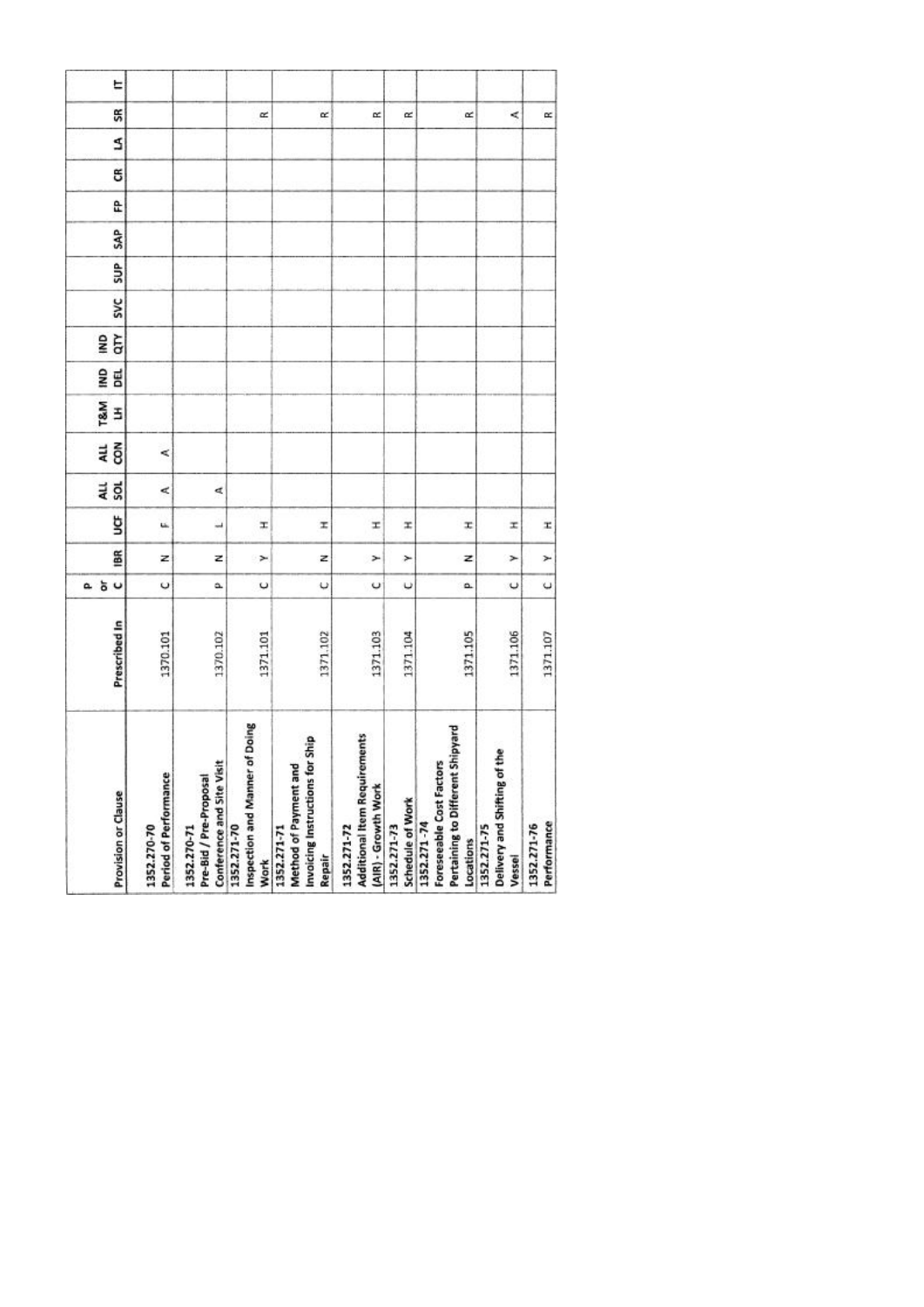| Provision or Clause                                                                                         | Prescribed In | $\cup$<br>ŏ<br>ā.    | 186 | ğ | au<br>sol | ALL<br>con | <b>T&amp;M</b><br>3 | g<br>DEL | qτγ<br>g | <b>SVC</b> | SUP | SAP | £ | g | S | SR        |
|-------------------------------------------------------------------------------------------------------------|---------------|----------------------|-----|---|-----------|------------|---------------------|----------|----------|------------|-----|-----|---|---|---|-----------|
| 1352.271-77<br>Delays                                                                                       | 1371.108      | U                    | ×   | x |           |            |                     |          |          |            |     |     |   |   |   | œ         |
| <b>Government Furnished Property</b><br>Minimization of Delay Due to<br>1352.271-78                         | 1371.109      | $\ddot{\phantom{0}}$ | ×   | I |           |            |                     |          |          |            |     |     |   |   |   | $\propto$ |
| Liability and Insurance<br>1352.271-79                                                                      | 1371.110      | U                    | ×   | x |           |            |                     |          |          |            |     |     |   |   |   | œ         |
| 1352.271-80<br>Title                                                                                        | 1371.111      | $\circ$              | ×   | x |           |            |                     |          |          |            |     |     |   |   |   | œ         |
| Discharge of Liens<br>1352.271-81                                                                           | 1371.112      | U                    | ×   | H |           |            |                     |          |          |            |     |     |   |   |   | œ         |
| Health<br><b>Standards for Ship Repair</b><br>Occupational Safety and<br>Department of Labor<br>1352.271-82 | 1371.113      | a                    | ×   | I |           |            |                     |          |          |            |     |     |   |   |   | ¢         |
| Government Review, Comment,<br>Acceptance and Approval<br>1352.271-83                                       | 1371.114      | $\circ$              | ×   | x |           |            |                     |          |          |            |     |     |   |   |   | œ         |
| Access to the Vessel<br>1352.271-84                                                                         | 1371.115      | U                    | ×   | z |           |            |                     |          |          |            |     |     |   |   |   | $\alpha$  |
| Documentation of Requests for<br>Equitable Adjustment<br>1352.271-85                                        | 1371.116      | $\circ$              | ×   | x |           |            |                     |          |          |            |     |     |   |   |   | $\simeq$  |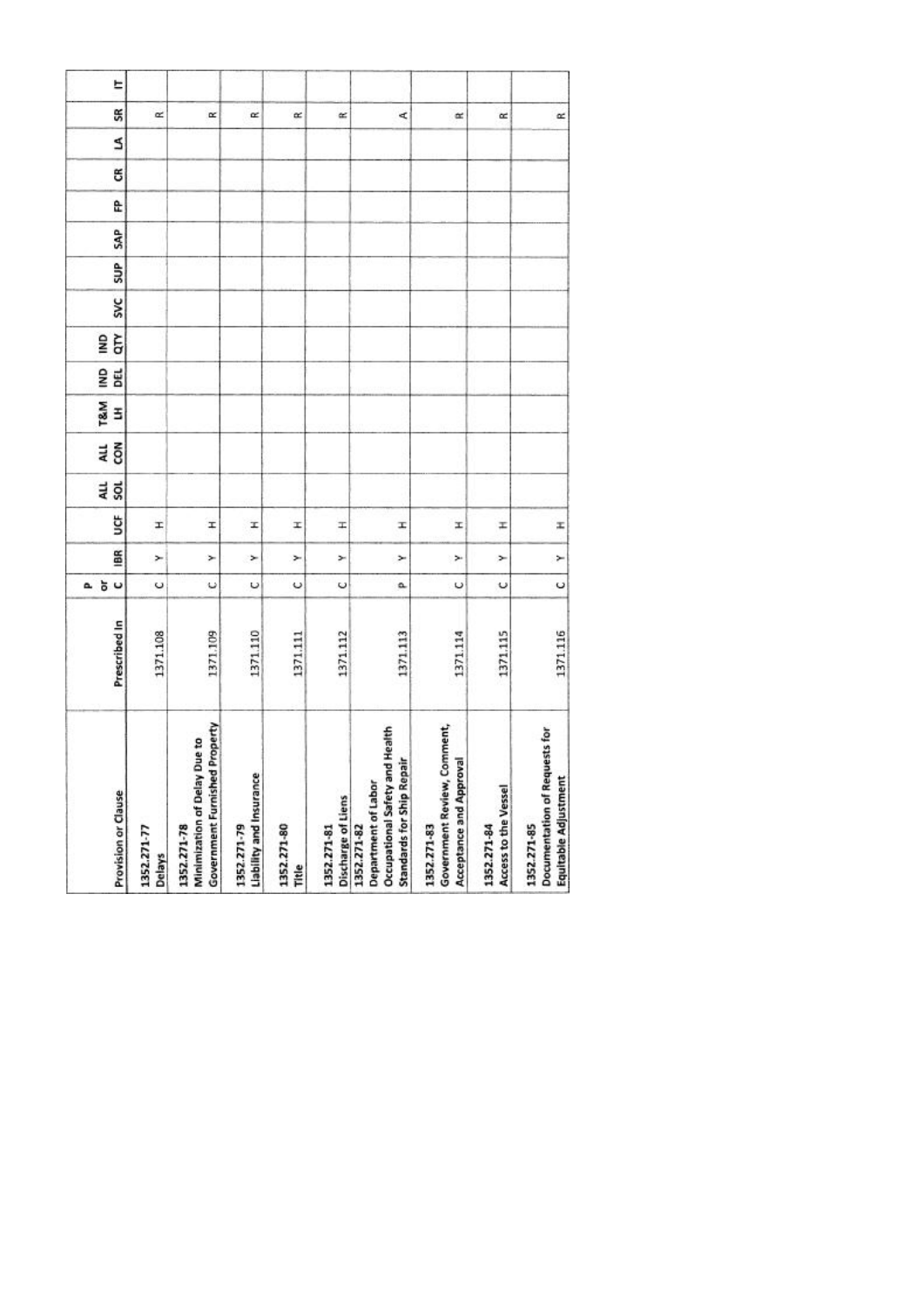|    | <b>Provision or Clause</b> | 1352.271-86<br>Lay Days | <b>Changes - Ship Repair</b><br>1352.271-87 | 1352.271-88<br>Guarantees | <b>Temporary Services</b><br>1352.271-89 | Insurance Requirements<br>1352.271-90 |
|----|----------------------------|-------------------------|---------------------------------------------|---------------------------|------------------------------------------|---------------------------------------|
|    | Prescribed In              | 1371.117                | 1371.118                                    | 1371.119                  | 371.120                                  | 1371.121                              |
| a. | U<br>ð                     | U                       | Ü                                           | U                         | U                                        | Ü                                     |
|    | 18R                        | ⊁                       | $\geq$                                      | z                         | ×                                        | z                                     |
|    | š                          | I                       | I                                           | x                         | I                                        | I                                     |
|    | an<br>Sol                  |                         |                                             |                           |                                          |                                       |
|    | 전<br>GR                    |                         |                                             |                           |                                          |                                       |
|    | T&M<br>3                   |                         |                                             |                           |                                          |                                       |
|    | gwl<br>闻                   |                         |                                             |                           |                                          |                                       |
|    | qτγ<br>g                   |                         |                                             |                           |                                          |                                       |
|    | <b>SVC</b>                 |                         |                                             |                           |                                          |                                       |
|    | SUP <sub>1</sub>           |                         |                                             |                           |                                          |                                       |
|    | SAP                        |                         |                                             |                           |                                          |                                       |
|    | e                          |                         |                                             |                           |                                          |                                       |
|    | ස                          |                         |                                             |                           |                                          |                                       |
|    | s                          |                         |                                             |                           |                                          |                                       |
|    | SR                         | œ                       | œ                                           | œ                         | œ                                        | $\approx$                             |
|    | E                          |                         |                                             |                           |                                          |                                       |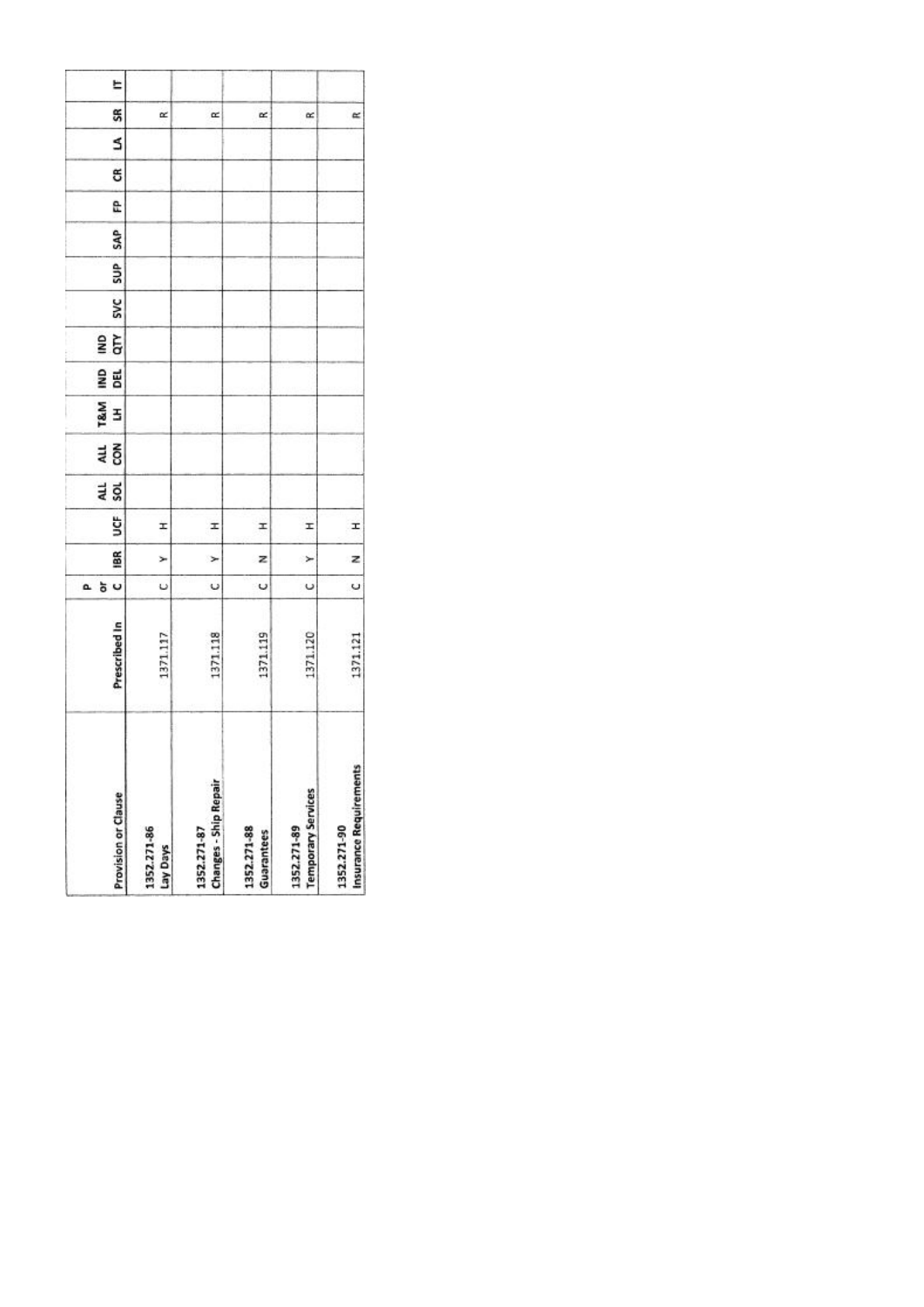| <b>Provision or Clause</b> | GAO and Court of Federal Claims<br>1352.233-71<br>Protests | Protection of Human Subjects<br>1352.235-70 | Protection of Human Subjects -<br>1352.235-71<br>Exemption | Protection of Human Subjects -<br>Institutional Approval<br>1352.235-72 | Subjects - After Initial Contract<br>Research Involving Human<br>1352.235-73<br>Award | Moderate Risk Contracts<br>Requirements - High or<br>Security Processing<br>1352.237-70 | Requirements - Low Risk<br>Security Processing<br>1352.237-71<br>Contracts | Requirements - National Security<br>Security Processing<br>1352.237-72<br>Contracts |
|----------------------------|------------------------------------------------------------|---------------------------------------------|------------------------------------------------------------|-------------------------------------------------------------------------|---------------------------------------------------------------------------------------|-----------------------------------------------------------------------------------------|----------------------------------------------------------------------------|-------------------------------------------------------------------------------------|
| Prescribed In              | 1333.104-70(a)                                             | 1335.006(a)                                 | 1335.006(b)                                                | 1335.006(c)                                                             | 1335.006(d)                                                                           | 1337.110-70(b)                                                                          | 1337.110-70(c)                                                             | 1337.110-70(d)                                                                      |
| 5 <sub>o</sub><br>o.       | a,                                                         | α                                           | $\circ$                                                    | $\cup$                                                                  | Ü                                                                                     | U                                                                                       | U                                                                          | $\cup$                                                                              |
| 18R                        | ≻                                                          | ⊁                                           | z                                                          | z                                                                       | ×                                                                                     | ×                                                                                       | ×                                                                          | $\geq$                                                                              |
| ğ                          | ٮ                                                          | ┙                                           | H                                                          | I                                                                       | I                                                                                     | Ŧ                                                                                       | x                                                                          | I                                                                                   |
| 4LL<br>š                   | ₫                                                          | ⋖                                           |                                                            |                                                                         |                                                                                       |                                                                                         |                                                                            |                                                                                     |
| con<br>ALL                 |                                                            |                                             | ₫                                                          | ⋖                                                                       | ⋖                                                                                     |                                                                                         |                                                                            |                                                                                     |
| T&M<br>3                   |                                                            |                                             |                                                            |                                                                         |                                                                                       |                                                                                         |                                                                            |                                                                                     |
| g<br>DEL                   |                                                            |                                             |                                                            |                                                                         |                                                                                       |                                                                                         |                                                                            |                                                                                     |
| qτγ<br>gMI                 |                                                            |                                             |                                                            |                                                                         |                                                                                       |                                                                                         |                                                                            |                                                                                     |
| <b>SVC</b>                 |                                                            |                                             |                                                            |                                                                         |                                                                                       | ¢                                                                                       | ⋖                                                                          | ₫                                                                                   |
| SUP                        |                                                            |                                             |                                                            |                                                                         |                                                                                       |                                                                                         |                                                                            |                                                                                     |
| SAP                        |                                                            |                                             |                                                            |                                                                         |                                                                                       |                                                                                         |                                                                            |                                                                                     |
| £                          |                                                            |                                             |                                                            |                                                                         |                                                                                       |                                                                                         |                                                                            |                                                                                     |
| g                          |                                                            |                                             |                                                            |                                                                         |                                                                                       |                                                                                         |                                                                            |                                                                                     |
| S                          |                                                            |                                             |                                                            |                                                                         |                                                                                       |                                                                                         |                                                                            |                                                                                     |
| SR                         |                                                            |                                             |                                                            |                                                                         |                                                                                       |                                                                                         |                                                                            |                                                                                     |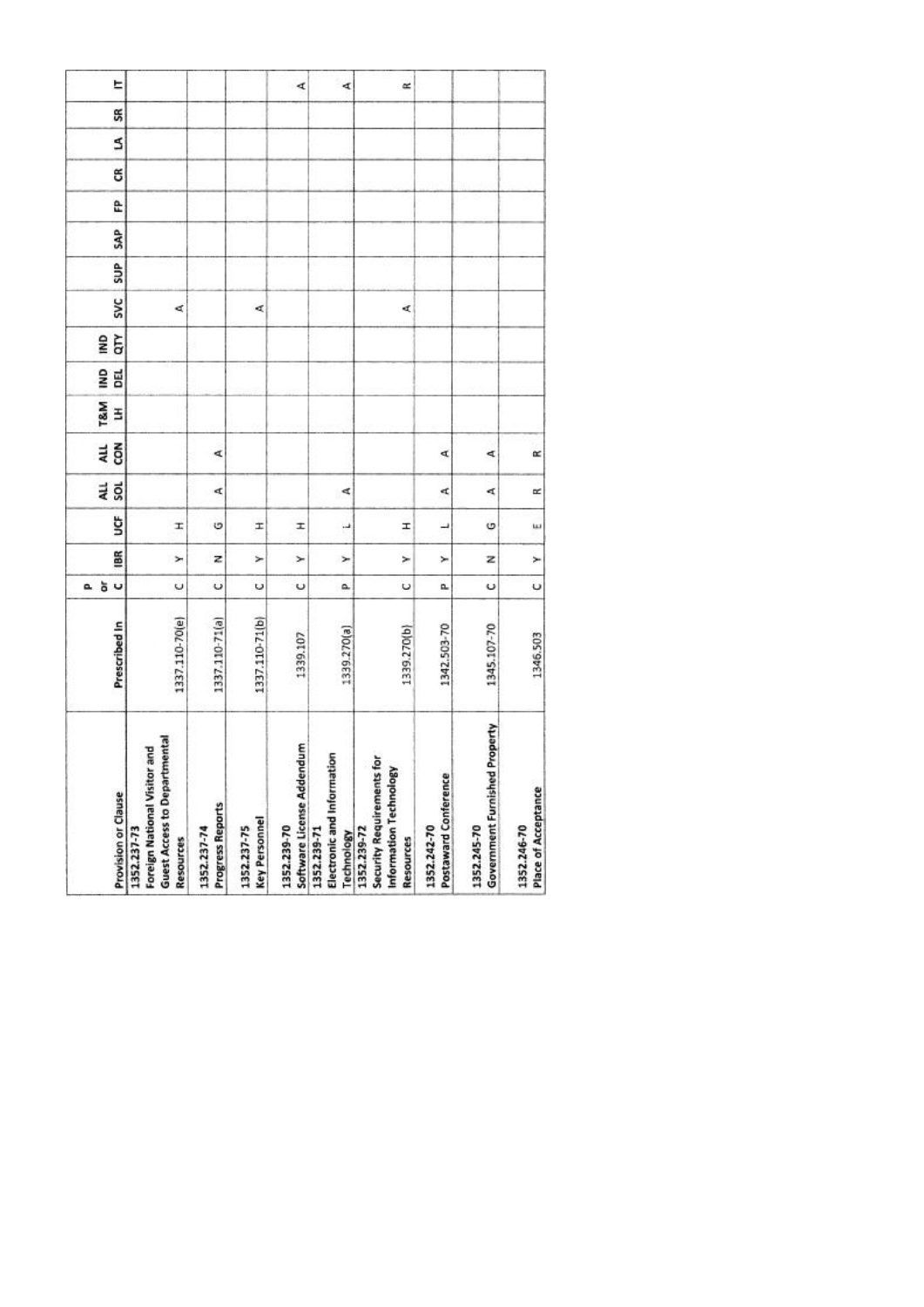| Provision or Clause  | Period of Performance<br>1352.270-70 | Conference and Site Visit<br>Pre-Bid / Pre-Proposal<br>1352.270-71 | of Doing<br>Inspection and Manner<br>1352.271-70<br><b>Work</b> | Invoicing Instructions for Ship<br>ъ<br>Method of Payment an<br>1352.271-71<br>Repair | <b>Additional Item Requirements</b><br>(AIR) - Growth Work<br>1352.271-72 | Schedule of Work<br>1352.271-73 | : Shipyard<br>Foreseeable Cost Factors<br>Pertaining to Different<br>1352.271-74<br>Locations | Delivery and Shifting of the<br>1352.271-75<br>Vessel | Performance<br>1352.271-76 |
|----------------------|--------------------------------------|--------------------------------------------------------------------|-----------------------------------------------------------------|---------------------------------------------------------------------------------------|---------------------------------------------------------------------------|---------------------------------|-----------------------------------------------------------------------------------------------|-------------------------------------------------------|----------------------------|
| Prescribed In        | 1370.101                             | 1370.102                                                           | 1371.101                                                        | 1371.102                                                                              | 1371.103                                                                  | 1371.104                        | 1371.105                                                                                      | 1371.106                                              | 1371.107                   |
| 5 <sub>o</sub><br>a. | $\circ$                              | û.                                                                 | U                                                               | ψ                                                                                     | U                                                                         | υ                               | o.                                                                                            | $\cup$                                                | $\cup$                     |
| iBR                  | z                                    | z                                                                  | ×                                                               | z                                                                                     | ×                                                                         | ×                               | z                                                                                             | ×                                                     | ×                          |
| ğ                    | u.                                   | $\overline{\phantom{a}}$                                           | T.                                                              | x                                                                                     | x                                                                         | x                               | x                                                                                             | x                                                     | x                          |
| au<br>Sol            | ⋖                                    | ₫                                                                  |                                                                 |                                                                                       |                                                                           |                                 |                                                                                               |                                                       |                            |
| 4LL<br>$\tilde{8}$   | ⋖                                    |                                                                    |                                                                 |                                                                                       |                                                                           |                                 |                                                                                               |                                                       |                            |
| <b>T&amp;M</b><br>3  |                                      |                                                                    |                                                                 |                                                                                       |                                                                           |                                 |                                                                                               |                                                       |                            |
| g<br><b>BEL</b>      |                                      |                                                                    |                                                                 |                                                                                       |                                                                           |                                 |                                                                                               |                                                       |                            |
| ξ<br>g               |                                      |                                                                    |                                                                 |                                                                                       |                                                                           |                                 |                                                                                               |                                                       |                            |
| <b>SVC</b>           |                                      |                                                                    |                                                                 |                                                                                       |                                                                           |                                 |                                                                                               |                                                       |                            |
| SUP <sub>1</sub>     |                                      |                                                                    |                                                                 |                                                                                       |                                                                           |                                 |                                                                                               |                                                       |                            |
| <b>SAP</b>           |                                      |                                                                    |                                                                 |                                                                                       |                                                                           |                                 |                                                                                               |                                                       |                            |
| £                    |                                      |                                                                    |                                                                 |                                                                                       |                                                                           |                                 |                                                                                               |                                                       |                            |
| g                    |                                      |                                                                    |                                                                 |                                                                                       |                                                                           |                                 |                                                                                               |                                                       |                            |
| S                    |                                      |                                                                    |                                                                 |                                                                                       |                                                                           |                                 |                                                                                               |                                                       |                            |
| SR                   |                                      |                                                                    | œ                                                               | œ                                                                                     | œ                                                                         | $\approx$                       | œ                                                                                             | ≺                                                     | œ                          |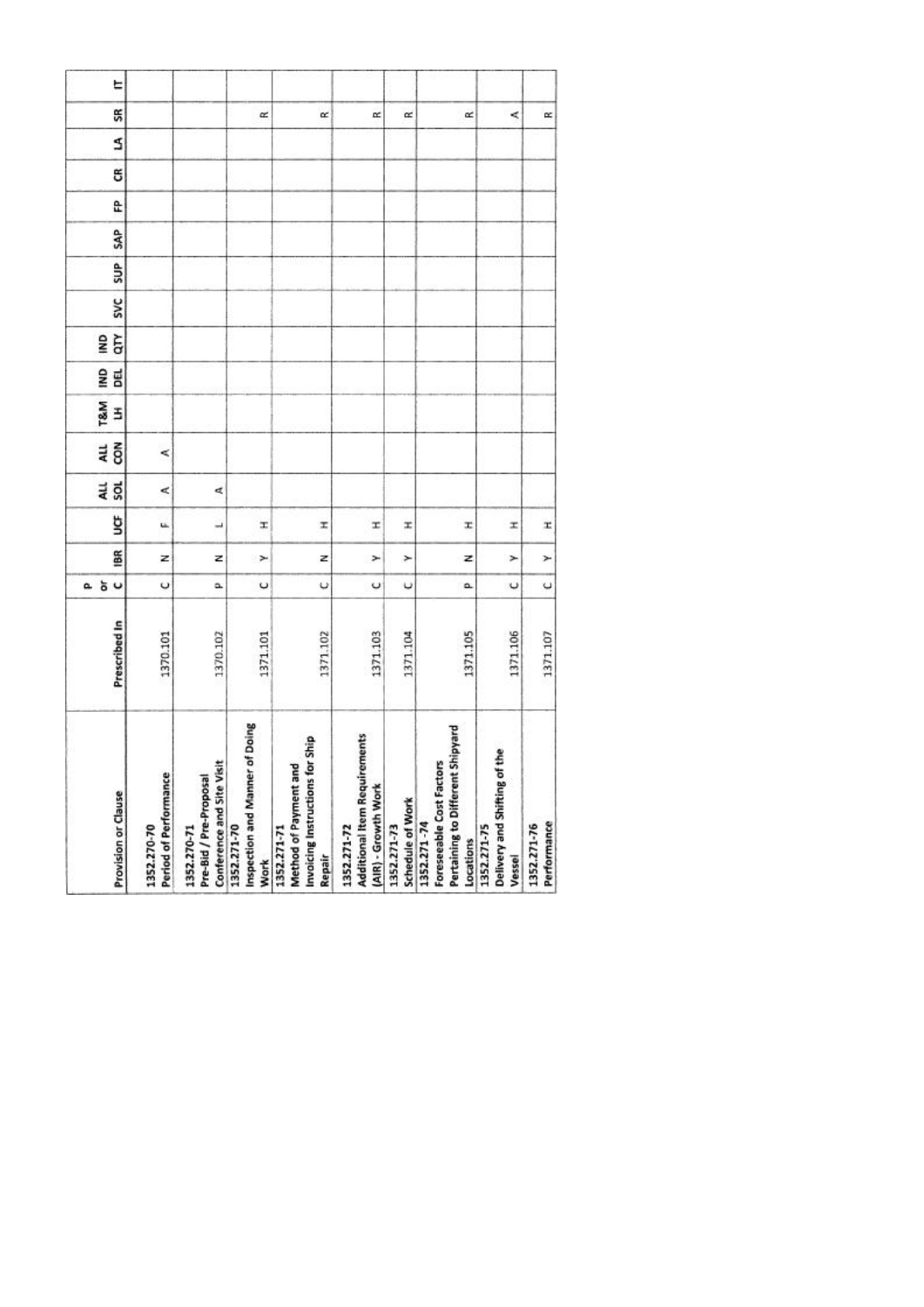| Provision or Clause                                                                                         | Prescribed In | $\cup$<br>ŏ<br>ā.    | 186 | ğ | au<br>sol | ALL<br>con | <b>T&amp;M</b><br>3 | g<br>DEL | qτγ<br>g | <b>SVC</b> | SUP | SAP | £ | g | S | SR        |
|-------------------------------------------------------------------------------------------------------------|---------------|----------------------|-----|---|-----------|------------|---------------------|----------|----------|------------|-----|-----|---|---|---|-----------|
| 1352.271-77<br>Delays                                                                                       | 1371.108      | U                    | ×   | x |           |            |                     |          |          |            |     |     |   |   |   | œ         |
| <b>Government Furnished Property</b><br>Minimization of Delay Due to<br>1352.271-78                         | 1371.109      | $\ddot{\phantom{0}}$ | ×   | I |           |            |                     |          |          |            |     |     |   |   |   | $\propto$ |
| Liability and Insurance<br>1352.271-79                                                                      | 1371.110      | U                    | ×   | x |           |            |                     |          |          |            |     |     |   |   |   | œ         |
| 1352.271-80<br>Title                                                                                        | 1371.111      | $\circ$              | ×   | x |           |            |                     |          |          |            |     |     |   |   |   | œ         |
| Discharge of Liens<br>1352.271-81                                                                           | 1371.112      | U                    | ×   | H |           |            |                     |          |          |            |     |     |   |   |   | œ         |
| Health<br><b>Standards for Ship Repair</b><br>Occupational Safety and<br>Department of Labor<br>1352.271-82 | 1371.113      | a                    | ×   | I |           |            |                     |          |          |            |     |     |   |   |   | ¢         |
| Government Review, Comment,<br>Acceptance and Approval<br>1352.271-83                                       | 1371.114      | $\circ$              | ×   | x |           |            |                     |          |          |            |     |     |   |   |   | œ         |
| Access to the Vessel<br>1352.271-84                                                                         | 1371.115      | U                    | ×   | z |           |            |                     |          |          |            |     |     |   |   |   | $\alpha$  |
| Documentation of Requests for<br>Equitable Adjustment<br>1352.271-85                                        | 1371.116      | $\circ$              | ×   | x |           |            |                     |          |          |            |     |     |   |   |   | $\simeq$  |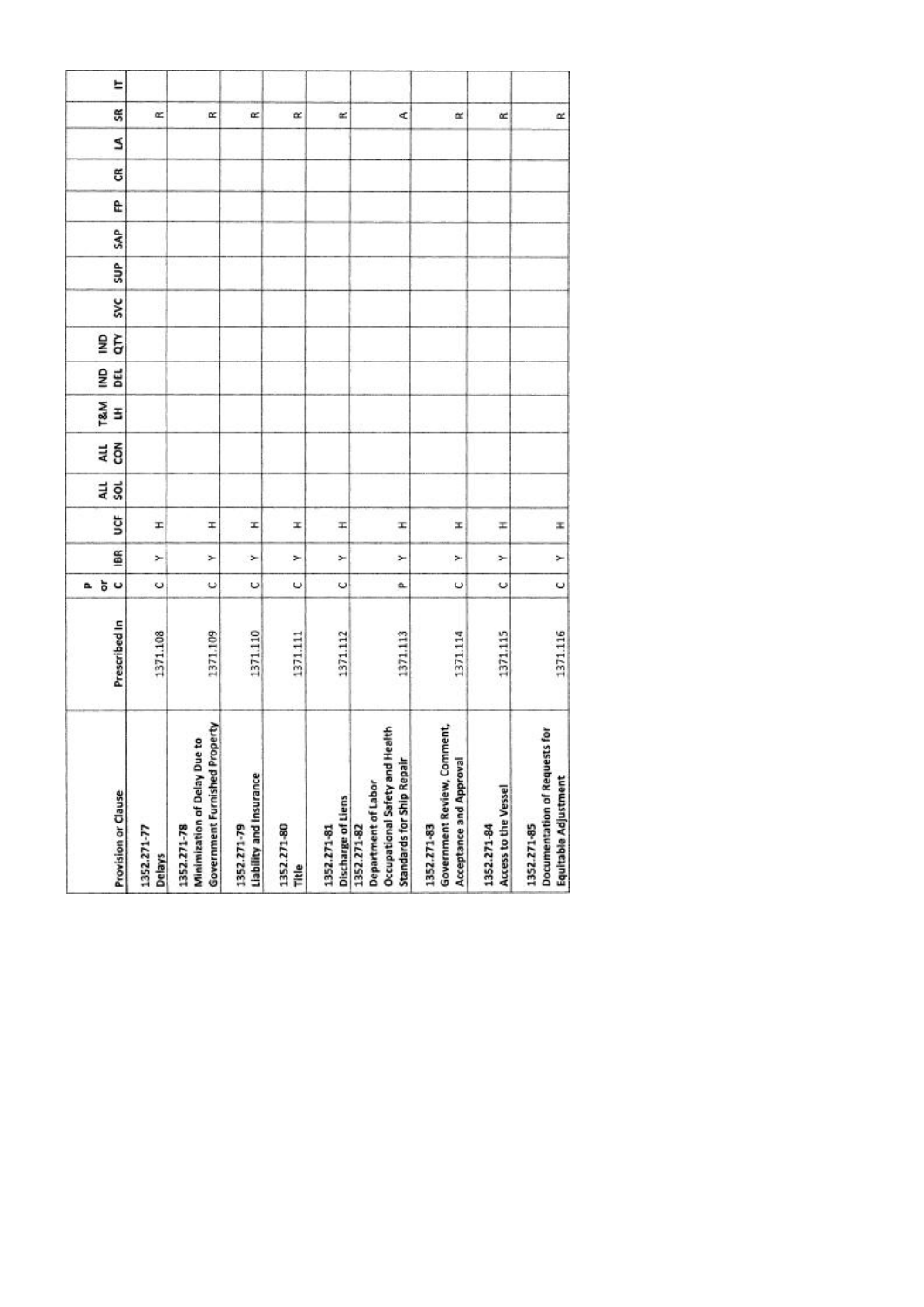|    | <b>Provision or Clause</b> | 1352.271-86<br>Lay Days | <b>Changes - Ship Repair</b><br>1352.271-87 | 1352.271-88<br>Guarantees | <b>Temporary Services</b><br>1352.271-89 | Insurance Requirements<br>1352.271-90 |
|----|----------------------------|-------------------------|---------------------------------------------|---------------------------|------------------------------------------|---------------------------------------|
|    | Prescribed In              | 1371.117                | 1371.118                                    | 1371.119                  | 371.120                                  | 1371.121                              |
| a. | U<br>ð                     | U                       | Ü                                           | U                         | U                                        | Ü                                     |
|    | 18R                        | ⊁                       | $\geq$                                      | z                         | ×                                        | z                                     |
|    | š                          | I                       | I                                           | x                         | I                                        | I                                     |
|    | an<br>Sol                  |                         |                                             |                           |                                          |                                       |
|    | 전<br>GR                    |                         |                                             |                           |                                          |                                       |
|    | T&M<br>3                   |                         |                                             |                           |                                          |                                       |
|    | gwl<br>闻                   |                         |                                             |                           |                                          |                                       |
|    | qτγ<br>g                   |                         |                                             |                           |                                          |                                       |
|    | <b>SVC</b>                 |                         |                                             |                           |                                          |                                       |
|    | SUP <sub></sub>            |                         |                                             |                           |                                          |                                       |
|    | SAP                        |                         |                                             |                           |                                          |                                       |
|    | e                          |                         |                                             |                           |                                          |                                       |
|    | ස                          |                         |                                             |                           |                                          |                                       |
|    | s                          |                         |                                             |                           |                                          |                                       |
|    | SR                         | œ                       | œ                                           | œ                         | œ                                        | $\approx$                             |
|    | E                          |                         |                                             |                           |                                          |                                       |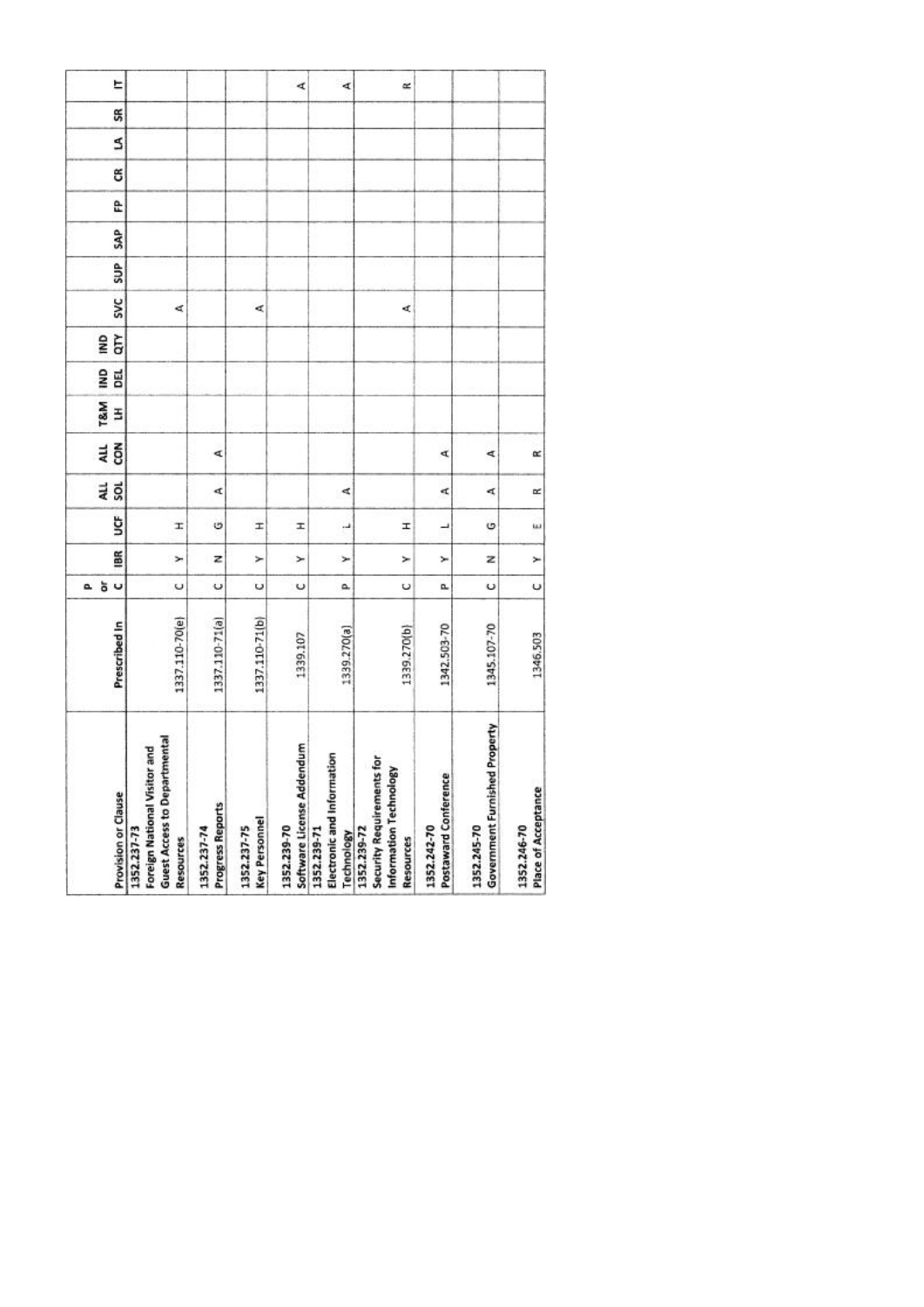| Provision or Clause  | Period of Performance<br>1352.270-70 | Conference and Site Visit<br>Pre-Bid / Pre-Proposal<br>1352.270-71 | of Doing<br>Inspection and Manner<br>1352.271-70<br><b>Work</b> | Invoicing Instructions for Ship<br>ъ<br>Method of Payment an<br>1352.271-71<br>Repair | <b>Additional Item Requirements</b><br>(AIR) - Growth Work<br>1352.271-72 | Schedule of Work<br>1352.271-73 | : Shipyard<br>Foreseeable Cost Factors<br>Pertaining to Different<br>1352.271-74<br>Locations | Delivery and Shifting of the<br>1352.271-75<br>Vessel | Performance<br>1352.271-76 |
|----------------------|--------------------------------------|--------------------------------------------------------------------|-----------------------------------------------------------------|---------------------------------------------------------------------------------------|---------------------------------------------------------------------------|---------------------------------|-----------------------------------------------------------------------------------------------|-------------------------------------------------------|----------------------------|
| Prescribed In        | 1370.101                             | 1370.102                                                           | 1371.101                                                        | 1371.102                                                                              | 1371.103                                                                  | 1371.104                        | 1371.105                                                                                      | 1371.106                                              | 1371.107                   |
| 5 <sub>o</sub><br>a. | $\circ$                              | û.                                                                 | U                                                               | ψ                                                                                     | U                                                                         | υ                               | o.                                                                                            | $\cup$                                                | $\cup$                     |
| iBR                  | z                                    | z                                                                  | ×                                                               | z                                                                                     | ×                                                                         | ×                               | z                                                                                             | ×                                                     | ×                          |
| ğ                    | u.                                   | $\overline{\phantom{a}}$                                           | T.                                                              | x                                                                                     | x                                                                         | x                               | x                                                                                             | x                                                     | x                          |
| au<br>Sol            | ⋖                                    | ₫                                                                  |                                                                 |                                                                                       |                                                                           |                                 |                                                                                               |                                                       |                            |
| 4LL<br>$\tilde{8}$   | ⋖                                    |                                                                    |                                                                 |                                                                                       |                                                                           |                                 |                                                                                               |                                                       |                            |
| <b>T&amp;M</b><br>3  |                                      |                                                                    |                                                                 |                                                                                       |                                                                           |                                 |                                                                                               |                                                       |                            |
| g<br><b>BEL</b>      |                                      |                                                                    |                                                                 |                                                                                       |                                                                           |                                 |                                                                                               |                                                       |                            |
| ξ<br>g               |                                      |                                                                    |                                                                 |                                                                                       |                                                                           |                                 |                                                                                               |                                                       |                            |
| <b>SVC</b>           |                                      |                                                                    |                                                                 |                                                                                       |                                                                           |                                 |                                                                                               |                                                       |                            |
| SUP <sub>1</sub>     |                                      |                                                                    |                                                                 |                                                                                       |                                                                           |                                 |                                                                                               |                                                       |                            |
| <b>SAP</b>           |                                      |                                                                    |                                                                 |                                                                                       |                                                                           |                                 |                                                                                               |                                                       |                            |
| £                    |                                      |                                                                    |                                                                 |                                                                                       |                                                                           |                                 |                                                                                               |                                                       |                            |
| g                    |                                      |                                                                    |                                                                 |                                                                                       |                                                                           |                                 |                                                                                               |                                                       |                            |
| S                    |                                      |                                                                    |                                                                 |                                                                                       |                                                                           |                                 |                                                                                               |                                                       |                            |
| SR                   |                                      |                                                                    | œ                                                               | œ                                                                                     | œ                                                                         | $\approx$                       | œ                                                                                             | ≺                                                     | œ                          |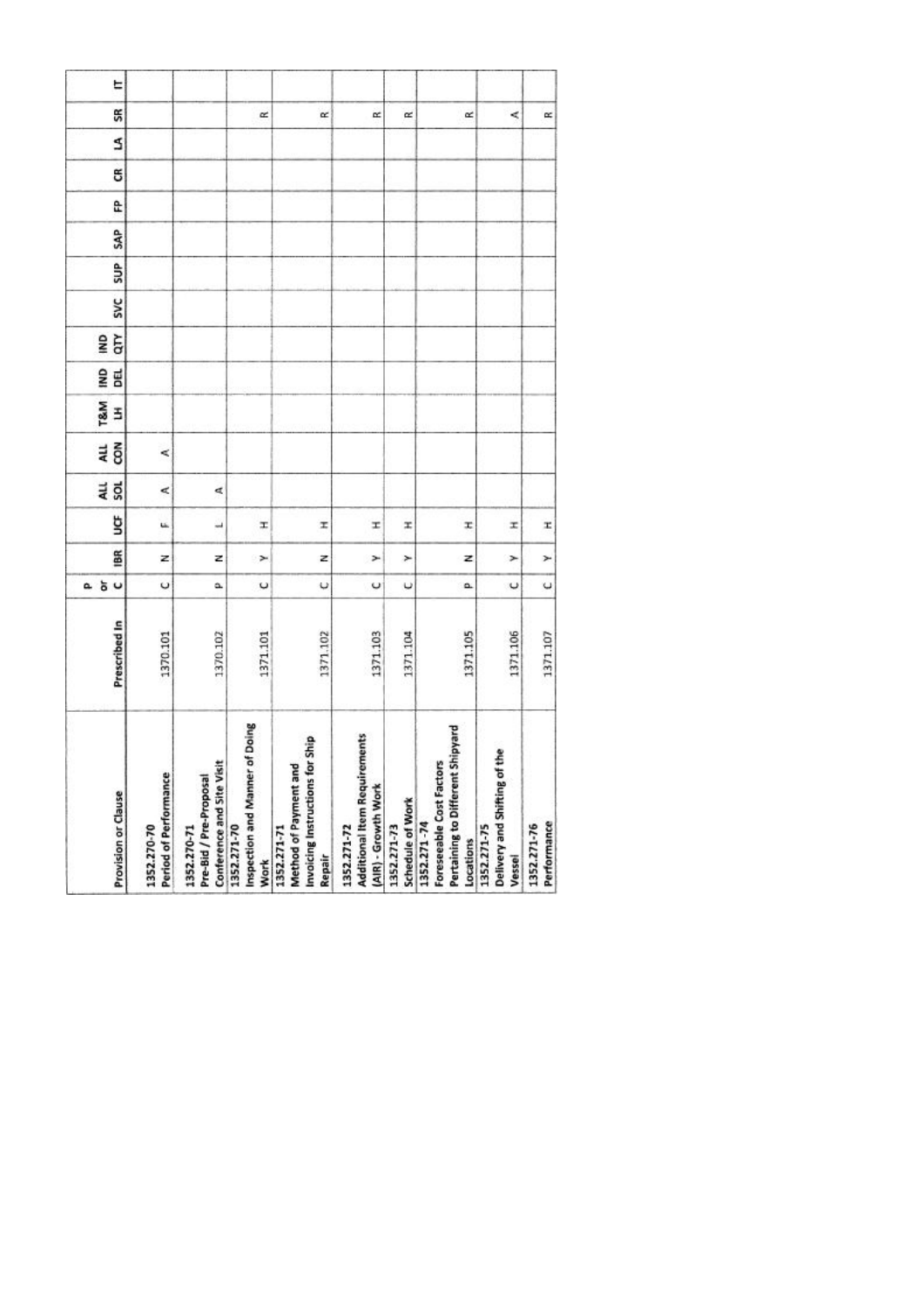| Provision or Clause                                                                                         | Prescribed In | $\cup$<br>ŏ<br>ā.    | 186 | ğ | au<br>sol | ALL<br>con | <b>T&amp;M</b><br>3 | g<br>DEL | qτγ<br>g | <b>SVC</b> | SUP | SAP | £ | g | S | SR        |
|-------------------------------------------------------------------------------------------------------------|---------------|----------------------|-----|---|-----------|------------|---------------------|----------|----------|------------|-----|-----|---|---|---|-----------|
| 1352.271-77<br>Delays                                                                                       | 1371.108      | U                    | ×   | x |           |            |                     |          |          |            |     |     |   |   |   | œ         |
| <b>Government Furnished Property</b><br>Minimization of Delay Due to<br>1352.271-78                         | 1371.109      | $\ddot{\phantom{0}}$ | ×   | I |           |            |                     |          |          |            |     |     |   |   |   | $\propto$ |
| Liability and Insurance<br>1352.271-79                                                                      | 1371.110      | U                    | ×   | x |           |            |                     |          |          |            |     |     |   |   |   | œ         |
| 1352.271-80<br>Title                                                                                        | 1371.111      | $\circ$              | ×   | x |           |            |                     |          |          |            |     |     |   |   |   | œ         |
| Discharge of Liens<br>1352.271-81                                                                           | 1371.112      | U                    | ×   | H |           |            |                     |          |          |            |     |     |   |   |   | œ         |
| Health<br><b>Standards for Ship Repair</b><br>Occupational Safety and<br>Department of Labor<br>1352.271-82 | 1371.113      | a                    | ×   | I |           |            |                     |          |          |            |     |     |   |   |   | ¢         |
| Government Review, Comment,<br>Acceptance and Approval<br>1352.271-83                                       | 1371.114      | $\circ$              | ×   | x |           |            |                     |          |          |            |     |     |   |   |   | œ         |
| Access to the Vessel<br>1352.271-84                                                                         | 1371.115      | U                    | ×   | z |           |            |                     |          |          |            |     |     |   |   |   | $\alpha$  |
| Documentation of Requests for<br>Equitable Adjustment<br>1352.271-85                                        | 1371.116      | $\circ$              | ×   | x |           |            |                     |          |          |            |     |     |   |   |   | $\simeq$  |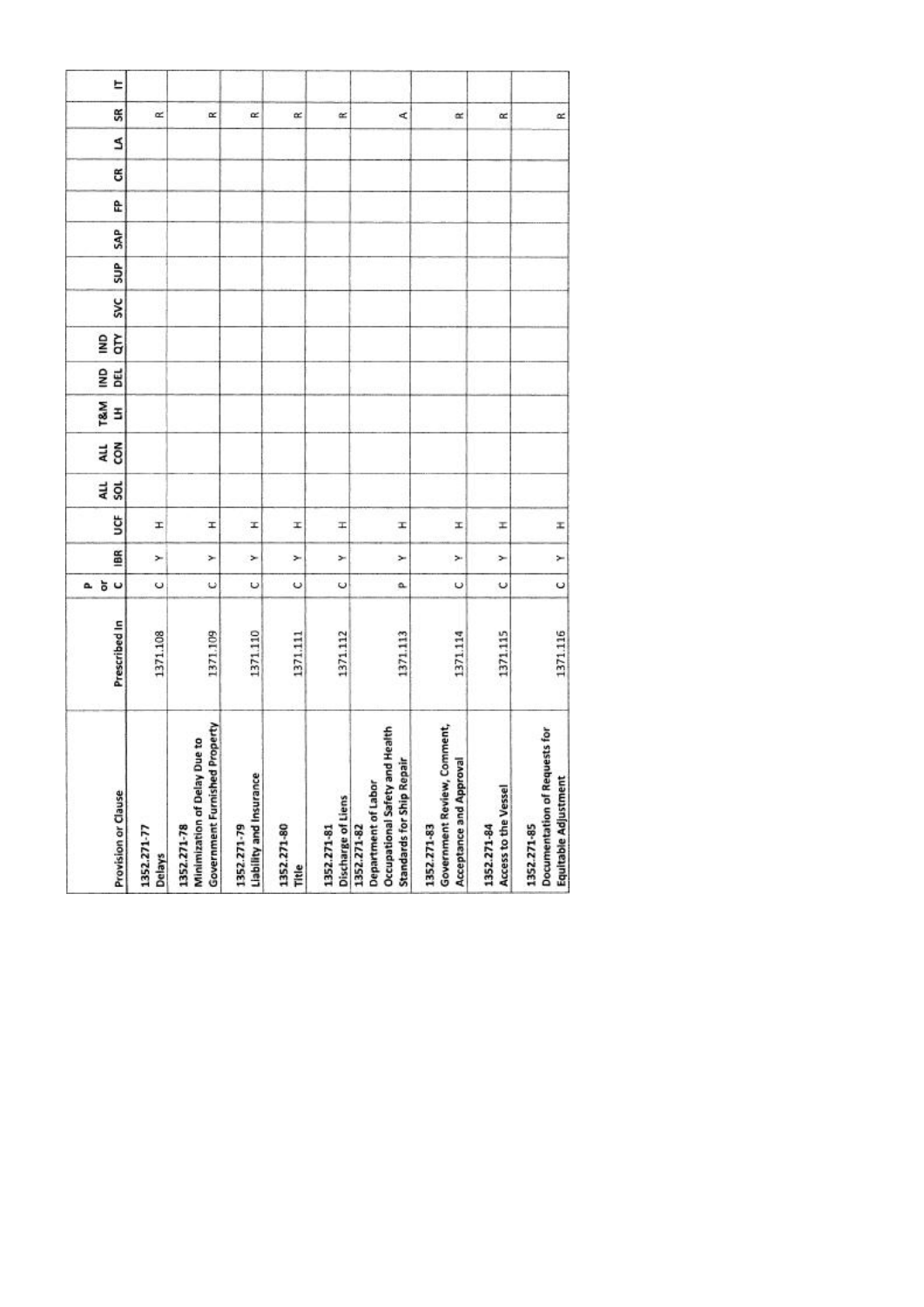|    | <b>Provision or Clause</b> | 1352.271-86<br>Lay Days | <b>Changes - Ship Repair</b><br>1352.271-87 | 1352.271-88<br>Guarantees | <b>Temporary Services</b><br>1352.271-89 | Insurance Requirements<br>1352.271-90 |
|----|----------------------------|-------------------------|---------------------------------------------|---------------------------|------------------------------------------|---------------------------------------|
|    | Prescribed In              | 1371.117                | 1371.118                                    | 1371.119                  | 371.120                                  | 1371.121                              |
| a. | U<br>ð                     | U                       | Ü                                           | U                         | U                                        | Ü                                     |
|    | 18R                        | ⊁                       | $\geq$                                      | z                         | ×                                        | z                                     |
|    | š                          | I                       | I                                           | x                         | I                                        | I                                     |
|    | an<br>Sol                  |                         |                                             |                           |                                          |                                       |
|    | 전<br>GR                    |                         |                                             |                           |                                          |                                       |
|    | T&M<br>3                   |                         |                                             |                           |                                          |                                       |
|    | gwl<br>闻                   |                         |                                             |                           |                                          |                                       |
|    | qτγ<br>g                   |                         |                                             |                           |                                          |                                       |
|    | <b>SVC</b>                 |                         |                                             |                           |                                          |                                       |
|    | SUP <sub></sub>            |                         |                                             |                           |                                          |                                       |
|    | SAP                        |                         |                                             |                           |                                          |                                       |
|    | e                          |                         |                                             |                           |                                          |                                       |
|    | ස                          |                         |                                             |                           |                                          |                                       |
|    | s                          |                         |                                             |                           |                                          |                                       |
|    | SR                         | œ                       | œ                                           | œ                         | œ                                        | $\approx$                             |
|    | E                          |                         |                                             |                           |                                          |                                       |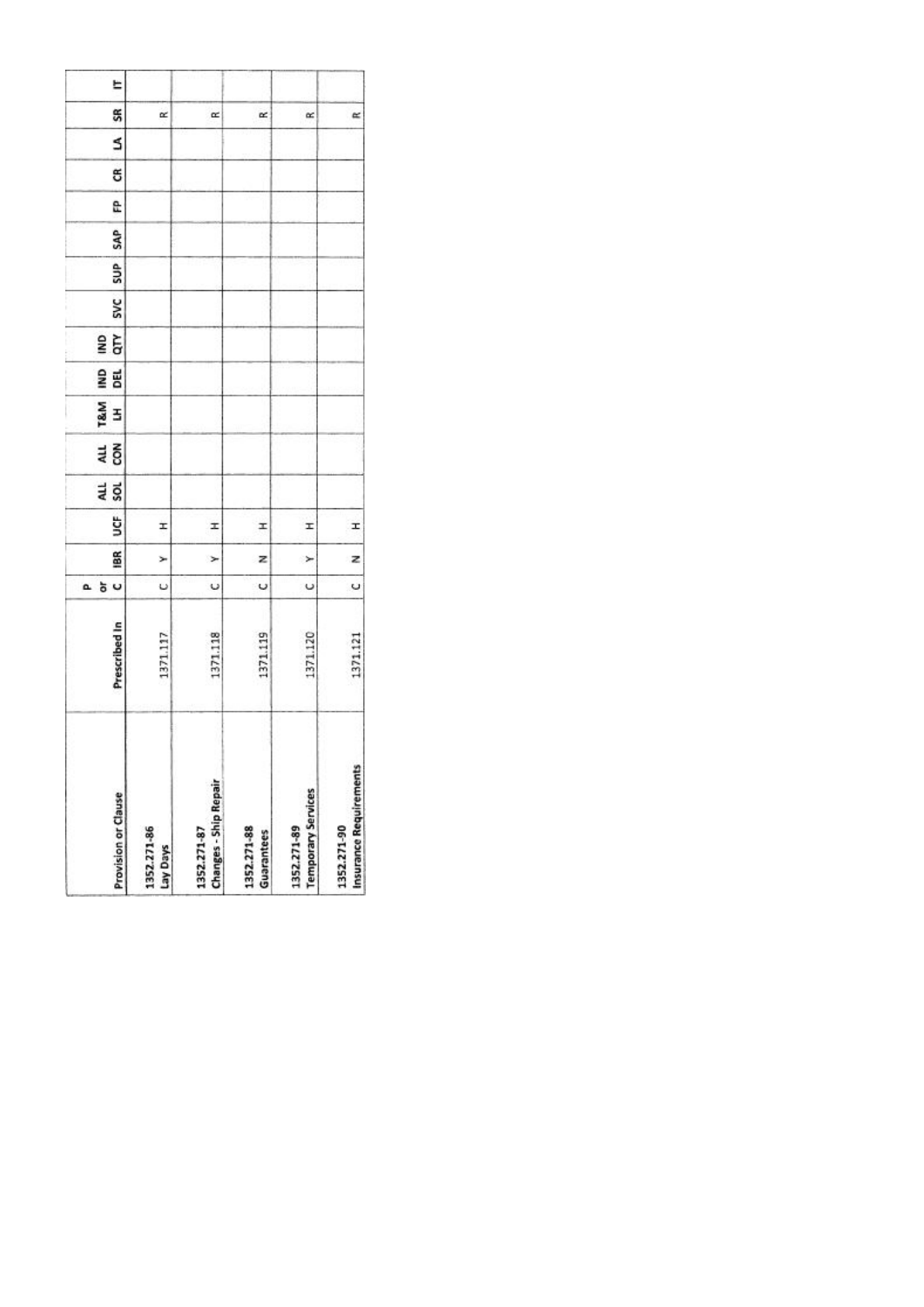| Provision or Clause  | Period of Performance<br>1352.270-70 | Conference and Site Visit<br>Pre-Bid / Pre-Proposal<br>1352.270-71 | of Doing<br>Inspection and Manner<br>1352.271-70<br><b>Work</b> | Invoicing Instructions for Ship<br>ъ<br>Method of Payment an<br>1352.271-71<br>Repair | <b>Additional Item Requirements</b><br>(AIR) - Growth Work<br>1352.271-72 | Schedule of Work<br>1352.271-73 | : Shipyard<br>Foreseeable Cost Factors<br>Pertaining to Different<br>1352.271-74<br>Locations | Delivery and Shifting of the<br>1352.271-75<br>Vessel | Performance<br>1352.271-76 |
|----------------------|--------------------------------------|--------------------------------------------------------------------|-----------------------------------------------------------------|---------------------------------------------------------------------------------------|---------------------------------------------------------------------------|---------------------------------|-----------------------------------------------------------------------------------------------|-------------------------------------------------------|----------------------------|
| Prescribed In        | 1370.101                             | 1370.102                                                           | 1371.101                                                        | 1371.102                                                                              | 1371.103                                                                  | 1371.104                        | 1371.105                                                                                      | 1371.106                                              | 1371.107                   |
| 5 <sub>o</sub><br>a. | $\circ$                              | û.                                                                 | U                                                               | ψ                                                                                     | U                                                                         | υ                               | o.                                                                                            | $\cup$                                                | $\cup$                     |
| iBR                  | z                                    | z                                                                  | ×                                                               | z                                                                                     | ×                                                                         | ×                               | z                                                                                             | ×                                                     | ×                          |
| ğ                    | u.                                   | $\overline{\phantom{a}}$                                           | T.                                                              | x                                                                                     | x                                                                         | x                               | x                                                                                             | x                                                     | x                          |
| au<br>Sol            | ⋖                                    | ₫                                                                  |                                                                 |                                                                                       |                                                                           |                                 |                                                                                               |                                                       |                            |
| 4LL<br>$\tilde{8}$   | ⋖                                    |                                                                    |                                                                 |                                                                                       |                                                                           |                                 |                                                                                               |                                                       |                            |
| <b>T&amp;M</b><br>3  |                                      |                                                                    |                                                                 |                                                                                       |                                                                           |                                 |                                                                                               |                                                       |                            |
| g<br><b>BEL</b>      |                                      |                                                                    |                                                                 |                                                                                       |                                                                           |                                 |                                                                                               |                                                       |                            |
| ξ<br>g               |                                      |                                                                    |                                                                 |                                                                                       |                                                                           |                                 |                                                                                               |                                                       |                            |
| <b>SVC</b>           |                                      |                                                                    |                                                                 |                                                                                       |                                                                           |                                 |                                                                                               |                                                       |                            |
| SUP <sub>1</sub>     |                                      |                                                                    |                                                                 |                                                                                       |                                                                           |                                 |                                                                                               |                                                       |                            |
| <b>SAP</b>           |                                      |                                                                    |                                                                 |                                                                                       |                                                                           |                                 |                                                                                               |                                                       |                            |
| £                    |                                      |                                                                    |                                                                 |                                                                                       |                                                                           |                                 |                                                                                               |                                                       |                            |
| g                    |                                      |                                                                    |                                                                 |                                                                                       |                                                                           |                                 |                                                                                               |                                                       |                            |
| S                    |                                      |                                                                    |                                                                 |                                                                                       |                                                                           |                                 |                                                                                               |                                                       |                            |
| SR                   |                                      |                                                                    | œ                                                               | œ                                                                                     | œ                                                                         | $\approx$                       | œ                                                                                             | ≺                                                     | œ                          |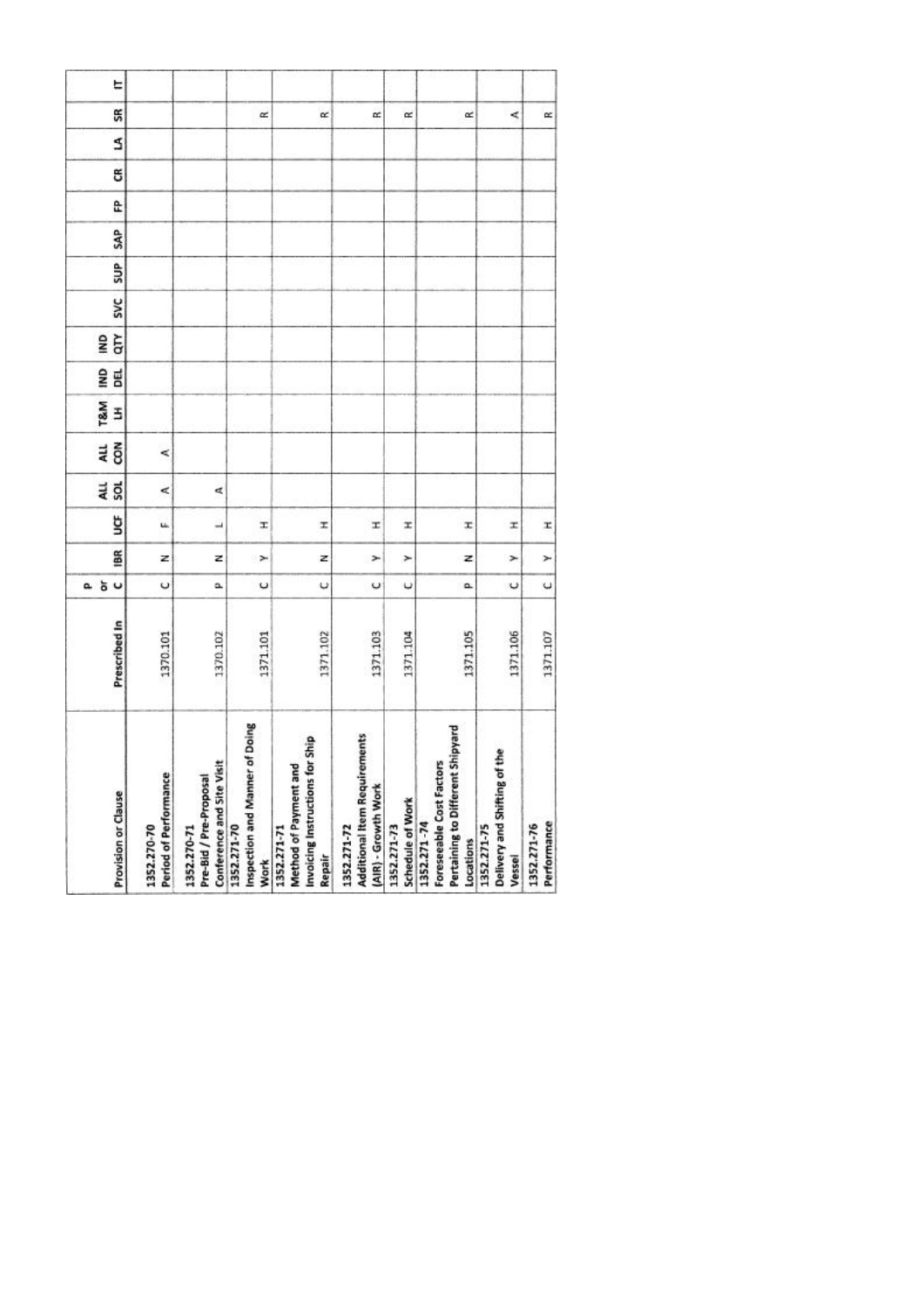| Provision or Clause                                                                                         | Prescribed In | $\cup$<br>ŏ<br>ā.    | 186 | ğ | au<br>sol | ALL<br>con | <b>T&amp;M</b><br>3 | g<br>DEL | qτγ<br>g | <b>SVC</b> | SUP | SAP | £ | g | S | SR        |
|-------------------------------------------------------------------------------------------------------------|---------------|----------------------|-----|---|-----------|------------|---------------------|----------|----------|------------|-----|-----|---|---|---|-----------|
| 1352.271-77<br>Delays                                                                                       | 1371.108      | U                    | ×   | x |           |            |                     |          |          |            |     |     |   |   |   | œ         |
| <b>Government Furnished Property</b><br>Minimization of Delay Due to<br>1352.271-78                         | 1371.109      | $\ddot{\phantom{0}}$ | ×   | I |           |            |                     |          |          |            |     |     |   |   |   | $\propto$ |
| Liability and Insurance<br>1352.271-79                                                                      | 1371.110      | U                    | ×   | x |           |            |                     |          |          |            |     |     |   |   |   | œ         |
| 1352.271-80<br>Title                                                                                        | 1371.111      | $\circ$              | ×   | x |           |            |                     |          |          |            |     |     |   |   |   | œ         |
| Discharge of Liens<br>1352.271-81                                                                           | 1371.112      | U                    | ×   | H |           |            |                     |          |          |            |     |     |   |   |   | œ         |
| Health<br><b>Standards for Ship Repair</b><br>Occupational Safety and<br>Department of Labor<br>1352.271-82 | 1371.113      | a                    | ×   | I |           |            |                     |          |          |            |     |     |   |   |   | ¢         |
| Government Review, Comment,<br>Acceptance and Approval<br>1352.271-83                                       | 1371.114      | $\circ$              | ×   | x |           |            |                     |          |          |            |     |     |   |   |   | œ         |
| Access to the Vessel<br>1352.271-84                                                                         | 1371.115      | U                    | ×   | z |           |            |                     |          |          |            |     |     |   |   |   | $\alpha$  |
| Documentation of Requests for<br>Equitable Adjustment<br>1352.271-85                                        | 1371.116      | $\circ$              | ×   | x |           |            |                     |          |          |            |     |     |   |   |   | $\simeq$  |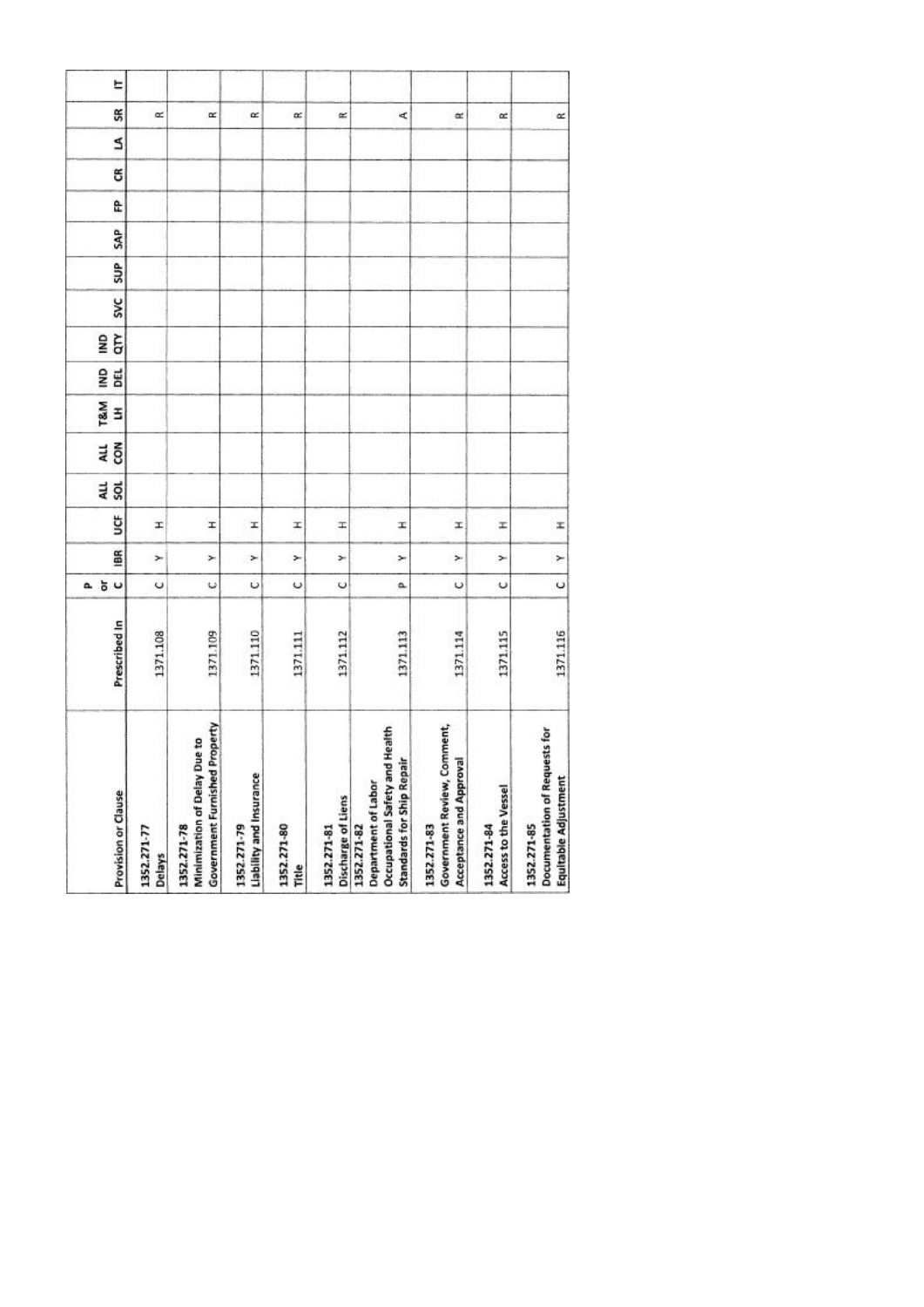|    | <b>Provision or Clause</b> | 1352.271-86<br>Lay Days | <b>Changes - Ship Repair</b><br>1352.271-87 | 1352.271-88<br>Guarantees | <b>Temporary Services</b><br>1352.271-89 | Insurance Requirements<br>1352.271-90 |
|----|----------------------------|-------------------------|---------------------------------------------|---------------------------|------------------------------------------|---------------------------------------|
|    | Prescribed In              | 1371.117                | 1371.118                                    | 1371.119                  | 371.120                                  | 1371.121                              |
| a. | U<br>ð                     | U                       | Ü                                           | U                         | U                                        | Ü                                     |
|    | 18R                        | ⊁                       | $\geq$                                      | z                         | ×                                        | z                                     |
|    | š                          | I                       | I                                           | x                         | I                                        | I                                     |
|    | an<br>Sol                  |                         |                                             |                           |                                          |                                       |
|    | 전<br>GR                    |                         |                                             |                           |                                          |                                       |
|    | T&M<br>3                   |                         |                                             |                           |                                          |                                       |
|    | gwl<br>闻                   |                         |                                             |                           |                                          |                                       |
|    | qτγ<br>g                   |                         |                                             |                           |                                          |                                       |
|    | <b>SVC</b>                 |                         |                                             |                           |                                          |                                       |
|    | SUP <sub></sub>            |                         |                                             |                           |                                          |                                       |
|    | SAP                        |                         |                                             |                           |                                          |                                       |
|    | e                          |                         |                                             |                           |                                          |                                       |
|    | ස                          |                         |                                             |                           |                                          |                                       |
|    | s                          |                         |                                             |                           |                                          |                                       |
|    | SR                         | œ                       | œ                                           | œ                         | œ                                        | $\approx$                             |
|    | E                          |                         |                                             |                           |                                          |                                       |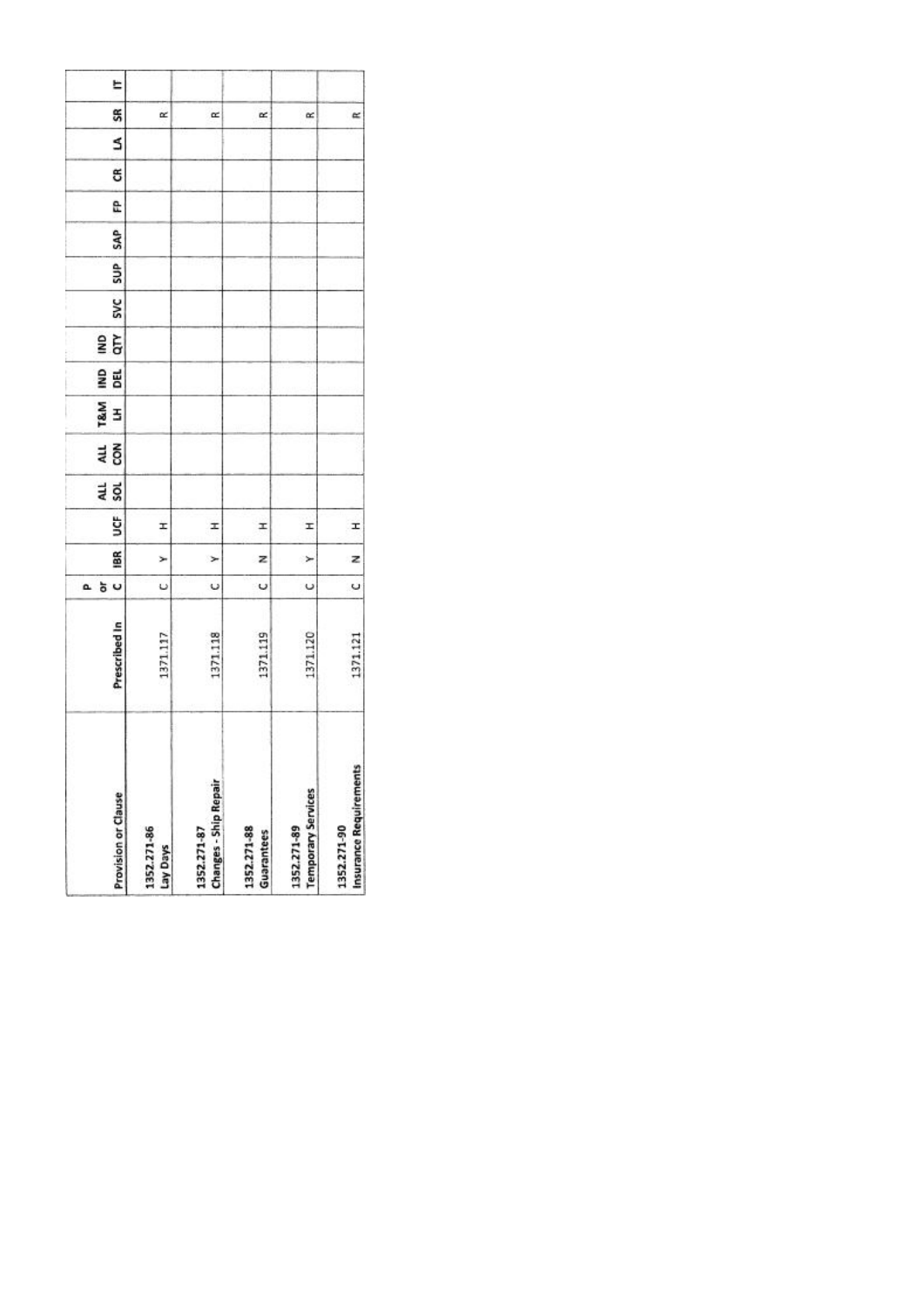| Provision or Clause                                                                                         | Prescribed In | $\cup$<br>ŏ<br>ā.    | 186 | ğ | au<br>sol | ALL<br>con | <b>T&amp;M</b><br>3 | g<br>DEL | qτγ<br>g | <b>SVC</b> | SUP | SAP | £ | g | S | SR        |
|-------------------------------------------------------------------------------------------------------------|---------------|----------------------|-----|---|-----------|------------|---------------------|----------|----------|------------|-----|-----|---|---|---|-----------|
| 1352.271-77<br>Delays                                                                                       | 1371.108      | U                    | ×   | x |           |            |                     |          |          |            |     |     |   |   |   | œ         |
| <b>Government Furnished Property</b><br>Minimization of Delay Due to<br>1352.271-78                         | 1371.109      | $\ddot{\phantom{0}}$ | ×   | I |           |            |                     |          |          |            |     |     |   |   |   | $\propto$ |
| Liability and Insurance<br>1352.271-79                                                                      | 1371.110      | U                    | ×   | x |           |            |                     |          |          |            |     |     |   |   |   | œ         |
| 1352.271-80<br>Title                                                                                        | 1371.111      | $\circ$              | ×   | x |           |            |                     |          |          |            |     |     |   |   |   | œ         |
| Discharge of Liens<br>1352.271-81                                                                           | 1371.112      | U                    | ×   | H |           |            |                     |          |          |            |     |     |   |   |   | œ         |
| Health<br><b>Standards for Ship Repair</b><br>Occupational Safety and<br>Department of Labor<br>1352.271-82 | 1371.113      | a                    | ×   | I |           |            |                     |          |          |            |     |     |   |   |   | ¢         |
| Government Review, Comment,<br>Acceptance and Approval<br>1352.271-83                                       | 1371.114      | $\circ$              | ×   | x |           |            |                     |          |          |            |     |     |   |   |   | œ         |
| Access to the Vessel<br>1352.271-84                                                                         | 1371.115      | U                    | ×   | z |           |            |                     |          |          |            |     |     |   |   |   | $\alpha$  |
| Documentation of Requests for<br>Equitable Adjustment<br>1352.271-85                                        | 1371.116      | $\circ$              | ×   | x |           |            |                     |          |          |            |     |     |   |   |   | $\simeq$  |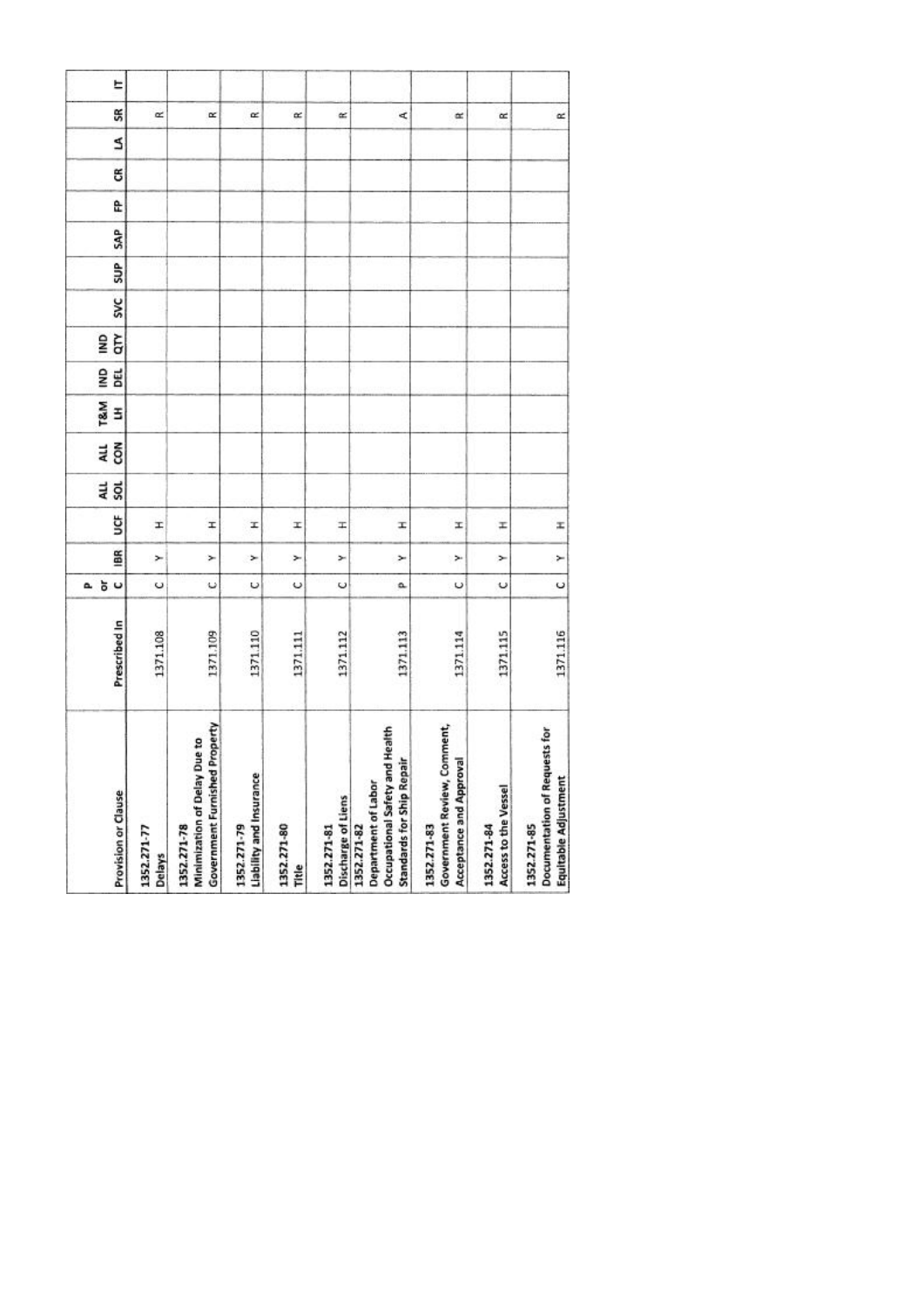|    | <b>Provision or Clause</b> | 1352.271-86<br>Lay Days | <b>Changes - Ship Repair</b><br>1352.271-87 | 1352.271-88<br>Guarantees | <b>Temporary Services</b><br>1352.271-89 | Insurance Requirements<br>1352.271-90 |
|----|----------------------------|-------------------------|---------------------------------------------|---------------------------|------------------------------------------|---------------------------------------|
|    | Prescribed In              | 1371.117                | 1371.118                                    | 1371.119                  | 371.120                                  | 1371.121                              |
| a. | U<br>ð                     | U                       | Ü                                           | U                         | U                                        | Ü                                     |
|    | 18R                        | ⊁                       | $\geq$                                      | z                         | ×                                        | z                                     |
|    | š                          | I                       | I                                           | x                         | I                                        | I                                     |
|    | an<br>Sol                  |                         |                                             |                           |                                          |                                       |
|    | 전<br>GR                    |                         |                                             |                           |                                          |                                       |
|    | T&M<br>3                   |                         |                                             |                           |                                          |                                       |
|    | gwl<br>闻                   |                         |                                             |                           |                                          |                                       |
|    | qτγ<br>g                   |                         |                                             |                           |                                          |                                       |
|    | <b>SVC</b>                 |                         |                                             |                           |                                          |                                       |
|    | SUP <sub></sub>            |                         |                                             |                           |                                          |                                       |
|    | SAP                        |                         |                                             |                           |                                          |                                       |
|    | e                          |                         |                                             |                           |                                          |                                       |
|    | ස                          |                         |                                             |                           |                                          |                                       |
|    | s                          |                         |                                             |                           |                                          |                                       |
|    | SR                         | œ                       | œ                                           | œ                         | œ                                        | $\approx$                             |
|    | E                          |                         |                                             |                           |                                          |                                       |